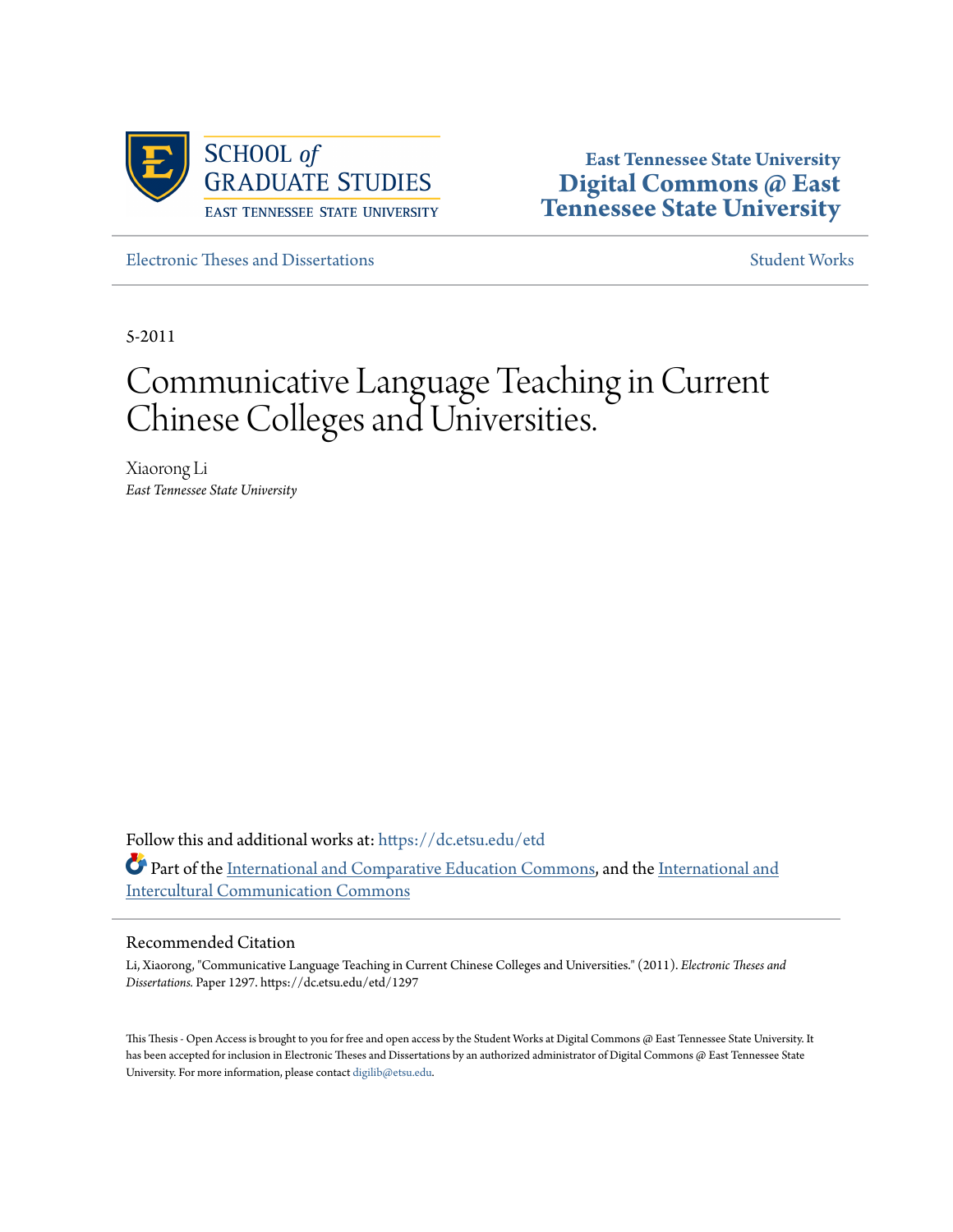Communicative Language Teaching in Current Chinese Colleges and Universities

A thesis

\_\_\_\_\_\_\_\_\_\_\_\_\_\_\_\_\_\_\_\_\_

presented to

the faculty of the Department of Literature and Language

East Tennessee State University

In partial fulfillment

of the requirements for the degree

Master of Arts in English

\_\_\_\_\_\_\_\_\_\_\_\_\_\_\_\_\_\_\_\_\_

by

Xiaorong Li

May 2011

\_\_\_\_\_\_\_\_\_\_\_\_\_\_\_\_\_\_\_\_\_

Dr. Theresa McGarry, Chair

Dr. Yousif A. Elhindi

Dr. Martha Michieka

Keywords: Communicative Language Teaching, Chinese, Universities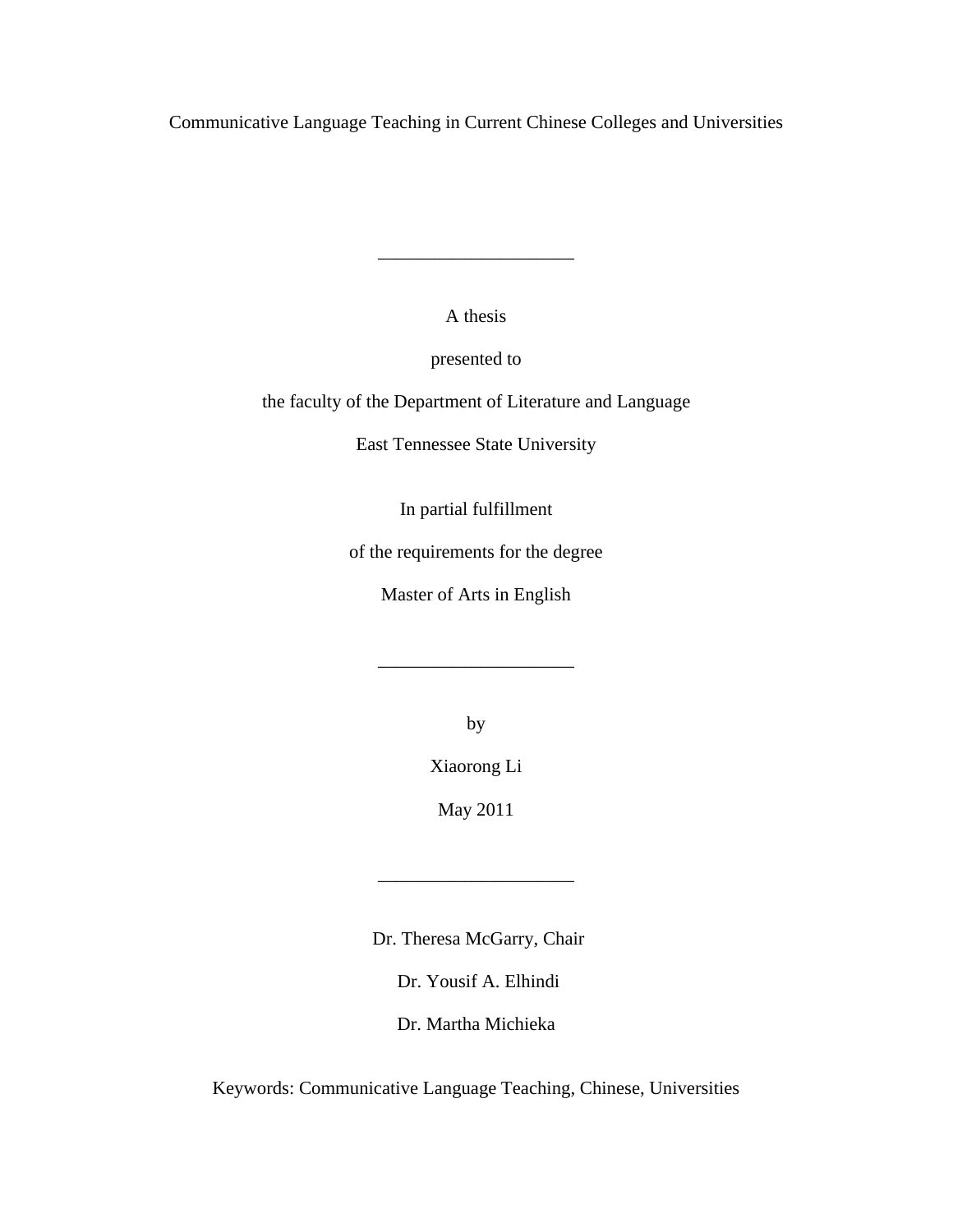### ABSTRACT

### Communicative Language Teaching in Current Chinese Colleges and Universities

#### by

### Xiaorong Li

Communicative Language Teaching (CLT) has been prioritized as the key instructional approach in colleges since the Chinese Ministry of Education issued a revised syllabus in 1999 that underlines college EFL students' communicative competence. The issuance of the syllabus was followed by a series of reforms on curricular designs and teaching methods. However, CLT has encountered great resistance. College teachers and learners are constrained by socio-cultural influences such as the perceptions of teachers' roles and ways of learning and teaching (Hu, 2002; Rao, 1996). Although some teachers have shown positive attitudes towards CLT, in general they have failed to practice it communicatively. This thesis discusses solutions and provides suggestions after delineating the difficulties these teachers and learners have encountered particularly. Taking into consideration China's increased global impact and internationallycollaborating programs that are currently conducted in many universities, this thesis highlights that CLT is an applicable approach to improve students' communicative competence.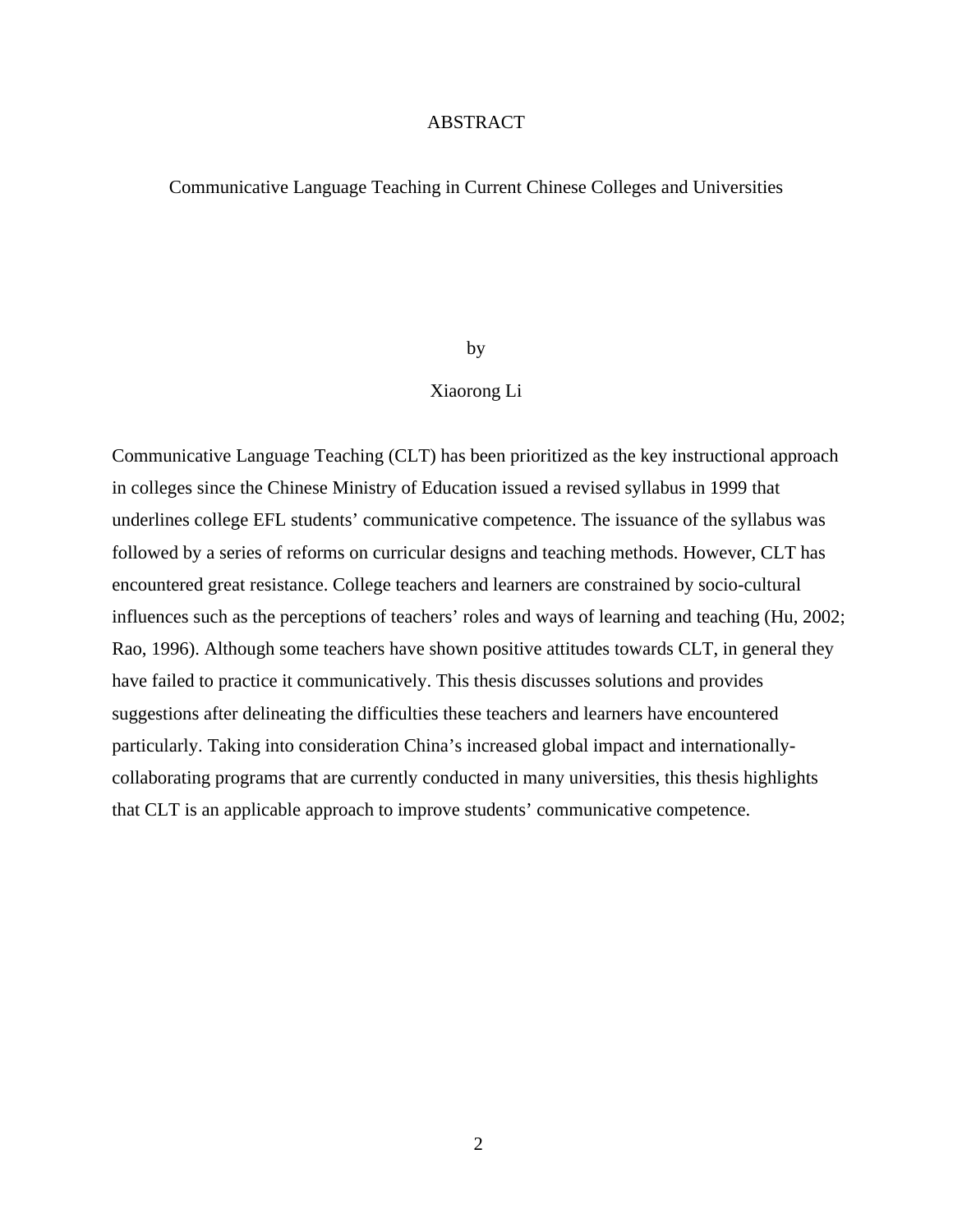Copyright 2011 by Li Xiaorong All Rights Reserved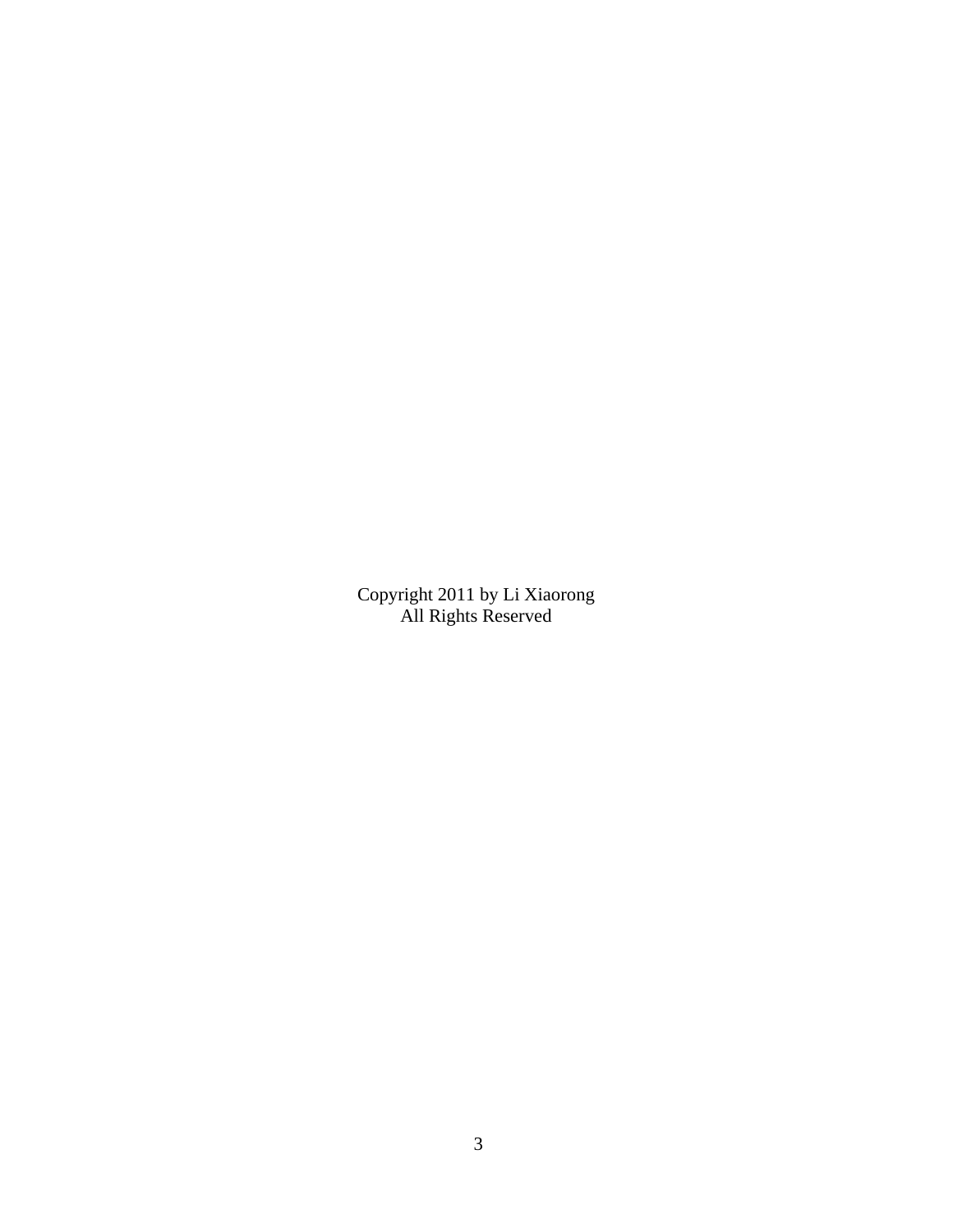# DEDICATION

I dedicate this thesis to my parents, my sister (Xiao-mei Li), my husband (Jun Zhang), and my daughter (Xiang-yi Zhang).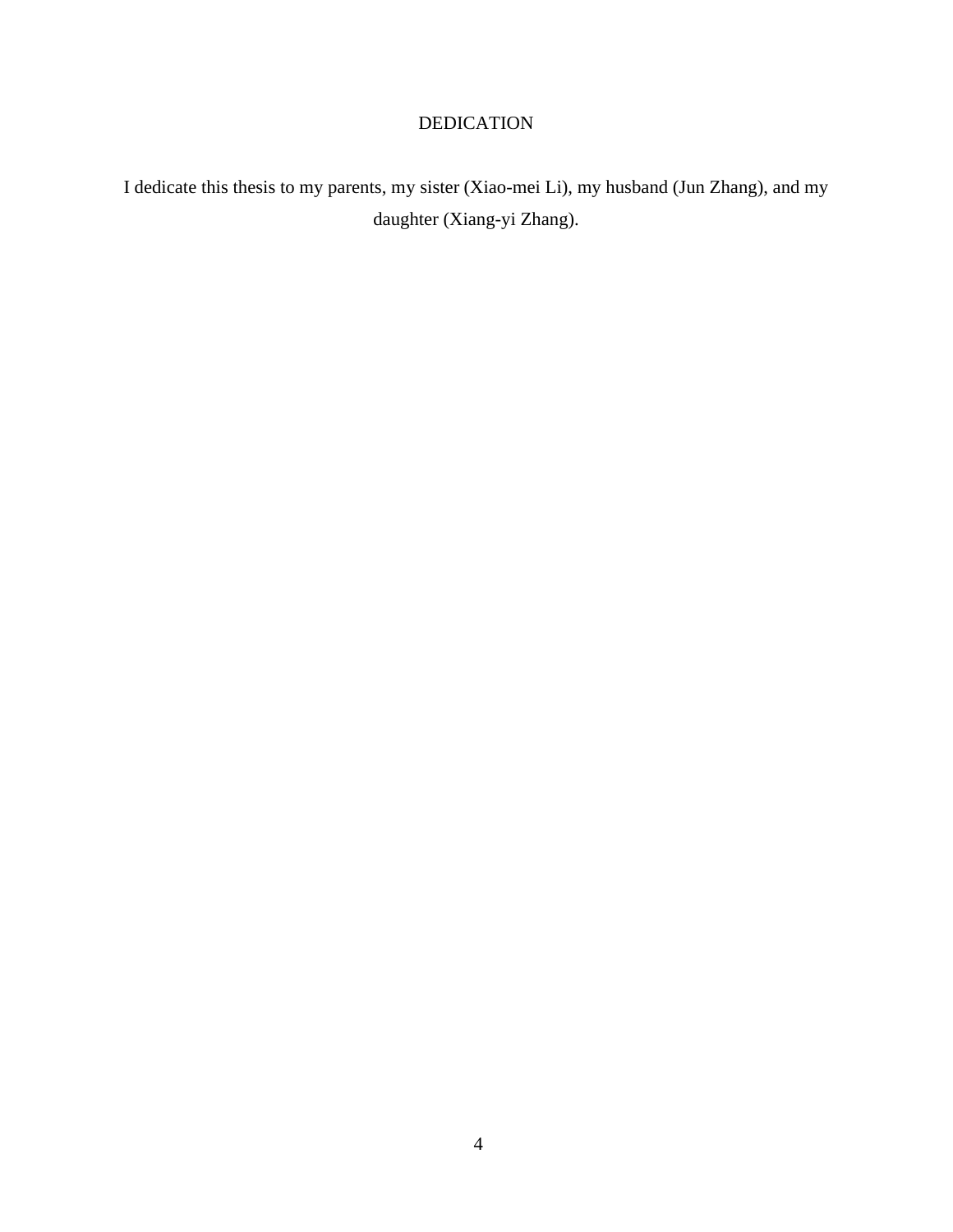#### ACKNOWLEDGEMENTS

My thanks first go to Dr. Judith B. Slagle, Dr. Robert Sawyer, and Dr. Shawna Lichtenwalner, who accepted me into the graduate program. I would not have come this far in my education and professional training without their granting me the chance to study at ETSU.

I am most grateful to Dr. Mark Holland who provided me not only with knowledge but also encouragement. I would not have completed this program of study without his timely guidance and precious advice.

I am deeply indebted to Dr. Theresa McGarry, Dr. Yousif A. Elhindi, and Dr. Martha Michieka, who instructed me with their learning. Dr. McGarry spent countless hours correcting my thesis and offered me immediate and constructive feedback on my work. Dr. Elhindi and Dr. Michieka impressed me with their wits in teaching me; they also showed their sincerity in helping me. My completion of this thesis could not have been done without their understanding and advisement.

I also owe gratitude to my guardian-like friends: Hubert & Jane Loggins, Jerry & Kathy Kunisch, Ruth & John Daugherty, and Earle & Cara Shute. They are my dear friends, offering me help and comfort when I was in dismay. I did not know how else to return their favor but to study hard. They did not dislike me when I was whining about difficulties that seemed insurmountable; instead, they stayed around and kept me in good spirits.

Of course, I could not have written this thesis without my family's support. I am sorry I was not able to help when my sister, my husband, and my daughter needed me; I feel bad for being away from my elderly parents when they were sick. Without your love and care, I could not have been able to carry on with this program of study. Thank you, my family.

I am thankful to my classmates, who are intelligent and hardworking. They are the embodiment of team effort and the enterprising spirit. I truly enjoyed studying along with them and learning from them.

Again, I sincerely thank everybody.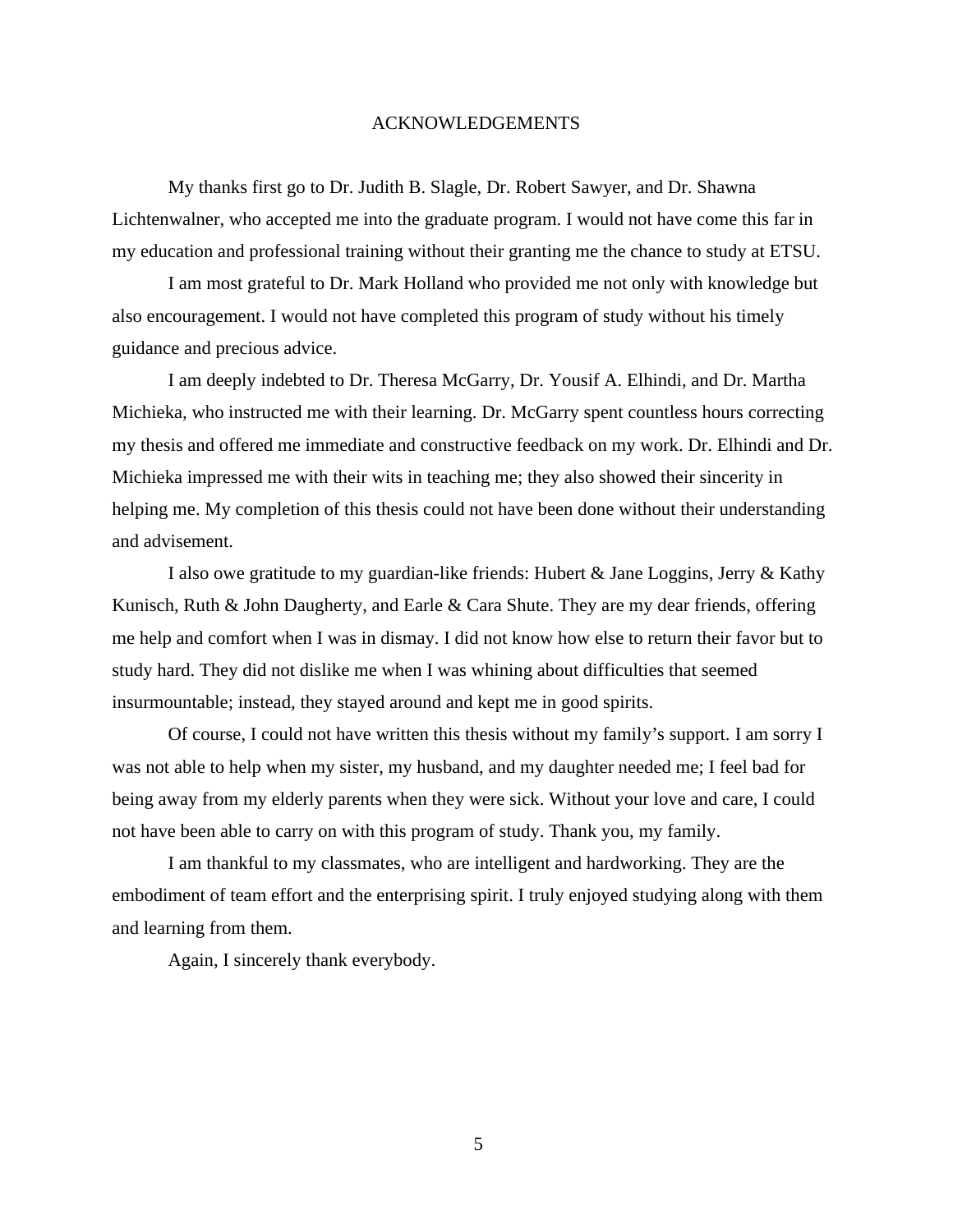# **CONTENTS**

# Page

# Chapter

|                                                     | 10 |
|-----------------------------------------------------|----|
|                                                     | 10 |
|                                                     | 15 |
|                                                     | 17 |
|                                                     | 17 |
|                                                     | 17 |
|                                                     | 19 |
|                                                     | 19 |
|                                                     | 20 |
|                                                     | 20 |
|                                                     | 21 |
|                                                     | 21 |
| Grammatical Competence vs. Communicative Competence | 21 |
|                                                     | 22 |
|                                                     | 23 |
|                                                     | 23 |
|                                                     | 24 |
|                                                     | 24 |
|                                                     | 25 |
|                                                     | 25 |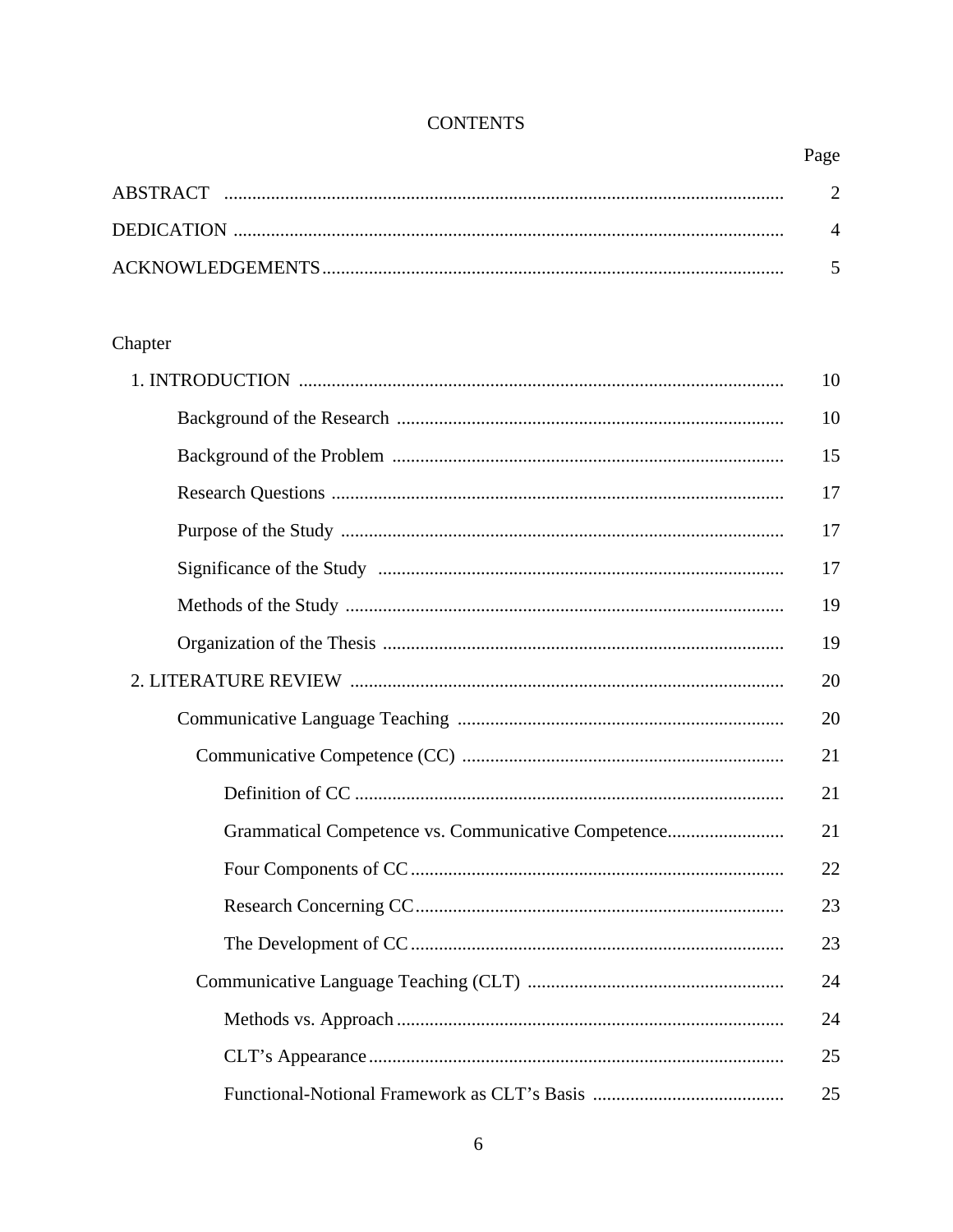# Chapter

|                                                                           | 26 |
|---------------------------------------------------------------------------|----|
|                                                                           | 26 |
|                                                                           | 27 |
|                                                                           | 27 |
|                                                                           | 28 |
|                                                                           | 28 |
|                                                                           | 28 |
|                                                                           | 30 |
|                                                                           | 30 |
|                                                                           | 30 |
|                                                                           | 31 |
|                                                                           | 31 |
|                                                                           | 32 |
|                                                                           | 32 |
|                                                                           | 33 |
|                                                                           | 33 |
|                                                                           | 34 |
|                                                                           | 35 |
|                                                                           | 36 |
|                                                                           | 37 |
|                                                                           | 38 |
|                                                                           | 41 |
|                                                                           | 41 |
|                                                                           | 42 |
|                                                                           | 44 |
| CLT and College English Teaching at Chinese EFL Colleges and Universities | 49 |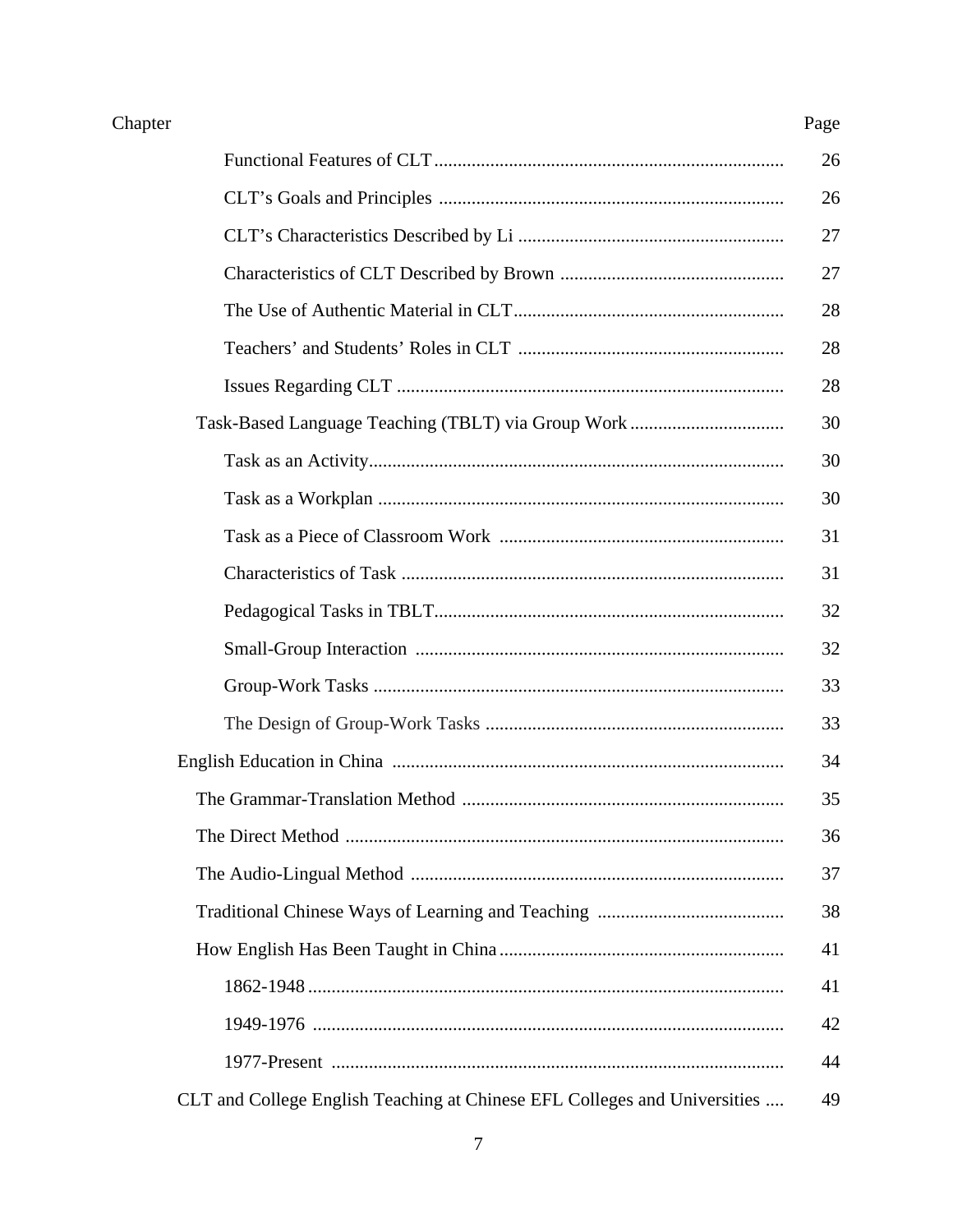| Chapter                                                                  | Page |
|--------------------------------------------------------------------------|------|
| Achievements of the Reform on College English Teaching in China          | 50   |
|                                                                          | 52   |
| 1985 College English Teaching Syllabus and 1986 College English Teaching |      |
|                                                                          | 53   |
|                                                                          | 54   |
| 2004 College English Curriculum Requirements (Trial) and 2007 College    |      |
|                                                                          | 55   |
|                                                                          | 57   |
|                                                                          | 69   |
|                                                                          | 69   |
|                                                                          | 69   |
|                                                                          | 69   |
|                                                                          | 72   |
|                                                                          | 73   |
|                                                                          | 73   |
|                                                                          | 74   |
|                                                                          | 75   |
|                                                                          | 75   |
|                                                                          | 76   |
|                                                                          | 76   |
|                                                                          | 77   |
|                                                                          | 77   |
|                                                                          | 89   |
|                                                                          | 89   |
|                                                                          | 95   |
|                                                                          | 96   |

## $\,8\,$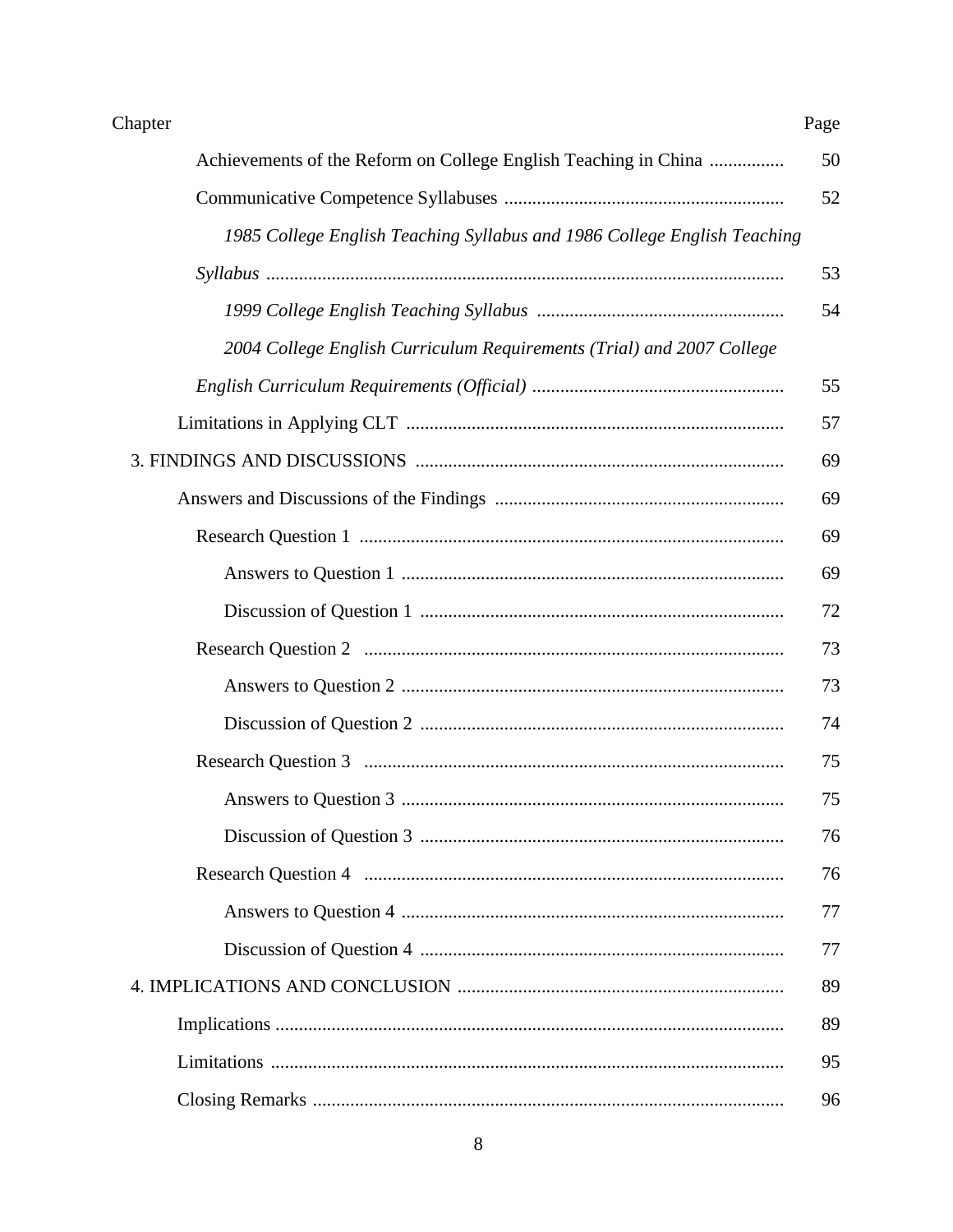| Chapter     | Page |
|-------------|------|
|             | 101. |
| <b>VITA</b> | 112  |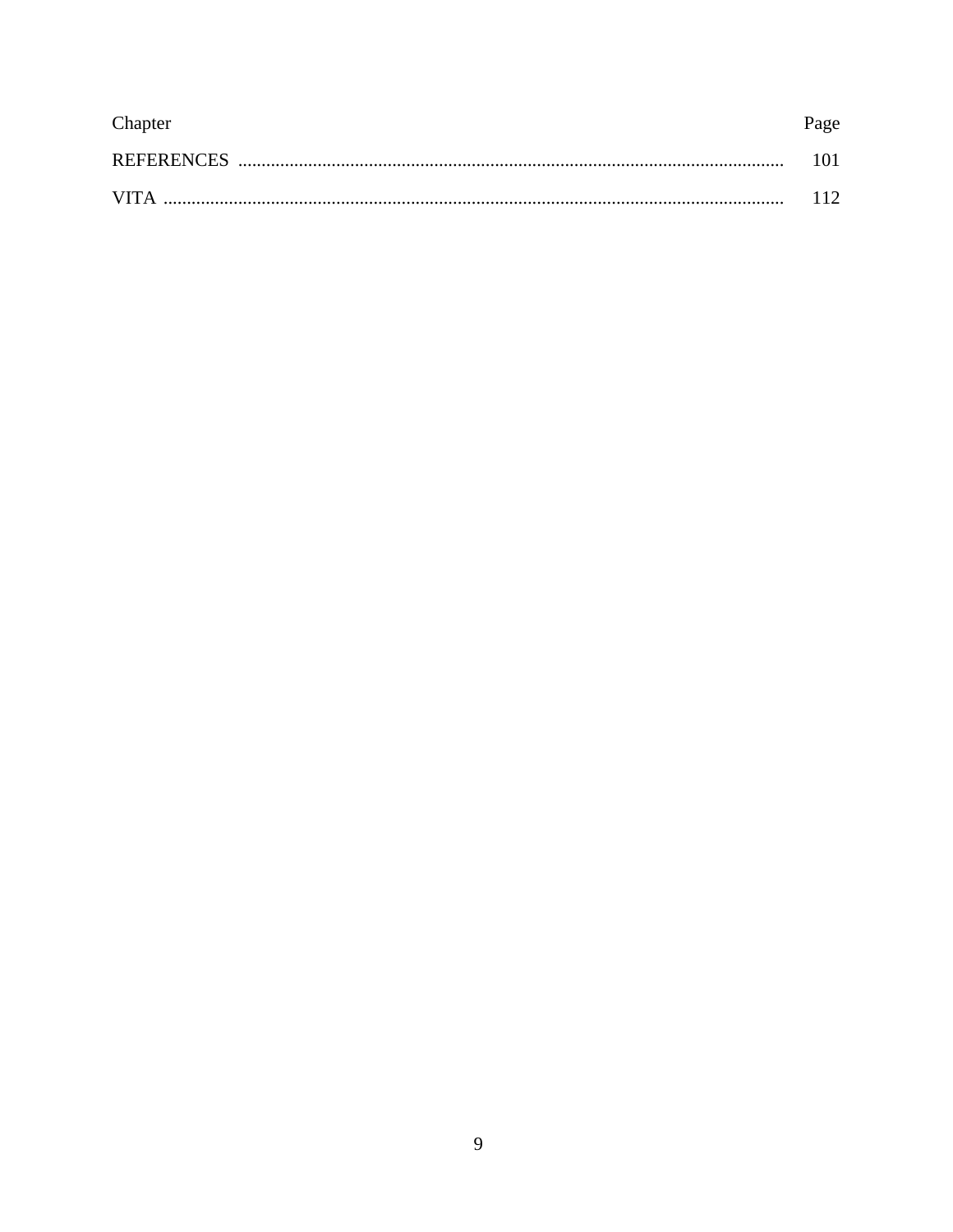#### CHAPTER 1

#### INTRODUCTION

This chapter provides background information concerning the context of English language teaching, introducing situations regarding communicative language teaching (CLT) and its development in Asian countries such as China, Japan, and Korea, particularly, before bringing forth research questions.

#### Background of the Research

Traditional teaching methods were, and are, influential in higher educational institutes in China. Grammar-translation and audiolingualism have been the dominant teaching methods for college-level English teaching in China for decades because their characteristics are compatible with the Chinese culture of learning (Hu, 2002). Consequently, Chinese college teachers of English were, have been, and are still adopting traditional methods in teaching English. Most of the time, college English teachers would start with teaching a list of vocabulary and then translate the content word by word or sentence by sentence while explaining grammatical rules in the meantime. According to Rao (1996), Chinese English teachers use translation as a tool to test and measure students' understanding of language; consequently, translation activities permeate almost every process of the English teaching.

Traditional Chinese teaching methods have been challenged since Chinese educational authorities introduced communicative language teaching (CLT) to China in the late 1980s. It is during this period of time that China adopted the "open-door policy" and there has been an increased demand for competent English speakers to handle international exchanges. In response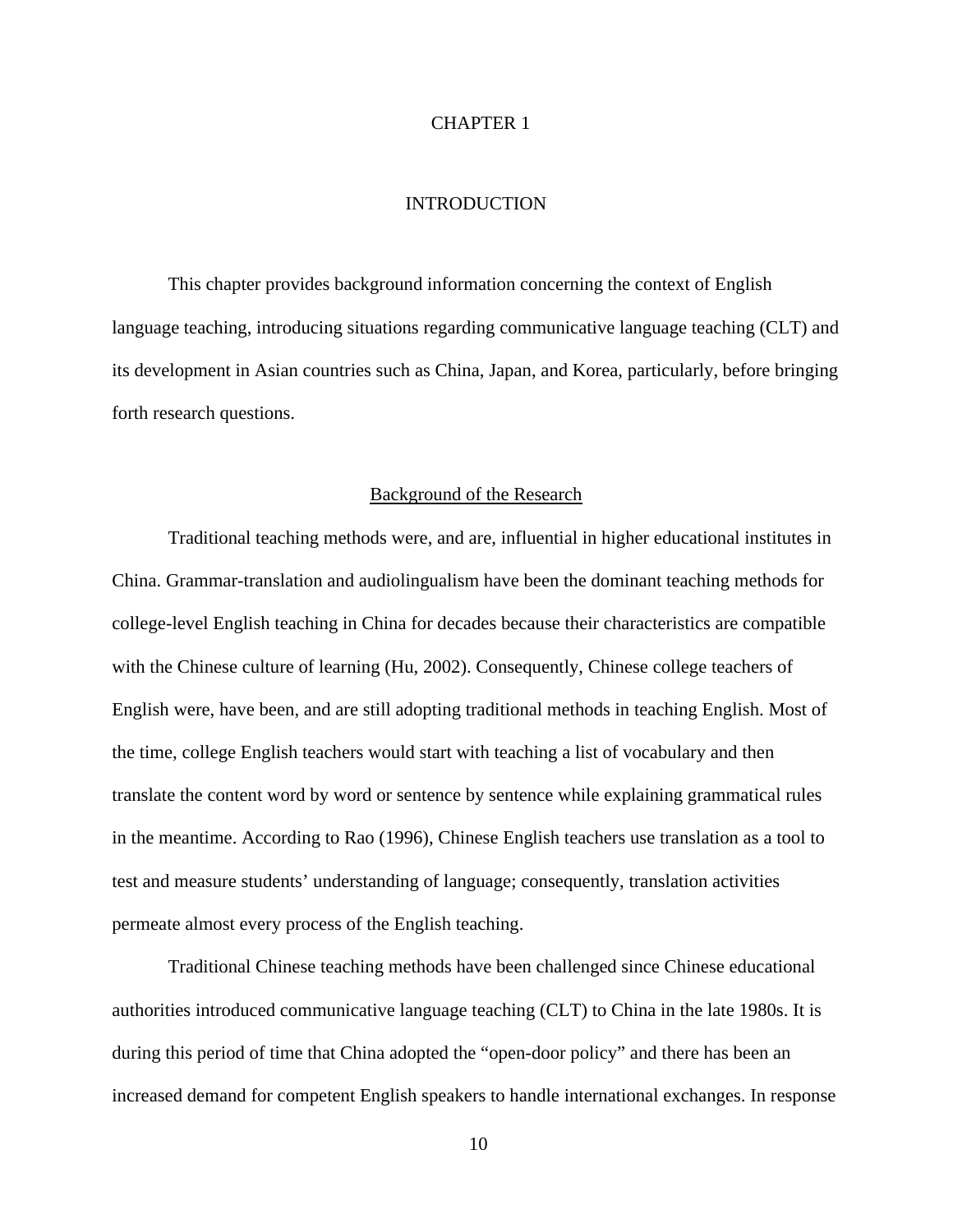to such an increasing need, Chinese educational authorities were active in promoting CLT in Chinese English classrooms, where English is taught as a foreign language (EFL). Liao (2000) pointed out that educational sectors have responded to this approach positively by making changes in the curricular design to meet the needs in the communicative teaching, and CLT became very popular in China in the mid to late 1990s.

Further initiatives were made to ensure the adoption of CLT over time. In 1999 the Chinese Higher Education Ministry promulgated an important revised syllabus that highlights students' skills in listening and speaking in particular. The requirement of the new syllabus underscores the importance of EFL learners' greater communicative competence and thus further prioritizes Communicative Language Teaching (CLT) in college English teaching. It was then followed by a series of reforms on curricular designs, teaching approaches, and faculty training programs.

However, CLT has encountered great resistance among traditional EFL college teachers and learners all these years due to certain socio-cultural influences such as perceptions of teachers' role and of ways of learning and teaching (Hu, 2002; Penner, 1995; Rao, 1996; Savignon & Wang, 2003). For example, in China where the dominant culture of learning is traditionally conservative and less challenging, students are often reluctant to participate in communicative activities. Teachers are absolutely authoritative and thereby they are deemed master givers of knowledge.

Although it has met resistance among teachers and students, CLT is still gaining popularity in many Chinese universities. There are several reasons for such phenomena: (1) Chinese educational authorities have been active in promoting it for the sake of its national economic strength and global impact (Liao, 2004); (2) in spite of the overwhelmingly reported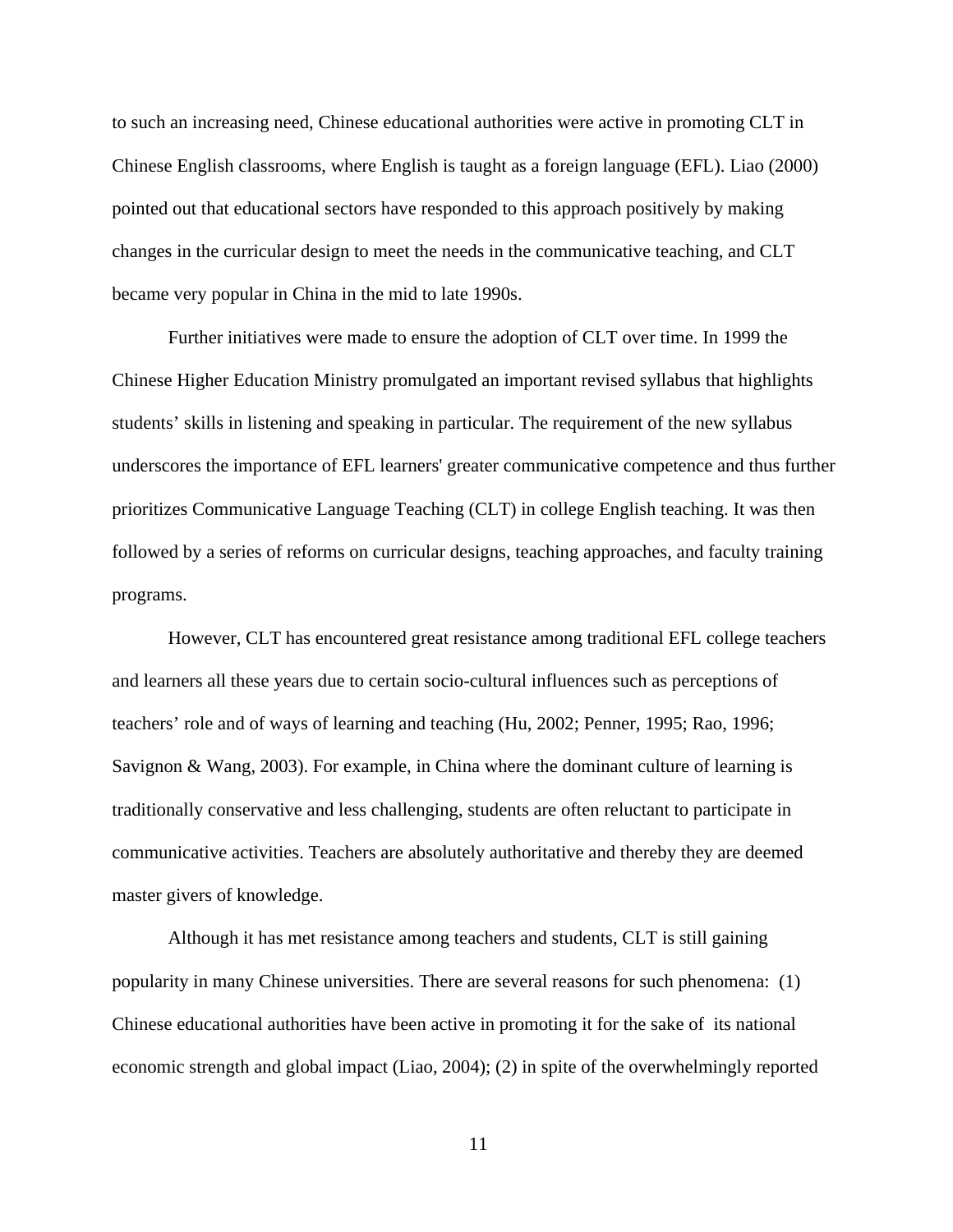constraints, college teachers show positive perceptions towards CLT and some research manages to reveal its effectiveness (Anderson, 1993; Jin et al., 2005; Liao, 2004); and (3) more and more EFL students are no longer satisfied with traditional English teaching that fails to facilitate their communicative competence (Fang, 2010; Gan et al., 2004).

As more and more Chinese higher education institutions undertake internationally-based cooperative education projects, the concern with how to help college students achieve communicative competence in English is also growing. In order to gain a better understanding of how CLT is practiced in these Chinese universities, it is necessary for us to discuss some of the issues that restrict these institutions from benefitting from CLT's strengths.

Focusing on meaning and communication and incorporating authentic input, the goal of CLT is to develop language learners' communicative competence through meaningful interaction. English instruction through CLT is intended to promote communicative competence and learning through interaction, collaborative learning, and cooperative learning (Oxford, 1997). Richards (2006) pointed out that "CLT has served as a major source of influence on language teaching practice around the world" since it appeared in the 1970s (p. 1). Nowadays, it is believed that "CLT has become the most influential and dominant language teaching approach of recent times and has spread around the world, along with English" (Gil & Najar, 2009, p. 3). However, many language specialists doubt its effectiveness in countries where English is taught not as a second language but as a foreign language.

Much research has been carried out to find out the relationship between CLT principles and practice in countries where English is taught as a second language (L2). Sato and Kleinsasser (1999), for example, indicated that teachers' perceptions of CLT were not in line with their actual classroom practices. They surveyed some Japanese second language in-service teachers in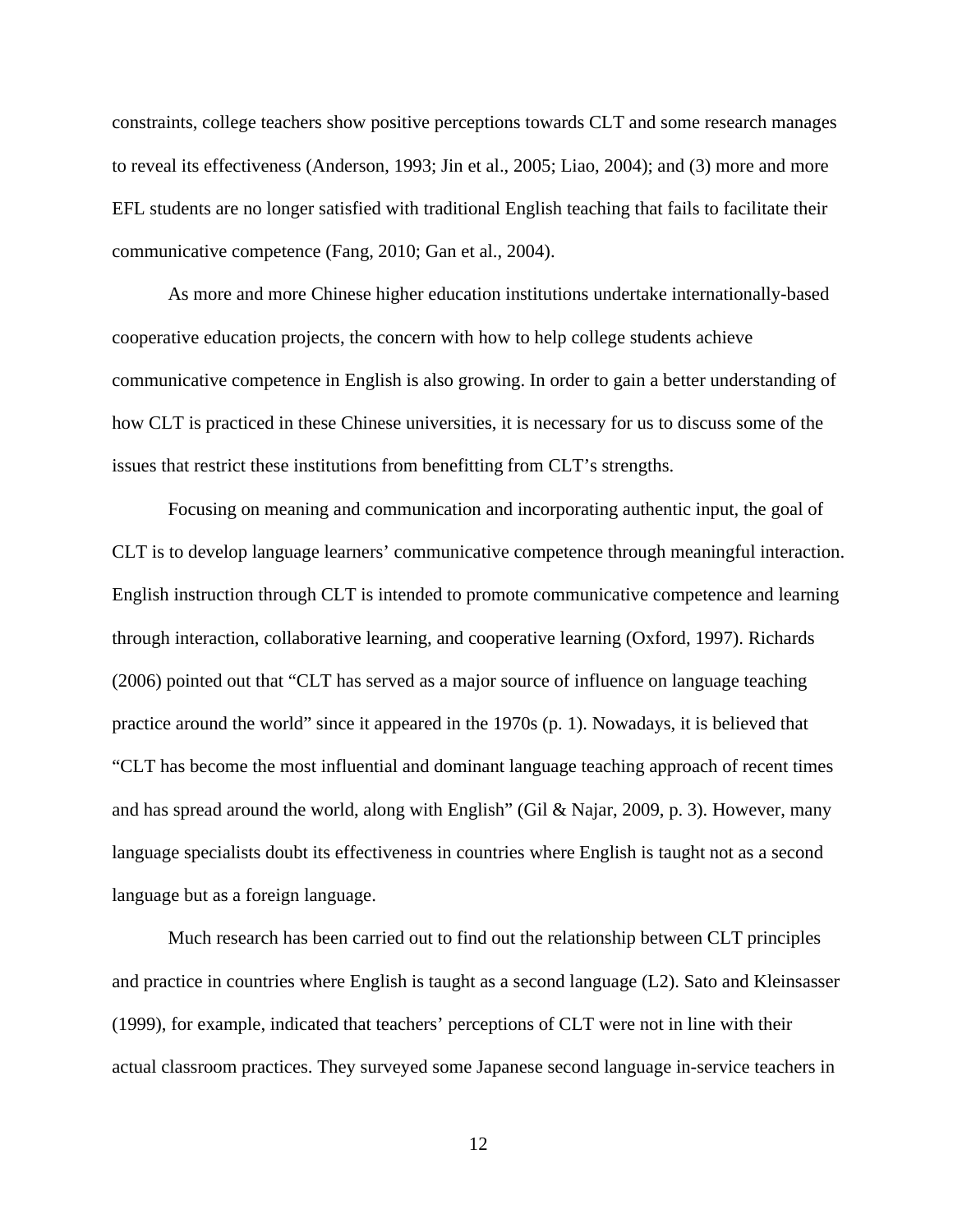Australia to investigate the consistency between their perceptions and teaching behavior. They found out that what was observed in the classroom had little to do with what the teachers had claimed they knew of the principles of CLT or what they had learned about CLT. This case indicates that L2 teachers do not really practice what they have learned of the use of CLT in the process of their teaching. It is also implied that these some L2 teachers tend to develop their notions of CLT without examining whether or not their beliefs are theoretically based.

CLT started a trend in many Asian contexts such as Taiwan, Korea, and Japan where English is taught as a foreign language (FL) after it was first proposed in the 1970s in the United States and England. As the trend has been spreading in these countries, their governmental authorities have been supportive of CLT's implementation. For example, the Taiwan Ministry of Education made a policy to eliminate the form-focused senior high school and college entrance examinations in 2001 and 2002 (Savignon & Wang, 2003).

However, as in China, the implementation of CLT has also met resistance among EFL teachers and students in these Asian countries. Li (1998) pointed out that "curricular innovations promoted by the adoption of CLT in EFL countries have generally been difficult" (p. 677). In research intended to reveal how CLT is adopted in Taiwan, it was reported that there existed "a mismatch between learner needs and preferences and their reported experience of classroom instruction" (Savignon & Wang, 2003, p. 223). Li (1998) researched how CLT was implemented in Korea and revealed some Korean teachers' perceived difficulties. In this research, teachers complained about their low proficiency in English, lack of training, and lack of time for communicative activities; they also showed disappointment in students who lack motivation and participation. Li suggested that more suitable English teaching theories must be established to meet the needs of EFL countries for the future development of CLT. Above all, he claimed that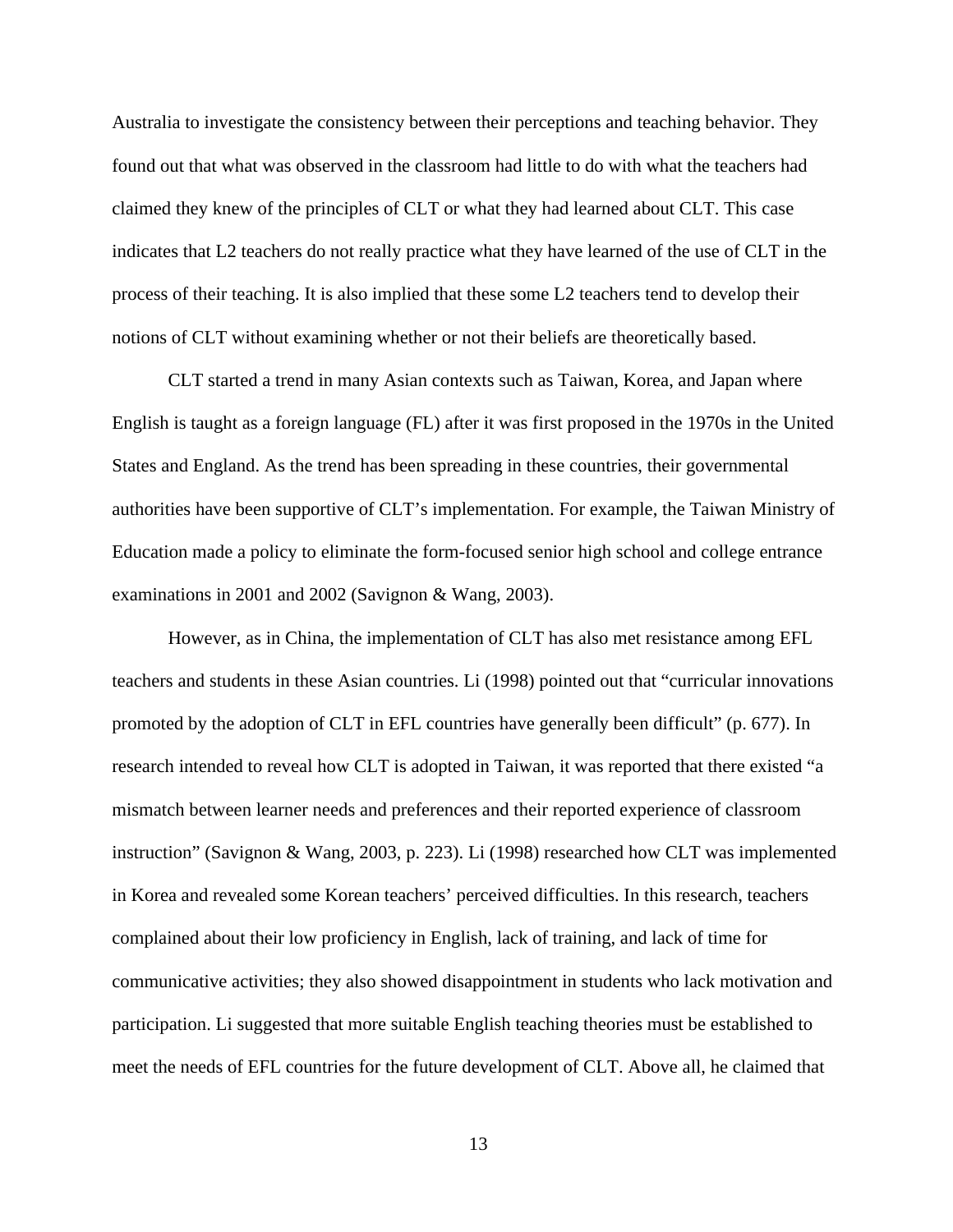"change agents must study teachers' perceptions of an innovation to ensure its success" (p. 677). Most inspiringly, he pointed out that "the literature on curriculum innovation suggests that teachers' understanding of an innovation is central to its success" (p. 677). Li stressed that EFL teachers' proper perception of CLT plays a key part in the implementation of CLT.

Similar to CLT's situation in China, how CLT can be implemented successfully has a great deal to do with the teaching and learning styles of teachers and students in the process of learning and teaching. Because these countries have been under the extensive influence of Asian philosophical systems such as Buddhism, Daoism, and above all, Confucianism, they share a many similarities in terms of learning and teaching. For example, teachers are seen as the masters in knowledge and they are expected to impart knowledge to the students. Such culture of learning like this has indeed been troublesome for CLT teachers who try to steer their students toward communicative approaches. However, why is CLT still being widely promoted in these countries? There must be some strength that is worthy of being exploited; numerous researchers and educators are still studying its effectiveness and values so that we can make the most of it.

CLT is playing an important and positive role in building communicative competence in the era of globalization. The trend of globalization is generating more connections among countries in the 21st century, and English is playing an important role as a "global/international language or a Lingua Franca" (Fang, 2010). Although EFL learners in Asian EFL contexts have been and are still encountering different difficulties in the communicative classroom, the positive attitudes revealed in such research as Liao (2004) , Fang (2010), and Savignon and Wang (2003) towards CLT should not be overlooked . Many Asian EFL learners are benefitting from CLT through appropriate informed practices and various strategic instructions. As the global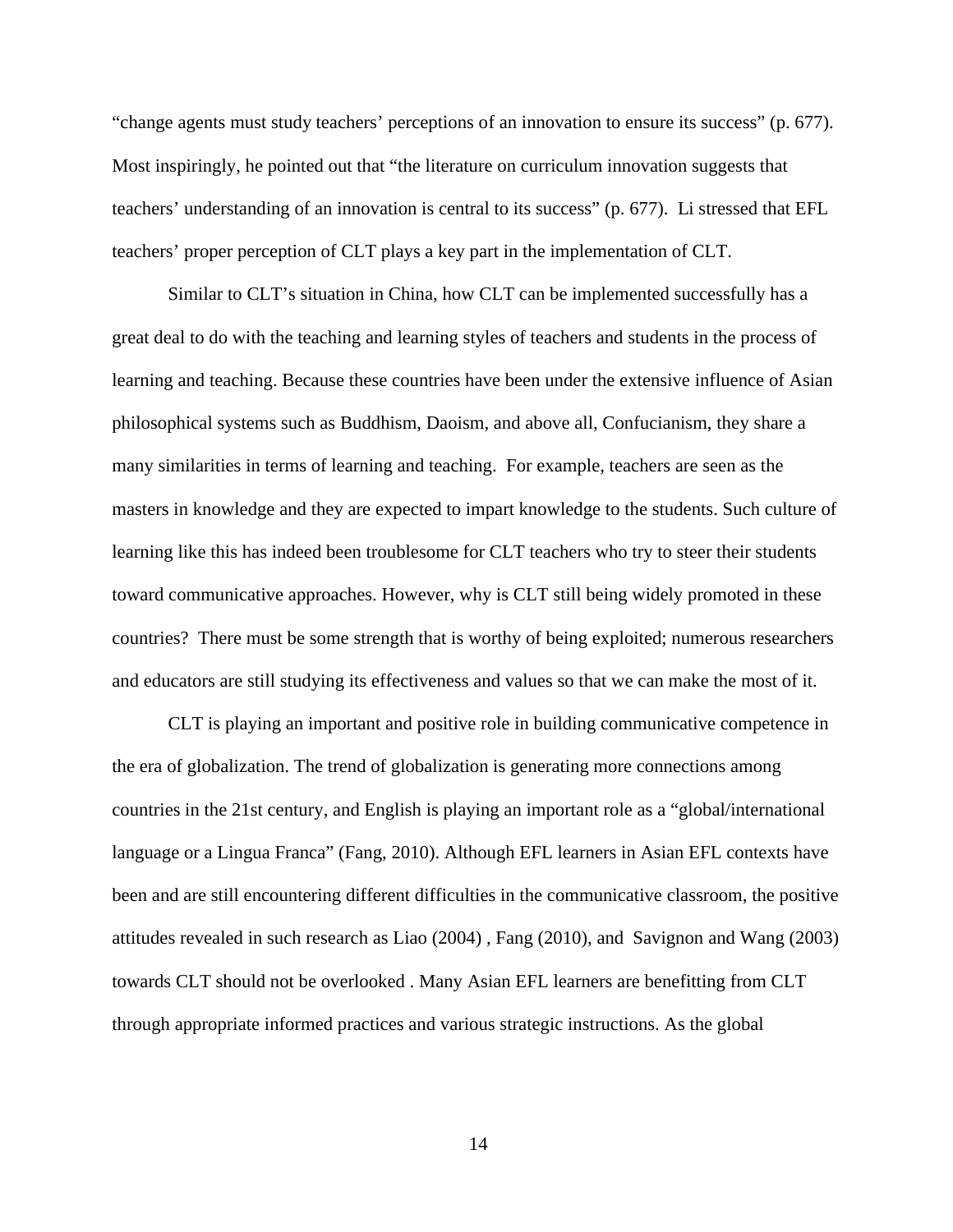interconnection enables one culture to link to another at an even faster pace, English teaching has become an indispensable means for such connection.

As CLT is seen as "describing a set of core principles about language learning and teaching," it is hoped that we can apply such core principles to address issues presented in the process of teaching and learning (Richards, 2006, p. 45). Richards suggested that "CLT will continue to be the major general language teaching methodology for some years to come, since its principles are generally supported by the English language teaching and profession and by ELT/TESOL specialists and applied linguists" (p. 45). Thus, it is reasonable to hope that CLT will still play an important role in language teaching in the long run to empower language learners to attain a higher level of language use.

#### Background of the Problem

Chinese higher educational authorities started to introduce CLT in the late 1980s, followed by a series of reforms in curricular design, teachers' training programs, and syllabus revision. In the 21<sup>st</sup> century most of the EFL students in Chinese universities are expected to acquire an overall competence in English during the school years, and ability in listening and speaking in particular. However, both teachers and students have met with difficulties in the communicative classrooms where the ways of learning and teaching English are clashing with their traditional culture of learning, which emphasize teacher-centeredness and rote memorization.

Presently, although college learners realize the importance of communicative competence, they lack strategies to achieve it. The need to use English as a lingua franca is changing learners' attitudes towards CLT (Fang, 2010; Zhu, 2003). Facing this era of globalization when China's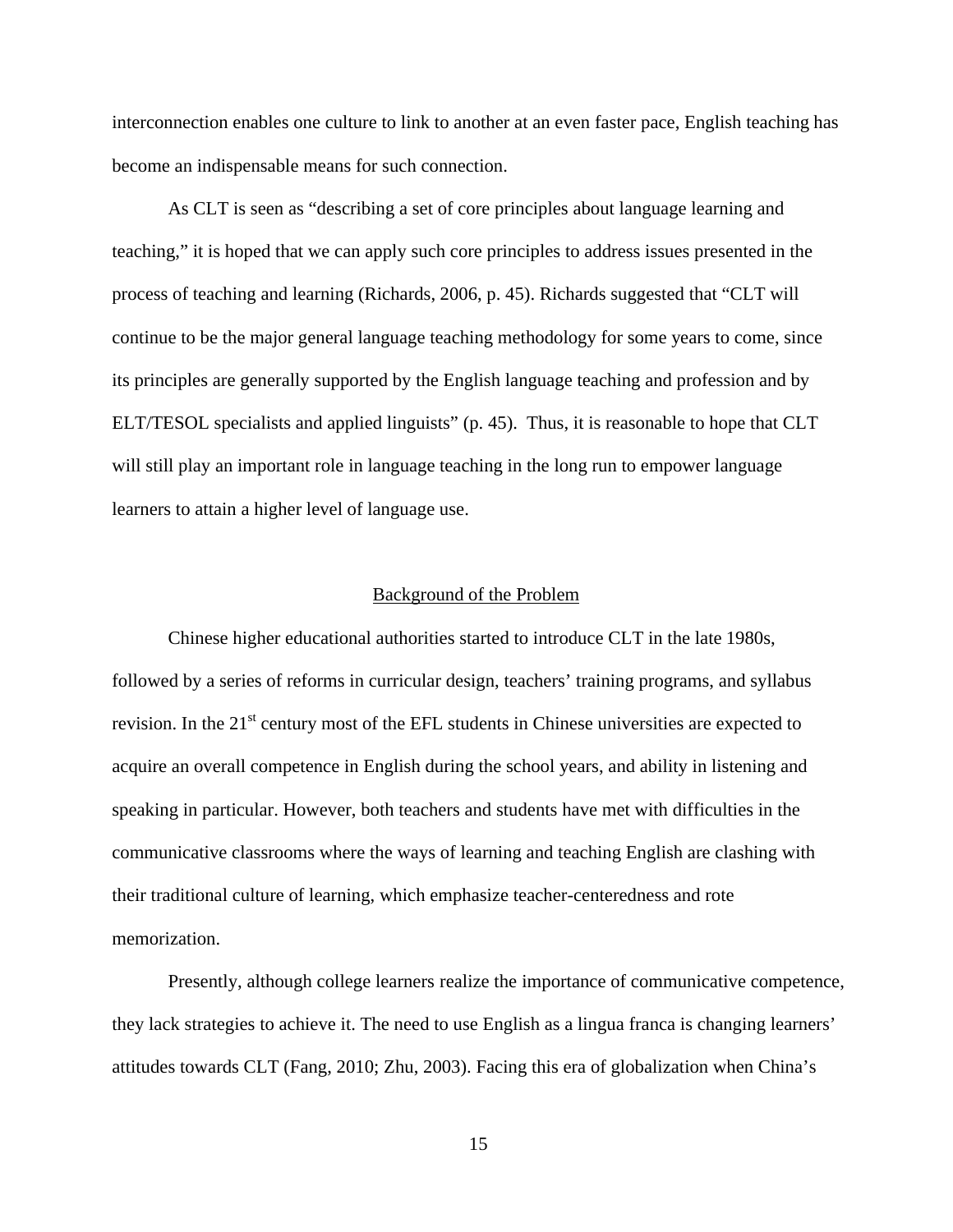economy is growing so dramatically fast and the job market is demanding a greater number of employees with greater skills, EFL learners expect to improve their communicative competence so that they can be more actively involved in globalization (Zhu, 2003). However, due to some constraints such as lack of teachers who know how to practice CLT, lack of authentic materials, and the problem with big classes, learners are encountering severe difficulties in the communicative classrooms.

Although CLT has been widely promoted during Chinese educational reforms in the colleges, it is not well-practiced by the EFL college teachers (Han, 2008). However, it has been a popular topic that is hotly debated by teachers and researchers in China. Following a series of major educational reforms that were initiated by the educational policy-makers in 1986, 1999, 2004, and 2007, college English teachers have been encouraged to adopt various methodological strategies centered on CLT to facilitate college students' communicative competence. However, although CLT has been promoted to teachers, it is often not practiced in the communicative way (P. Li, 2004; Y. Li, 2004; Penner, 1995). Communicative activities such as role play, drama, and games have been incorporated in the textbooks by governmental education sectors. However, these task-based activities are not familiar to either college teachers or learners, who are used to traditional ways of formal teaching. Such socio-cultural difference in learning styles together with situational complexity makes CLT's implementation in Chinese colleges difficult. Unavoidably, all these innovative changes have influenced teachers' and learners' attitudes and beliefs regarding language teaching and language learning. Issues related to these influences that the teachers and learners have had will be discussed in the research questions listed below.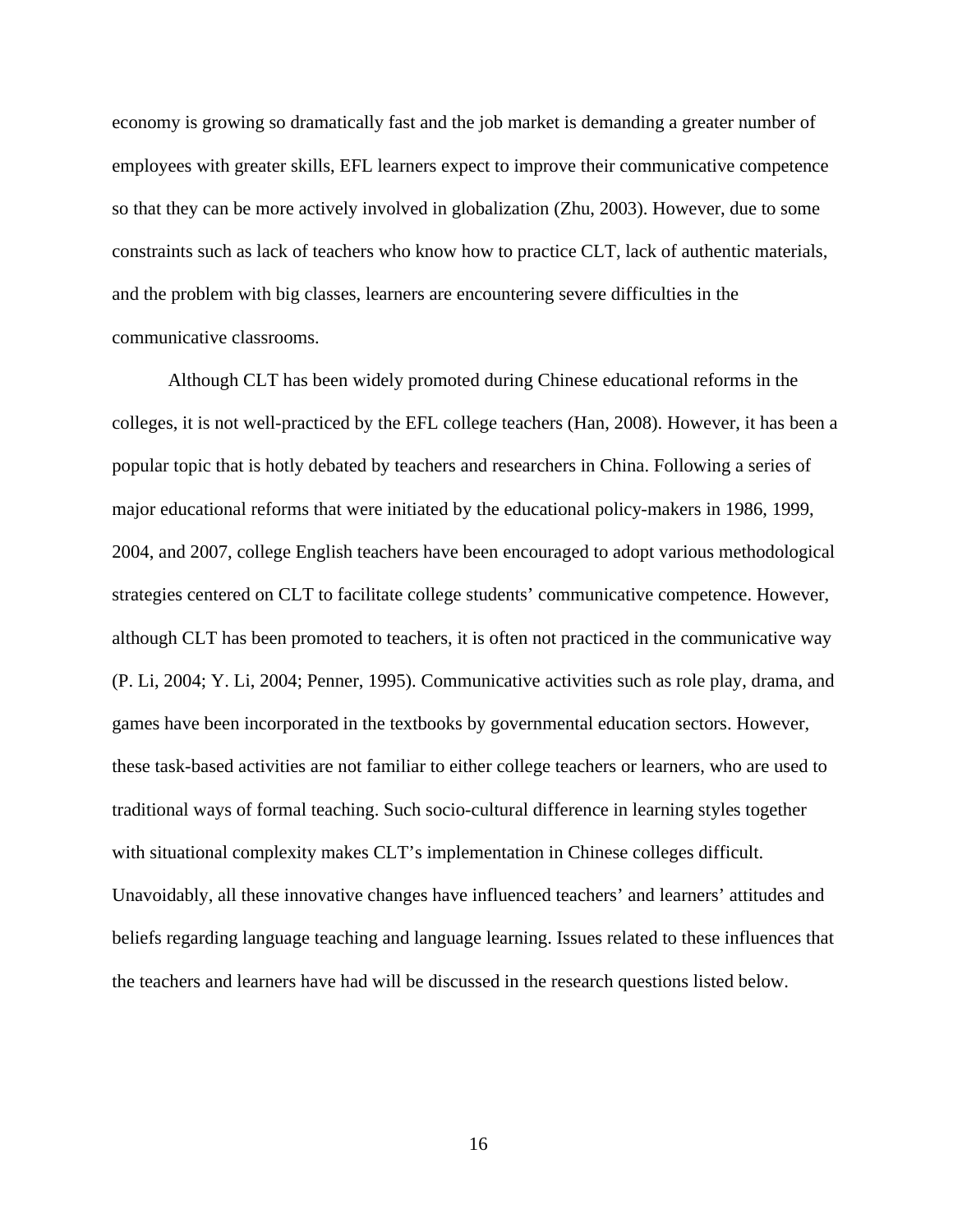#### Research Questions

- (1) What is the extent to which communicative activities are carried out in Chinese colleges and universities?
- (2) What attitudes do the college EFL teachers and learners hold regarding CLT?
- (3) What are some of the situational and socio-cultural difficulties for CLT?
- (4) What are the currently existing and proposed solutions to these difficulties?

#### Purpose of the Study

This study explores the implementation of CLT within the context of EFL colleges and universities in China. The main purpose is to summarize the research on how CLT is implemented in the systems of higher education in China and how college EFL teachers can teach English communicatively. With the main purpose in mind, I intend (1) to identify the difficulties for Chinese EFL college teachers and students concerning CLT; and (2) to offer some insights and solutions for Chinese EFL college learners and teachers to overcome such difficulties.

#### Significance of the Study

This study is significant in two ways:

Firstly, a study of difficulties and solutions in English teaching will help us to further understand our teaching behaviors. Through literature review, I attempt to provide reasons for CLT's implementation in Chinese colleges and universities and to identify the difficulties in particular aspects. I hope, by discussing the solutions, to provide insights on how college EFL teachers can effectively apply CLT to help students to improve communicative competence.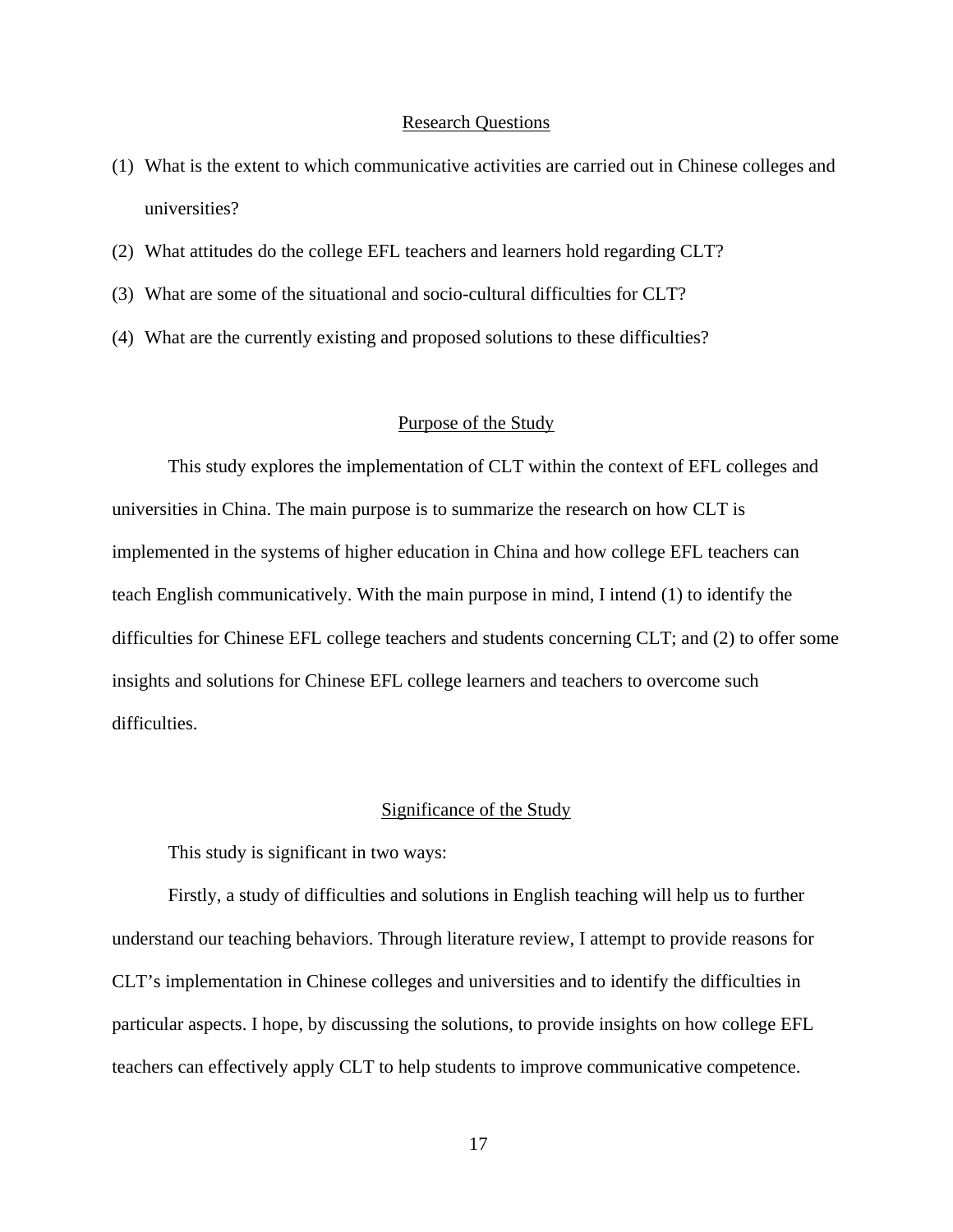Most of the research on teaching English in China concentrates on identifying difficulties, with a skeptical view. Few studies discuss the cases in which communicative approaches work well; nor do they discuss the necessity for CLT in China. This thesis further explores some of the positive views and practices drawn from encouraging reports (Gan et al., 2004; Jin et al., 2005). Thus, I hope to provide insights for teachers on how to teach communicatively so that China can meet its growing needs for communicative employees in this globally-expanded era.

Secondly, this study can contribute to the development of the current English education in Chinese colleges and universities. Presently, China's increased economic growth and global impact highlight the need for CLT to be further practiced in EFL classroom in colleges. The facts that China gained access to the World Trade Organization (WTO) and successfully won the bid for hosting the Olympic Games in Beijing in 2008 have further boosted the desire of the college EFL learners to gain communicative competence (Zhang, 2008). What's more, with the increase in Western-based tertiary educational programs, the trend of integrating communicative approaches is inevitable in higher EFL institutions. All these scenarios lend China great chances to make learning English a national priority. As China endeavors to expand its global market and influences, it is even more vital for the Chinese college EFL learners to achieve communicative abilities in the international language – English – through the practices of CLT (Anderson, 1993; Fang, 2010). Much effort should be given to the studies on the current status of EFL at colleges and universities in China. A discussion of the difficulties, effectiveness, and solutions of CLT may shed some light into current college English teaching. Therefore, it merits discussing.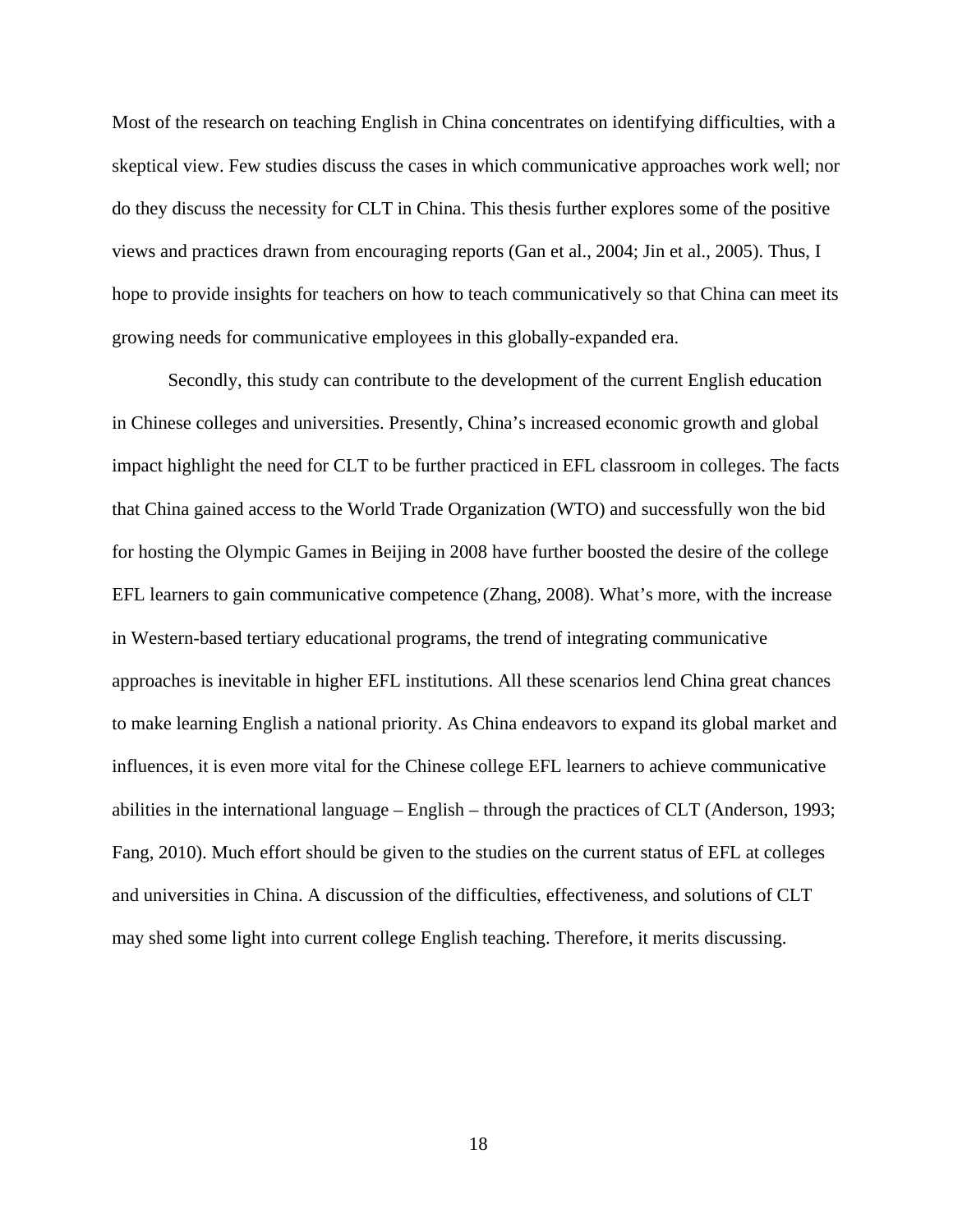#### Methods of the Study

The study of the research questions are based on a literature review on CLT. Rather than from primary research, the findings are synthesized from recent studies drawn from periodicals, textbooks, and journals such as the *Asian-EFL Journal*, *Asian TESL Journal*, *Canada TESL journal*, and *TESOL Quarterly*. This thesis begins by introducing the background information of

the Chinese higher institutions, where English is taught as a foreign language and the current teaching situation is introduced. It is then followed by the justification of the practice of CLT and its connection with improving communicative competence based on second language acquisition.

After identifying the difficulties for Chinese EFL learners and teachers in CLT activities and providing some suggestive ideas, the thesis highlights the necessary implementation of the CLT approach in the context of Chinese colleges by offering recommendations.

#### Organization of the Thesis

This thesis is composed of three chapters. Chapter 1 gives an introduction of the research background, and explains the purpose, significance, method of the study. Chapter 2 presents a literature review of the rationale of CLT and its application in Chinese colleges. Chapter 3 presents the conclusion of the thesis, including a summary of the research findings drawn from previous literature review and implications of the findings. References are attached following the last chapter.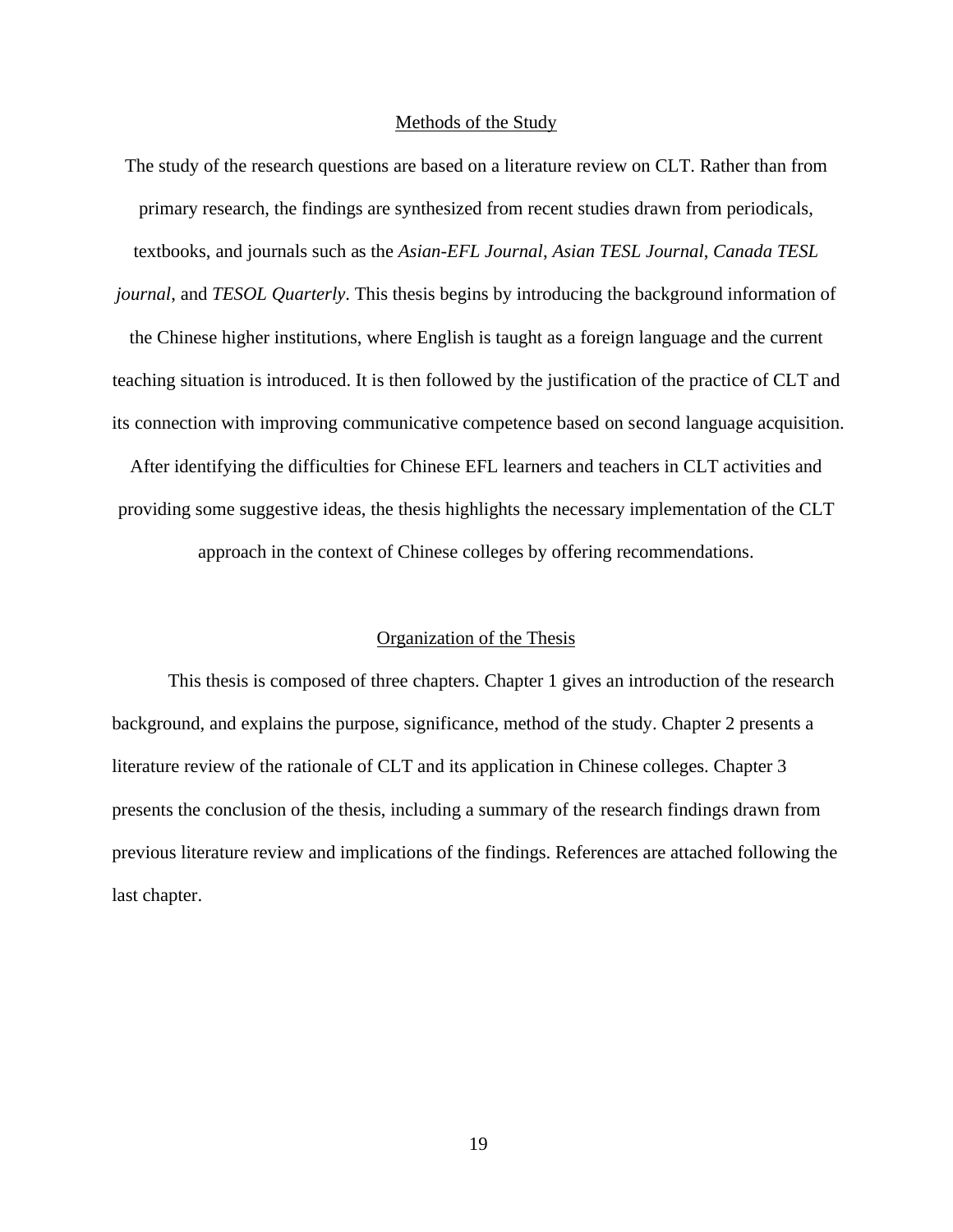#### CHAPTER 2

### LITERATURE REVIEW

This chapter provides a literature review concerning primary features of communicative language teaching (CLT), which will be described in three sections. The first section gives a historical account of the terms and terminology such as communicative competence, CLT, and task-based language teaching (TBLT) via group work. The second section begins with an historical introduction of the major teaching methods that were influential in China. And it is then followed by a retrospect of China's English education covering from a hundred year ago until now. The third section of this chapter introduces the six achievements of English teaching, the syllabus innovations at different time periods, and the situational and cultural limitations of CLT's implementation in Chinese colleges and universities.

#### Communicative Language Teaching

CLT is now an "accepted paradigm with many interpretations and manifestations" (Brown, 2007, p. 45). For some, it means "little more than an integration of grammatical and functional teaching," for others, it means "using procedures where learners work in pairs or groups employing available language resources in problem-solving tasks" (Richards & Rodgers, 1986, p. 66). It derives from and is centered on communicative competence (CC); it also has a close connection with task-based language teaching (TBLT). The following parts introduce the definitions and characteristics of CC, CLT, and TBLT.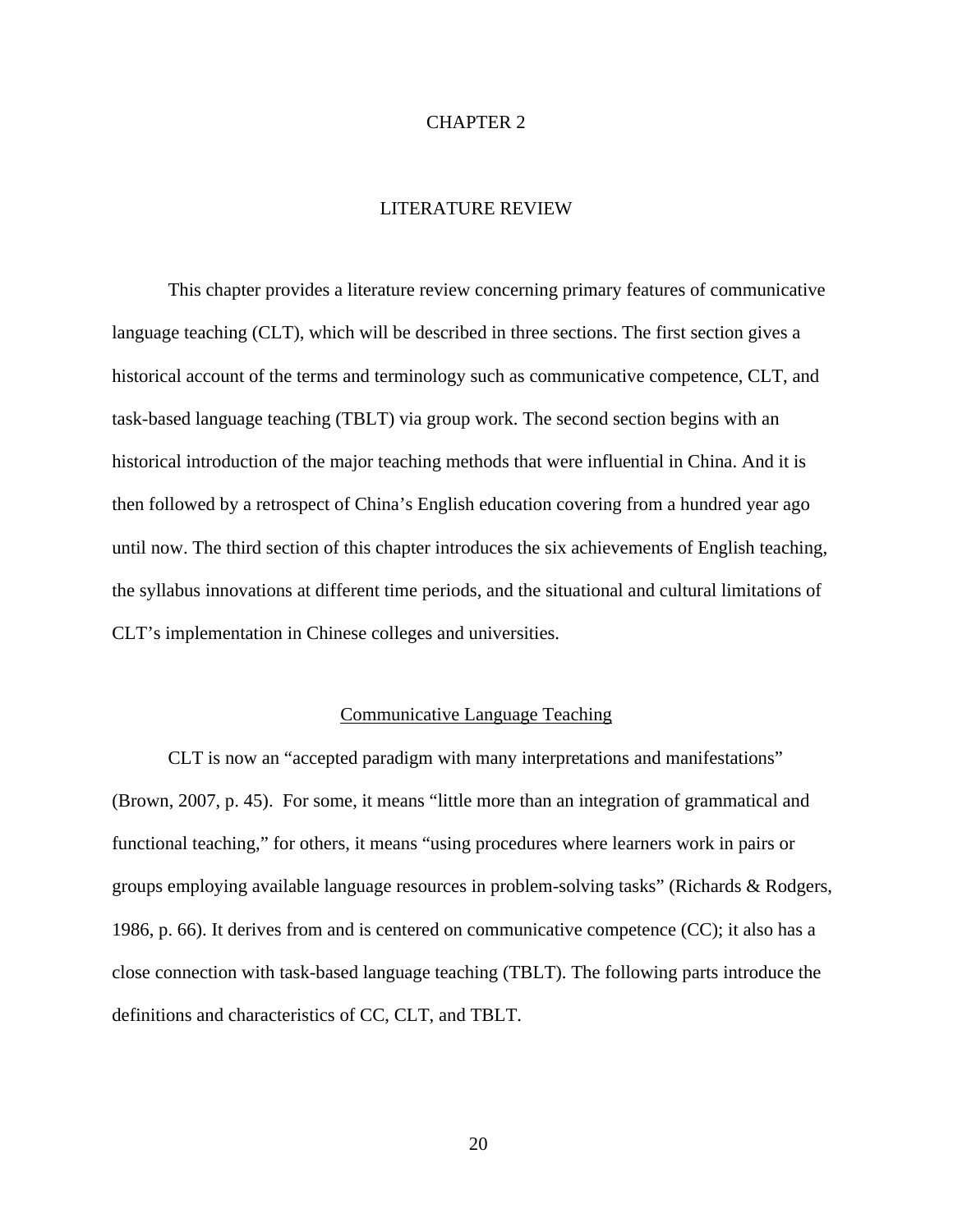#### Communicative Competence (CC)

Communicative competence is the goal of language teaching according to Hymes (Richards & Rogers, 1986). In order to be able to express themselves meaningfully in a speech community, learners need to develop CC. To get an understanding of its connection to CLT, this part will review CC's definition, its distinction from grammatical competence, four components of CC, and research and development.

Definition of CC. According to Brown's (1987) account, Hymes did not think Chomsky's 'rule-governed creativity' could fully explain the "social and functional rules of language", and thus, he created "communicative competence" in his works published in 1967 and 1972, which has become a 'household word' since then (p. 198-199). Clearly, the term is the result of a reaction to Chomsky's definition of competence that stresses the grammatical competence of the ideal native speaker; it demonstrates Hymes's expectation for the use of language in social context (Savignon, 1991, p. 264). Hymes (1979) suggested that competence should be viewed as "the overall underlying knowledge and ability for language use which the speaker-listener possesses" and that is "involves far more than knowledge of grammaticality" (pp. 13-14). Such competence should enable us to use functional language in certain social contexts; consequently, we are able to "convey and interpret messages" and "negotiate meanings" between one another (Brown, 1987, p. 199).

Grammatical Competence vs. Communicative Competence. Brown (1987) and Canale and Swain (1980) distinguished the differences between linguistic or grammatical and communicative competence. Communicative competence refers to "capacity relating to the rules of language use" and grammatical or linguistic competence refers to "the rules of grammar" (Canale & Swain, 1980, p. 5). Similarly, Brown (1987) described linguistic competence as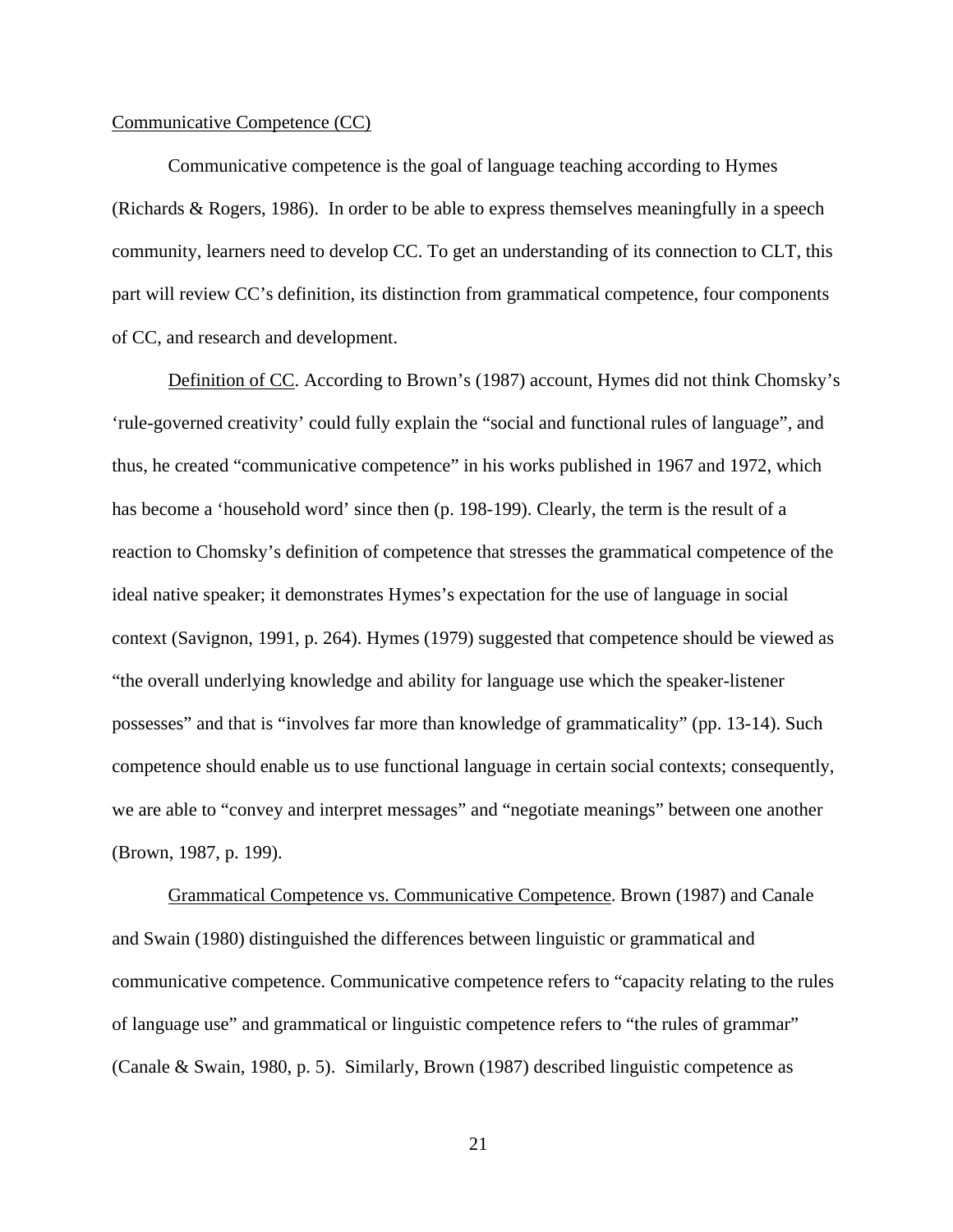dealing with knowledge of the rules and forms of the language and explained that CC is about knowledge that "enables a person to communicate functionally and interactively" (p.199). Such distinction between these two systems informs us that they interrelate; and as Larsen-Freeman (1987) stated, "communicative competence involves being able to use the language appropriate to a given social context" (p. 62). Clearly, it is CC that endows language learners with the capacity to interact with other speakers with meaningful, social, and functional uses of language.

Four Components of CC. Brown (1987) informed us of the four components of CC based on Swain's and Canale's descriptions: (a) grammatical competence, (b) sociolinguistic competence, (c) discourse competence, and (d) strategic competence. Grammatical competence deals with "sentence-level grammar" (p. 199). It concerns whether or not we master some basic knowledge of rules of the syntax, semantics, phonology, and morphology. It is also closely associated with our understanding of the literal meaning of utterances. Discourse competence copes with the relationships among sentences. With such ability, we are able to "connect sentences in stretches of discourse" (p. 199). Sociolinguistic competence is related to sociocultural rules of language and is not restricted to the literal meaning of utterances. With such ability, we can use the language appropriately in different social circumstances. Strategic competence refers to the "competence underlying our ability to make repairs, to cope with imperfect knowledge, and to sustain communication through "paraphrase, circumlocution, repetition, hesitation, avoidance, and guessing, as well as shifts in register and style" (Savignon, 1997, p. 45). With such strategies, we are able to sustain our interaction. These four aspects of CC relate to one another; they not only afford us the knowledge of language, but also skills that go beyond our mastery of the language. Above all, these components endow us with the capacity to use language communicatively.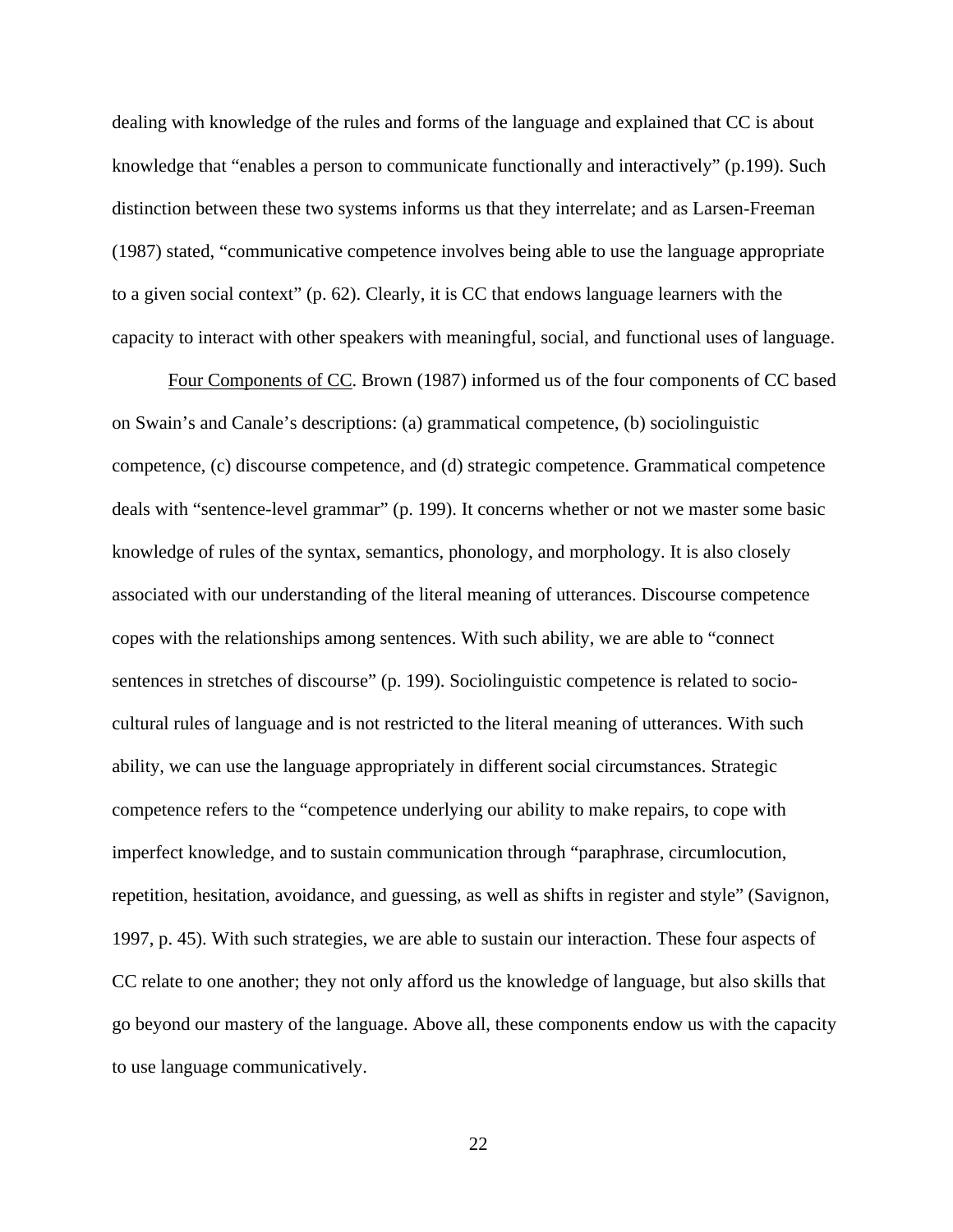Research Concerning CC. In Savignon's (1991) research project at the University of Illinois in 1972, the term "CC" was used to characterize "the ability of language learners to interact with other speakers, to make meaning, as distinct from their ability to perform on discrete-point tests of grammatical knowledge" (p. 264). In this research that involved studying teaching French to English speakers, students were encouraged to seek information, ask for further explanation, and perform other communicative tasks (e.g., role-plays, games, problemsolving tasks) to negotiate meaning; in the meantime, students were motivated to use the language without memorizing patterns. These activities focused more on the pragmatic aspects of the language rather than the structural level of the language learning. As a result, students were able to perform functional roles of the language. This result is in line with Hymes's expectation for CC. Clearly, communicative competence is shaped by focusing on meaning rather than formal features.

The Development of CC. Savignon (1997) pointed out that the development of CC evolves from two areas of teaching and learning a second language (L2): one comes from the theoretical issues in psychology, linguistics, and communication; and the other is from the practical concerns in methodologies. The perspective formed in these two areas is broader than the previous linguistic view that focuses on grammatical features of language. She further indicates that CC goes beyond linguistic aspects to areas of anthropology and sociology. With the notion of CC, language is focused on its social, functional, and strategic use in social settings, rather than on discrete elements. Consequently, the interpersonal interaction is realized through meaningful communication.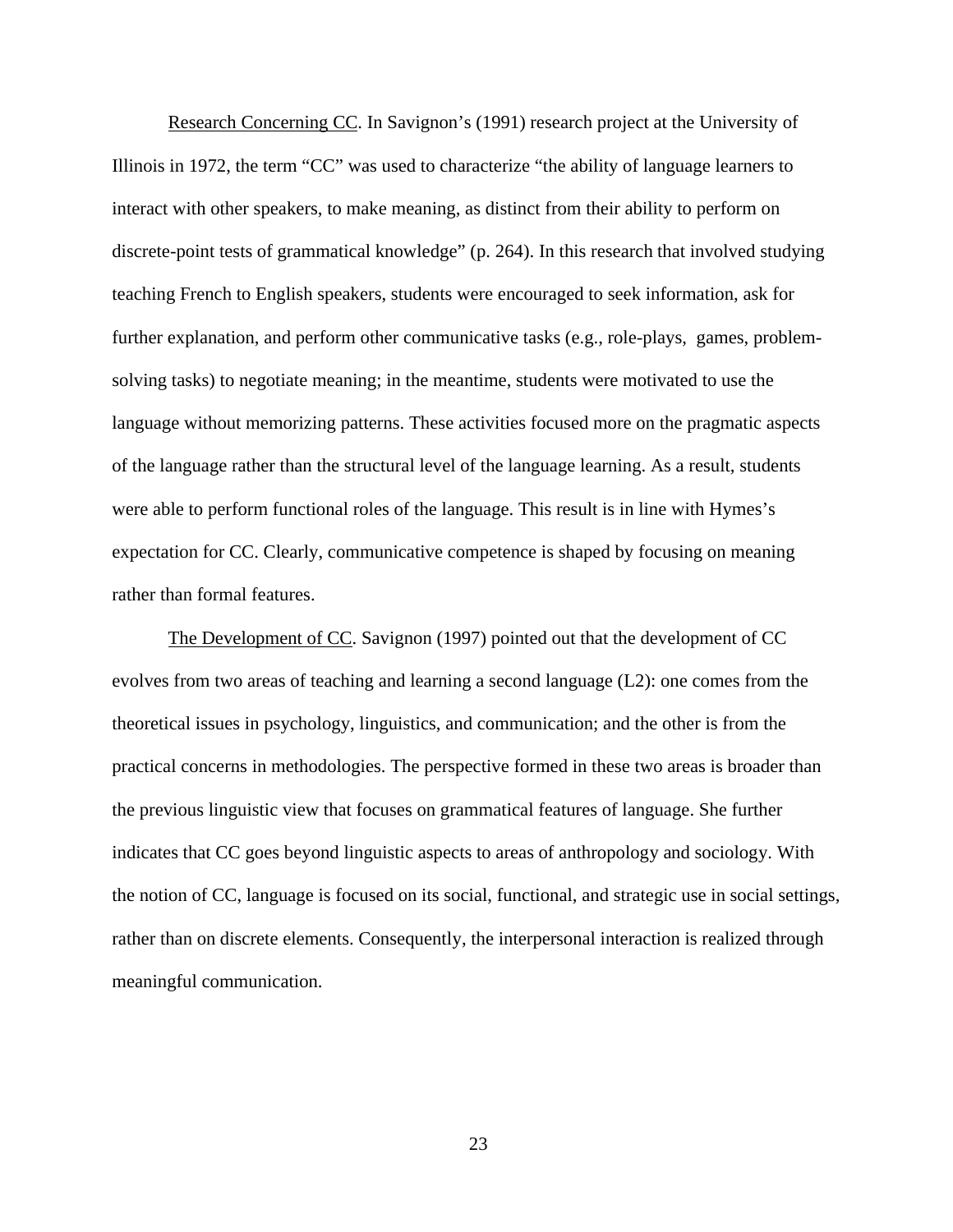As revealed above, CC affords L2 learners long-term goals towards language learning; undoubtedly, it is also tied closely to communicative approaches in the process of language teaching.

### Communicative Language Teaching (CLT)

Communicative language teaching focuses on interactive communication that aims to "develop what Hymes (1972) referred to as 'communicative competence'" as a reaction to Chomsky's view of linguistic competence that "deals primarily with abstract grammatical knowledge" (Richards & Rodgers, 1986, p. 70). In order to understand CLT, the following parts start with distinguishing the differences between method and approach and review CLT's appearance, preliminary functional syllabuses, goals, principles, characteristics, authentic materials in CLT, teachers' and students' roles in CLT, and challenges.

Method vs. Approach. A method is characterized by a finite set of described rules regarding linguistic structures. An approach is dynamic and subject to modifications because of teachers' experience or recognition in teaching or learning in the classroom (Brown, 2007). Instead of a method, communicative language teaching (CLT) is viewed as an approach by Richards and Rodgers (1986). A communicative approach to language teaching is designed for communicative, social, and pragmatic contexts of teaching, and thus it is full of variables. Method and approach are not disconnected; an approach also uses elements from a method. For example, CLT might adopt the same techniques to teach vocabulary or grammar as the Grammar-Translation Method, the Direct Method, and/or the Audio-Lingual Method. CLT's difference from these methods is that it has "much greater room for individual interpretation and variation than most methods permit" in terms of design and procedure (Richards & Rodgers, 1986, p. 83). CLT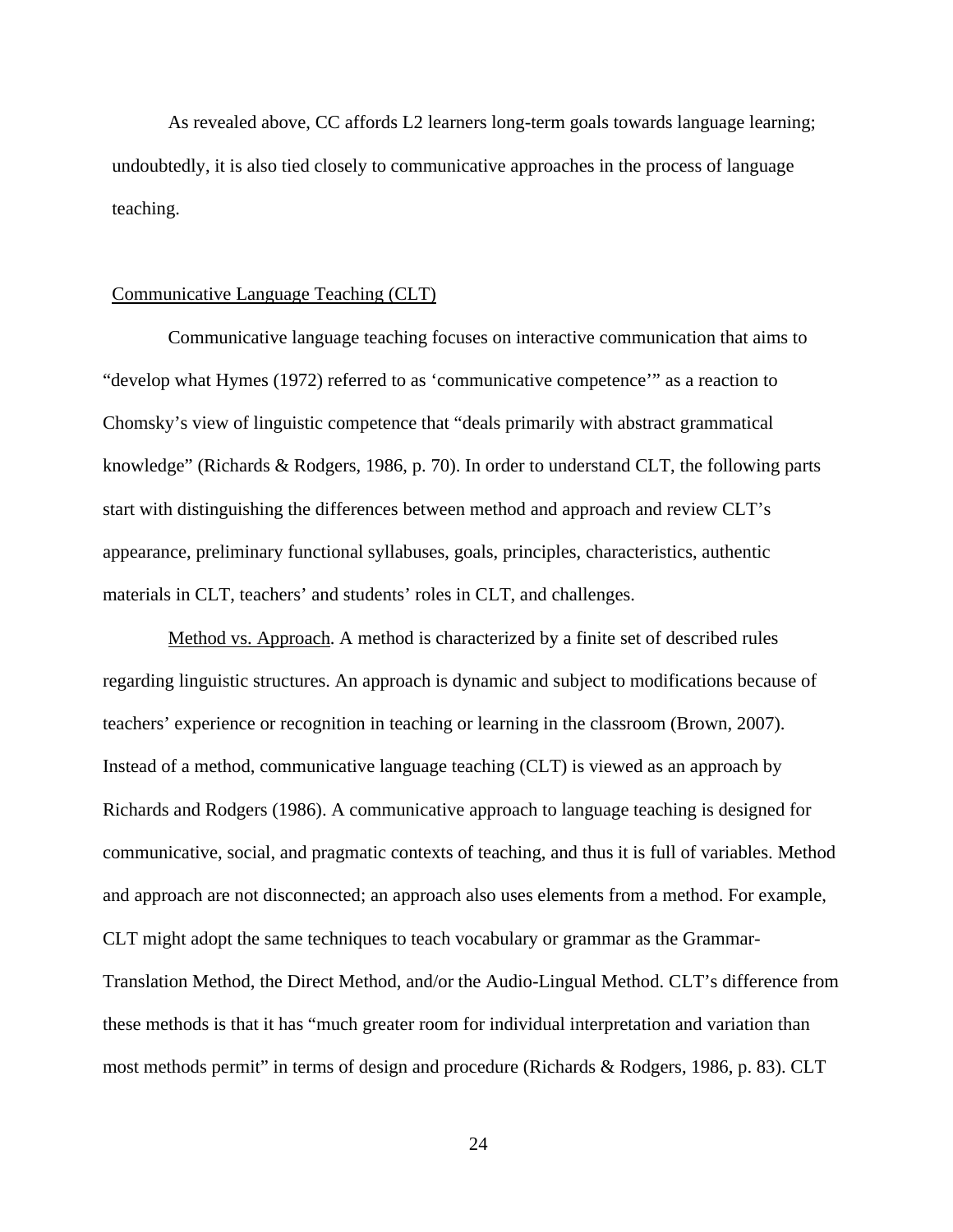could present a variety of forms of syllabus models, curricular designs, and classroom activities based on variable alterations from learners and teachers, whereas methods are less changeable.

CLT's Appearance. CLT originated in England in the 1960s as a response to the criticisms raised by Chomsky who did not think that the current structural theories of language explained well "the creativity and uniqueness of individual sentences" (Richards & Rodgers, 1986, p. 64). British linguists shifted their attention to the functional and communicative potential of language; as a result, they felt the need to work on "communicative proficiency rather than on mere mastery of structures" (p. 64). CLT has seen enormous innovative work in curricular design, teaching techniques, classroom management procedures, teacher training, materials development, and testing and evaluation systems since its first appearance in the late 1960s in the British classrooms of foreign languages. In the mid-1970s, CLT expanded to the United States, where the theories of Audiolingualism were rejected in the mid-1960s. This new trend was enthusiastically supported by many advocates such as Christopher Candlin, Henry Widdowson, John Firth, Halliday, Dell Hymes, etc. Among them, Halliday is an important one who rejected traditional procedures and stressed functional focus on language use (Richards & Rodgers, 1986).

Functional-Notional Framework as CLT's Basis. Halliday's functional framework of language and Wilkin's Notional Syllabuses serve as bases for and also had a great impact on the development of CLT (Richards & Rodgers, 1986). Halliday and Wilkins initiated innovations in syllabuses. In Wilkins's book *Notional Syllabuses*, he described two types of communicative meanings for language learners to understand and express: notional categories such as "time, sequence, quantity, location, frequency", and functional categories such as "requests, denials, offers, and complaints" (p. 65). These functional-notional categories are playing significant role in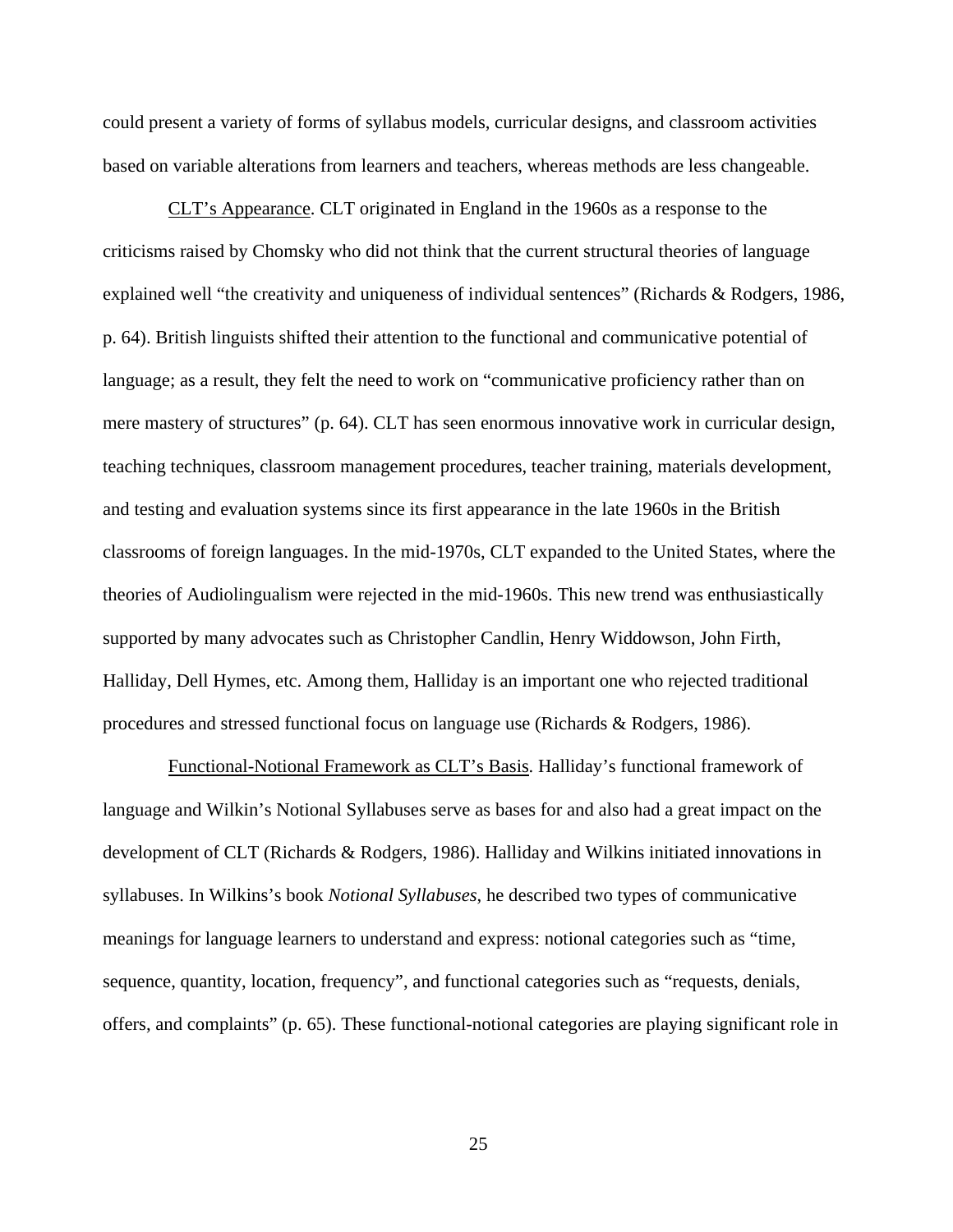designing new syllabuses, textbooks, and language programs as opposed to previous ones centered on linguistic structures.

Functional Features of CLT. Like Halliday and Wilkins, Littlewood (1981) also noted the importance of functions of language. She claimed that one of the most characteristic features of CLT is that it "pays systematic attention to functional as well as structural features of language, combining these into a more completely communicative view" (p. 1). The structural aspect of language deals with the grammatical system, providing linguistic facts and operations for the learner. Unfortunately, however, such a structural aspect of competence is not "sufficient on its own to account for how language is used as means of communication"  $(p,1)$ . In order to help L2 learners complete the task of meaningful communication, CLT practitioners employ functional and social meanings in certain social contexts by providing opportunities for learners to use the language in a meaningful way. Thus, they manage to go beyond the instruction of structural rules and facilitate communicative competence.

CLT's Goals and Principles. CLT is an approach that aims to (a) "make communicative competence the goal of language teaching and (b) develop procedures for the teaching of the four language skills" (Richards & Rodgers, 1986, p. 66). CLT practices embrace three major principles by which activities and language use help learners promote learning: (a) the communication principle; (b) the task principle; and (c) the meaningful principle (p. 72). These principles underscore the interactive role of communication. Such interactive nature of communication is reflected through the "collaborative nature of meaning making" such as sending or receiving messages among learners (Savignon, 1991, p. 261). Clearly, to communicate in the target language communicatively is the ultimate goal in CLT.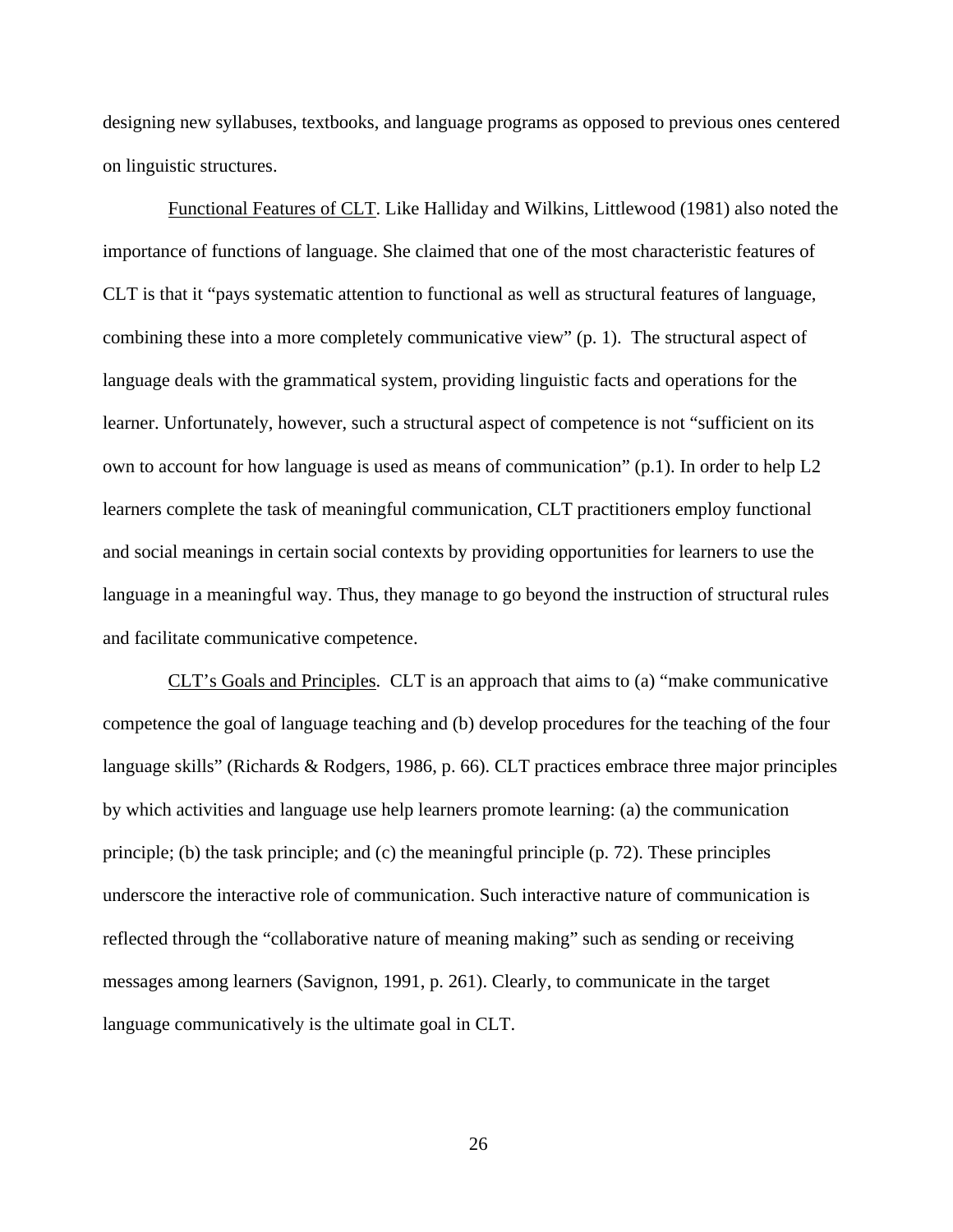CLT's Characteristics Described by Li. While Littlewood (1981) stressed that learners

must develop linguistic skills before they develop their functional competence, Li (1998)

emphasized significantly the role of CC in real-life situations. According to him, CLT has the

following six characteristics:

1. A focus on communicative functions;

2. A focus on meaningful tasks rather than on language per se (e.g., grammar or vocabulary study);

3. Efforts to make tasks and language relevant to a target group of learners through an analysis of genuine, realistic situations;

4. The use of authentic, from-life materials;

5. The use of group activities;

6. The attempt to create a secure, nonthreatening atmosphere (p. 679).

As the above list shows, Li stressed the functional, meaningful, and authentic use of the language in students' small-group activities. Learners complete tasks such as puzzles, games, map-reading, surveys, interviews, role-plays, and other simulated activities. In order to complete these tasks, students have to use the target language in gathering information, sharing opinion, transferring information, reasoning, acting out, and giving or receiving feedback. These tasks reflect the most "obvious" characteristic of CLT: that "almost everything that is done is done with a communicative intent" (Larson-Freeman, 1886, p. 132).

Characteristics of CLT Described by Brown. Many of Li's above description of CLT's characteristics are in line with Brown's (2007) description. Brown related that (a) a focus is given to all of the components of communicative competence; (b) form is not central while "language techniques are designed to engage learners in the pragmatic, authentic, functional use of language for meaningful purposes"; (c) a focus is given to "students' 'flow' of comprehension and production", and fluency may sometimes be more important than accuracy; (d) students will eventually use the language "productively and receptively in unrehearsed contexts outside the classroom;" (e) students are given opportunities to notice their own learning styles; (f) the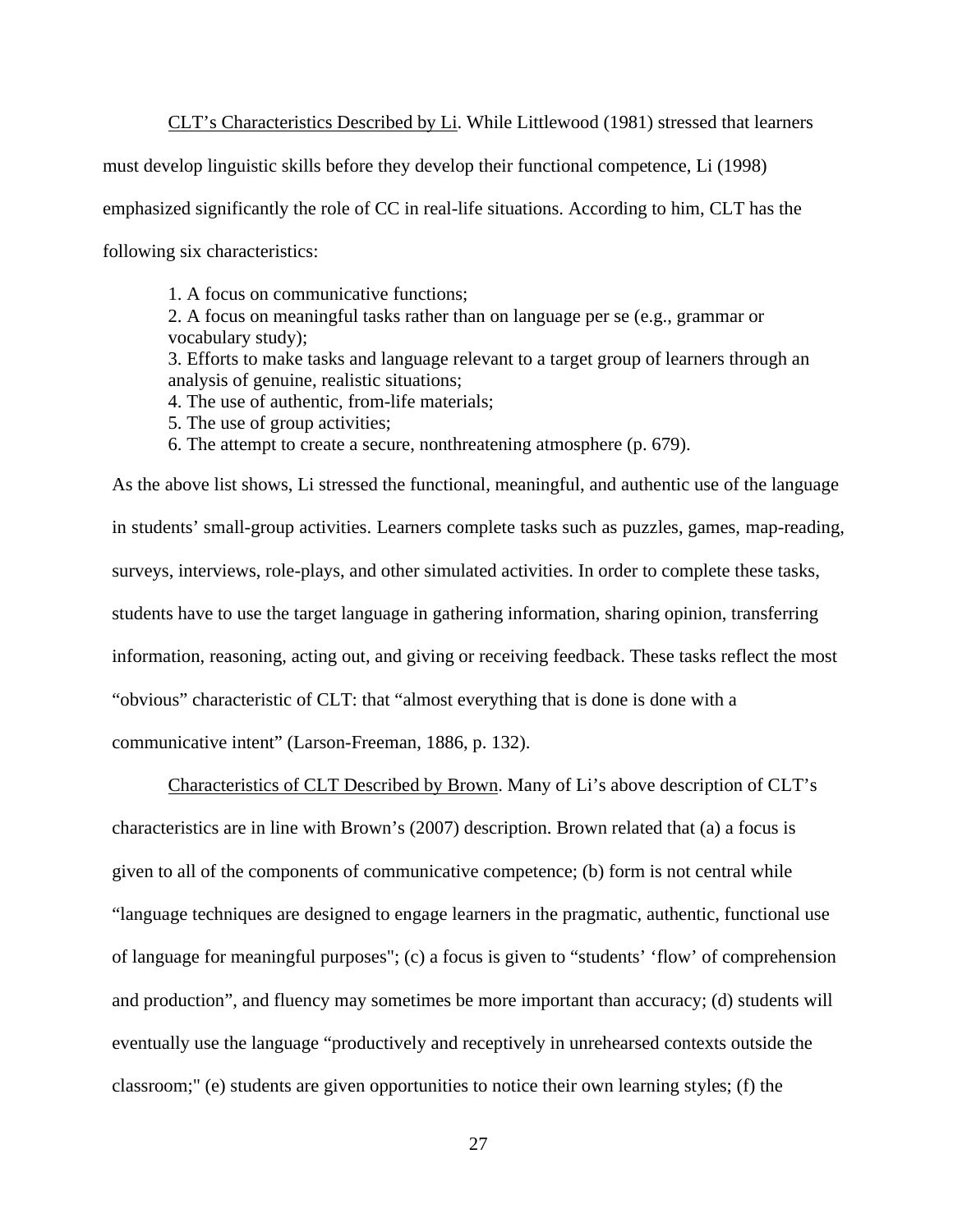teacher is to facilitate and guide the students to generate genuine use of the language; and  $(g)$ students take an active role in learning. (pp. 46-47).

The Use of Authentic Material in CLT. The use of authentic material marks an important characteristic of CLT. Richards (2006) pointed out authentic materials "provide cultural information about the target language", "provide exposure to real language," and "relate more closely to learners' needs" (p. 22). Larsen-Freeman (1987) further emphasized the use of authentic materials by claiming that they create for learners "an opportunity to develop strategies for dealing with language as it is actually used by native speakers" (p. 62).

Teachers' and Students' Roles in CLT. Another significant feature of CLT is "its learnercentered and experience-based view of second language teaching" (Richards & Rodgers, 1986, p. 69). Since CLT accentuates students' active role in the classroom, teachers are less dominant in teaching. The teachers are sometimes facilitators or advisers, and at other times they can be a 'co-communicator' (Larson-Freeman, 1987, p. 63). They act as communication facilitators or group participants (Richards & Lockhart, 1994). They are around to organize class activities, supply the language that is needed by the students or engage them in communicative activities (Larson-Freeman, 1987). They do not have to be particular about students' errors of form, because it is more important for students to communicate fluently rather than accurately. While the teacher's role is to be assisting learners with class activities, learners are expected to be responsible for their own learning.

Issues Regarding CLT. CLT is "laden with issues of 'authenticity, real-world simulation, and meaningful tasks'" (Kumaravadivelu, as cited in Brown, 2007, p. 45). Although CLT saw the development of approaches that highlighted the fundamentally communicative properties of language in the 1980s and 1990s, some key issues related to CLT have still remained in discussion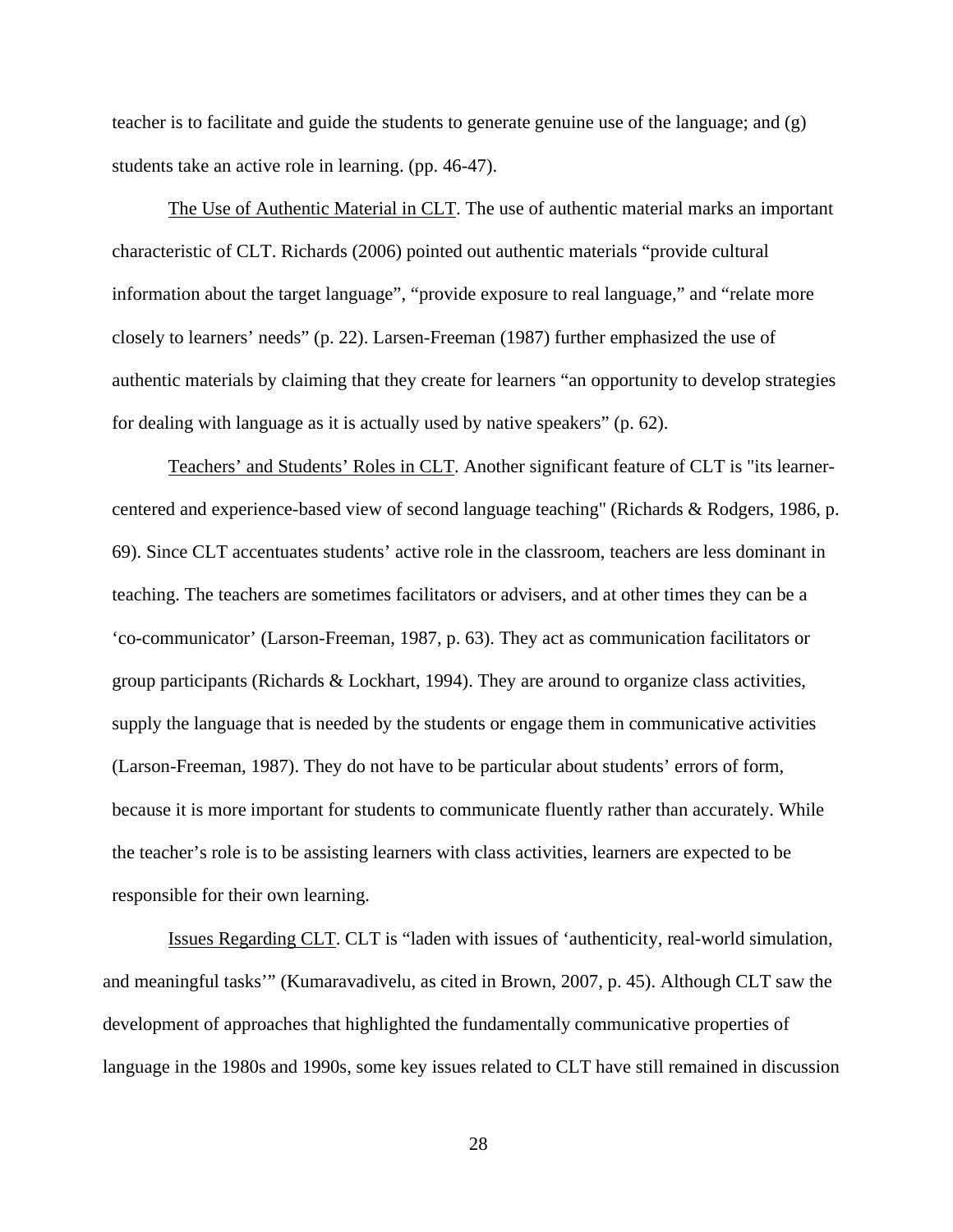among researchers. For example, one issue is whether grammar-based syllabuses should be abandoned or revised; another issue is "how to implement CLT principles at the level of the classroom procedures" (Richards & Rogers, 1986, p. 82). Above all, what concerns EFL learners is the issue of how CLT can be adopted in situations where grammar-based tests are still demanded. In EFL contexts like in China, teachers lack knowledge of CLT, so the actual practice of CLT has encountered difficulties (Anderson, 1993; Penner, 1995; Sun & Cheng, 2000). While revealing EFL teachers' difficulties in implementing CLT in colleges and universities, I bring attention to the importance of fostering students' learning autonomy. Such autonomy can be achieved by offering them proper learning strategies and providing them opportunities for cooperative learning through group work, which is discussed in Chapter III.

Although CLT has been heatedly debated and challenged regarding its effectiveness, applicability, and feasibility, it still interests those people who have different perceptions towards it. Perhaps as Richards and Rogers (1986) explained such interest can justify its appeal: "CLT appealed to those who sought a more humanistic approach to teaching, one in which the interactive processes of communication receive priority" (p. 83). Nevertheless, language teaching is a "theoretical as well as a practical activity" and it is important for us to notice that "effective teaching materials and classroom procedures depend on principles deriving from an understanding of what language is and how it is used" (Widdowson, 1978, p. 75). This point exactly justifies what this thesis is trying to point out for the teachers of another language – understanding correctly what we are doing with our knowledge and practice is central to the improvement of our teaching activities. As communicative activities are task-based and often carried out through students' collaborative learning, the following section focuses on the connection between task-based instruction and CLT.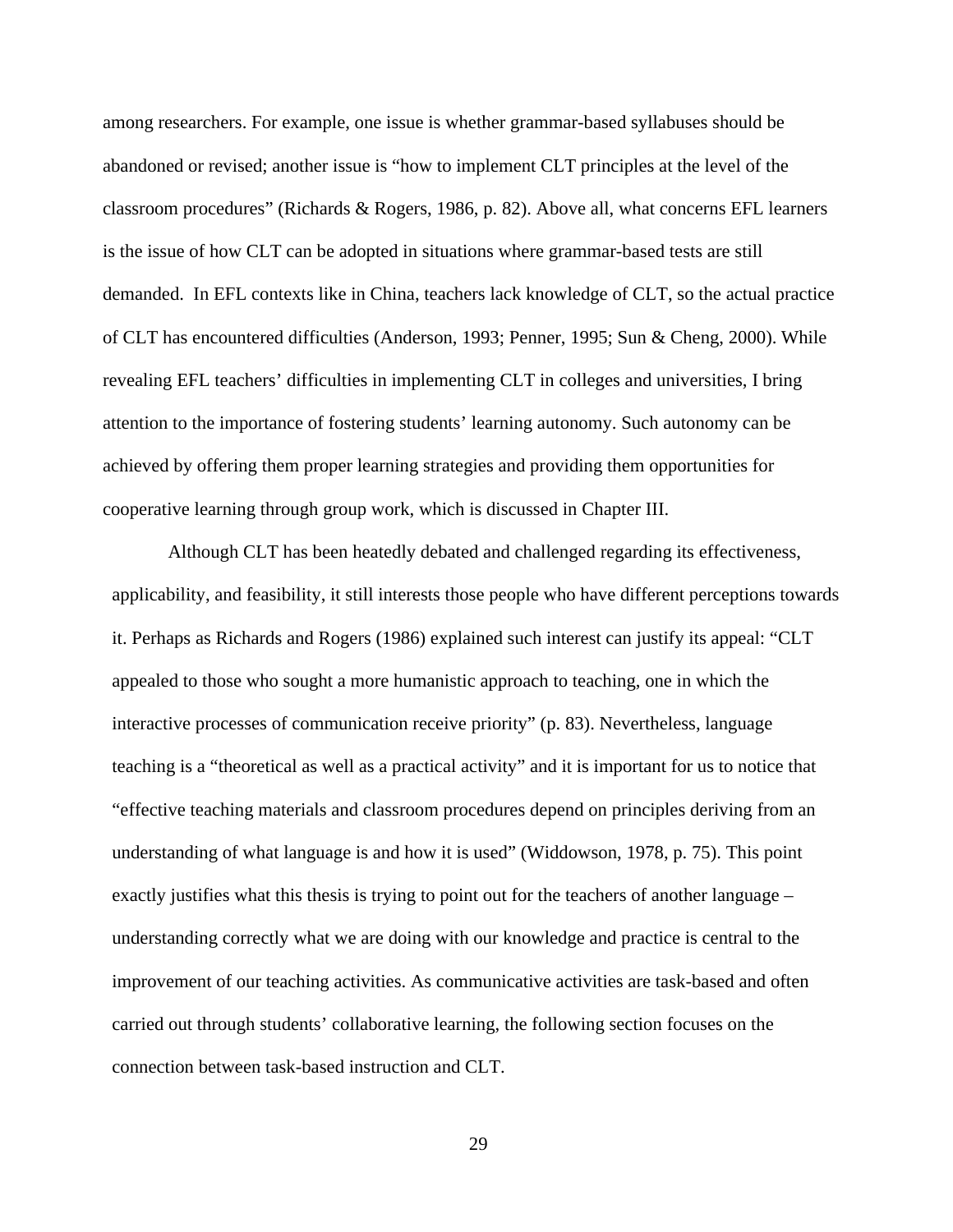#### Task-Based Language Teaching (TBLT) Via Group Work

Task-Based Language Teaching (TBLT), which aims to "provide learners with a natural context for language use," is an important component of CLT (Larson-Freeman, 2000, p. 144). It is one of "the most prominent perspectives within the CLT framework" (Brown, 2007, p. 50) and is at the very core of CLT (Ellis, 2003). The practice of TBLT is often realized through cooperative activities when students work in groups or pairs. In order to explain how TBLT works, this part will introduce the three definitions of task, characteristics of task, pedagogical tasks in TBLT, small-group interaction, group-work tasks, and the design of group-work tasks.

Task as an Activity. Task is defined varyingly in different perspectives. Some say "a task is 'an activity which requires learners to use language with emphasis on meaning, to attain an objective'" (Bygate, Skehan, & Swain, 2001, as cited in Brown, 2007, p. 50). Learners are motivated to make use of the target language among group or pair members in real-life based activities by completing tasks such as finding a place or filling out a form. They are also encouraged to carry out role play tasks such as making reservations or borrowing books at the library. Task is also defined as "an activity in which a person engages in order to attain an objective, and which necessitates the use of language" by van den Branden (2006, p. 4). Here are a few examples of activities: (1) drawing a map while listening to instructions; (2) identifying and describing people; and (3) asking managers for job assignments and schedules. While students try to accomplish tasks through certain techniques such as role-play simulation, they are also processing language cognitively and psychologically.

Task as a Workplan. In addition, a task is also defined as "a workplan that requires learners to process language pragmatically in order to achieve an outcome that can be evaluated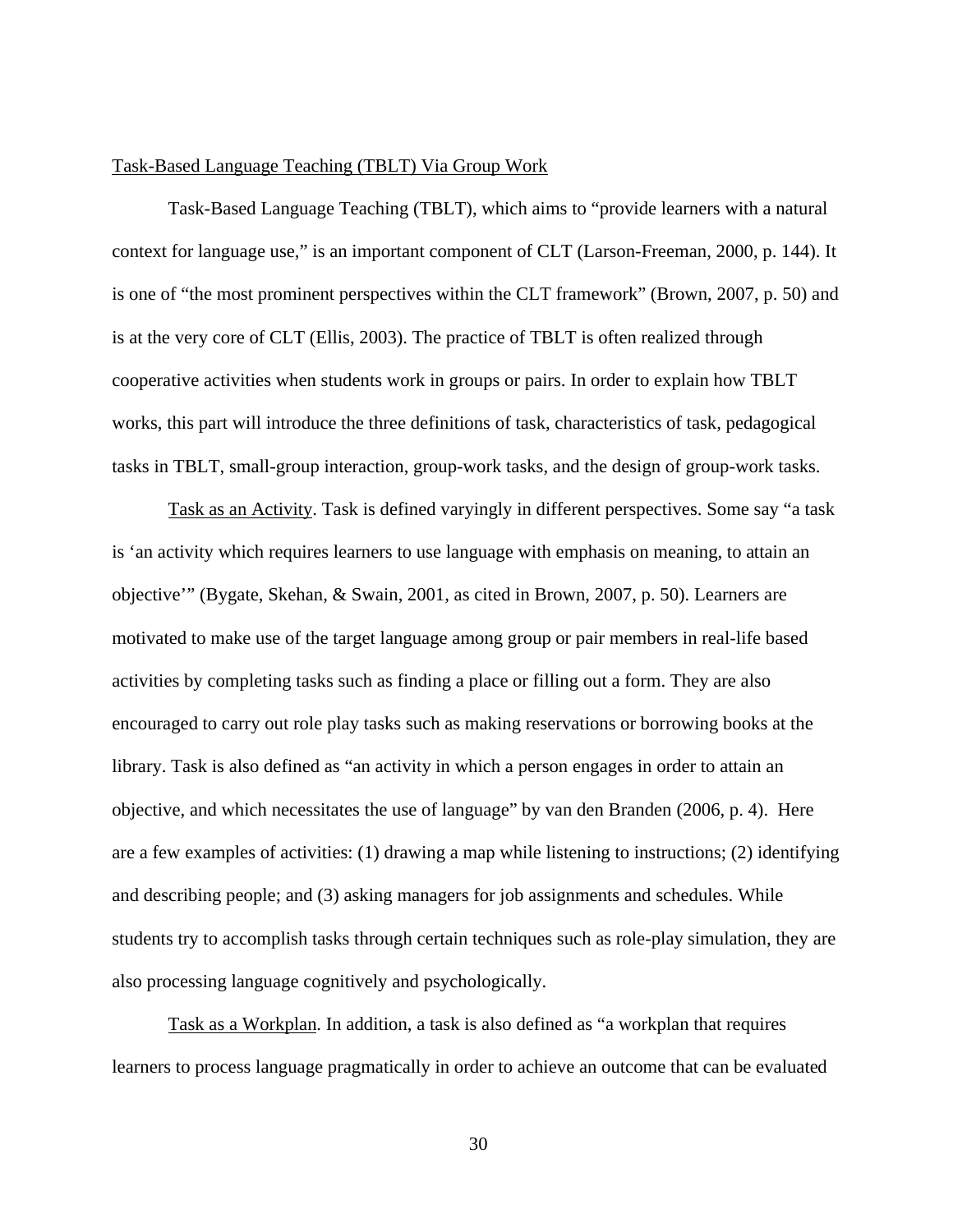in terms of whether the correct or appropriate propositional content has been conveyed" (Ellis, 2003, p. 16). This workplan is designed to make learners interact through communicative tasks. Learners are expected to listen to input that is slightly beyond their current ability; they are also encouraged to express themselves by negotiating meaning (e.g., clarification check, confirmation check, and comprehension check) during problem-solving tasks. In this sense, the purposes of carrying out tasks in teaching go "beyond the practice of language for its own sake" (Brown, 2007, p. 52). As language is practiced in term of its social, cultural, and pragmatic aspects through real-life communications in the classroom, students know when, where, and how the language is used.

Task as a Piece of Classroom Work. Nunan (2004) gave a conclusive definition by describing a task as:

a piece of classroom work that involves learners in comprehending, manipulating, producing or interacting in the target language while their attention is focused on mobilizing their grammatical knowledge in order to express meaning, and in which the intention is to convey meaning rather than to manipulate form (p. 4).

The "classroom work" underscores the importance of group work among members, as the completion of tasks require a cooperative effort. The definition also reveals the interconnection between grammar and the produced language: the former is contributive to the latter. Above all, Nunan stressed a most notable feature of TBLT – to focus on meaning through cooperative interactions in class rather than form.

Characteristics of Task. Nunan (2004) informed us of five essential characteristics of tasks: (1) meaning is primary; (2) there is some communication problem to solve; (3) there is some sort of relationship to comparable real-world activities; (4) task completion has some priority; and (5) the assessment of the task is in terms of outcome (Skehan, 1998, as cited in Nunan, 2004, p. 5). Notably, with tasks designed in the framework of CLT, students are provided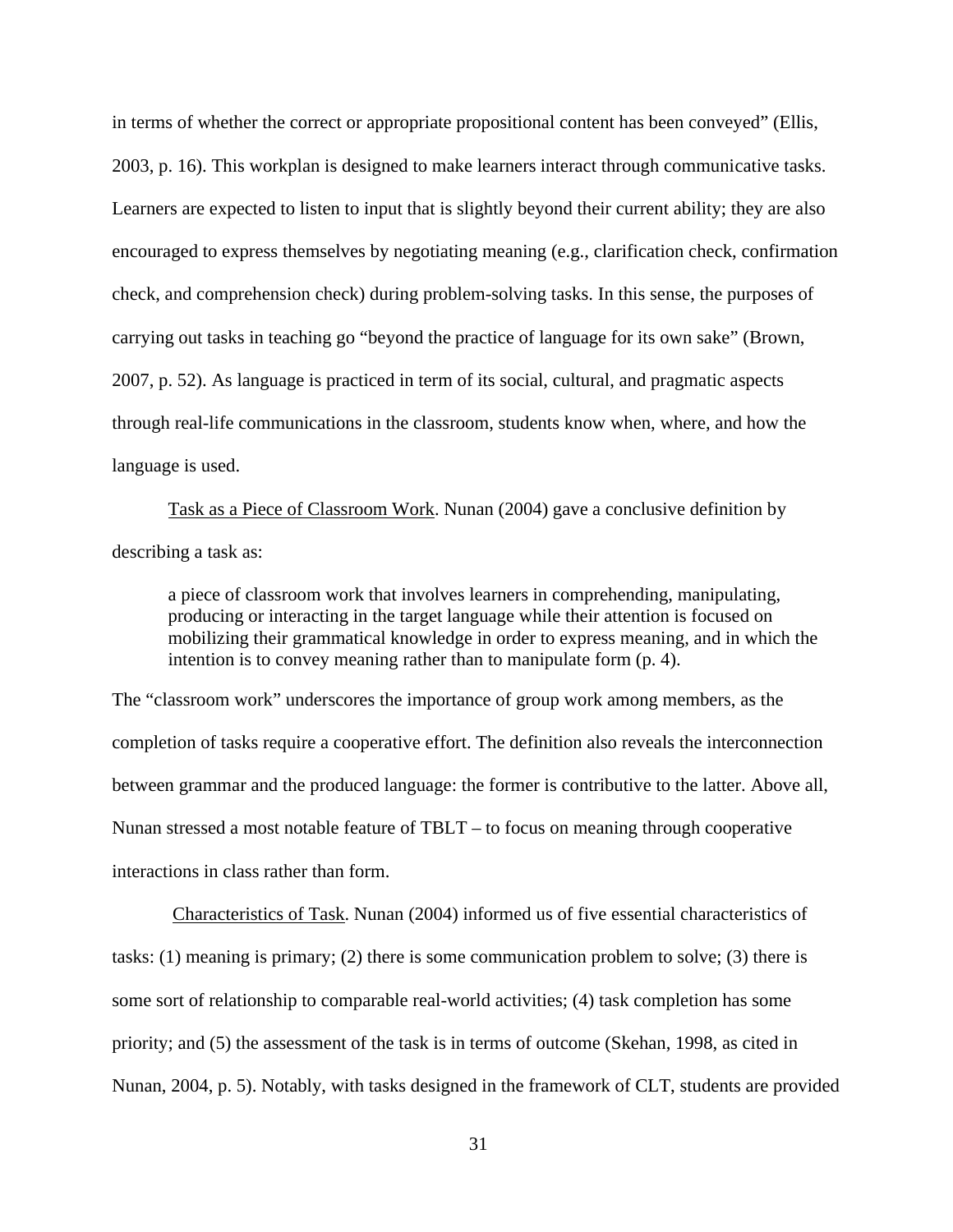with learning opportunities to practice the target language in real-world-like situations. Actively engaged in interaction, they have the chance to naturally apply the linguistic knowledge without rehearsal. Clearly, in TBLT, language is "treated a tool for communicating" and teachers and students function as 'language users' (Ellis, 2003, p. 252). Therefore, to this end, TBLT makes learners the center of the classroom, promoting learning in them.

Pedagogical Tasks in TBLT. The use of tasks is the core of teaching in the classroom (Brown, 2007). In a general sense, tasks can be seen as a means to realize the desired goal of communication. The pedagogical tasks provide opportunities for students to carry out tasks such as asking for information, apologizing, and making excuses. To some degree these tasks reflect the situations in the real world, and thus, are relevant to students. With the ability developed via the pedagogical tasks, it is hoped that students are enabled to accomplish the target tasks in reallife contexts such as hospitals, libraries, and airports. For example, students are to ask for ticketselling information at a cinema or to apologize to a teacher about their delayed assignment. Such interaction in different tasks or real-life situations is thought to facilitate second language acquisition (Larson-Freeman, 2000).

Small-Group Interaction. Generally, in an instructional situation, to achieve a task is conducted through group/pair work in a cooperative manner. Thus, small-group interaction becomes a major representative of cooperative learning (CL) (Kagan, 1995). CL is in line with the goal of CLT – making meaningful use of the target language via interaction or negotiation. The interaction among group members to achieve a task involves receiving or producing comprehensible input or output that facilitates language acquisition (Krashen, 1982; Swain, 1985).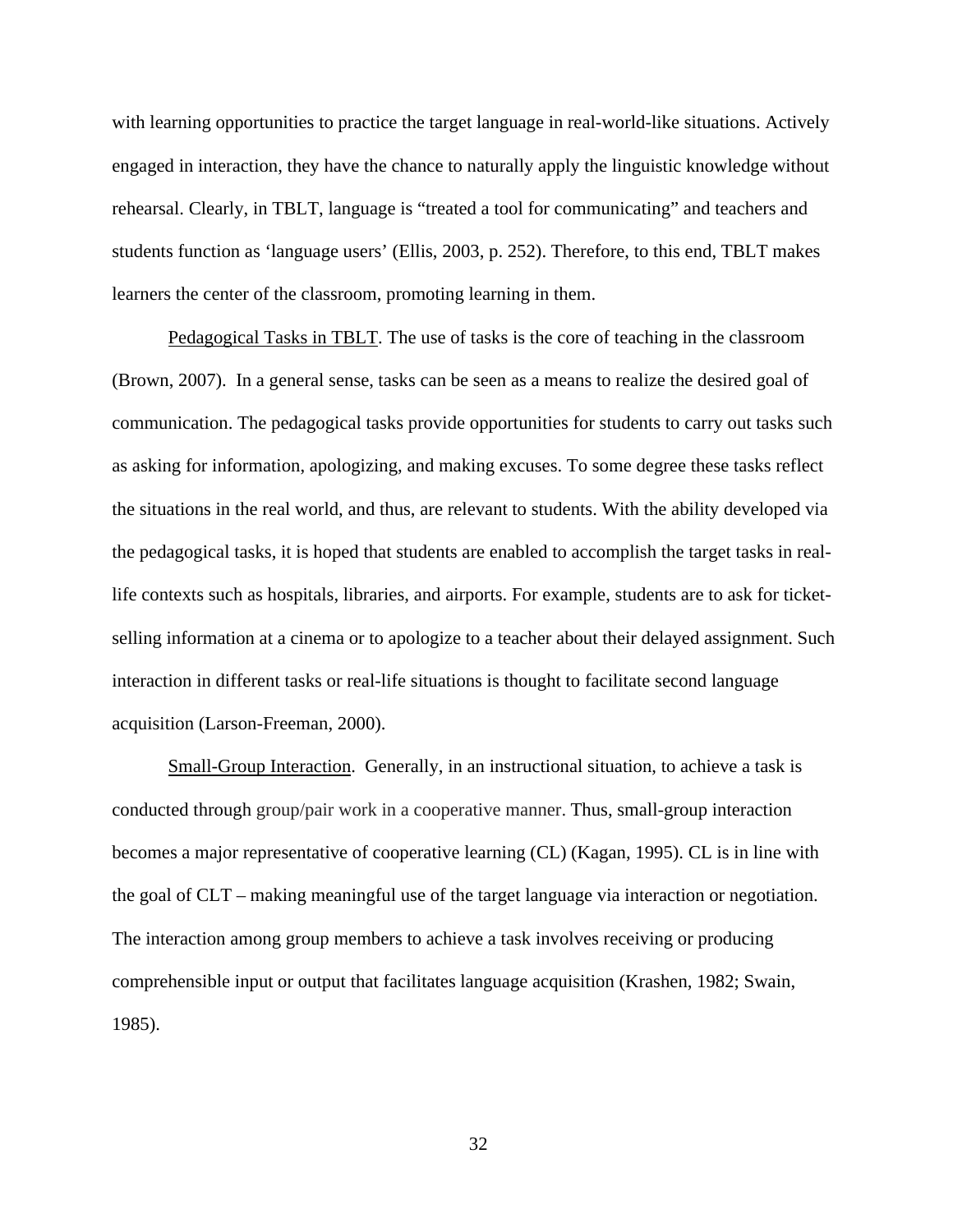Group-Work Tasks. Group-work tasks can be applied to advance skills in speaking, listening, reading, and writing. For example, in a reading task that requires the group to present their understanding of an article, each group member is assigned a task such as describing features of the characters or defining certain terms. In a writing task each student in the group takes turns to write bits of a story in order to come up with a complete one. Tasks that require exchanging information can be helpful for learners to use not only their skills of listening and speaking but also their skills of team work. Jigsawing is good case in point, as it is "perhaps one of the most effective kinds of group-work activities because it ensures that each individual has a responsibility" (Seward, 1996, p. 426). One kind of jigsawing involves two levels of information exchange. At the first level the class is divided into groups of four or five. Each group is assigned a task and each member is responsible for parts of such a task. Group members share information among themselves. Then, at the second level, group members are re-arranged completely. They share information within the new groups. During the group activities, teachers are assisting students by providing answers to questions or making sure that students understand the requirement of the tasks. Group-work tasks like this enable students to practice not only their listening and speaking skills but also their reading skills.

The Design of Group-Work Tasks. Group-work tasks that embrace various aspects of real-life situations are very important in the communicative classroom. According to Seward (1996) four aspects must not be ignored when teachers are designing group tasks: (a) individual responsibility that ensures that each member of the group has a task; (b) a group product that involves the work of all individuals; (c) social skills that are demonstrated when students are working together; and (d) interpersonal interaction that happens among students. If students can use the language in the 'artificial' world of the classroom for a "real purpose," they can be highly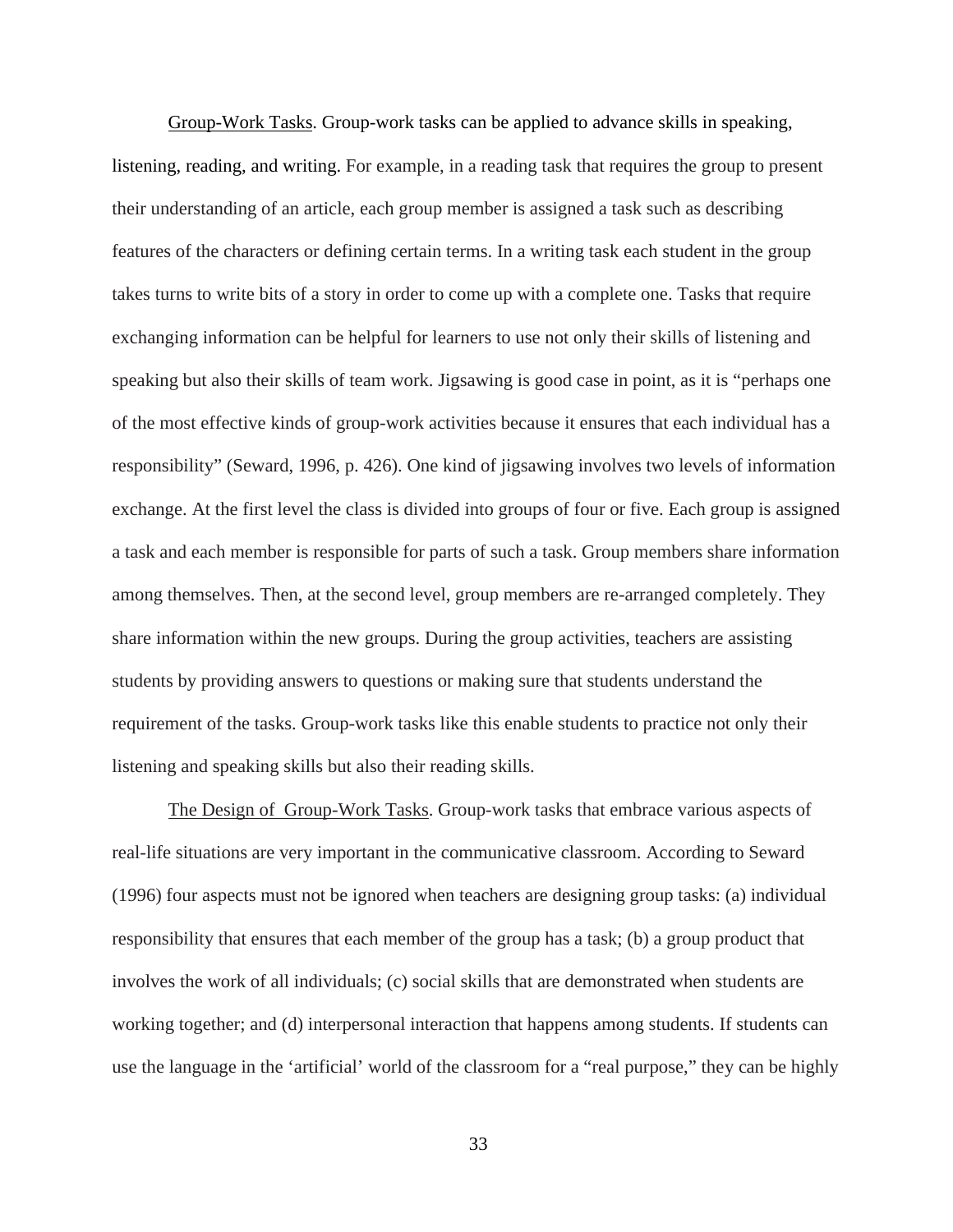engaged in completing pedagogical tasks of all sorts (p. 425). Clearly, group-work tasks are not only designed with a communicative intent, they are also designed to develop students' senses of responsibility, individuality, and team-work ethic.

In sum, task-based language teaching, focusing on communicating through interaction in the target language rather than analyzing discrete language points, has been broadly applied in communicative classrooms. Nowadays, task-designed syllabuses, spanning project-based, content-based, theme-based, and text-based instantiations aiming to help EFL learners develop conversational skills are crucial in classroom teaching and learner assessment (Nunan, 2007). Task-based instruction affords a channel for group-work interactional activities to occur in the L2 classroom. As the above literature reveals, group-work communication among peers is potentially beneficial for L2 learning. As Chinese universities have adopted more task-based textbooks, it is highly urgent for teachers to pay attention to "proper preparation of the task and of the students" (Cohen, 1994, p. 3).

#### English Education in China

The teaching of English in China goes back to the Chinese government started to notice its importance over one hundred years ago (Wang, 1981). It incorporated some of the early teaching methods in the beginning and the middle of the 20th century including the Grammar-Translation Method, the Direct Method, and the Audio-Lingual Method. While exploring these teaching methods, China has formed its own traditional way of teaching English, which has been heavily influenced by Confucianism. This section starts with a brief introduction of these methods. Following the explanation of the terms and terminology, it describes how English has been taught in China during three time periods.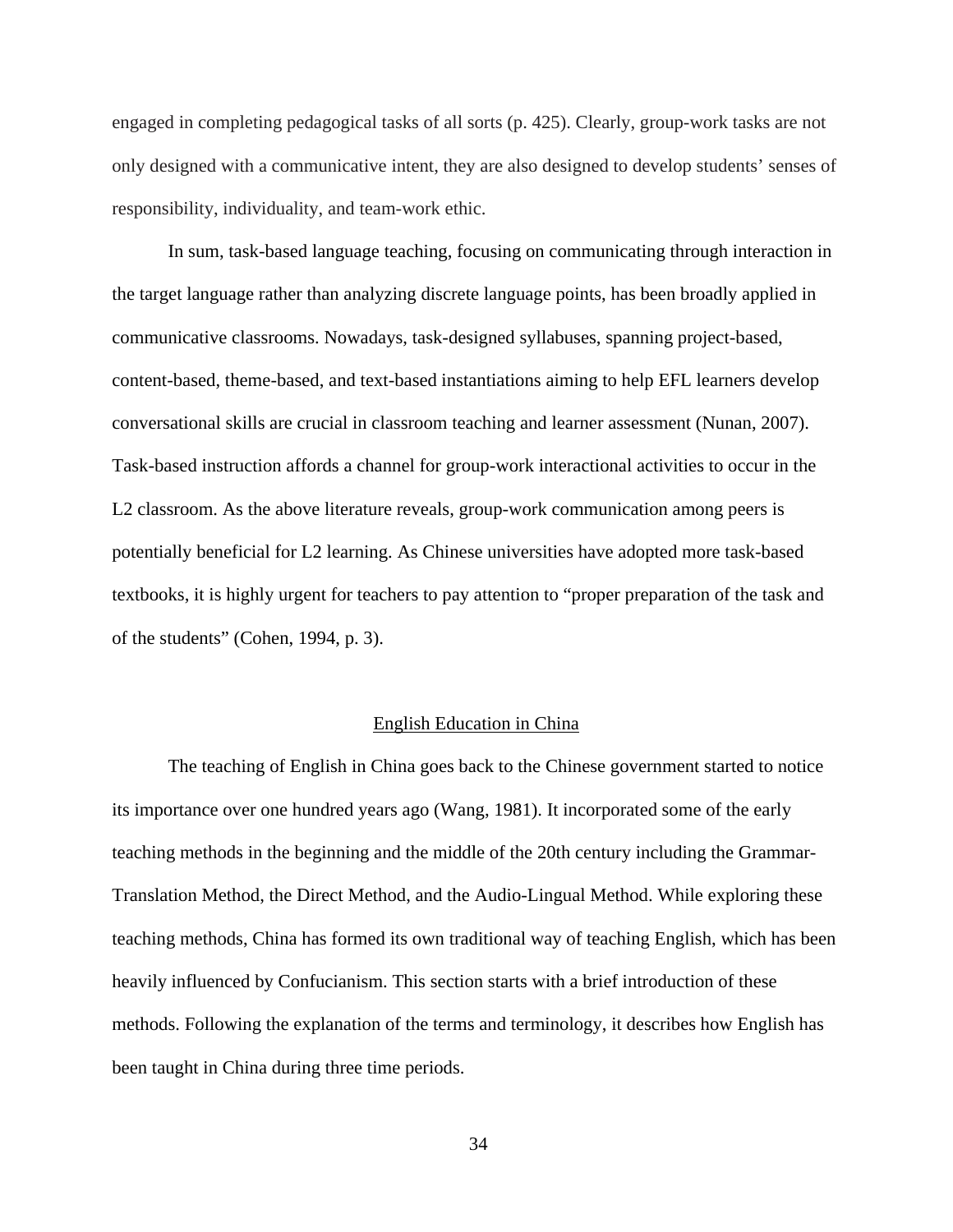#### The Grammar-Translation Method

The Grammar-Translation Method was popular in the United States in the early 1900s. The theory behind it is that the rules of lexicon and grammar are universal and the laws of speech are the same for all languages (Wang, 1981). Larsen-Freeman (1987) listed three of the objectives: (1) students will be able to read and to appreciate literature; (2) students will be able to "read and write their native language enhanced by their study of foreign language grammar;" and (3) students will be mentally stimulated and thus intellectually enriched (p. 52). Students are required to translate the foreign language into their native language and vice versa. The discussion of the passages is done in the students' native language. Grammar is the core of the language teaching. Students memorize the grammar rules that are taught and explained explicitly and deductively. Students are also expected to apply the rules of the grammar to discrete sample sentences.

Many linguists attacked this method for the "tedium and the inefficiency of its instructional procedures" and learner's "limited oral proficiency" (Larsen-Freeman, 1987, p. 52). In Wang's (1981) work, he recounted the analogy used by a French linguist who said that "the Grammar-Translation Method may be likened to teaching cadets to fly a plane by giving lectures and explanations on the technique of flying a plane, but seldom asking the cadet to fly it" (p. 657).

The fact that "some version of this method had been practiced by language teachers for centuries" explains to us how influential it was and has been in the history of English teaching (Larsen-Freeman, 1987, p. 52).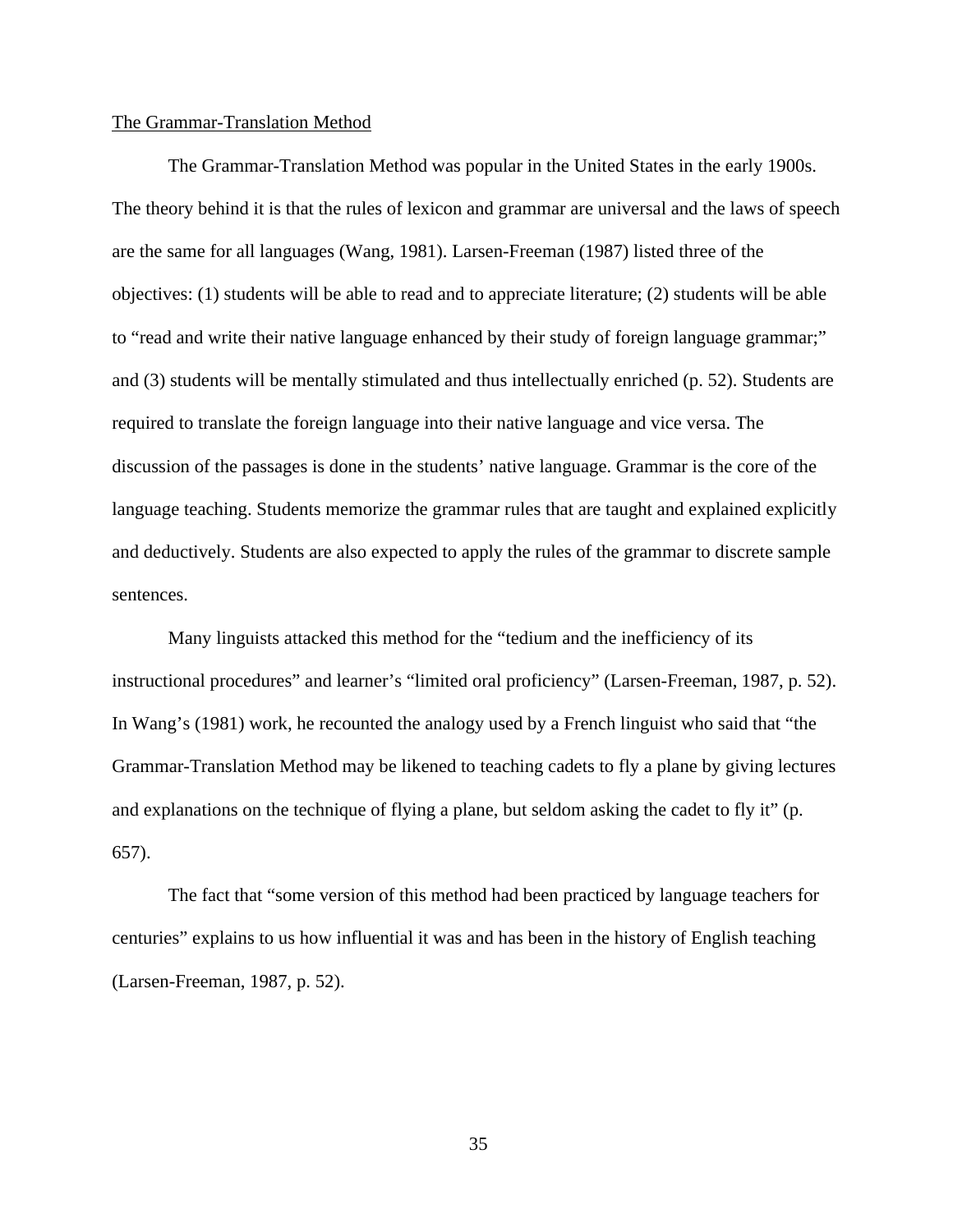### The Direct Method

The Direct Method originated and was established in Europe (Larsen-Freeman, 1987). It was derived from the natural learning principles of the Natural Method that was supported by Sauveur, Gouin, and other linguists (Richards & Rogers, 1986). They believed "a foreign language could be taught without translation or the use of the learner's native tongue if meaning was conveyed directly through demonstration and action" (Richards & Rogers, 1986, p. 9).

The goal of the instruction was "having students learn how to use a foreign language in order to communicate" (Larsen-Freeman, 1987, p. 52). It involves exclusive use of the target language most of the time. Meaning is the core of language teaching. The instruction focuses on associating meaning to the foreign language without the use of translation or the explanation of the grammatical rules. Teachers do so by using "realia, pictures, or pantomime" (Larsen-Freeman, 1987, p. 53). Students learn grammar inductively by deriving rules with the example sentences. Theoretical explanation is hardly provided. Language can be taught at real locations such as banks or markets, like on a field-trip. Teachers encourage direct and spontaneous use of the target language in the classroom (Richards & Rogers, 1986). Students often do oral substitution drills or conduct speaking exercises.

Wang (1981) informed us of the basic principle of the Direct Method that is "learn to speak by speaking" (p. 656). However, although this method was innovative, it is noticed that "it overemphasized and distorted the similarities between naturalistic first language learning and classroom foreign language learning and failed to consider the practical realities of the classroom" (Richards & Rogers, 1986, p. 10). Although the teaching is oral-based, it is very difficult for this method to be widespread because it often requires teachers of too high a level of language proficiency as well as skillful teaching methods (Larsen-Freeman, 1987). In contrast to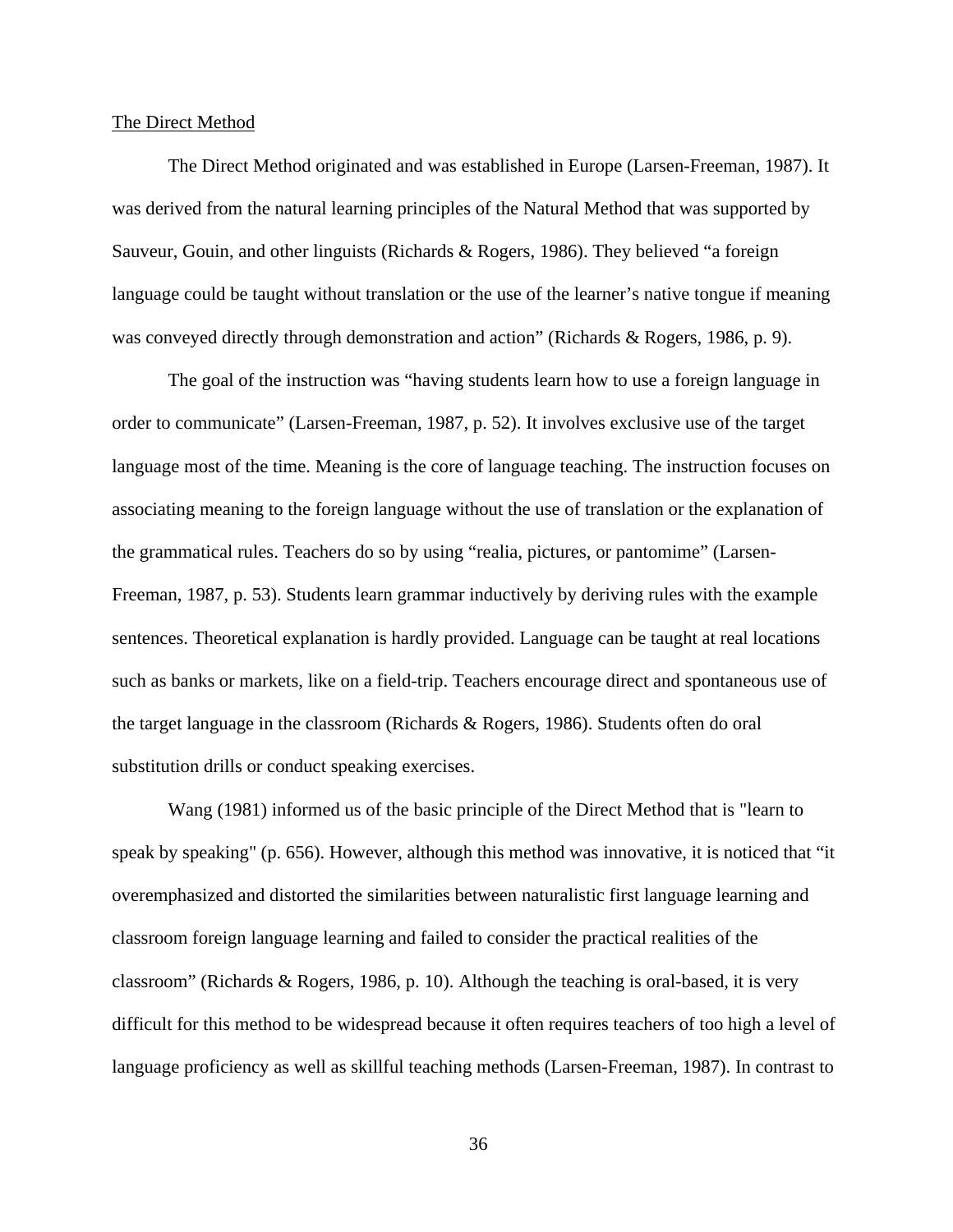the Grammar-Translation Method, "students taught by the direct method are like cadets who are suddenly asked to fly, and who then fly high up in the sky, taking no heed of any danger that may occur in the flight" (Wang, 1981, p. 657).

# The Audio-Lingual Method

During World War II, America had an urgent need of personnel who were fluent in foreign languages so that they could help translate or interpret. Students were expected to attain conversational proficiency of a variety of foreign languages. Students learned from a native speaker who would provide the source of phrases and vocabulary for them to imitate; they were also monitored by a linguist who knew how to derive the basic structure of the language (Richards & Rogers, 1986). Through guided conversation students were able to speak the language in a fairly short period of time. This military language program attracted a lot of attention from linguists and eventually grew into Audiolingualism in the 1950s (Richards & Rogers, 1986).

The Audio-Lingual Method is based on behaviorism, which holds that the following elements are crucial in the learning process: stimulus, response, and reinforcement. Of those, reinforcement as "the extrinsic approval and praise of the teacher" is the vital one because it will lead to the increase of good behaviors (Richards & Rogers, 1986, p. 50). These good behaviors are likely to occur again and eventually become habits. As a result, in order to develop good habits, students work hard to imitate, repeat, and memorize.

In class students focus on learning dialogues through which they learn new words and structures. Structures are learned through imitation and repetition. Students memorize dialogues, imitate sentence models, and do various drills. Grammar is not taught explicitly, but inductively.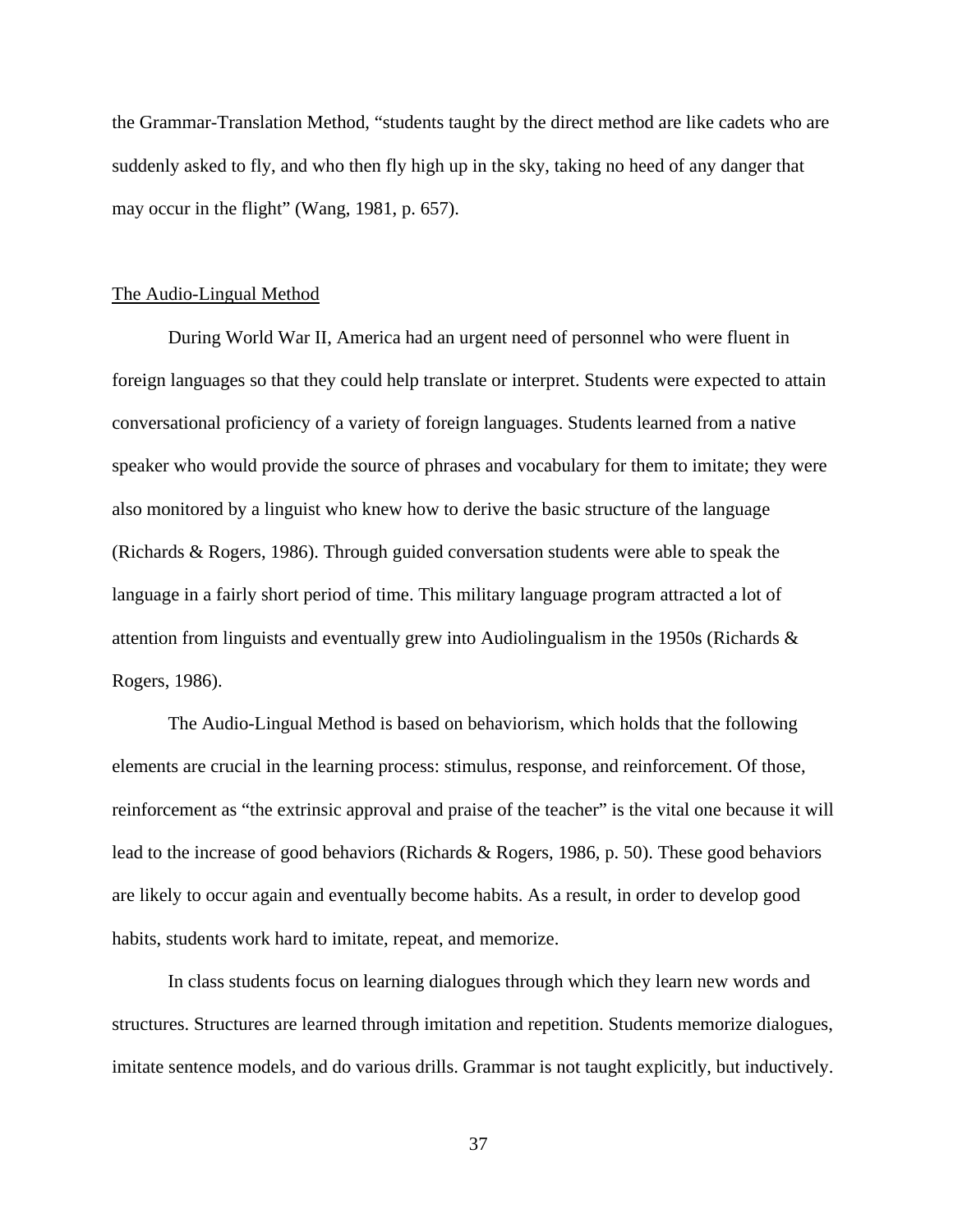Teachers control the class and try to correct students' oral errors for fear that "bad habits will be fostered" (Larsen-Freeman, 1987, p. 54). Consequently, students try to avoid errors. Teachers reinforce students' good habit by making positive appraisals of students who provide correct answers.

Unfortunately, this method was "monolithic on the American foreign language teaching scene" (Larsen-Freeman, 1987, p. 54). It received many challenges from linguistics. Chomsky attacked its structural theory based on his theories related to transformational-generative grammar and behavioral psychology (Bowen, Madsen, & Hilferty, cited in Larsen-Freeman 1987, p. 54).

### Traditional Chinese Ways of Learning and Teaching

English learning and teaching in China have been under the heavy influence of the local traditional ways of learning and teaching (Hu, 2002). Han (2008) argues that these traditional ways are closely connected with Confucianism, which "has had a deep influence on conceptions of teaching and learning in China" (p. 49). Confucianism has impacted the life of the Chinese in terms of their attitude toward political issues and views of social value for over 2,000 years. Before the foundation of the new China in 1949, its ideology and principles served to establish state standards for ruling class, social conventions, and educational systems. It is not hard for us to detect the influence of the Confucian philosophy that is reflected through social values and attitudes toward life in the Chinese contexts such as classrooms and work places. Confucian ideology aims to build a harmonious society, advocating a totally submissive attitude to governmental authority. Its core is benevolence or humaneness, favoring taking other people's situation into consideration and fulfilling one's responsibility.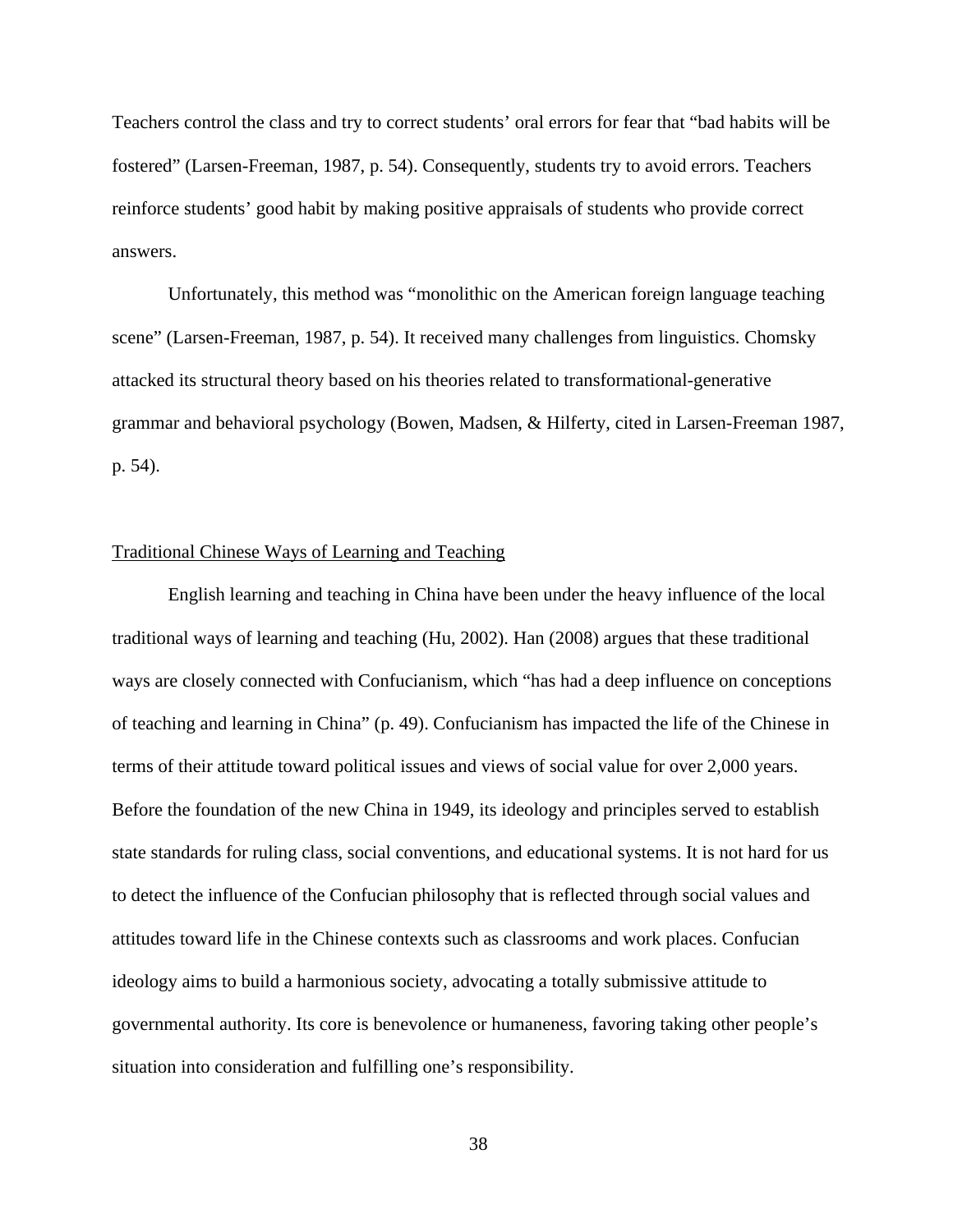Although Confucianism's submissive attitudes toward leadership are criticized as too conservative, its ethical value of virtue has been adhered to and retained until the present day. Some key doctrines of its ethical value system include filial piety to parents, protection of children, loyalty and righteousness to friends, and respect to people of superior status. These ethical values have been so influential in Chinese learning and teaching styles that teachers and students still apply them in dealing with relationship between teacher and student. As a result, teachers of language are viewed as the sole authority in the classroom; they should not be "questioned, interrupted or challenged" (Penner, 1995, p. 6). Consequently, students are likely to consider it rude if they disrupt teachers in class; in their eyes, teachers are seen as absolutely authoritative and accurate.

It is noted that "Confucian ideology of education has shaped the Chinese conceptions of knowledge, the purpose of learning, and the teacher-student relationship" (Lee, 2000, cited in Han, 2008, p. 49). In the Chinese approach, teachers who are seen as the absolute holders of the knowledge are obligated to transmit whatever knowledge they master with full responsibilities and authorities (Penner, 1995). Students are expected to be modest and will be seen as offensive or disrespectful if they disrupt or challenge teachers in class. This classroom etiquette is very typical in China. Consequently, Chinese students tend to be passive or shy or intimidated. As they are used to being "spoon-fed" by the teachers, they often depend on their teachers for answers. As a result, they lack independence and autonomous learning strategies during their learning process.

"Following traditional Chinese scholarly practice and American and Soviet influences on the structure and content of Chinese education," the Chinese have their own way of teaching English (Burnaby & Sun, 1989, p. 222). The traditional way of Chinese learning and teaching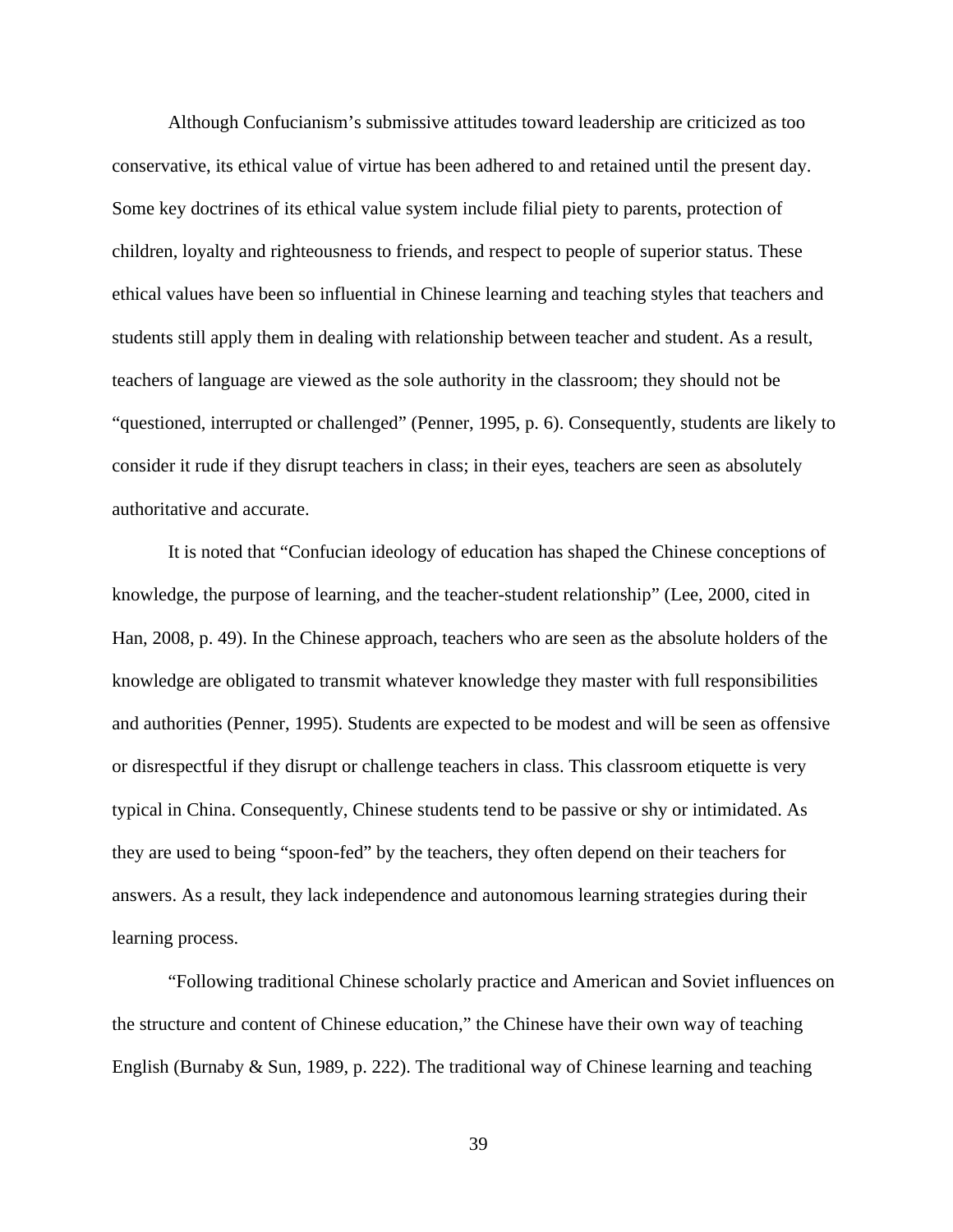bears a considerable resemblance to the Grammar-Translation Method, which is centered on explaining grammar rules and translating passages or sentences. The traditional Chinese way of teaching English centered on intensive reading focusing on "academic study of grammar, literature, and in-depth analysis of literary texts" (p. 222). According to Wang (1981) traditional teaching of a foreign language in China has the following two characteristics: (1) decisions have to be made on which forms of the language are taught at the initial stage of learning; and (2) syllabus include the illustration of the use of these forms. The traditional Chinese method and the Grammar-Translation Method both use a structure-based syllabus, demand accuracy of utterances, and require a considerable effort in memorization, imitation, and repetition. The Grammar-Translation Method had a "successful" integration into the traditional Chinese approach because it was compatible with "the Chinese culture of learning" (Hu, 2002, p. 102). The integration also explains why Grammar-Translation was and is still influential in China.

From the introduction of CLT in the 1980s on, the traditional way of Chinese teaching and learning has been challenged. It is noticed that traditional Chinese teaching poses a big threat to the implementation of CLT (Anderson, 1993; Hu, 2002; Penner, 1995; Rao, 2002). Some researchers contend the failure of the implementation of CLT in China has much to do with the "traditional socio-cultural attitudes and values" that stem from Confucian philosophy (Cortazzi & Jin, 1996, cited in Zheng & Davison, 2003, p.70). Hu (2002) argued that traditional Chinese culture of learning is in conflict with CLT because of their opposing philosophies and sociocultural differences concerning learning and teaching, such as the student-centeredness of CLT vs. the teacher-centeredness of Chinese tradition, ignoring of errors of CLT vs. attention to accuracy in the Chinese way, and verbal activeness vs. mental activeness.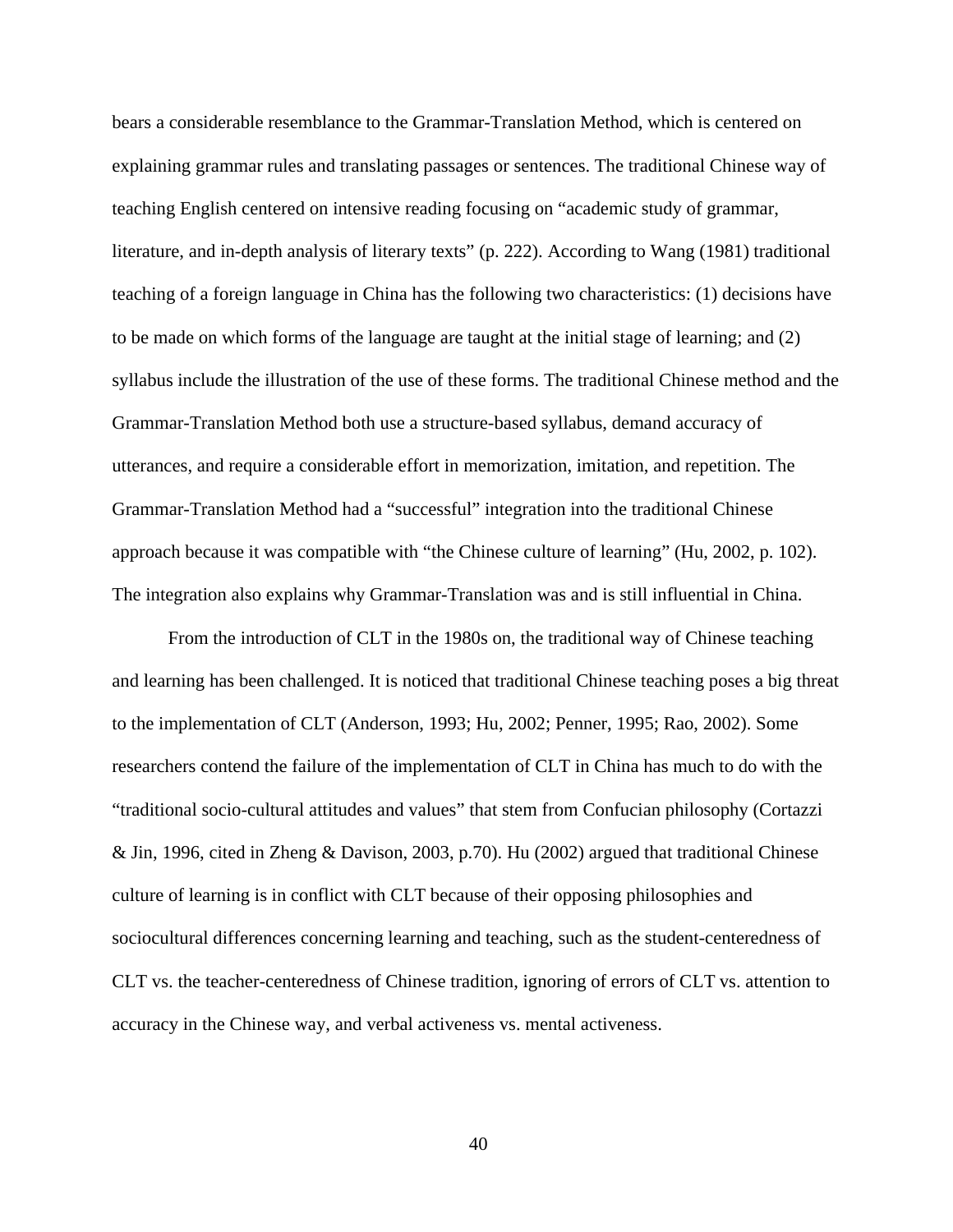### How English Has Been Taught in China

Although English education in China has progressed over time, it has also encountered many ups and downs since its first appearance. The following is a short briefing on the development of English teaching in China based on three time periods: 1862-1948, 1949-1976, and 1977- present.

1862-1948. From 1862 to 1948 two major methods were used in China: the Grammar-Translation Method and the Direct Method.

During 1862-1922 the Grammar-Translation Method was popular in China. According to Wang (1981) the teaching of foreign languages as regular courses started in 1862. Beijing Normal University initiated the English curriculum officially in 1901 (Wang, 1986). During 1902-1922 the Qhing Dynasty of China was constantly attacked by many other foreign countries as a result of its economically and politically weak status in the world. The Qhing government realized the importance of learning more western civilization through learning foreign languages. At that time China underwent a transformation of its foreign language teaching styles by following Japan's model. As a consequence the teaching of English employed the 'Japanese model' that focused on reading comprehension and translation (Wang, 1981). Grammar rules were taught and everyday speech was not practiced because it was "vulgar and of no immediate value" (Wang, 1981, p. 654). Comparison of the new language and Chinese was involved. Grammar books compiled by Chinese teachers and scholars were published to tackle the different parts of speech and were used in schools.

During 1922-1949 the Direct Method was employed. As China was more open to western civilization during this period of time, the foreign language teaching model shifted from Japan's to those of western countries such as America and England, who had greater influence on China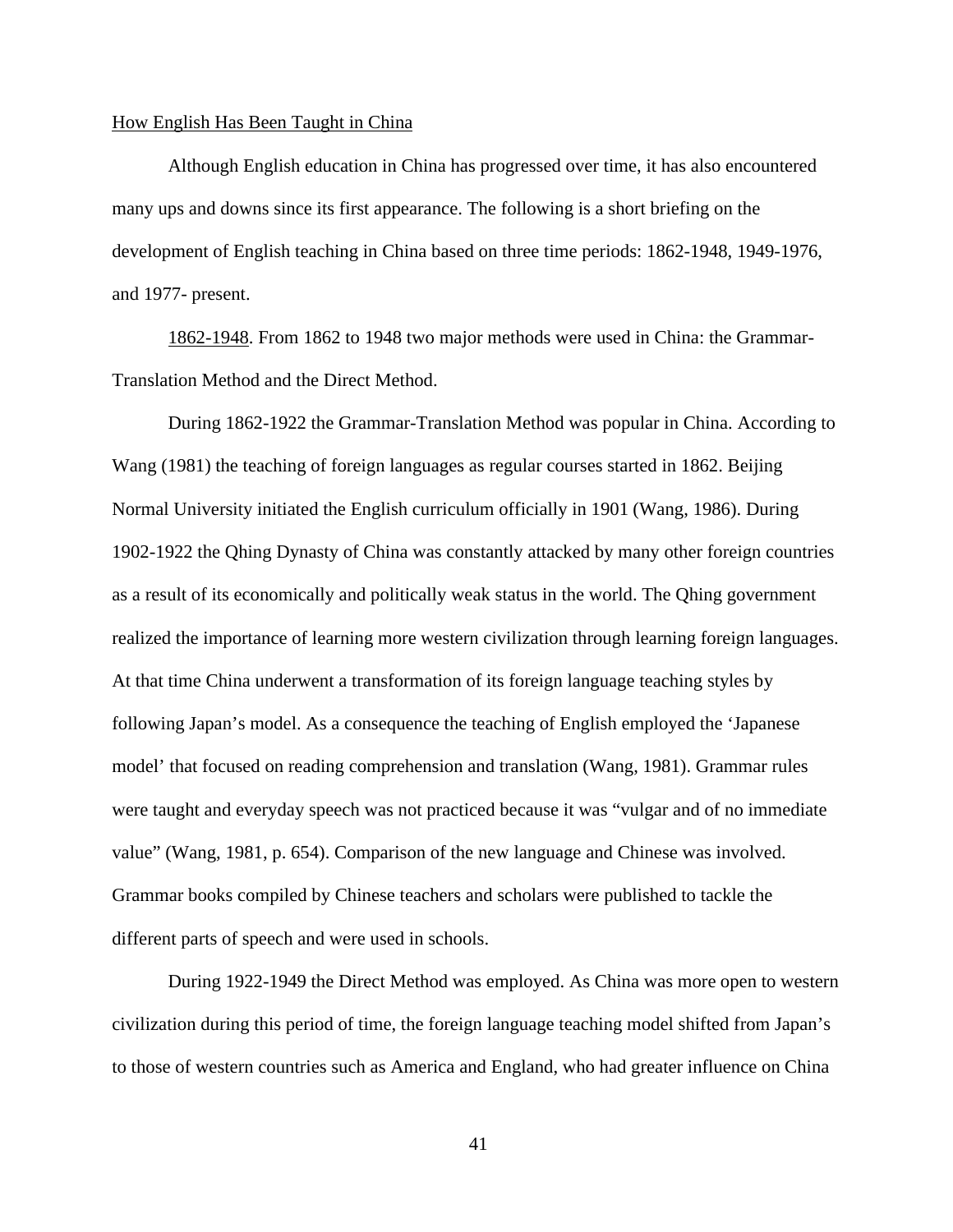then (Wang, 1986). Government documents indicate that discussion was held on the promotion of the teaching of foreign languages, particularly English, not only in colleges but in primary and secondary schools as well, in order to know more about Western culture and literature (Wang, 1981). English teaching underwent a gradual change in such aspects as textbooks and methodology. At the same time, as higher level institutions continued to offer English as a required course, middle schools and high schools started to train their students to gain more practical knowledge and use of the language. More aspects of the language, such as phonetics, were taught.

Schools of all levels especially colleges and universities experimented with the Direct Method by using English textbooks for courses of physics, chemistry, and mathematics. It was reported that "several publishers in China, …, either reprinted books from England and the United States or distributed English textbooks compiled by Chinese scholars" (Wang, 1981, p. 656). Some literature books included *Tales from Shakespeare* and *The Autobiography of Benjamin Franklin*. These changes provided students opportunities to practice English. Consequently, English was popularly spread. The widespread use of English was also reflected in film, newspapers, magazines, advertisements, etc. The Chinese government demonstrated a positive attitude towards using the Direct Method to promote English. It was said that "the prevalence of English in the country greatly facilitated communications and personal contacts between the Chinese people and those of the English-speaking nations" (Wang, 1981, p. 657).

1949-1976. From 1949 to 1976 the English teaching was under the influence of several political struggles: China vs. Russia, China vs. Korea, and China vs. America. Consequently, the Russian style, the Audio-Lingual Method, and the Grammar-Translation Method were used.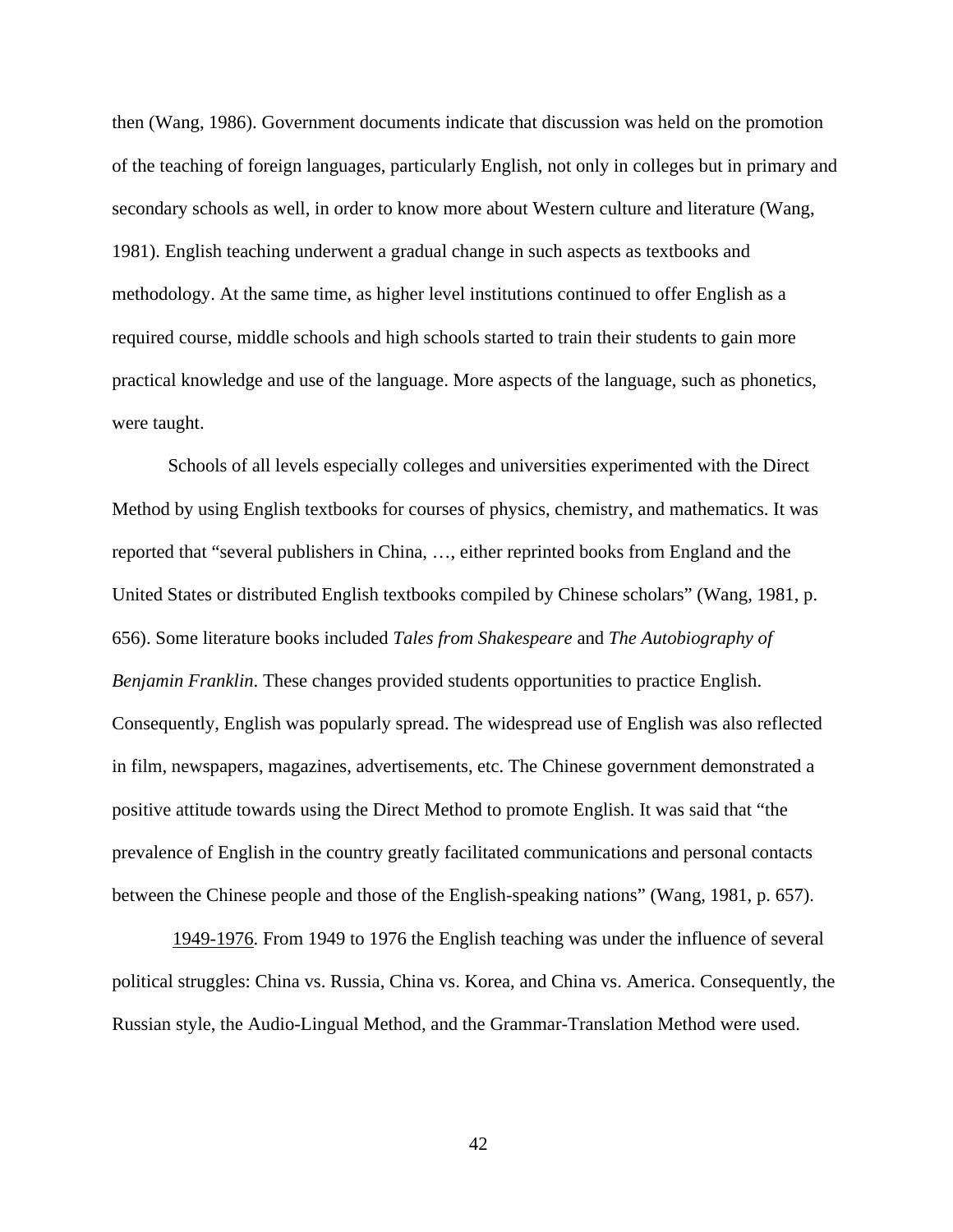During 1949-1956 Russian was popular and dominant as a foreign language. Because the tension between China and the United States became worse because of the Korean War, the foreign language taught in China shifted from English to Russian. Most of the schools including university and secondary schools were teaching Russian and using Russian textbooks. The method used to teach Russian was centered on carefully analyzing the syntax of sentences for the sake of reading comprehension. Unfortunately, teachers of English were forced to teach Russian instead. Only a limited number of universities were allowed to teach English.

During 1957-1966 the Audio-Lingual Method was practiced. This period was a time of an 'English Language Renaissance' (Wang, 1986, p. 154). As China set up diplomatic relationships with many other countries, more chances were created for its economic growth and political influence in a broader way. At the same time China's relationship with Russia worsened. As a result in addition to Russian, English was re-introduced in classrooms (Wang, 1986). In the 1950s the English teaching focused heavily on listening and speaking and was centered on pattern drills or dialogues through repetition. It was hoped that students could learn grammar unconsciously by mechanical repetition of pattern drills rather than being taught specifically (Wang, 1981).

As the intention of the foreign language teaching was to teach student "how to speak Chinese in foreign languages [while] using Chinese expressions, Chinese concepts and Chinese vocabulary," the texts based on Chinese subjects were filled with political jargon, and what was taught was a strange hybrid language (Lary, 1965, p. 3). The choice of material was limited to political works of great persons such as Chairman Mao or Lenin; their works were usually translated from Chinese into English by a Chinese person or a foreigner (Lary, 1965).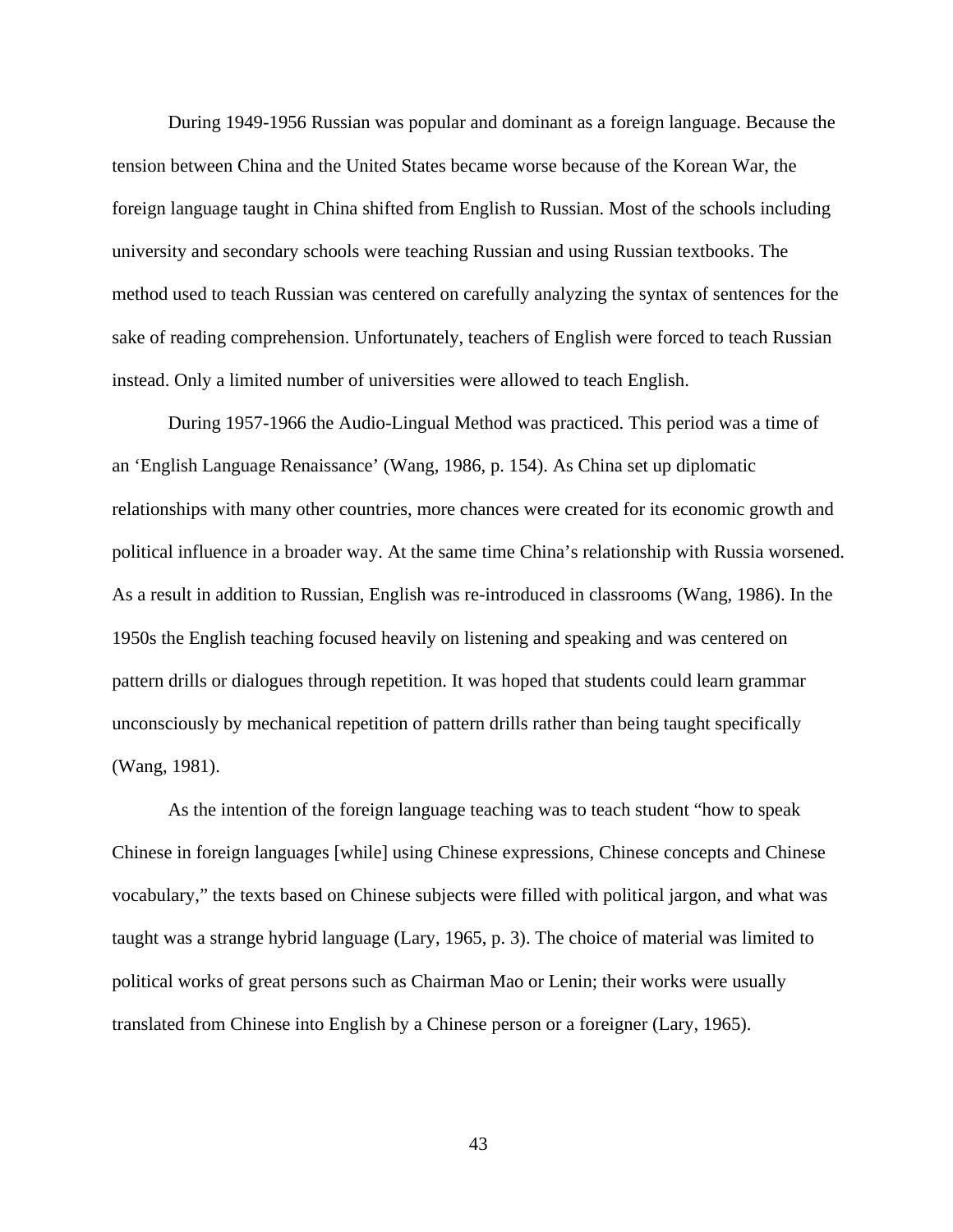During 1966-1969 sadly, no English was offered. Due to the Cultural Revolution; schools of all levels were closed. Students were expected to be re-educated by working in the factories and countryside.

During 1972-1976 there was a revival of English teaching. The visit of President Nixon in China in 1972 helped to restart foreign language teaching. The Audio-Lingual Method was not continued but was replaced by a combination of the Grammar-Translation Method and the Direct Method. When the Audio-Lingual Method faded away, there was no alternative to replace it (Larsen-Freeman, 1987). Consequently, China's English teaching went back to the Grammar-Translation Method and the traditional way of Chinese teaching, which is characterized by repetition, memorization of the pattern drills, and word substitution exercises. Sadly, due to the political atmosphere at that time, English teaching was greatly limited by textbooks that were full of political literature and slogans like those in the 1960s.

1977-Present. From 1977 on China's English instruction has undergone dramatic changes and challenges. As the old methods faded away, a new approach – CLT – has been introduced and promoted at schools of all levels. A key issue is that the principles and practice of CLT are in conflict with the traditional ways of Chinese teaching and learning.

During 1977-1999 CLT was introduced to China along with other teaching methods popular in the seventies in other parts of the world, such as Total Physical Response. As mentioned previously, CLT is seen as a general approach to teaching a foreign language rather than a method (Richards & Rogers, 1986). While the Grammar-Translation Method and the Audio-Lingual Method have their own prescribed rules centered on structural features of language, CLT is dynamic and subject to alterations in terms of teachers' experiences, their observations, knowledge in second language acquisition, and so forth. CLT suggests that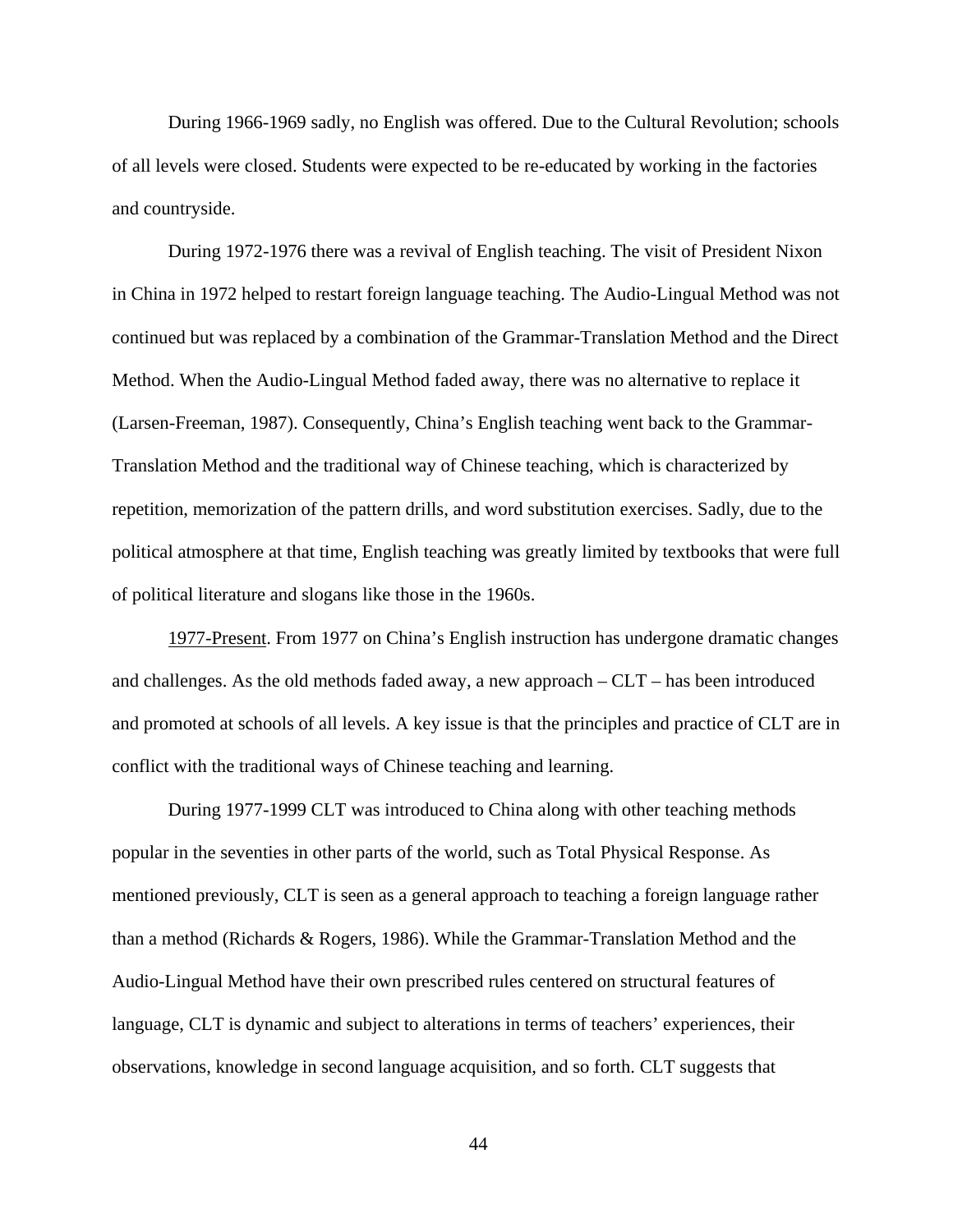"grammatical structure might better be subsumed under various pragmatic categories" (Brown, 2007, p. 47). In some levels CLT is compatible with these methods in ways of teaching vocabulary or grammar; however, it pays more attention to the pragmatic use of language in realworld based situations. The characteristics of CLT are not in line with the traditional way of English teaching that shares close rationales with the Grammar-Translation Method. As a result, the Grammar-Translation Method is still influential.

In the eyes of many western linguists and specialists, this period of time was marked by "adaptation, innovation, experimentation and some confusion" (Richards & Rogers, 1986, p. 60). To the Chinese 1977 marked the end of the Cultural Revolution. China is now making every effort to raise the quality of English teaching (Wang, 1981, p. 658). More specialists from the English-speaking countries have been hired to teach in secondary schools, and especially colleges and universities. More experts and specialists are devoted to the study of linguistics and methodology. Most importantly, more attention is given to functional approaches.

New textbooks are supplemented with different auxiliary aural or visual materials such as maps, pictures, tapes, CDs, etc. Western teaching materials are imported from America or England. In addition to offering regular classes, schools also provide extracurricular activities such as watching English films, performing dramas, English speaking events or clubs, etc. Laboratories are currently available at most colleges and secondary schools; students have access to computers, online language programs, and other resources.

As the Grammar-Translation Method was a dominant method in China from the 1950s to the 1980s, much teaching during this time was still heavily focused on reading skills. The teaching was test-oriented to accommodate students who desired to achieve good grades in College English Test Band 4 and Band 6 (CET-4/6). Consequently, a lot of college students are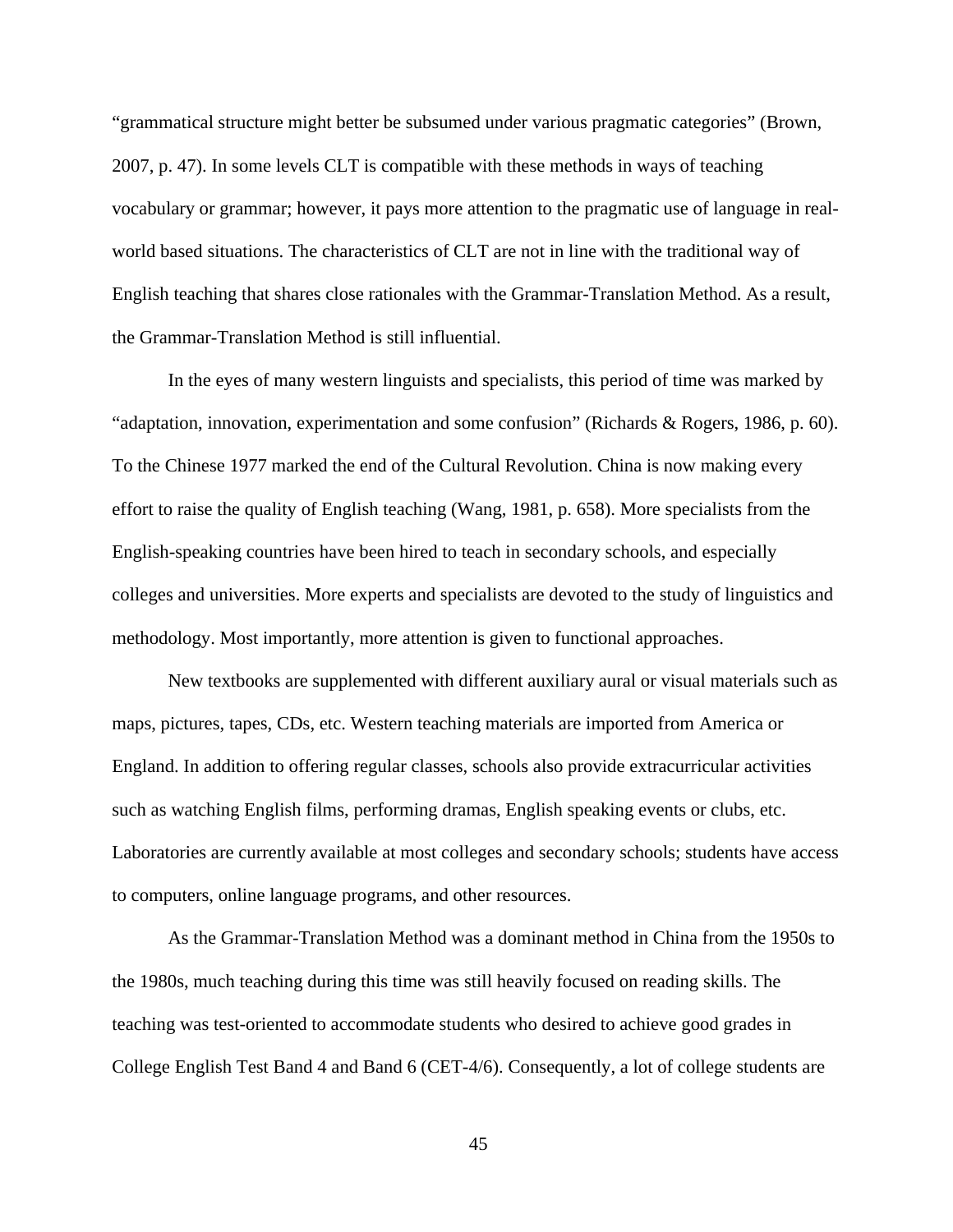referred to as "deaf and mute" because of their incompetence in using the language communicatively (Zhang, 2008).

With the adoption of the "open-door policy" in the 1980s, Chinese people have realized that learning English means creating opportunities for a much better quality of life for themselves. This mindset fuels their enthusiasm for English learning. Consequently, these changes have boosted the Chinese's interest in learning English. Exchange programs have been created to send teachers and students abroad to do research or pursue a higher level of learning. English classes are offered not only at public schools but also at some private schools.

China's English teaching at all levels initiated several moves to promote CLT in the 1990s. Significant changes were made, particularly in the aspect of academic programs, teaching methods, and curricular design. According to Liao (2000, 2001) CLT was required to be implemented at the secondary schools by the State Education Development Commission (SEDC) in 1992. The SEDC also established a new syllabus that stated teachers should not overdo drills and translation but rather teach communicatively in classrooms.

CLT has made a big leap in colleges and universities since the issuance of the *1999 Syllabus of College English Teaching*, in which communicative competence was first stressed along with reading and writing skills. As the reform of English teaching advanced further, CLT has also been further promoted and expanded. Following the issuance of the *2004 College English Curriculum Requirements (Trial) and 2007 College English Curriculum Requirements (Official),* communicative competence was prioritized among the objectives.

Thus, although CLT has encountered many difficulties such as teachers' low proficiency and traditional teaching or learning styles, it has been promoted in colleges and universities. The achievement and difficulties of CLT are described below.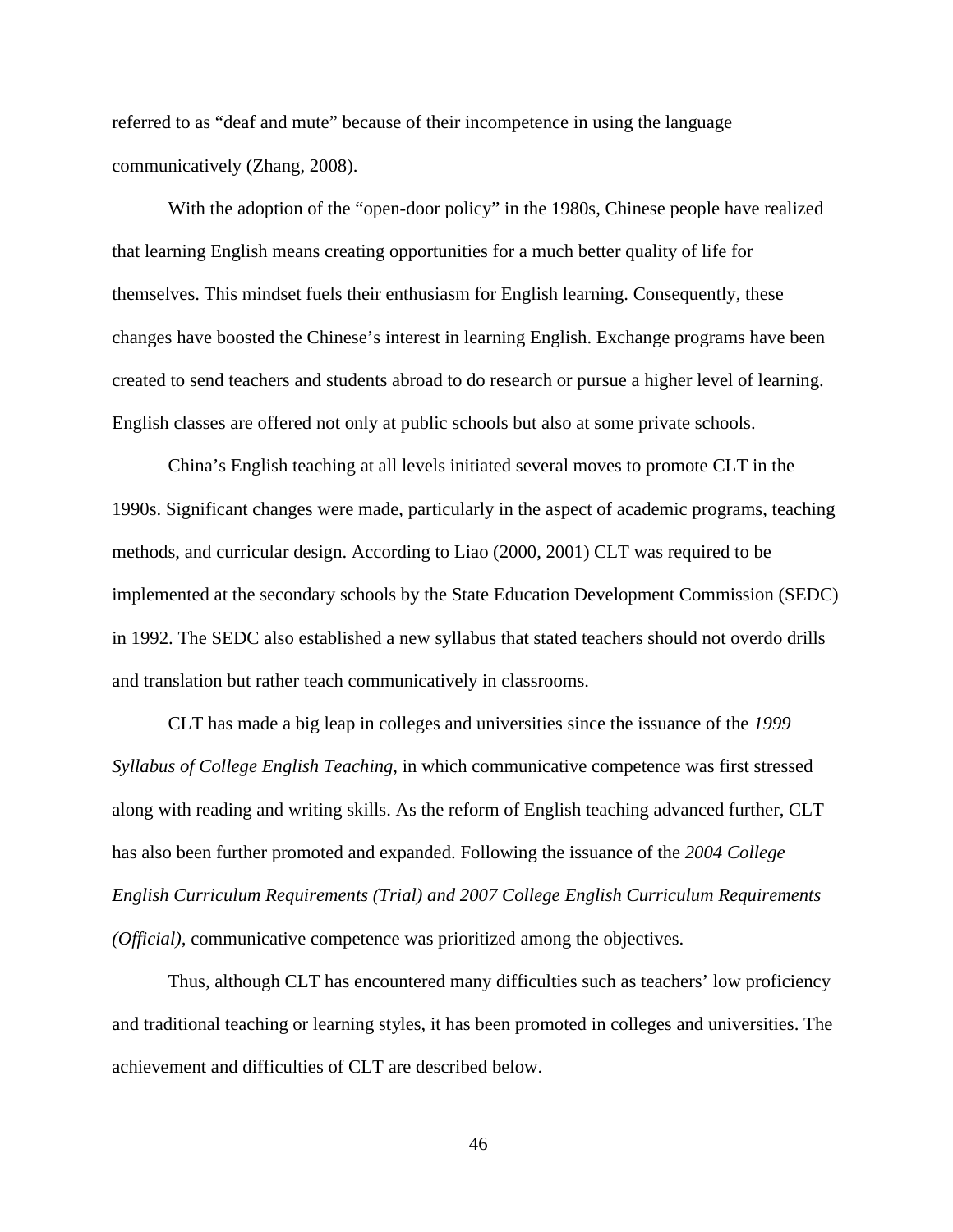However, CLT has been challenged by teachers at colleges and universities; the Eclectic Approach has been advocated by some of the educators (Dai, 2008; Liao, 2002; Hu, 2007). This approach incorporates some practical aspects of the western teaching methods into the teachers' own practice. As the Grammar-Translation Method and Direct Method had been dominant and influential in English teaching in the past decades in China, many teachers have still been practicing many aspects of these two methods. Liao (2000) reported that some key schools in Beijing and Shanghai in the mid-1980s explored the use of an eclectic method – the employment of elements of the communicative approaches while accepting traditional Chinese teaching methods.

Based on the eclectic approach, the Structural-Functional Approach, it is suggested that Chinese edit the foreign teaching materials taking into the consideration the needs of the Chinese in learning a language (Dai, 2008). In this way these "local materials" are more applicable to students. Accordingly, the structural materials for beginners are written by Chinese writers and elements of the target language are provided by native English speakers. Consequently, based on China's situation such as students' cognitive needs, the Structural-Functional Approach has come into being (Dai, 2008). It is hoped that students will improve communicative competence while trying to avoid grammatical errors.

While CLT has been promoted widely in China, Internet-based curricula are also being developed. They are composed of learning systems, learning source data systems, and teaching and learning management systems. Internet-based education has been incorporated in to the teaching of English in Chinese colleges and universities since the beginning of the 20th century (Zheng, 2008). The *New Horizon College English* series constitutes the first college English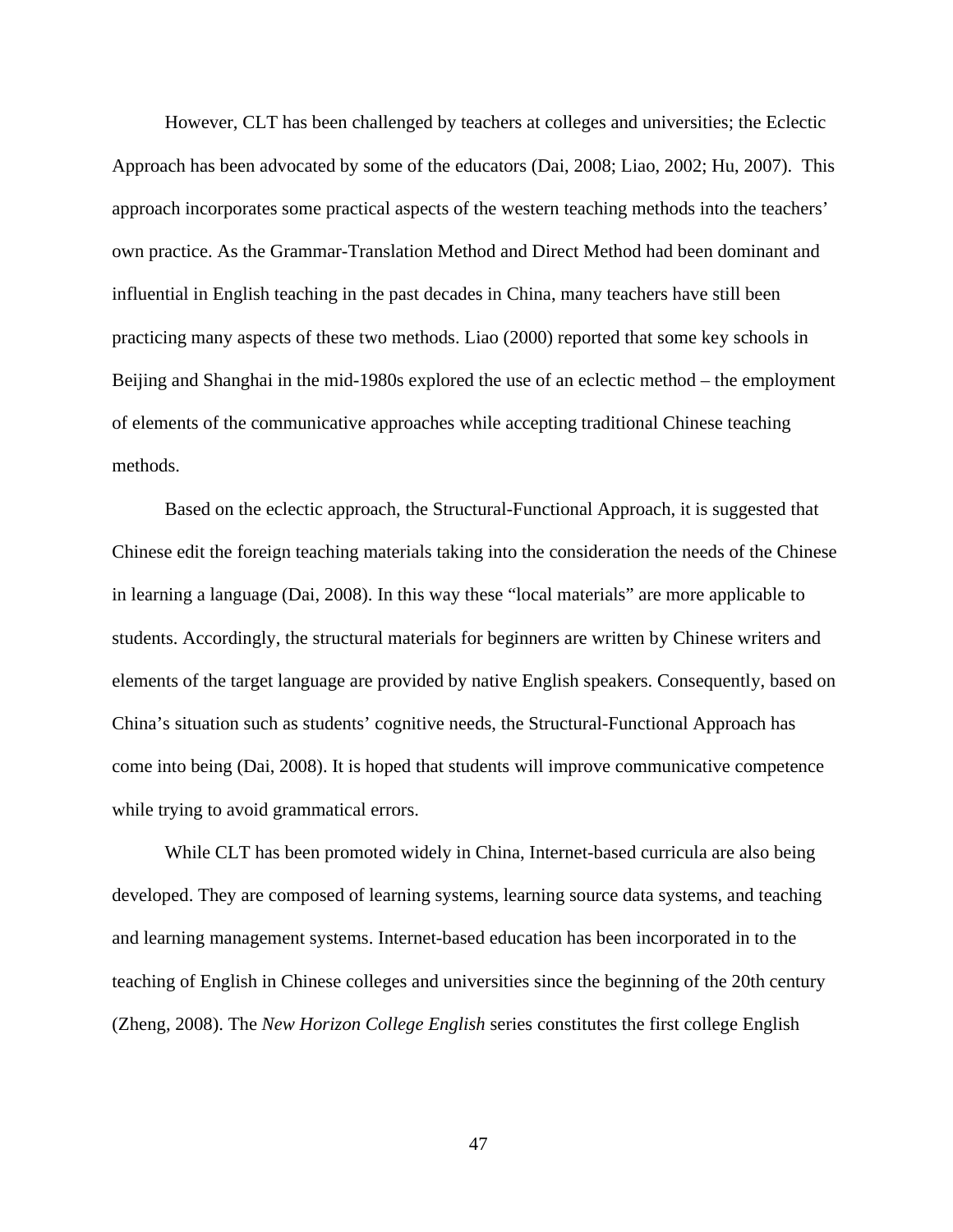teaching materials that systematically and innovatively integrate the computer-based network into college English teaching.

The issuance of the *2004 College English Curriculum Requirements (Trial)* put forth that English teaching is to be assisted by Internet technology while guiding students to attain individualized learning and autonomous learning in the long run (Hu, 2007). With the assistance of Internet-based teaching, students are provided with more channels to realize individualized autonomous learning, interaction, cooperative learning, and various ways of assessments. Many colleges and universities manage to incorporate computer-based curricula into college English teaching. The effectiveness of such practice was shown through trial and exploration in some demonstrative universities in China (Dai, 2008; Zhang, 2008; Zheng, 2008). This also indicates that current English instruction has been gradually shifting from teacher-centeredness to studentcenteredness.

It is worth noting that current English instruction embraces a variety of teaching approaches while favoring the eclectic approach and also reflects the characteristic of learnercenteredness and autonomous learning (Hu, 2007). By and large, the current model, which is listening-speaking-focused, computer-assisted, and aims to develop students' sustainability in learning for the long run, has been acknowledged by more and more students and teachers (Zhang, 2008). It is suggested that this new model should be introduced and made known to students and teachers in a more intensive way.

Admittedly, the development of English education in China could not have gone this far without active involvement at all levels including teachers, students, and educational sectors. However, if we need to apply more appropriate methods that are more suitable to Chinese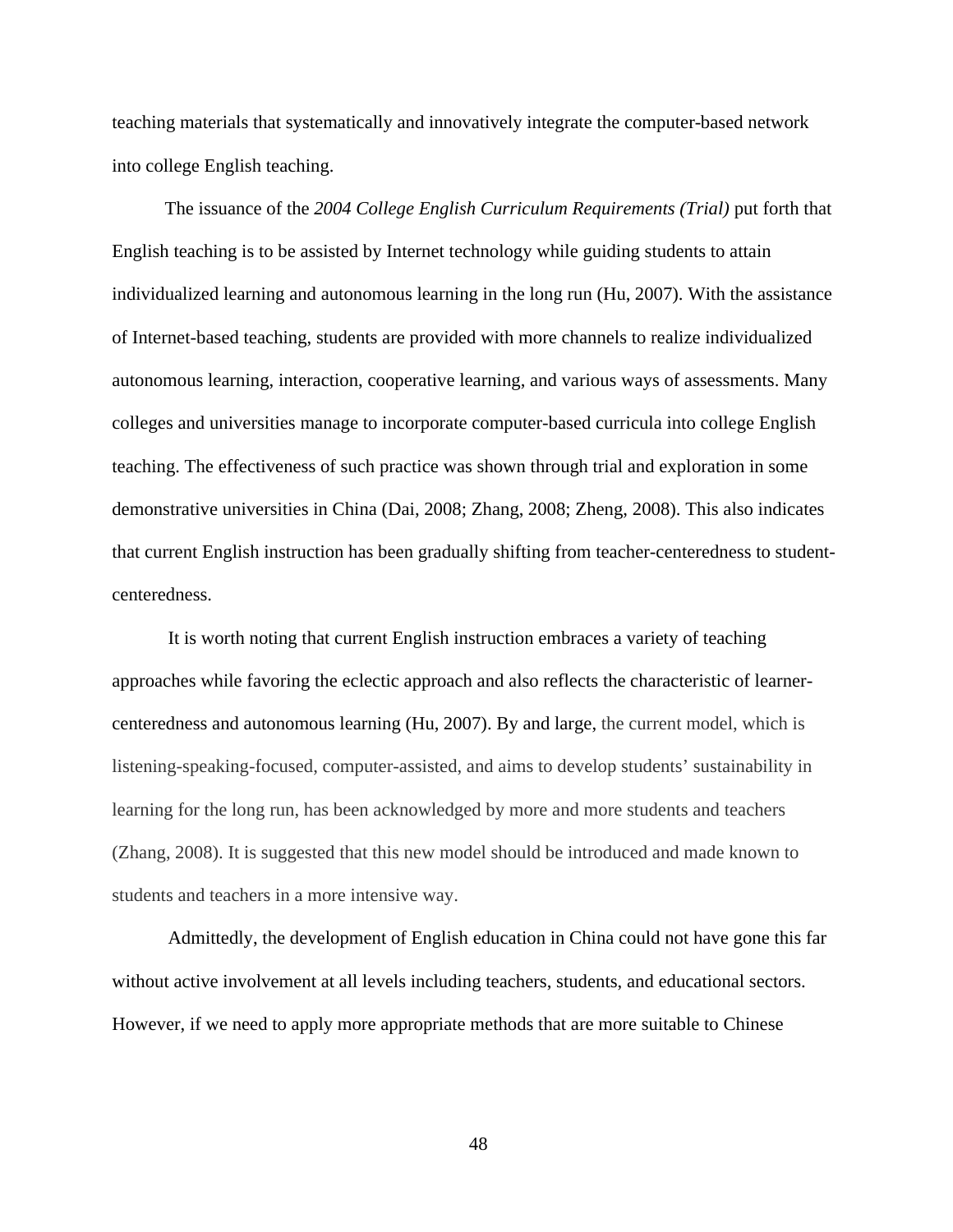learners, more work remains to be done on the connection between theories and practice in term of language studying and teaching.

### CLT and College English Teaching at Chinese EFL Colleges and Universities

As described in part one of Chapter 2, CLT is characterized by student-centeredness, cooperative learning among groups or pairs, the use of authentic material, task-based activities, more utterance fluency than accuracy, and less attention to form in the communicative classroom. Focusing on communicative functions and meaningful tasks, it aims to cultivate students' communicative competence in real-life situations including practical and meaningful use of the target language communicatively.

As China opened a wider door to outsiders in the 1990s, it felt the more urgent need for a greater number of more competent language users who could handle the international affairs. Because "foreign language is seen as an essential tool in developing and changing the core of the country's economic system" in China, foreign language teaching has been given increased attention by educational sectors of all levels and has also been "shaped" by such perception (Burnaby & Sun, 1989, p. 221). As CLT aims to develop learners' communicative competence, it is favorably promoted and expanded in a larger scope in colleges and universities. More and more studies demonstrate that students are starting to show positive views towards communicative approach (e.g., Fang, 2010; Jin et al., 2005). In Wang and Cheng's (2009) research, among 248 Chinese EFL college teachers interviewed, 75% of them indicated that CLT was useful in helping their students communicate in English; 68% of the teachers expressed comfort with the CLT method as opposed to the Grammar-Translation Method. Henrichsen (2007) noticed China has made dramatic improvements on educational facilities in particular; she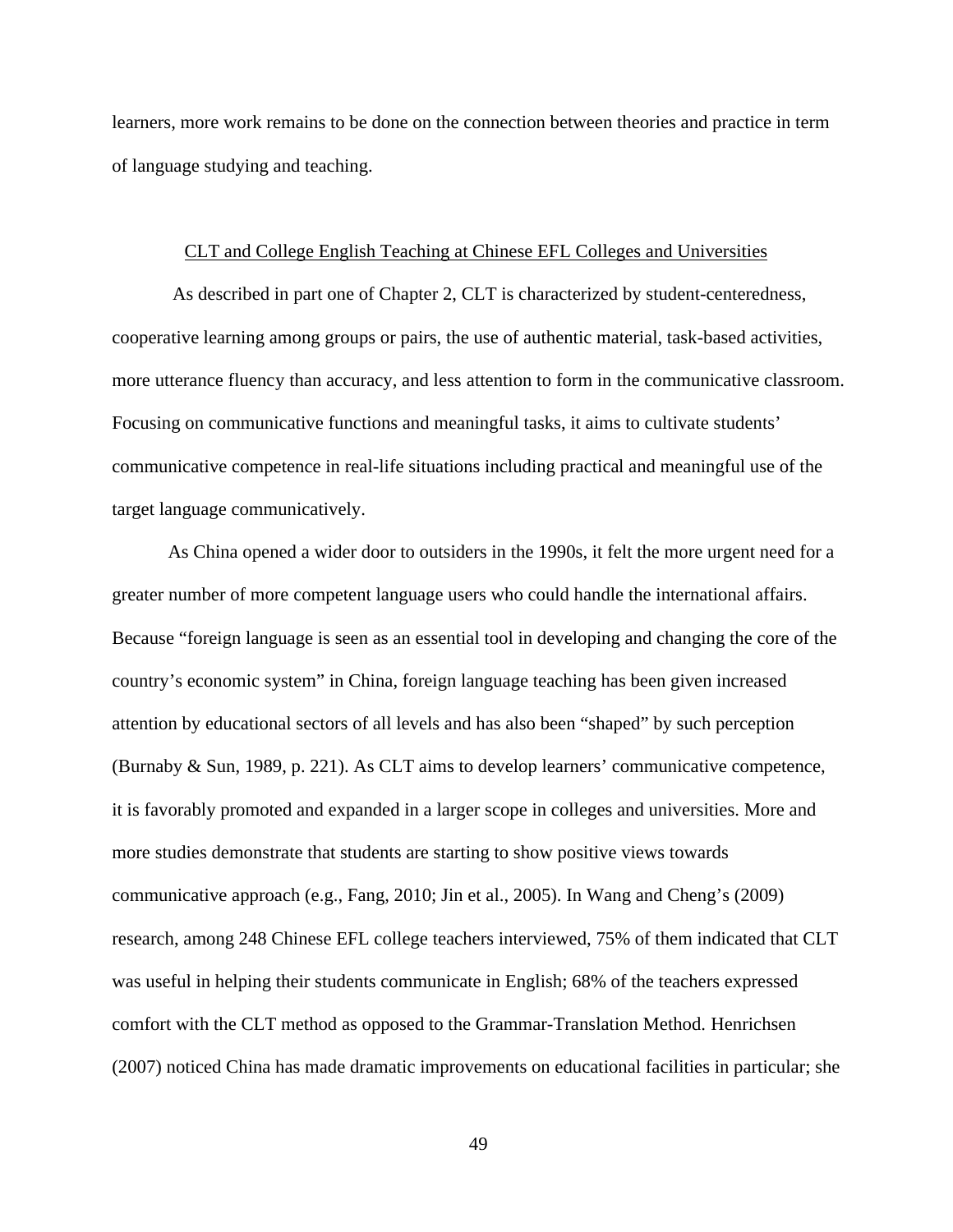further confirmed the "variety and quality of English language teaching materials available, the influential English language examinations, the teaching/learning activities employed in English classrooms, and the use of English outside of school" (p. 3). With such progress, current Chinese college students are benefiting from easier access to more authentic language and they are also more open-minded toward challenges than they were two decades ago. The governmental authorities have also been able to make greater effort in training teachers, designing curricula, providing financial assistance, collaborating in international education programs, and so forth. The schools of higher education have benefitted from CLT, but they have also met up with limitations during the implementation of CLT.

# Achievements of the Reform on College English Teaching

In the past 30 years China has made remarkable achievements in English language education (Dai, 2008; Zhang, 2008; Zheng, 2008). Remarkable achievements are the changes made through the operational and reformative policies. The teaching concentration has been shifted from reading skills to oral language use competence and cross-cultural interactive competence (Zhang, 2008). Dai (2008), who is the president of Shanghai Foreign Language College and the author of "A Retrospect of the Foreign Language Education in Chinese Colleges and Universities in The Last Three Decades," concluded that China has made an extensive and profound reform in the following six areas: teachers' education, curricular design, teaching materials development, teaching methods, education approaches, and testing systems.

Firstly, the qualification of the teachers has improved dramatically. More and more teachers have involved themselves in research so that issues arising from the classroom can be tackled on the ground of methodological and linguistic theories. Universities of all levels have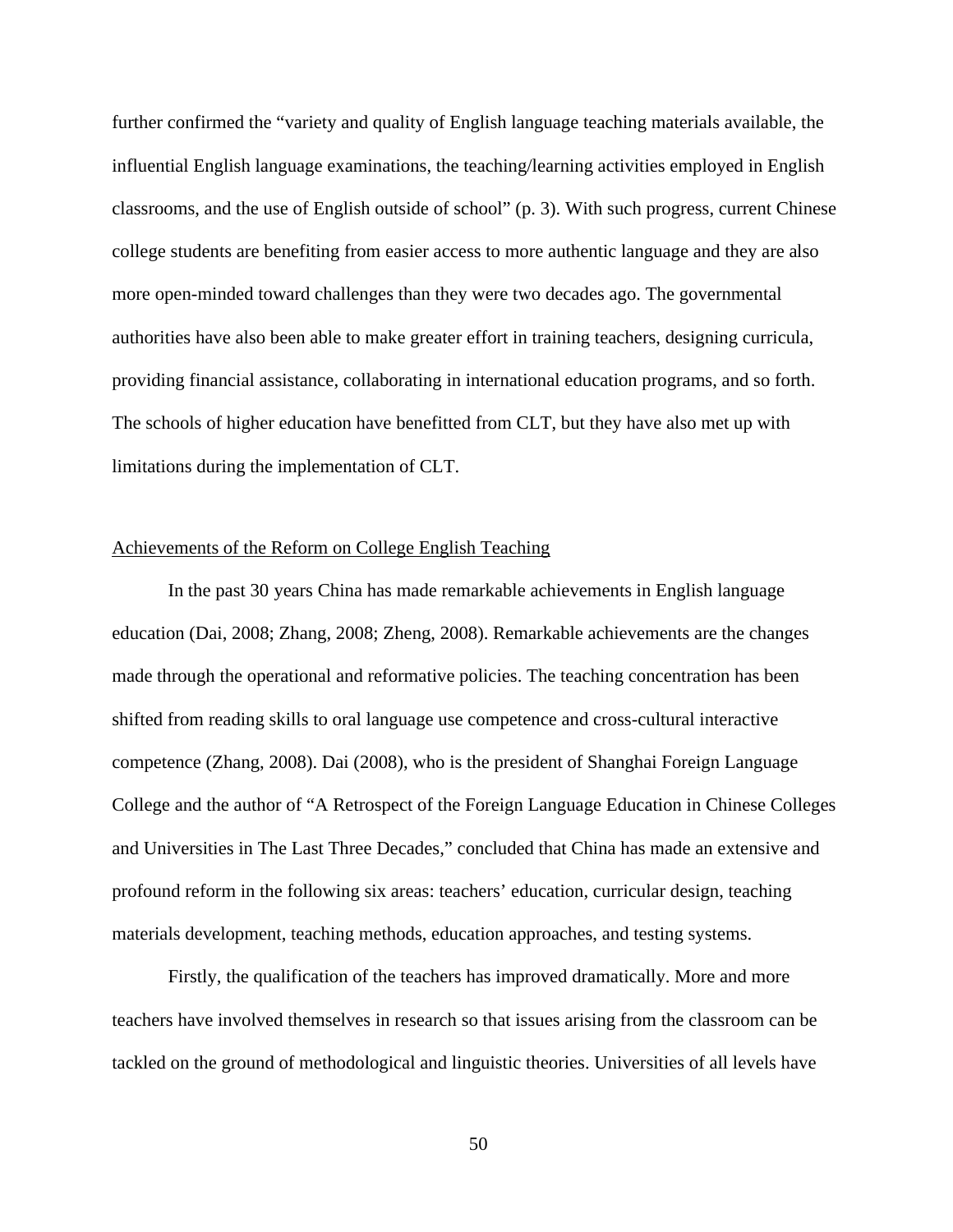raised the bar for the teacher recruits. Continual in-service education programs of all sorts have been provided by educational bureaus across the nation.

Secondly, syllabuses have been revised and issued by the Education Ministry of China. Syllabuses have been revised more than once after test and trial. The educational sectors have made great efforts in explaining and promoting them so that they are well received by the teachers.

Thirdly, materials development has been upgraded. A variety of teaching materials has been made available for such courses as intensive English, intensive reading, listening, and speaking. Many foreign materials have been introduced to English learners after most of them are edited by the Chinese specialists.

Fourthly, various forms of teaching methods have been tried and profoundly studied (e.g., the Direct Method, the Audio-Lingual Method, Communicative Language Teaching, and the Immersion Approach). Although Chinese English education is still under the influence of these methods, it is suggested that an eclectic way (the Structural-Functional Approach) is more reasonable. This new approach focuses on the development of communicative competence while making an attempt to reduce the number of grammatical errors.

Fifthly, education approaches have taken various forms. Computer Assisted Language Learning (CALL) has been integrated to guide students to learn English. As CALL is able to provide a considerable amount of information and make possible teaching and learning interactively to a great degree, many students have benefited from it after making use of computer-assisted facilities such as language labs and language learning software.

Lastly, testing systems have taken various shapes. It has been realized that testing is an important part of language education. Following the nationwide launch of CET-4/6 in 1987,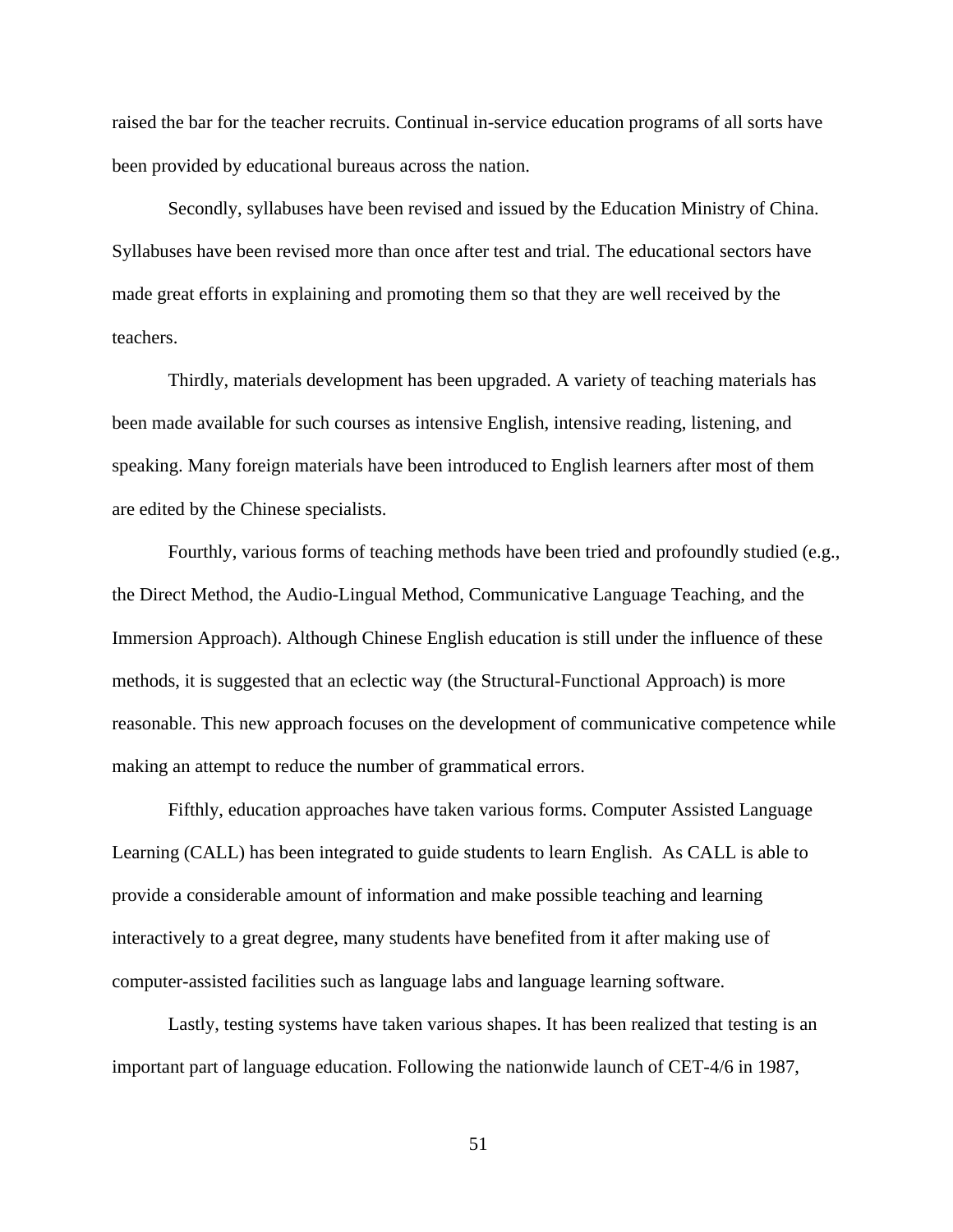there have been a few major changes in response to the needs for improved speaking and listening skills. For example, a test of speaking competence was added in the CET-4/6. What is more, the latest CET-4/6 has placed a significant stress on listening skills. If students fail the listening part, it is almost impossible for them to finish the sections for writing and speaking that are based on the listening.

### Communicative Competence Syllabuses

The syllabus plays an important role in English teaching. It not only standardizes classroom teaching but also the teaching methods. It provides basic guidance for schools in terms of teaching goals, development of skills, concrete teaching content and order, teaching methods, and assessment approaches.

In response to China's fast economic growth and global involvement, the Chinese Education Ministry has made three major revisions to the syllabus and curriculum of collegelevel English. College English refers to the English language course for non-English majors in China (Chen & Zhang, 1998). These revised versions of the syllabus and curriculum serve as guidance for English teaching in colleges and universities. The syllabuses issued in 1985 and 1986 are focused on reading skills. The one issued in 1999 stressed the development of oral communicative competence along with other skills in reading and writing. *2004 College English Curriculum Requirements (Trial)* and *2007 College English Curriculum Requirements (Official)*  put the development of communicative competence in first place.

As China has stepped up its effort in English language education, there have been several significant reforms of college-level English teaching in the past 3 decades. In order for us to have a solid understanding of English teaching reforms in China in these 30 years, it is necessary for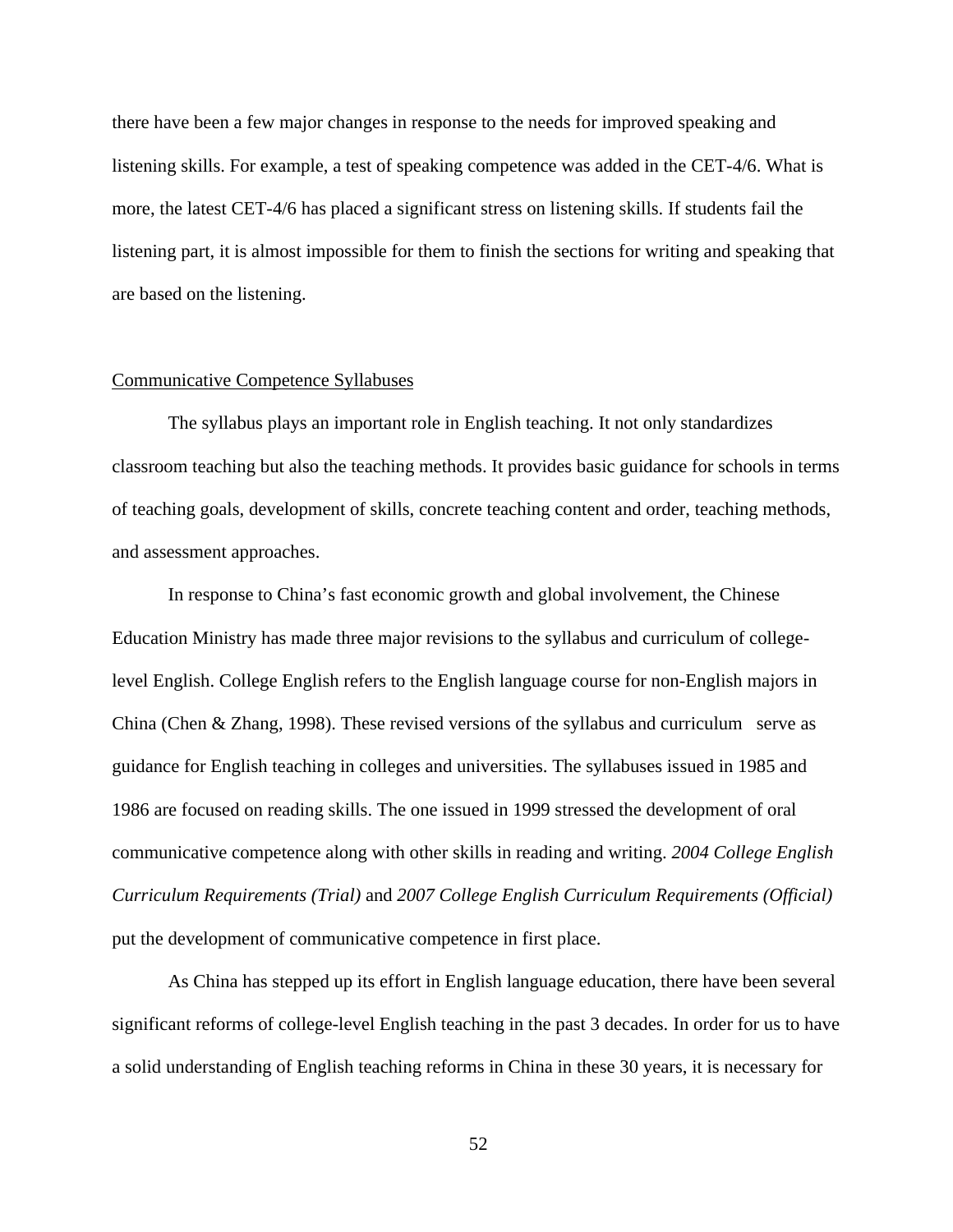us to turn to the syllabuses published in 1985, 1986, 1999, 2004, and 2007 to look into the teaching objectives.

# *1985 College English Teaching Syllabus* and *1986 College English Teaching Syllabus.* In 1985, the *College English Teaching Syllabus* for Science (hereinafter *1985 Syllabus*) was issued. The stated objective is "to help students attain a relatively strong ability in reading and certain level of ability in listening."

In 1986, the *College English Teaching Syllabus* for Science and Arts (hereafter *1986 Syllabus*) was issued. The stated objective is "to help students attain a certain level of ability in listening and translating, as well as preliminary ability in writing and speaking; to help students use English as a means to obtain information relevant to their specialty; and to lay a good foundation for an upgraded level of English."

Following the issuance of these syllabuses, CET-4 and CET-6 were launched officially in 1987 to assess students' English skills, mainly reading and writing. CET-4 is used to test the students at the preliminary level; CET-6 is for students at the advanced level. These are statelevel standard tests for Chinese non-English majors at colleges and universities. The students are tested in listening, reading, and writing. The adoption of CET-4/6 at the colleges and universities nationwide in 1987 helped to standardize the norms in English teaching; however, it has also led to the negative effect that much college English teaching has been test-oriented (Dai, 2008).

As most of the universities tie CET-4/6 to the issuance of the degree upon graduation and the passing rate on the tests are used to measure the teaching effectiveness of the school, English teaching often lays heavy emphasis on skills in reading and writing. Consequently, much of the teaching is structure-focused, and most of the students neglect speaking and listening skills. The CET-4 and CET-6 are blamed for being a factor that has been keeping Chinese College students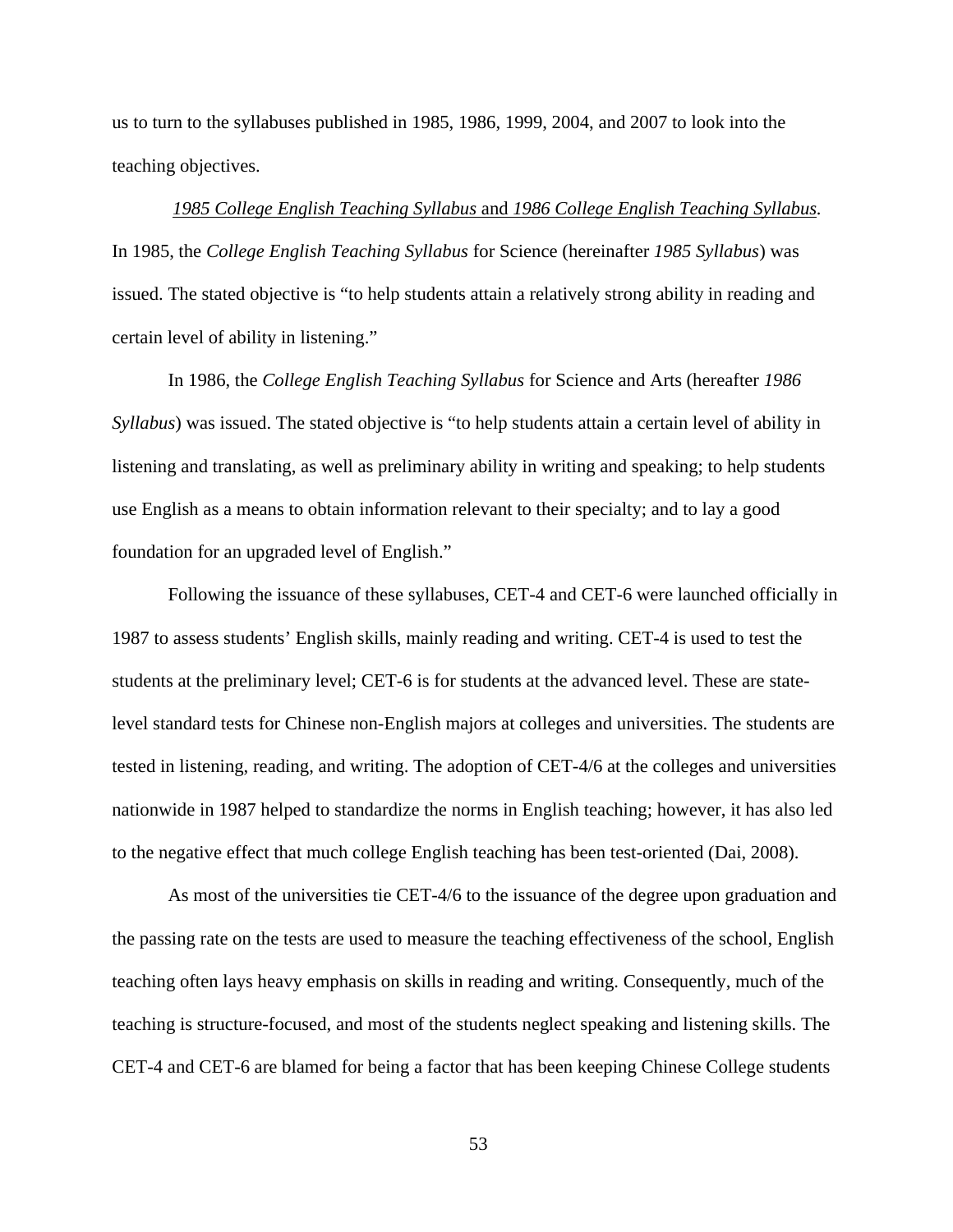from actively taking a part in communicative activities (Chen & Zhang, 1995; Fang, 2010; Rao, 2002).

Admittedly, these two syllabuses concentrate on the reading skills of the students without giving attention to listening and speaking skills.

1999 *College English Teaching Syllabus.* In response to the fact that many non-Englishmajors seemed "deaf and mute" on English-speaking occasions in spite of their good reading skills that are stressed in the *1986 Syllabus*, China decided to embark on another round of the major reform of teaching English (Dai, 2008). In 1999 a revised *College English Teaching Syllabus* (hereinafter *1999 Syllabus*) was issued in response to the needs for more qualified personnel with special expertise in English in the  $21<sup>st</sup>$  century. Its stated objective is "to help students attain a relatively strong ability in reading and certain level of ability in listening, speaking, writing, and translating; to enable students to communicate in English; teachers are to enable students to cope with situations in the societal development and economic business; and other roles of the teachers include helping students lay a solid foundation for language, acquiring good language learning strategies, and raising students' awareness of culture."

Different from the *1985 and 1986 Syllabus*, the *1999 Syllabus* stresses for the first time communicative ability. It thus started a nationwide wave of innovations in the curriculum designs, teachers' training, and academic programs among universities and colleges. According to Zheng and Davison (2003), "the State Education Development Commission, a central government department, has promulgated a series of educational policies determining the goals, curricula, course books and even the teaching methods throughout the country" (as cited in Liao, 2000, p.4).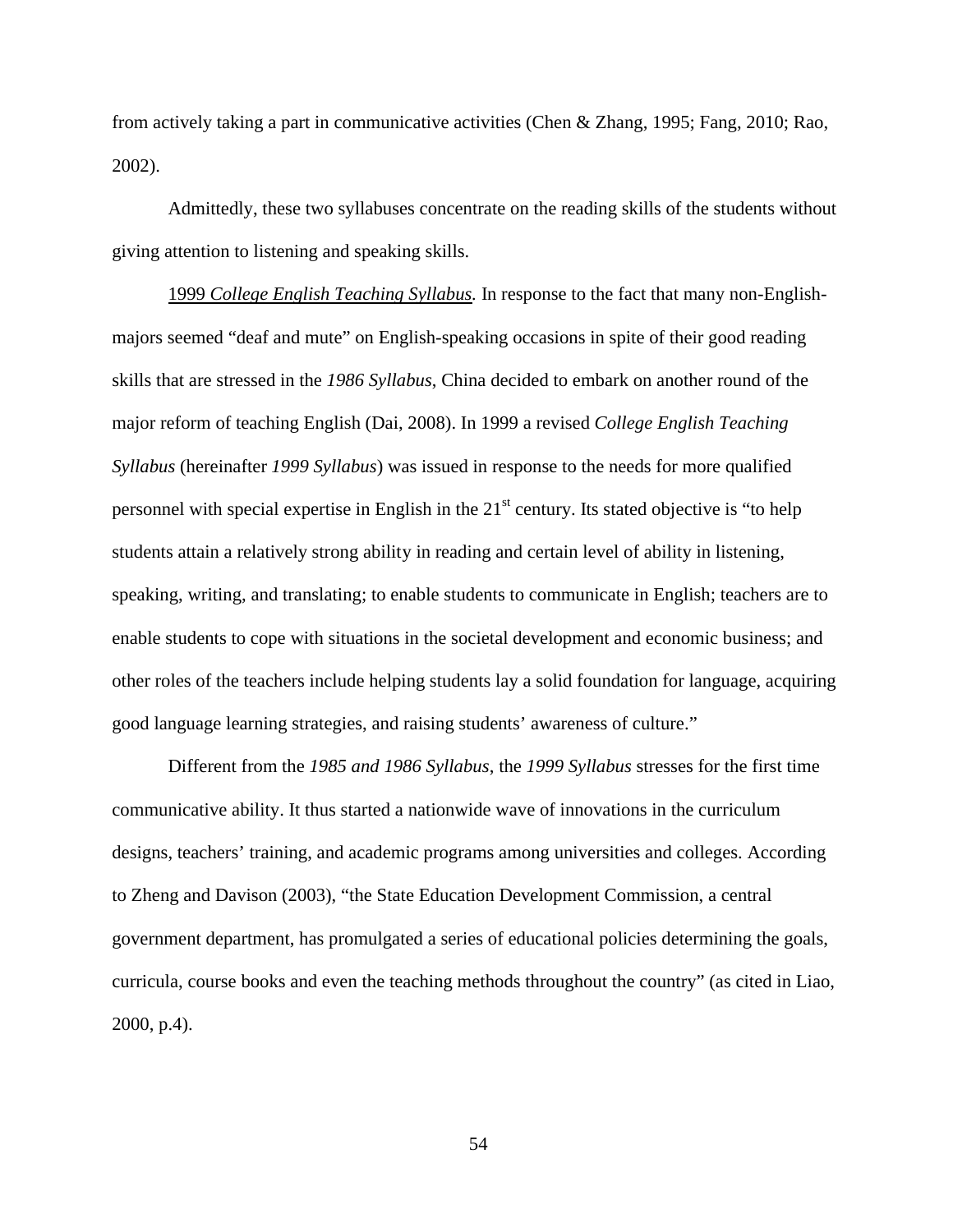The *1999 Syllabus* conveys a very strong stance as to the development of communicative competence. Description concerning oral communicative competence is generally stated as a "certain level of ability in listening, speaking, writing, and translating." As the stated objective does not exclusively describe the desired goal for communicative ability, this makes it hard to target an alternative to measure students' competence to replace the CET-4/6 (Lu, 2007). Although this syllabus empowers CLT to be further promoted in schools of all levels, much of the teaching is still test-oriented due to students' desire to past CET-4/6. It is safe to say that CLT is popularly adopted, but it is not well-received.

The adoption of communicative approaches in college-level schools has met strong resistance due to cultural views and traditional teaching styles (Hu, 2002; Lu, 2007; Rao, 2002). Although teachers are able to include communicative activities such as role plays and group work as well as using teaching materials that are tailored to help students with communicative competence, they find it hard to get students engaged in classroom activities because students, pressured by tests of all sorts, are seldom interested in applying the language.

Although English teaching is in the midst of challenges, the innovation is going on. During this time, some universities have explored some trial curricula by incorporating computer-assisted language programs. For example, the *New Horizon College English* series that was published in 2001 has integrated computer-based networks into college English teaching.

*2004 College English Curriculum Requirements (Trial)* and *2007 College English Curriculum Requirements (Official)*. In 2004 the Education Ministry issued a temporary version of *College English Curriculum Requirements* (hereafter *Requirements*). The Requirements defines the objectives of the teaching of English that include, "to help students to attain ability in using English in an all-around way, competence in speaking and listening in particular; to enable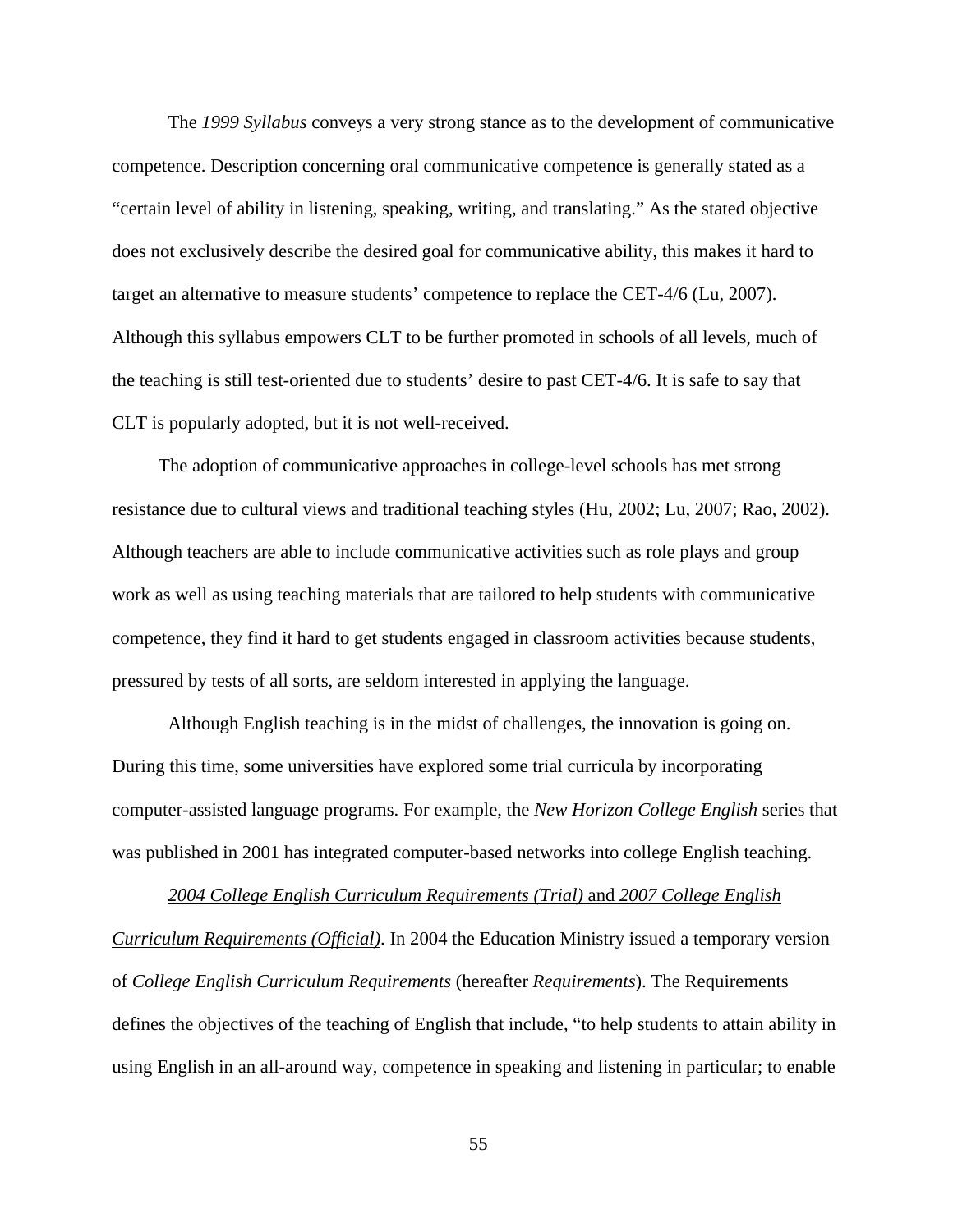students to communicate in both the written and oral forms in their work places and social occasions; to gain autonomous learning; to enhance a comprehensive understanding in culture so that students could handle matters in China's economic development and international exchanges."

The *2004 Requirements* indicates a significant breakthrough from the previous syllabuses. Although the *1999 Syllabus* points out the need of communicative competence, the development of it is particularly reinforced in the *2004 Requirements*, whose objective is "to help students to attain ability in using English in an all-around way", and above all, "competence in speaking and listening in particular." While the *1999 Syllabus* still indicates the importance of reading skills along with communicative skills, the focus of the *Requirements* is definitely shifted to listening and speaking. This certainly underscores the priority of language teaching – the communicative use of language. It is worth mentioning that these *Requirements* also include the development of learning strategies and enhancement of cultural awareness.

The *2004 and 2007 Requirements* indicate a significant innovation in recommended teaching styles; the teaching shifts from teacher-centered to student-centered and from traditionally classroom-based instruction to computer-based. Both *Requirements* put in first place the ability in speaking and listening. In addition, classroom-based instruction is desired to be integrated with computer networks by using Internet technology. Consequently, a model of Computer- and Classroom-based Multimedia College English Teaching has come into being (Chen, 2007; Jin, 2008). A system of computer- and Internet-based English teaching has been established and has been promoted in many other colleges and universities since then. According to Zhang's (2008) report, after a series of new learning software was used by a group of students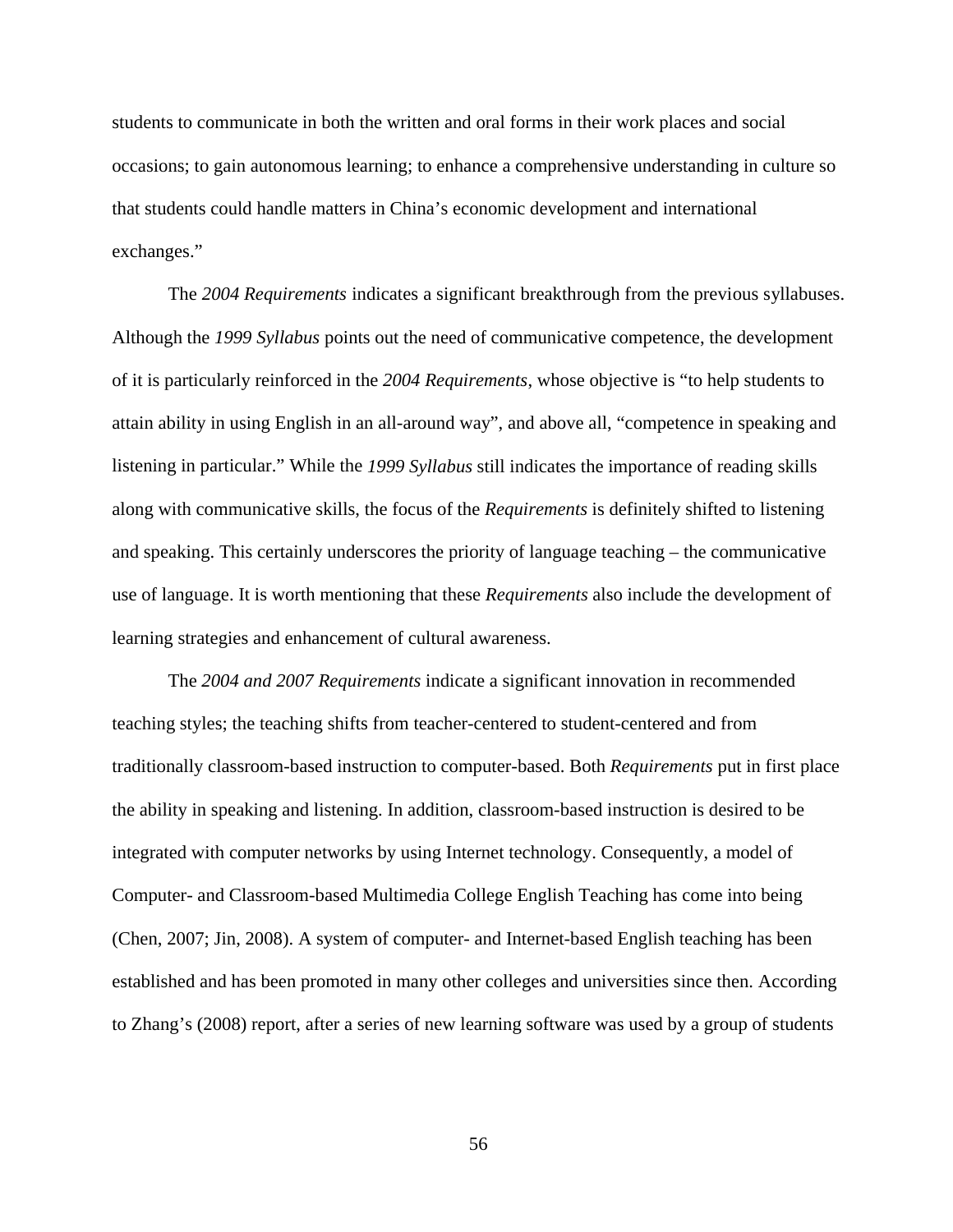in a vocational college in Qinyuan, Guangdong, the students became competent communicatively and successfully applied English at an international trade fair.

In 2007 the revised *Requirements* were officially issued with some supplements. Similar to the trial version, its objective is to help students attain ability in exchanging information in English and enable them to become useful employees armed with practical ability in English. Obviously, communicative competence is the ultimate goal.

Based on the above information, the 2004 and 2007 *Requirements* mark a distinctive and remarkable initiative along the course of the English teaching reforms. They both particularly emphasize the importance of communicative competence. These initiatives echo the idea that the ultimate goal of language learning is to use the language to exchange information for communication.

The issuance of the syllabuses and requirements of all sorts is the result of our understanding and knowledge of language acquisition. The newer versions embrace many advanced aspects of language learning and teaching, such as cross-cultural communication, student-centered instruction, computer-based instruction, autonomous learning strategies, and so forth. Even so, among the changes and innovations, the significance of developing learners' communicative competence has remained central.

#### Limitations in Applying CLT

Although CLT has received support from governmental authorities and educational policy-makers, it has encountered enormous constraints since its introduction to China. Students who do not have strong motivation to speak English can be very frustrated by CLT. In Sun and Cheng's (2002) survey, three motivations of learning English for non-English majors were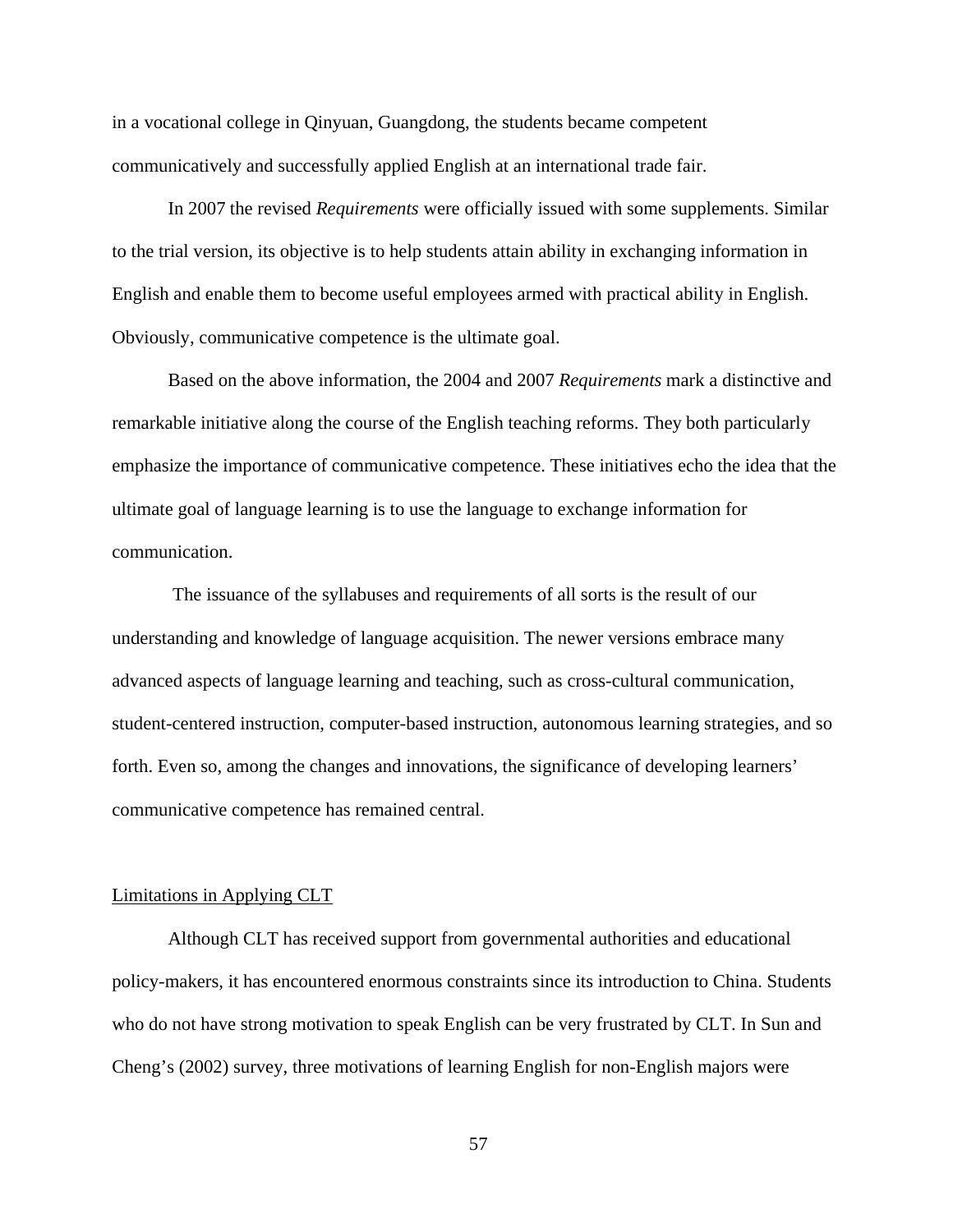identified: (1) to get a better job opportunity; (2) to be able to read relevant materials in the field; and (3) to pass examinations in order to graduate. As only a handful of students are able to study abroad, most of the students do not feel like speaking English in class (Anderson, 1993).

Hu (2002) argued that CLT conflicts with the Chinese culture of learning regarding the "nature of teaching and learning," perceptions of the roles of teachers and students, learning strategies encouraged, and qualities valued in teachers and students (p. 93). In view of the differences in "educational theory, roles, expectations, methods, material use, and structural concerns, Chinese and some foreign educators advocate a new 'Chinese way' to be developed" (Penner, 1995, p. 12). Such arguments against the use of CLT suggest a basis for CLT's limitations in China.

Based on the literature review on the use of CLT in Chinese colleges and universities, the limitations have been caused by (1) Chinese socio-cultural traditions of learning such as Confucian views on teachers' roles, cultural differences between west and east, and social values; and (2) situational deficiencies such as large classes, evaluating procedures, lack of proper knowledge in CLT, teachers' lack of in-service training, and students' and teachers' poor language proficiency.

The fact that cultural limitations restrict the implementation of CLT is reflected in five interrelated aspects. Firstly, based on the traditional culture, learning is a serious undertaking rather than light-hearted. Rao (1996) contended that "resistance to the communicative approach has an explanation rooted in Chinese philosophy, culture, and basic concepts of education" (p. 450). Based on Chinese Confucian philosophy, learning is a serious thing rather than entertaining because the students are to shoulder great responsibility for the future of their country. Chinese teachers and students regard education as a "serious undertaking that is least likely to be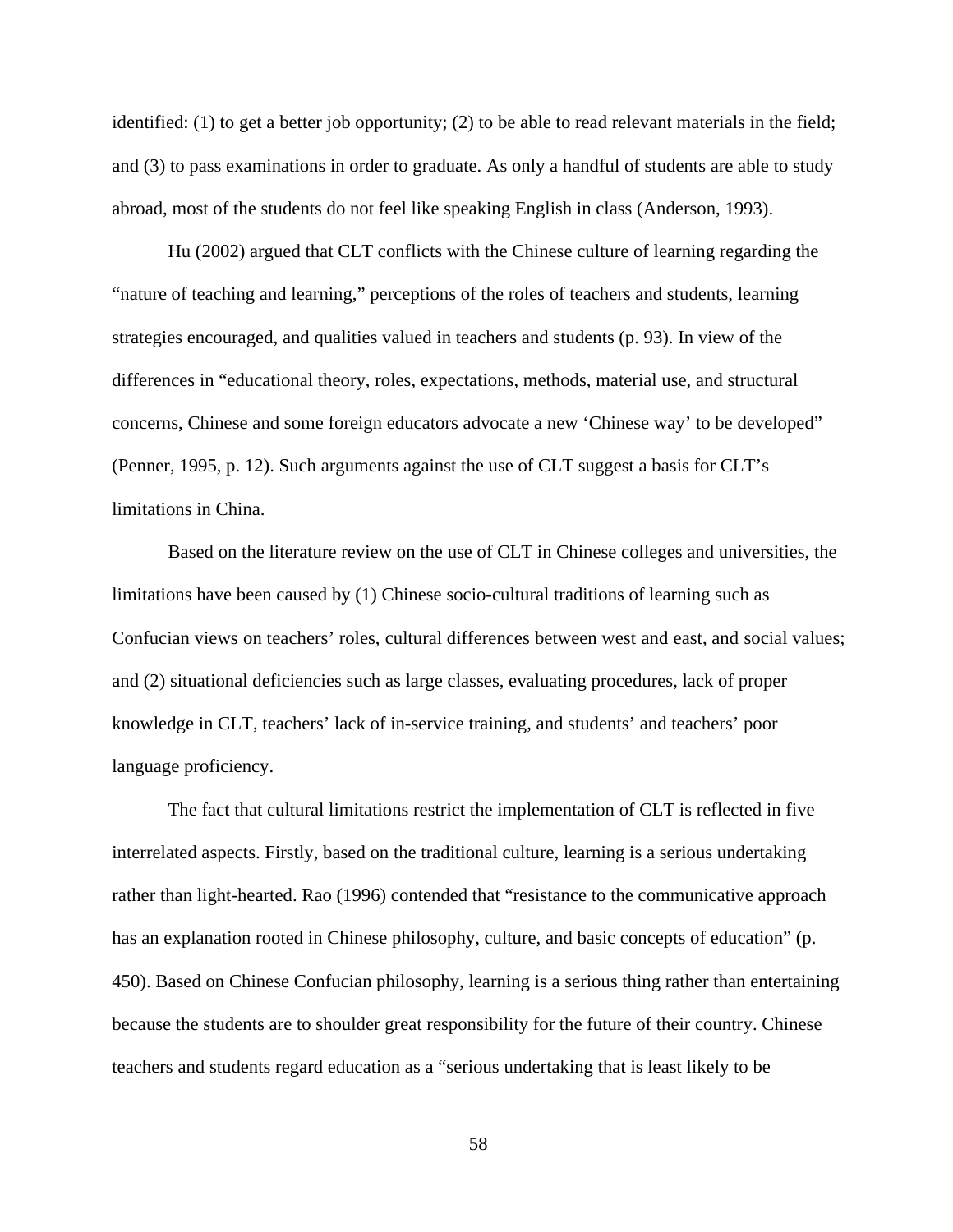associated with light-heartedness but requires deep commitment and painstaking effort" (Hu, 2002, p.97). Consequently, Chinese EFL students tend to think communicative activities not serious enough as opposed to the profound knowledge learned through the traditional way (Anderson, 1993; Penner, 1995). Under such influence of the Confucian educational tradition, students tend to be skeptical of the use of communicative activities that are full of entertaining elements in their eyes (Rao, 1996).

Secondly, teachers have every right to control the classroom while transmitting knowledge. In the traditional classroom a teacher of English is expected to transmit the grammatical knowledge of the English language focusing on the syntactical level (Wang, 1986). CLT promotes student-centered activities where students are given opportunities to develop their learning autonomy and teachers are acting as facilitator or counselor (Brown, 2007). On the contrary, in the Chinese culture teachers are authoritative figures who are obligated to control the students. As the small-group activities of communicative approach are to promote students interaction through individual participation, many teachers feel such practice is "a threat to their control and status" (Penner, 1995). They do not feel they are as responsible as a decent teacher because they neither remain the center in the class nor do they justifiably correct students' errors like before. As CLT allows students freedom and spontaneity, Chinese teachers are less likely to adopt a methodology that may cause them to lose face (Hu, 2002).

Thirdly, students are supposed to be quiet, which is a way of showing respect to teachers. Chinese students are passive and quiet in the communicative classroom (Anderson, 1993; Penner, 1995). Hu (2002) revealed that traditional Chinese education focuses on "maintaining a hierarchical but harmonious relation between teacher and student" (p. 98). According to Penner (1995) CLT assumes the students are willing to actively engage in communicative activities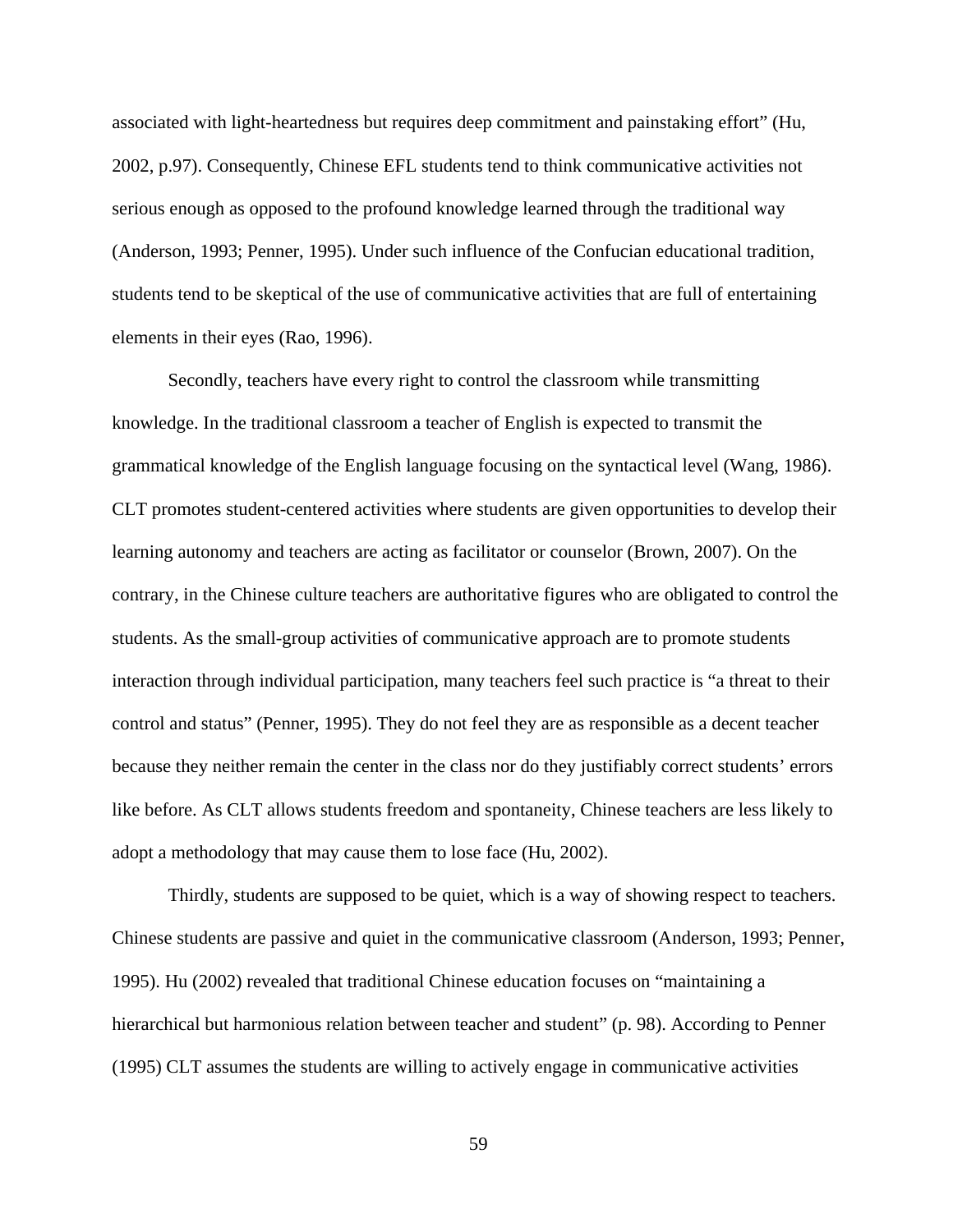"whereas the traditional approach allows for seemingly passive receiver behavior" (p.7). Therefore, students, viewed as knowledge receivers, are justifiably passive in the classroom. They will not necessarily challenge their teachers because teachers are authoritative figures who know everything and are of course right about the professed knowledge. Any violation will be seen as disrespectful or rude or arrogant. Consequently, Chinese students who have been under such educational influence tend to be quiet and ready to receive knowledge in class. They are unwilling to engage in group or pair work, let alone take risks. They are afraid of losing face for their incorrect answers; therefore, they would rather stay safe by being quiet.

Fourthly, the traditional way of learning through memorization and recitation has dominated Chinese learners for thousands of years. The traditional way of learning literature is done by considerable memorization rather than empirical research. It is very common for students to memorize the knowledge passed down by teachers or imitate those master-like predecessors. P. Li (2004) researched how CLT was perceived by 24 university teachers of non-English major programs and four constraints limit CLT at the tertiary level in China. She identified difficulties arising from four sources: the educational system, the EFL context, the cultural tradition, and the students. A teacher interviewed by P. Li (2004) said, "[students] had learned in the traditional way since the day they went to school. They could not accept the new way of CLT teaching at university" (p. 59). Obviously, the ideas of CLT went against students' traditional way of learning and thus they found it hard to accept CLT. Another teacher said, "One student suddenly stood up while I told them to work in groups and practice English. He said in front of the class, 'It is a waste of our time. Please do not ask us to this [kind of] activity again'" (p. 58). Such requests can be very discouraging for teachers. In another interview a teacher said, "One student asked me straightway, 'we are busy doing the task, but you seem to have nothing to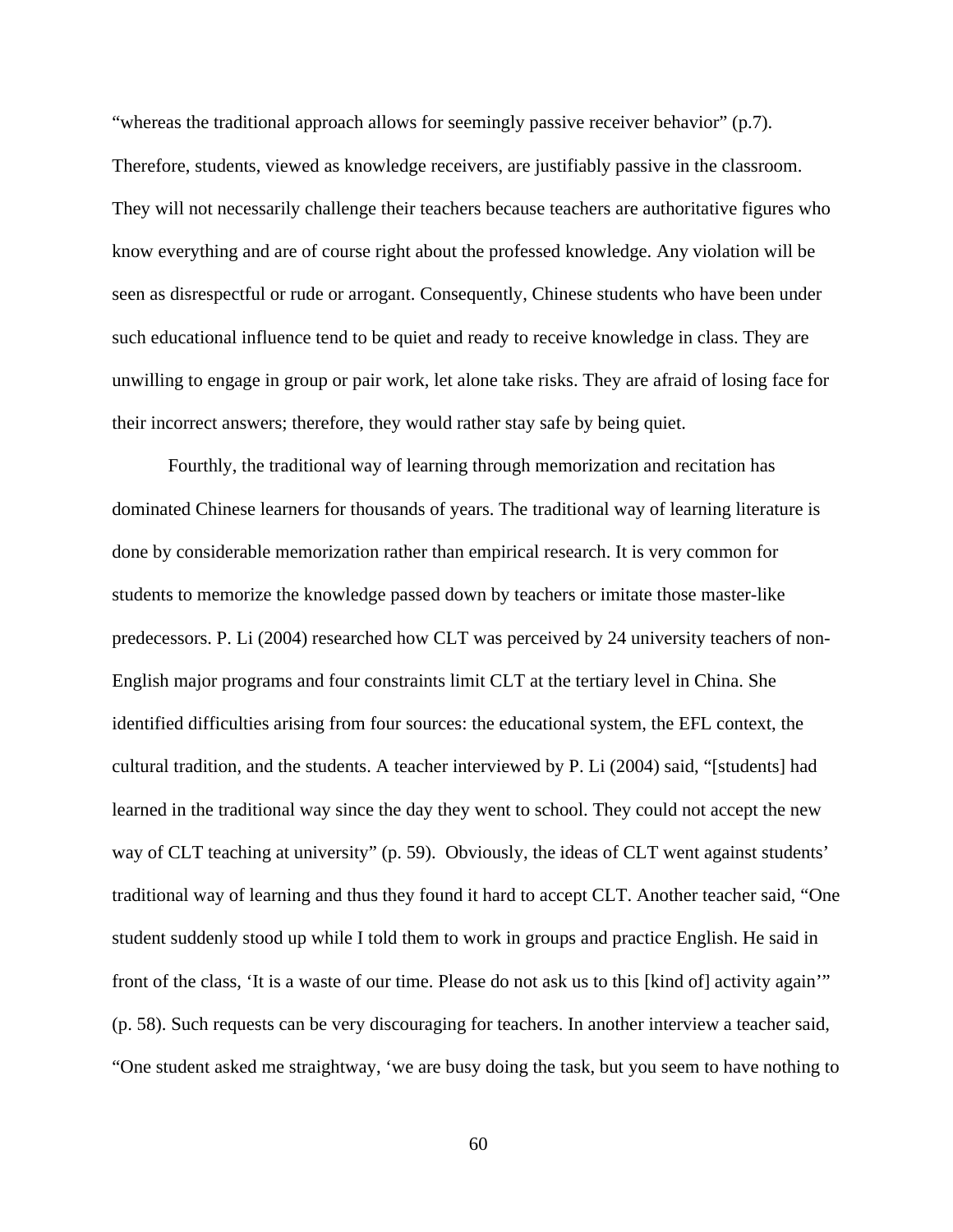do and look very relaxed. Have you prepared your lesson?'" (p. 59). This indicates that students do not understand teachers' roles in communicative classrooms.

Lastly, the traditional way of learning a foreign language concentrates on grammatical knowledge on the syntactic level rather than the meaningful use of the language (Wang, 1981). College students, especially those who have just graduated from high schools, have studied English in the traditional ways, focusing on grammatical knowledge in reading. They are not used to communicative activities that require them to talk a considerable amount in the target language in class. This often poses a sharp contrast to their previous learning experience during which they "comfortably" receive linguistic knowledge. After comparing their learning of English in colleges to their previous learning experience in high school, they complain of not learning enough grammatical knowledge of English in college (Han, 2008; P. Li, 2004).

Some students were reported to be keen on CLT at the beginning because they realized the importance of communicative competence. However, their enthusiasm for the communicative approach soon dwindled whenever they failed to see any remarkable or immediate progress as anticipated after some time (Han, 2008). Consequently, they resorted to grammatical learning and the recitation of vocabulary for the exams of all sorts (e.g., final exams, CET-4, CET-6, entrance exams to graduate schools, Test Of English as a Foreign Language, Graduate Record Examination, and so forth).

Although some students show some positive reaction toward CLT, they doubt its academic effectiveness as opposed to the traditional way of English teaching (Anderson, 1993). A teacher interviewed by Han (2008) complained, "At the end of the semester, the students complained that they learned nothing. Although they enjoyed the class [activities], they didn't see they made any achievement or they made any progress through their English study" (p. 181).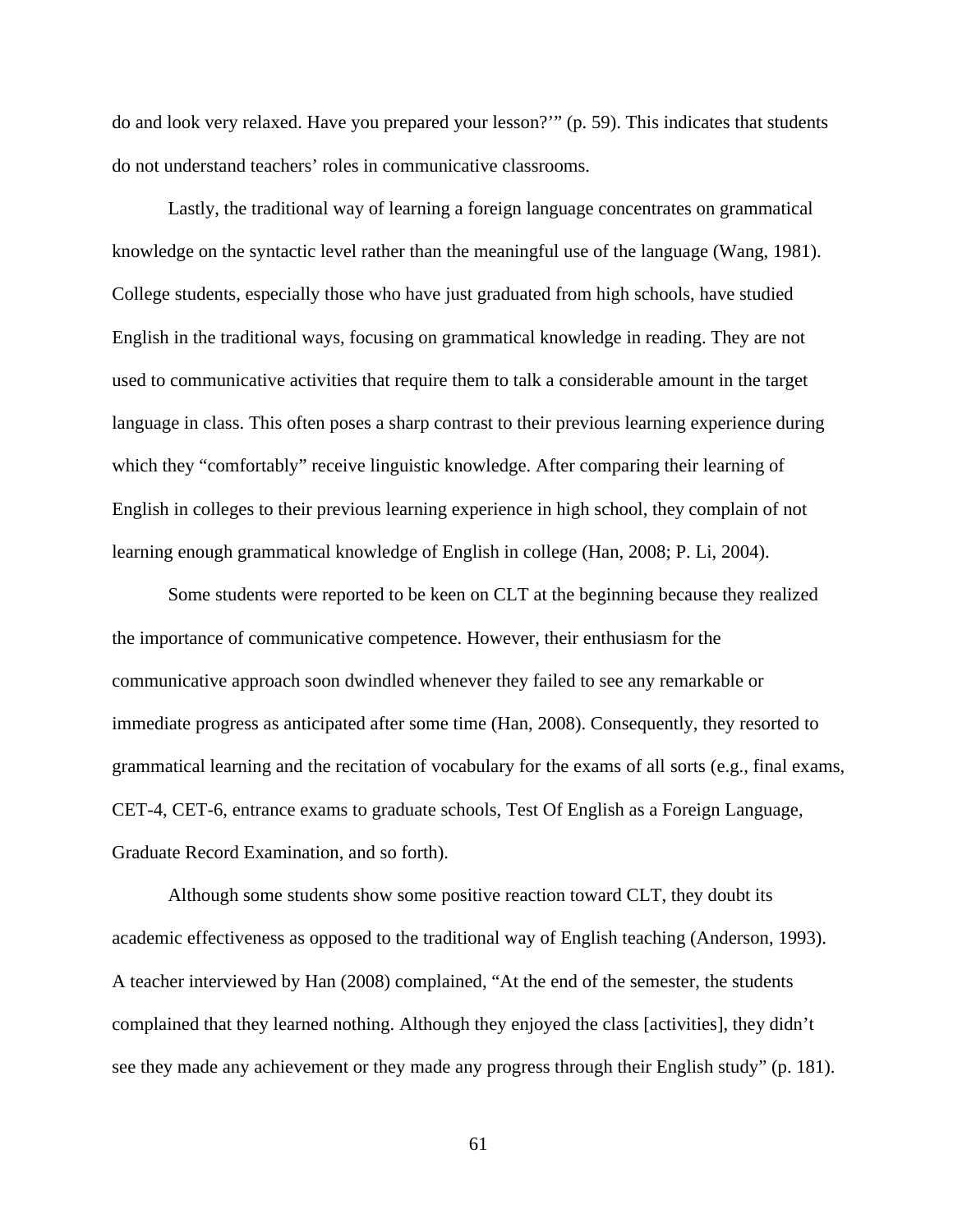Consequently, students would rather remain passive and resort to grammatical concentration (Penner, 1995).

In addition to the cultural limitations stated above, CLT is also limited by other situational difficulties including large classes, lack of proper authentic materials, low proficiency in the target language, lack of proper understanding of CLT, heavy work-loads of the faculty, lack of professional training, and so forth.

Large classes are complained of as a major problem (Anderson, 1993; Burnaby & Sun, 1989; Chen & Zhang, 1998; P. Li, 2004; Y. Li, 2004). Normally the class sizes of non-English majors range in numbers from 30 to 60. They are usually provided 4 hours' instruction including intensive readings and courses on listening or speaking. Group or pair work is designed to engage students in pragmatic and authentic use of language (Brown, 2007). However, big classes make the control of the process exhausting for teachers. The size of a large class not only makes it hard for teachers to provide students with individual attention but also keeps students from individual participation (Penner, 1995). Besides, communicative activities create "noise" that is complained about by the neighboring classrooms. As Chinese teachers are such authoritative figures, loud "noise" is not supposed to occur. If it does occur, it is usually an indication of teachers' inability in classroom control (Penner, 1995, p. 11).

College teachers of English are reported to be overworked (Penner, 1995). Du (2002) revealed that teachers' workload was the key issue among the problems in teaching English after interviewing teachers from four Chinese colleges and universities. College teachers of non-English majors were reported to teach more than the regular 12-hour work load; some would have to teach over 20 hours during the week (Penner, 1995). Burnaby and Sun (1989) revealed that Chinese teachers of English found it hard to use communicative tasks among groups while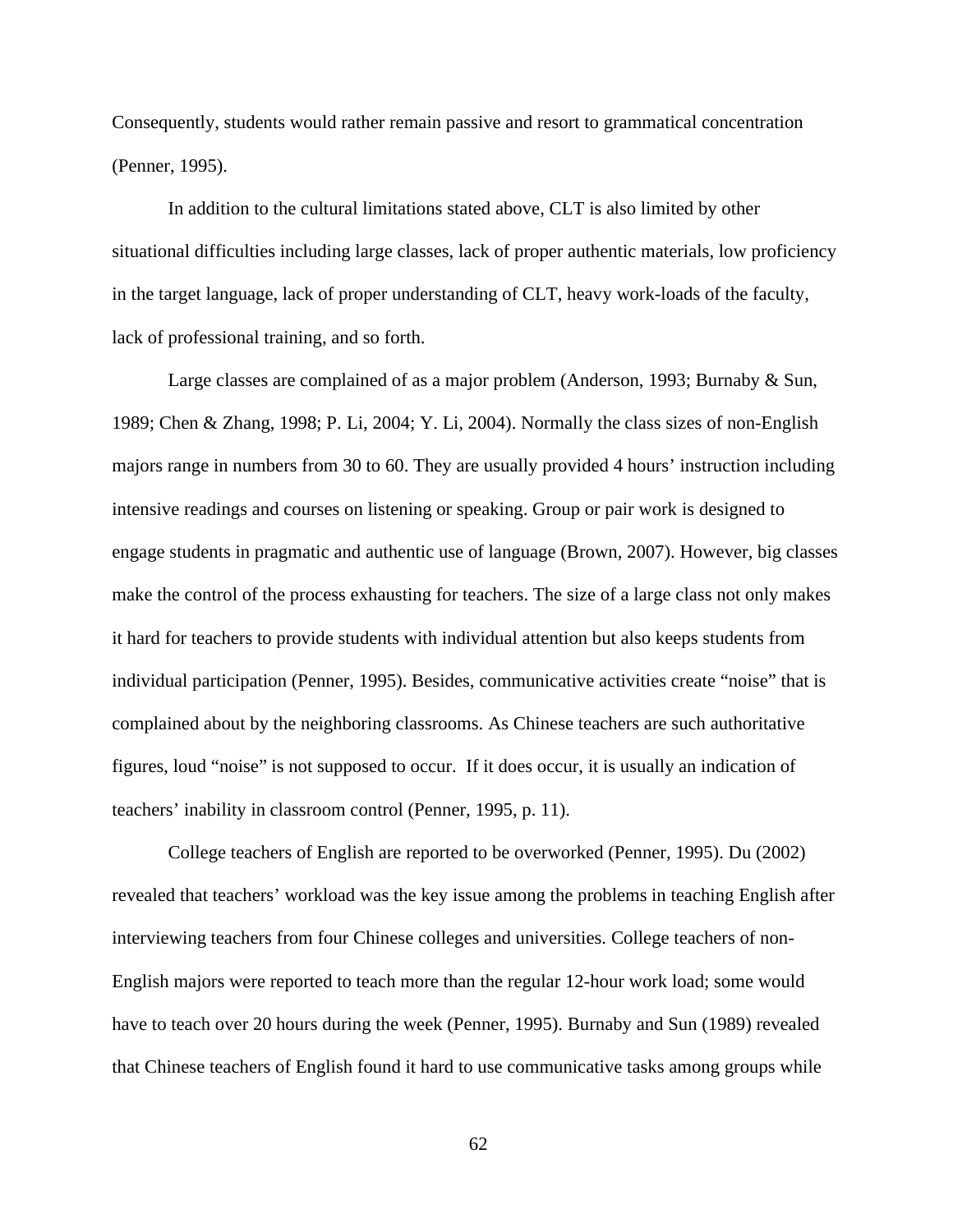teachers were pressured to finish required curricular content in order to keep the same pace as the other parallel classes.

As many teachers are so occupied with preparing for class and grading assignments, they could hardly find time for designing communicative activities, nor could they read academic journals or carry out research projects. A teacher interview by P. Li (2004) showed her disappointment, saying, "I taught three classes. Except preparing for lesson and teaching, I did not have any extra time to be creative or use CLT. I did not have time to read the contemporary teaching theories, either" (p. 63). Obviously, heavy loads of work keep teachers from reflecting on their teaching behaviors or doing research concerning teaching.

Preparing for communicative activities is considered time consuming (Li, 1998). Because the teachers are overworked, it is less likely that they would devote time and energy to designing communicative activities or exercises for students. A teacher was complaining saying, "I spent a lot of time preparing for CLT lesson. My husband said to me, 'You work much harder than other teachers, but have a look at how much you get paid. Do you get more? Why not teach like other teachers?'" (P. Li, 2004, p. 64). It is understandable for teachers to complain about the extra effort without being paid. However, it may also reveal that they do not see the potential longterm effect of the communicative activities.

The problem related to authenticity is revealed in two aspects: (1) an environment for the authentic use of the target language is lacking; and (2) authentic materials are not culturally practical for EFL students. CLT focuses on creating a life-like situation for the authentic use of English; however, such creation is hard in an EFL context (Sun & Cheng, 2002). College students are hardly exposed to authentic situations where English is used, nor can they find a chance to practice English with foreigners in their school life.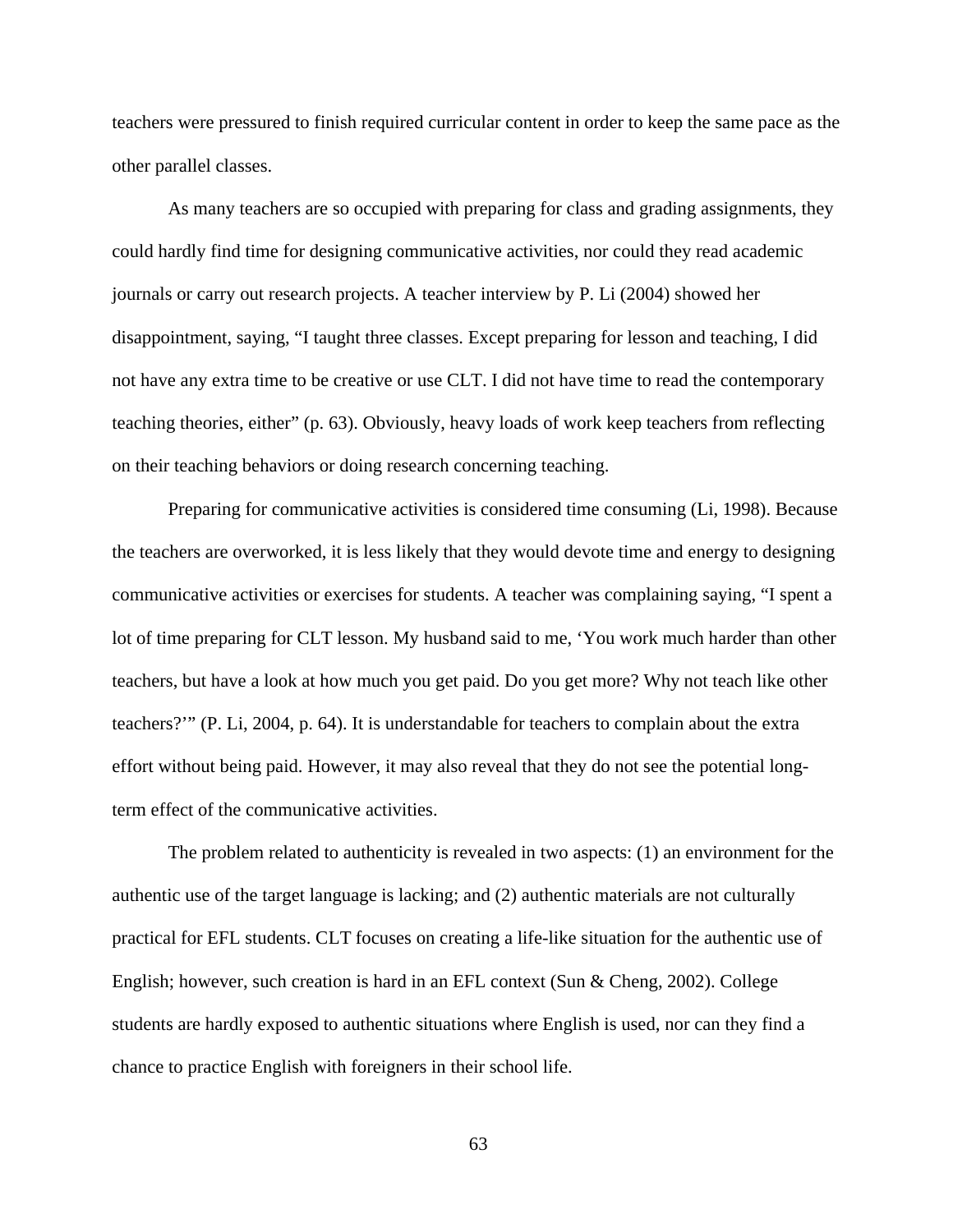Although some textbooks are able to provide authentic language, sometimes they fail to serve as good language sources due to culture differences. If EFL students do not share the same social values towards life and work as those people presented in the authentic materials, they will find the authentic information irrelevant to them and thus show indifference to the language (Canagarajah, 1993). A teacher reviewed by Y. Li (2004) said this:

Sometimes it is very difficult to organize real communicative activities in the classes of China because of the cultural difference. For example, it is difficult for Chinese students to talk about western food if they have never tasted it or been to an English speaking country before. For another example, it is not easy for Chinese students to role play a Halloween Party because China does not have Halloween festival (p. 66).

Clearly, the cultural contexts of the target language can become obstacles for communicative activities if the values reflected are not familiar with Chinese learners.

Tests of all sorts pressure students and teachers. As revealed in the section entitled "China's English Education" in Chapter 2, tests such as CET-4 and CET-6 are given the highest attention because they are tied to the graduation certificate, good job opportunities, and further academic promotion. Following the issuance of the *1986 College English Teaching Syllabus*, many colleges and universities have made the passing rate of the College English Test their "top priority" (Chen & Zhang, 1998, p. 73). College teachers of English are teaching to the tests to accommodate the students' needs by concentrating on testing skills in reading. A teacher in P. Li's (2004) study revealed the facts that students felt "it was more urgent and practical to study hard on grammar and vocabulary to pass the exam" and therefore she "had to respond to their need to pass the test, and give up teaching communicatively" (p. 65). Undoubtedly, having to help students relieve their pressure from various tests keeps teachers from carrying out communicative activities.

Chinese teachers of English have neither a high level of language proficiency nor strong sociolinguistic knowledge of the target language (Burnaby & Sun, 1989; Hu, 2002). Hu (2002)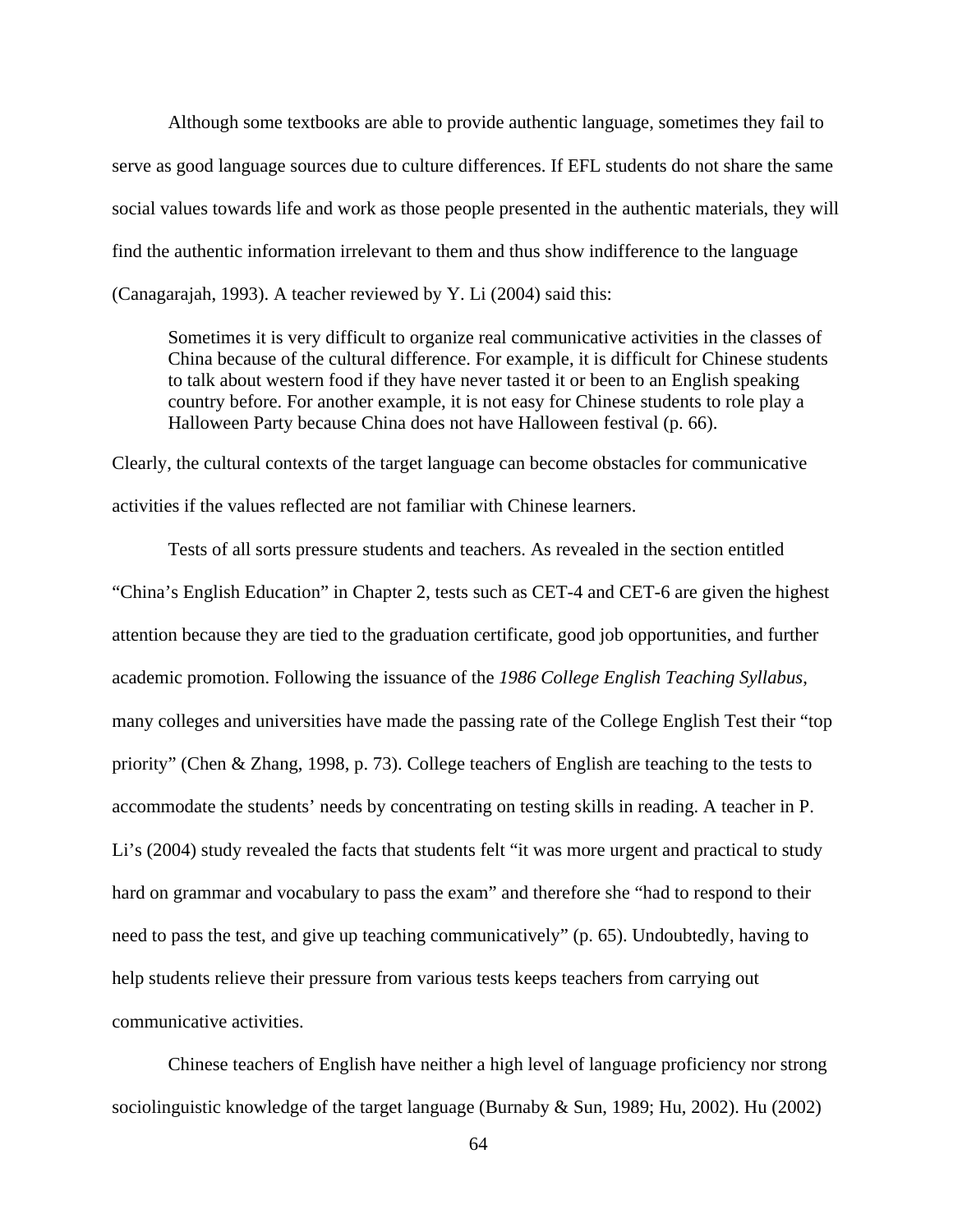revealed that "many Chinese teachers of English find CLT highly threatening because it requires a high level of proficiency in the target language and strong sociolinguistic competence in the target language culture which they lack" (p. 99). Teachers using CLT will be required to have a "near native-speaker language proficiency", and confidence is essential for these teachers (Penner, 1995, p. 11).

Most of the teachers surveyed feel they do not have good language proficiency (Han, 2008; P. Li, 2004; Y. Li, 2004). They complained that their oral competence was so limited that they often felt frustrated because they did not know themselves how to articulate what should be described. As a result, they often lacked confidence in using the target language. A teacher interviewed by Han (2008) felt the urgent needs of an improved level of oral competence as an English teacher, saying, "If you teach in communicative methods, the aspects of the content are more than the content in the textbook, so the [teachers' required] English proficiency is far beyond classroom English. So I think the teacher's English proficiency is the most important" (p. 145). Clearly, language proficiency is considered very crucial for teachers to organize communicative activities.

In addition to poor language proficiency, the lack of adequate sociolinguistic and cultural knowledge in the target language is also a problem for teachers (Hu, 2002; Penner, 1995). Although nine EFL college teachers in China who were interviewed by Y. Li (2004) demonstrated their certain understanding in CLT, most of them were discovered "overlooking [the] social and cultural aspects" of the materials. In P. Li's (2004) survey, a teacher who used a new communicative textbook revealed that she found it hard to explain certain aspects of the cultural background based on the content of the new textbook. She was quoted as saying, "But actually, I did not know much about it. How could I explain it to my students?"( p. 66).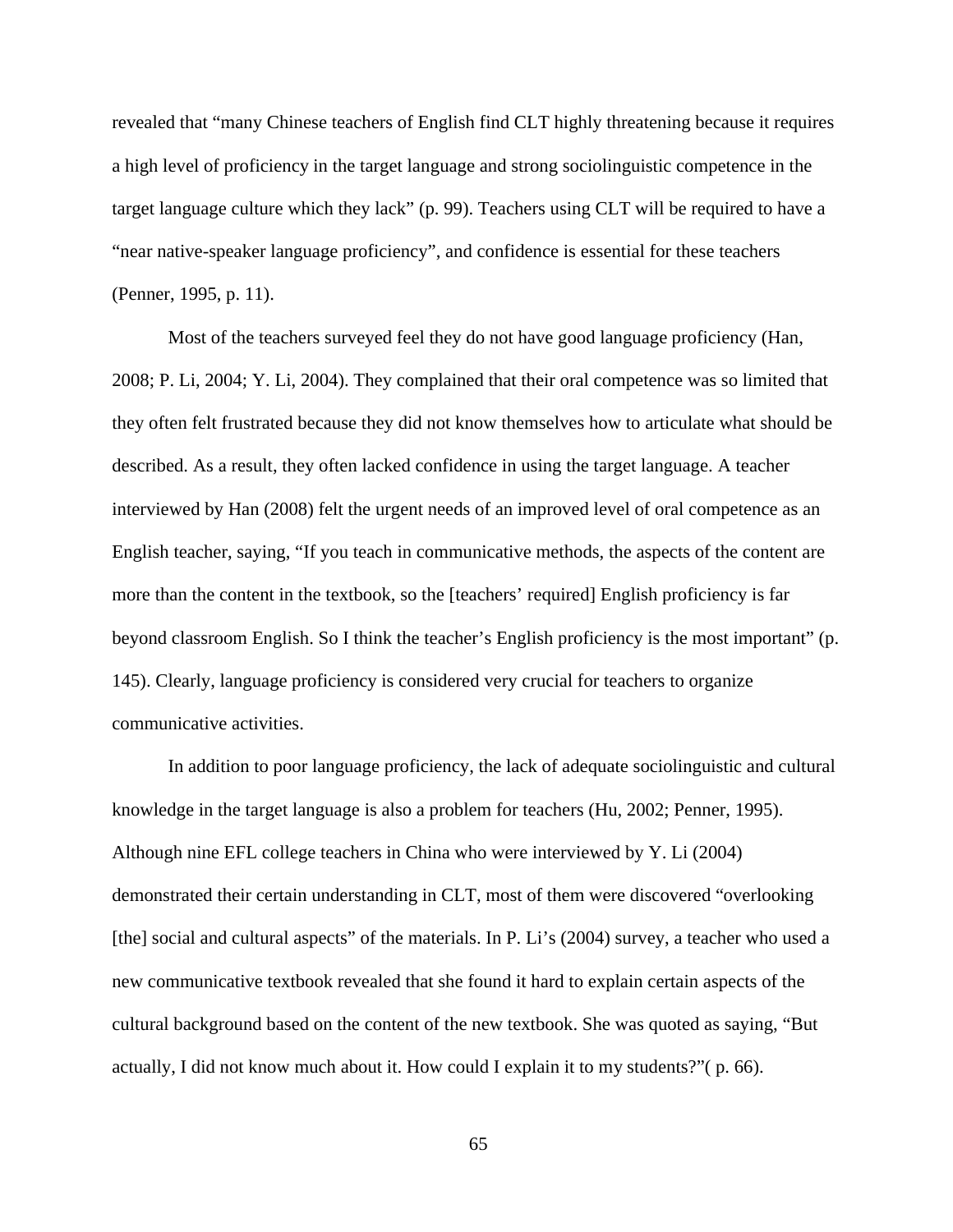Admittedly, lacking sufficient knowledge of the target culture makes teacher feel less competent in teaching.

Lacking sufficient cultural or sociolinguistic knowledge in the target language, college teachers of English often also lack confidence in using the language themselves (Han, 2008). Although authentic materials have been available, the selection of them without proper sociolinguistic knowledge can be a hard choice. The teachers might end up choosing one that has too many unfamiliar idioms or too much slang; sometimes they simply do not know how to handle those western games (e.g., puzzles, Go-Fish card games) that are well-known for Englishspeaking countries.

Lack of training in the field makes the teachers feel less confident. A teacher interviewed in P. Li's (2004) survey revealed her desire to receive further training on teaching:

I taught junior students Cambridge Business English for a short period of time. The textbook itself was communicative-oriented, but it was too difficult to handle. Why was I not trained to use that textbook based on the communicative principles before I started? I gave up teaching [in the way of CLT] at last. (p. 60)

Without adequate training in the academic field, teachers will be less likely to take risks in teaching.

Lack of professional training also causes teachers of English to receive insufficient criticism from peer faculty members or superiors concerning their use of certain methodologies (Burnaby & Sun, 1989). Y. Li (2004) revealed that college teachers of English she interviewed tended to equate communicative skills to merely listening or speaking abilities without noticing the social and cultural aspects of the language .Consequently, communicative activities such as role-play, drama, story-telling, and the use of computers were still done "linguistically rather than communicatively-oriented" (p. 3).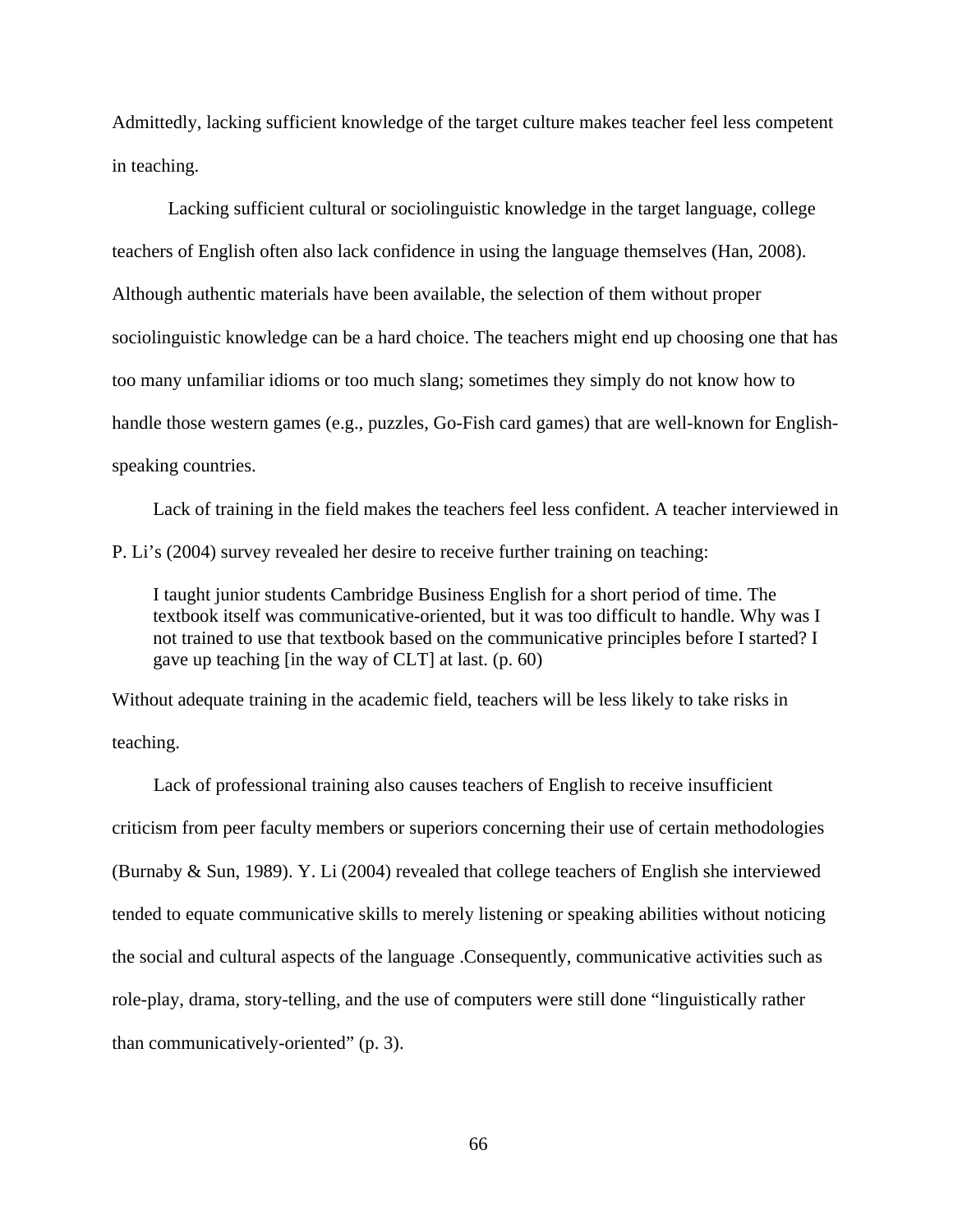Although some teachers manage to try out the communicative approach, sometimes they feel like they are struggling in the bewilderment between the traditional practice and the communicative approach because they are not sure if what they are doing is appropriate or not (Han, 2008). Han (2008) observed Lin who was able to engage her students in a heated discussion without leaving enough time to study the new words or explain the complex sentences in the text. Lin was said to have a feeling of confusion after class and quoted as questioning herself, "Is that an English class? What am I doing, teaching English or just talking in English?" (p. 209). Finding a balance between incorporating something new in the classroom and meeting the needs of the students for linguistic competence, many college teachers are in need of methodological consultation.

All in all, the implementation of CLT has been well received by the colleges and universities; it has also been limited culturally and environmentally by deficiencies such as teachers' lack of professional training, lack of knowledge in CLT, low language proficiency, large classes, evaluating systems, etc. Although Hu (2002) contended CLT, as the imported method, fails to take into consideration "the Chinese culture of learning" (p. 93), and Rao (2002) suggested that we reconcile communicative activities with noncommunicative activities and "combine the 'new' and the 'old' to align the communicative approach with traditional teaching structures" (p. 85), many other Chinese scholars and researchers have not given up researching its feasibility and effectiveness in EFL contexts.

As the goal of achieving communicative competence remains central for the contemporary language teaching of English in colleges and universities, the good aspects of CLT such as cooperative approach will be fully implemented during the course of English education. No matter what methods are desired, be it the eclectic method suggested by Rao (2002), the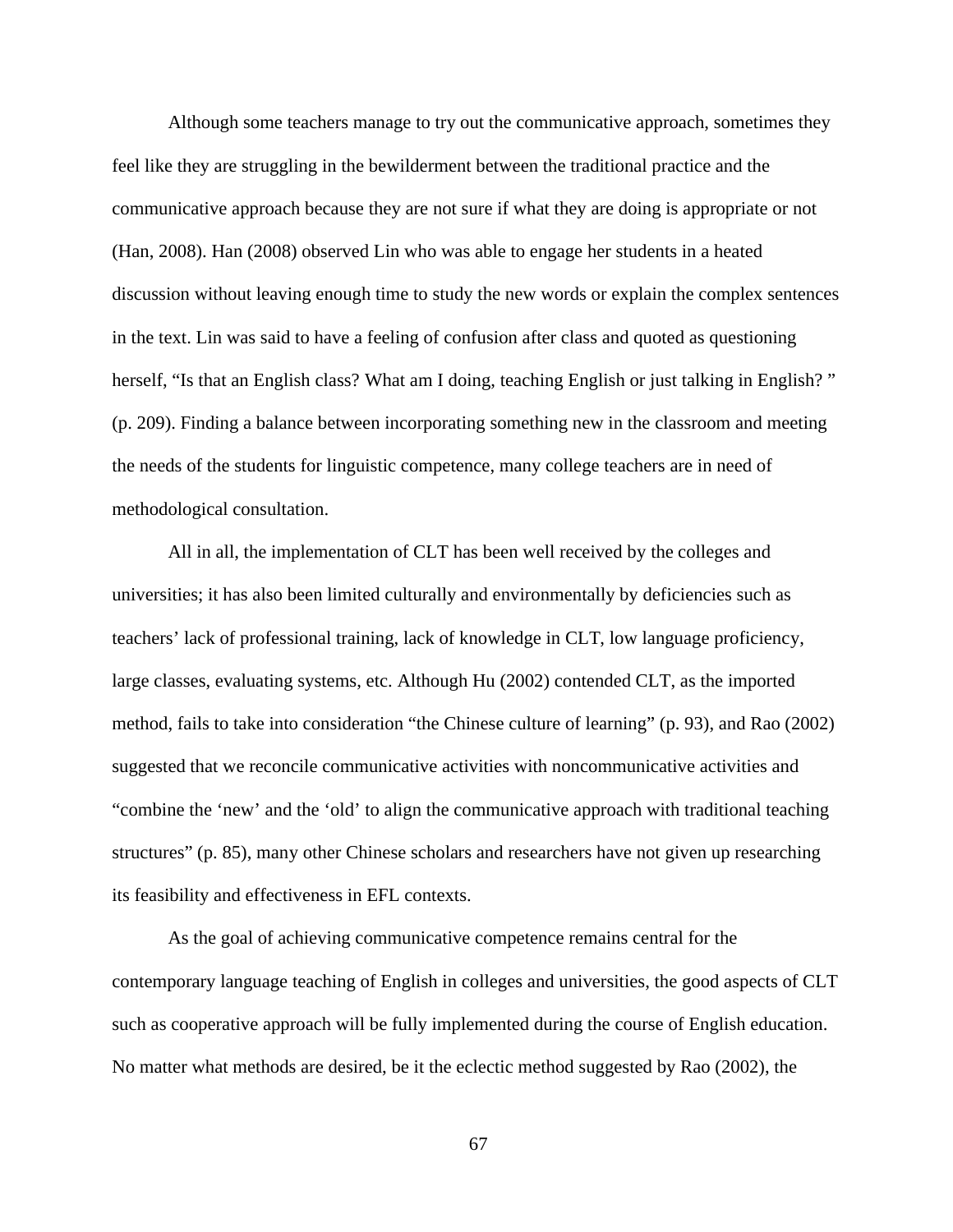Chinese way of Hu (2002) and Penner (1995), or the total employment of CLT suggested by Li (1984), Liao (2004), and Fang (2010), researchers such as Zhang (2008) are confident that the teaching of English centered on CLT in Chinese colleges and universities will be further expanded with the assistance of computer-based instruction.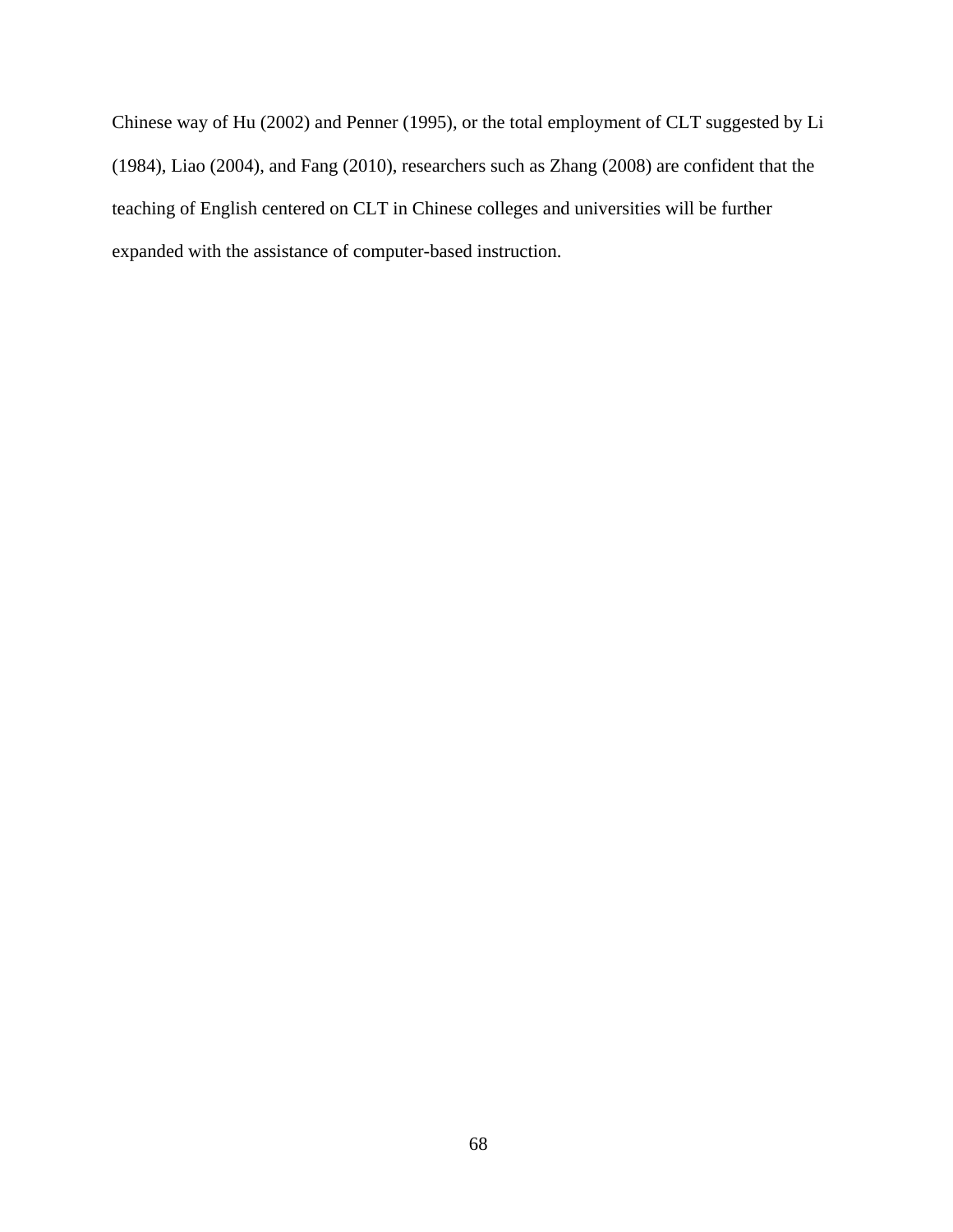## CHAPTER 3

# FINDINGS AND DISCUSSIONS

China's English teaching has encountered constant changes during the past 3 decades. Communicative competence has definitely become a major objective for teachers of English so that highly qualified personnel for international exchanges can be produced. Chinese EFL colleges and universities have made some progress in adopting innovative and communicative approaches; however, the adoption of CLT has also encountered a considerable number of cultural and situational difficulties.

### Answers and Discussions of the Findings

This part attempts to answer and discuss four research questions concerning the extent of the communicative activities, teachers' and learners' attitudes towards CLT, CLT's difficulties in Chinese colleges, solutions, and suggestions.

## Research Question 1

What is the extent to which communicative activities are carried out in Chinese colleges and universities?

Answers to Question 1. First and foremost, the provision and availability of the taskbased textbooks pave the way for communicative activities. Since the issuance of the *1999 Syllabus of College English* that underscores the importance of communicative competence*,* textbooks have been geared towards task-based activities. Such moves make it possible for EFL learners to be exposed more to authentic language and task-based activities. The use of authentic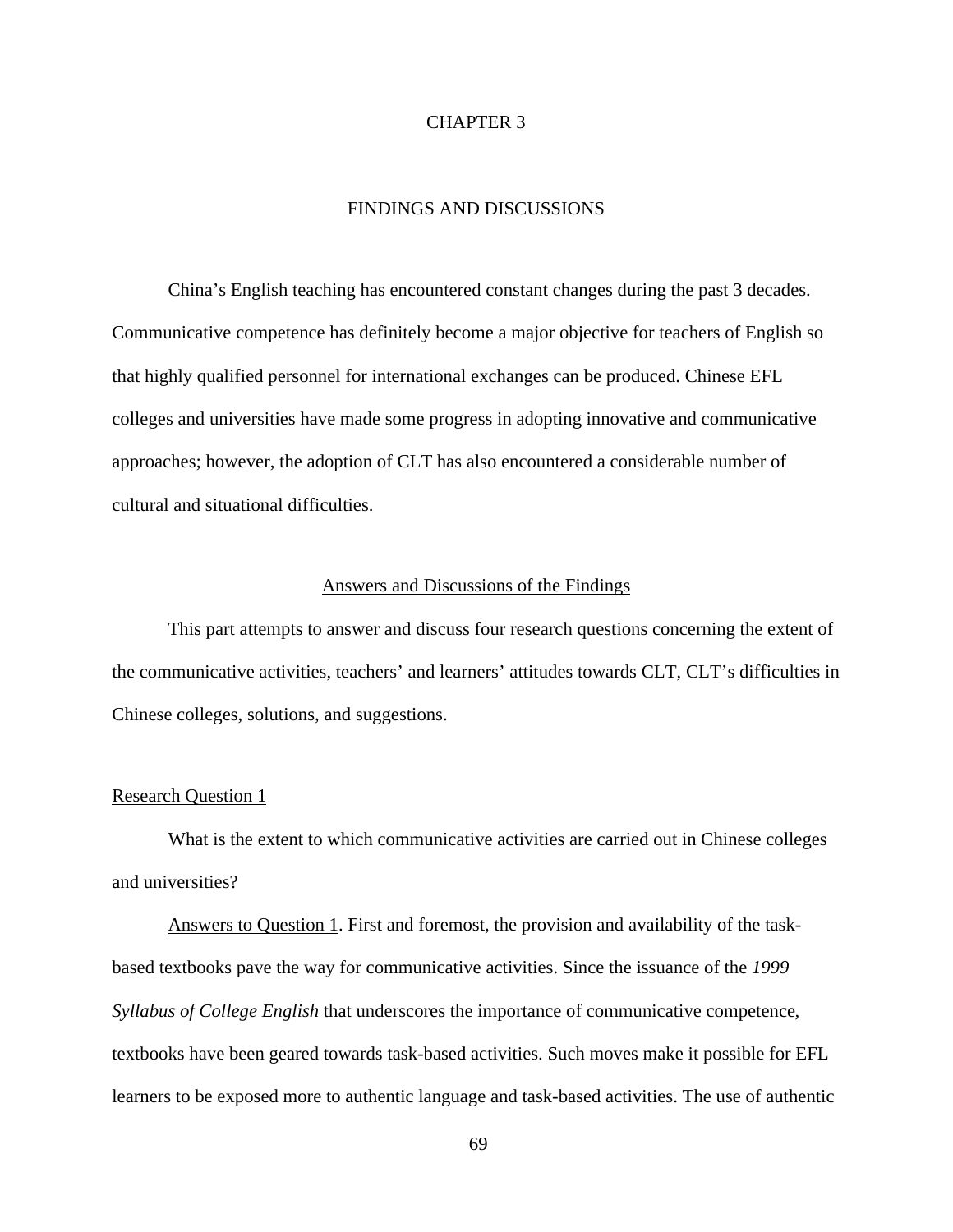materials is a characteristic of CLT (Larson-Freeman, 2000). Language materials that focus on the target features are usually contrived, and they fail to prepare learners for the reality of language use (Carter & Nunan, 2001). As authentic material can expose learners to meaningful language as it is typically used, most researchers stress the importance of authenticity and its motivating effects on learners. The following paragraphs explain how authentic resources are incorporated into task-based textbooks in the Chinese EFL classrooms.

Communicative activities are being carried out with of help of three authentic-languagerelated resources. First, native-English-speaking teachers have been hired to offer authentic language to the Chinese learners; these expatriate teachers tend to allow more "free talk" in class (Li, 2007). The advantage of hiring expatriate teachers is that they use CLT more often in oral classes as opposed to their Chinese colleagues; they also show more comfort in using group work in class (Anderson, 1993; Li, 2007). Second, authentic textbooks have been adopted in colleges and universities. For example, *Transition* is imported from English-speaking countries without contrived examples of the target language (Han, 2008). To some degree such changes in the textbooks have pushed EFL teachers to incorporate communicative activities into English classrooms (Han, 2008). Third, the incorporation of the computer and internet resources has been able to provide authentic language to communicative classrooms. A teacher observed in Han's (2008) survey was reported to download news reports from the Internet to draw students' attention. For example, she had students listen to live CNN news reports on China's Shengzhou-6 spaceship, Hurricane Katrina in New Orleans, bird flu, and the Super Girls Campaign. Then she would put them into groups for discussion. Clearly, the use of the Internet lends teachers a tool to make authentic language available for EFL learners.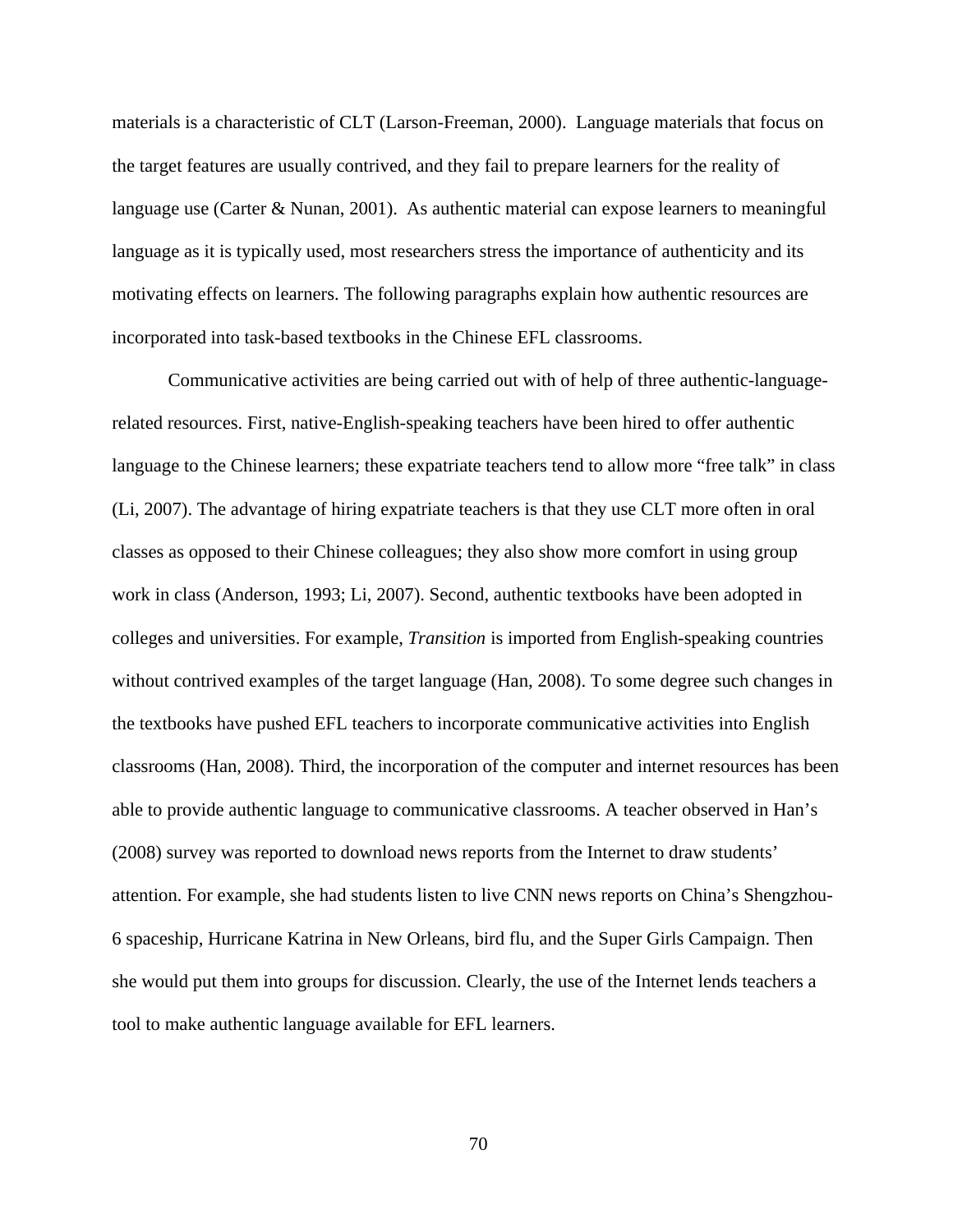In addition to borrowing authentic-related resources, EFL teachers also include task-

based group-work activities: mini-dramas, interviews, debates, news reports, word games,

presentations, role plays, singings, group/pair discussion, vocabulary practice, peer writing

evaluation, and the use of the Internet and computers (Han, 2008; P. Li, 2004; Li, 2007; Y. Li,

2004). The following is an account of how role-play is carried out in a speaking class based on Y.

Li's (2004) study:

[The] teacher first gives students a hand out, say, a scenario of two friends meeting at the supermarket and then asks students to role-play the scenario. Students are divided into a few groups. Three students may be put in each group – two friends and a shop assistant. They may say whatever they can imagine of a supermarket in their mind but they are required to use a few sentence patterns, such as "I am glad to see you." "How have you been recently?" and "What can I do for you?" The teacher usually expects them to form long conversations. (pp. 59-60 )

Another example of how a cooperative activity was carried out in a reading class in

Han's (2008) study:

…, each group worked together to find out the vocabulary for the university facilities and sent a representative to chalkboard what they had found. Or in the "House Fair" task, each group found the vocabulary for a house and designed the living room, bedroom, washroom, dining room, and kitchen; they set up a booth to introduce the functions and designs of their house, and negotiated the price with the customers—students from another class. (p. 233)

These two accounts best exemplify how task-based activities have been carried out in Chinese colleges and universities. It is also worth noting that there are three factors that contribute to the possible or broad use of such activities. First, teachers have some right to choose suitable materials. Some teachers are flexible enough to tailor the teaching material to their instructional needs and to the students' learning interests; others are able to provide preplanned activities according to the instruction (Han, 2008).

Second, students are given freedom to carry out simulated activities. In Han's (2008)

study, the subjects from six different colleges in China who were observed were able to organize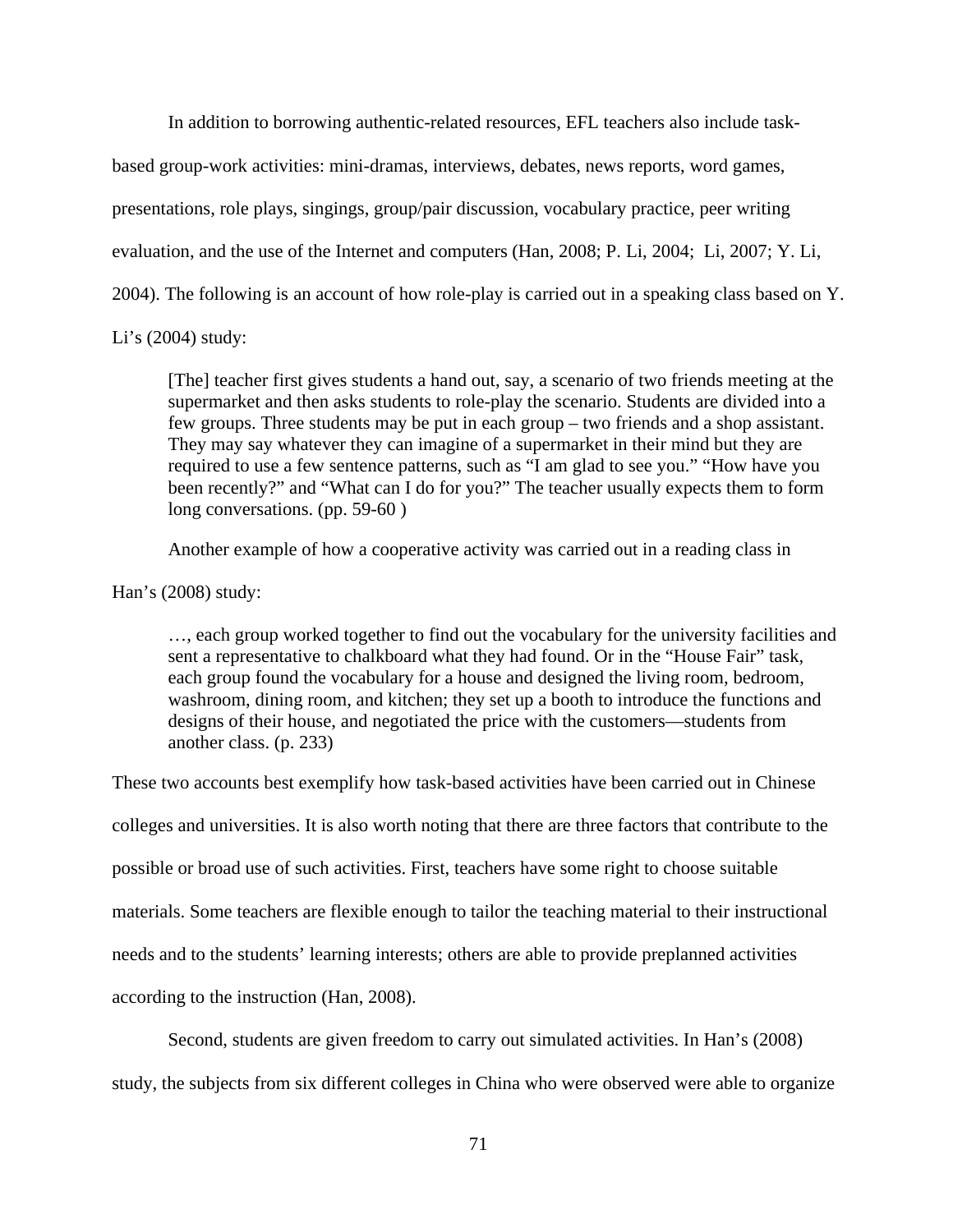various classroom activities in the courses like listening and speaking. Some of the teachers she interviewed believed it would benefit students greatly if students were given freedom to use the language.

Third, the use of the computer-assisted teaching mode broadens the scope of communicative activities. Following the issuance of the *2004 and 2007 Requirements for College English*, computer-based assistance has been integrated into the teaching of English in over 180 experimental universities (Zhang, 2008). The broader use of the Internet makes up for the inadequacy of sufficient authentic language in the classroom. Most universities are equipped with projectors, language labs, and Internet connection. In addition to the aforementioned communicative activities, more styles have included emailing and online correspondence or feedback.

Discussions of Question 1. Three concerns are worth mentioning concerning the communicative activities that have been practiced.

First, although communicative activities have been conducted, the weight of grammatical teaching still has a strong influence on both teachers and students. Teachers are able to provide communicative activities; however, they are often forced to do lectures on the exact use of language and structure to prepare students for CET-4 or CET-6 (Han, 2008; P. Li, 2004; Y. Li, 2004). Han (2008) noticed that communicative activities were likely to be carried out in oraloriented classes; however, they were less used for courses such as *Advanced English* and *Translation* because these courses involve a great deal of knowledge in linguistic features and theories (Han, 2008). This lends teachers another excuse not to include communicative activities.

Second, although Chinese colleges and universities are able to incorporate authentic material in teaching, the values presented might not echo with those of Chinese students' and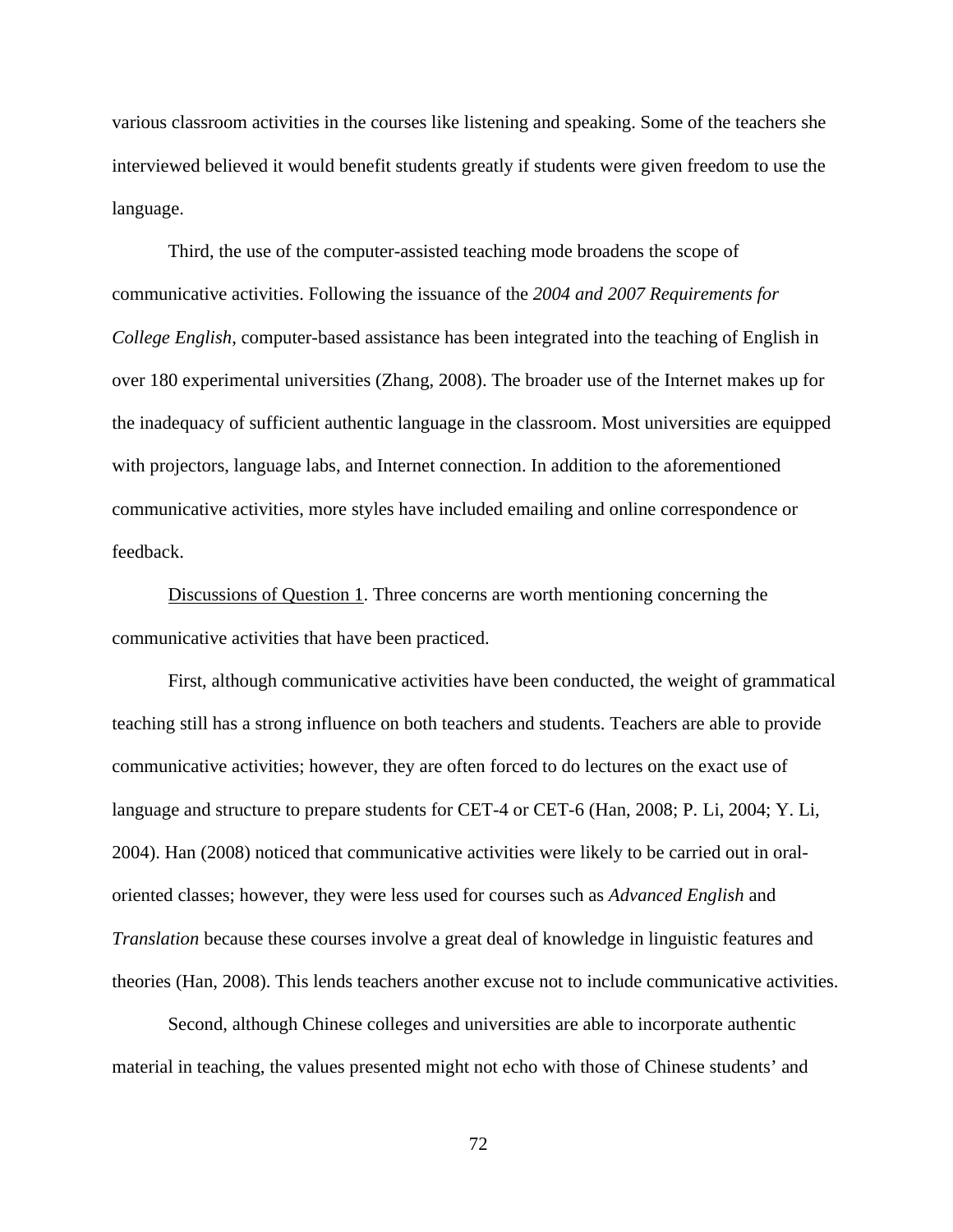thus cause difficulties in communication (Hu, 2002). For example, some of the games are thought to be childish or some teachers have no idea how they work (Anderson, 1993).

Third, although now Chinese college students have more access to the Internet to make contact with the outside world by using the target language, they often fail to make good use of the Internet resources to improve learners' learning autonomy (Jin et al., 2005). What's more, the use of Internet-mediated conversation cannot replace the weight of person-person conversation. After all, social and meaningful communication between learners and peers or others using the target language is "critical to the development of language and intercultural competence" (Chapelle, 2009, p. 747).The heavy reliance on the Internet should not interfere with students' social skills in actual social situations.

# Research Question 2

What attitudes do the college EFL teachers and learners hold regarding CLT?

Answers to Question 2. Based on researchers mentioned in this part who did quantitative and qualitative studies on college English teaching through interviewing students and teachers, collecting questionnaires, and observing classes, I present the answer from the angles of teachers and students respectively.

On the part of EFL teachers, their attitudes can be summarized as the following: (1) most of them favor CLT conceptually but sometimes their implementations fail to reflect the characteristics of CLT (Fang, 2010; Han, 2008; P. Li, 2004; Y. Li, 2004); (2) some of them mistakenly believe that CLT means merely speaking and listening aspect of the language, rather than grammatical competence (Fang, 2010; Y. Li, 2004); (3) they believe as teachers they are obligated to address students' needs in learning grammar (Han, 2008; P. Li, 2004; Li, 2007); and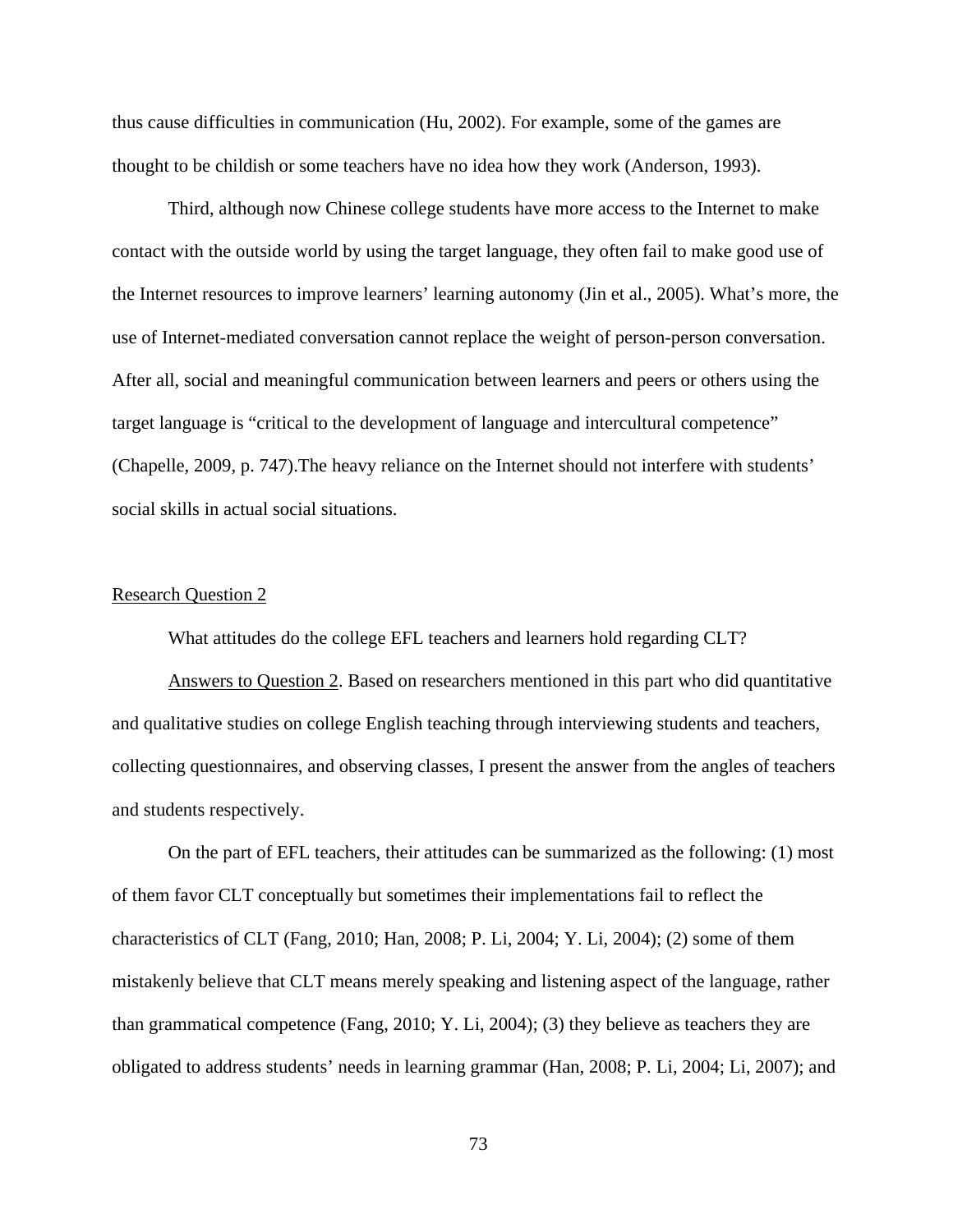(4) they think CLT requires a higher level of teaching skill as well as language proficiency concerning socio-cultural knowledge of the target language. They feel they had better resort to the traditional way of teaching lest they lose face for unfamiliar knowledge or poor language proficiency.

On the part of students, they have the following summarized attitudes: (1) communicative activities arouse their interest in learning (Han, 2008; Jin et al., 2005); (2) their teachers do not appear as responsible as teachers who teach in the traditional ways (Han, 2008; P. Li, 2004; Y. Li, 2004); (3) the socio-cultural values such as independence from parents and working part-time during school years do not seem valid or practical in Chinese culture (Han, 2008; P. Li, 2004; Rao, 1996); (4) grammar is not explained explicitly in communicative classrooms (Han, 2008); and (5) the chance of using English in students' professional careers is slight (Y. Li, 2004; Li, 2007).

Discussions of Question 2. These attitudes or beliefs are forged by situational and sociocultural traditions. Many of them are a result of the traditional way of teaching, whose characteristics are revealed in the literature reviewed. This phenomenon coincides with Ellis's (2007) belief that social and cultural factors are a determinant in dealing with teaching situations in Asian countries, where the teacher's traditional role is dominantly knowledge "knowers" and students are "receivers." Teaching viewed as teacher-directed or teacher-controlled process is very typical in China. This view goes against western teachers influenced by western education, where teachers focus on "individual learner creativity" and facilitate students' independent learning (p. 107).

Although CLT has been favored conceptually by teachers and students, it has not been able to be totally embraced as a result of the traditional roles of the teachers and students in the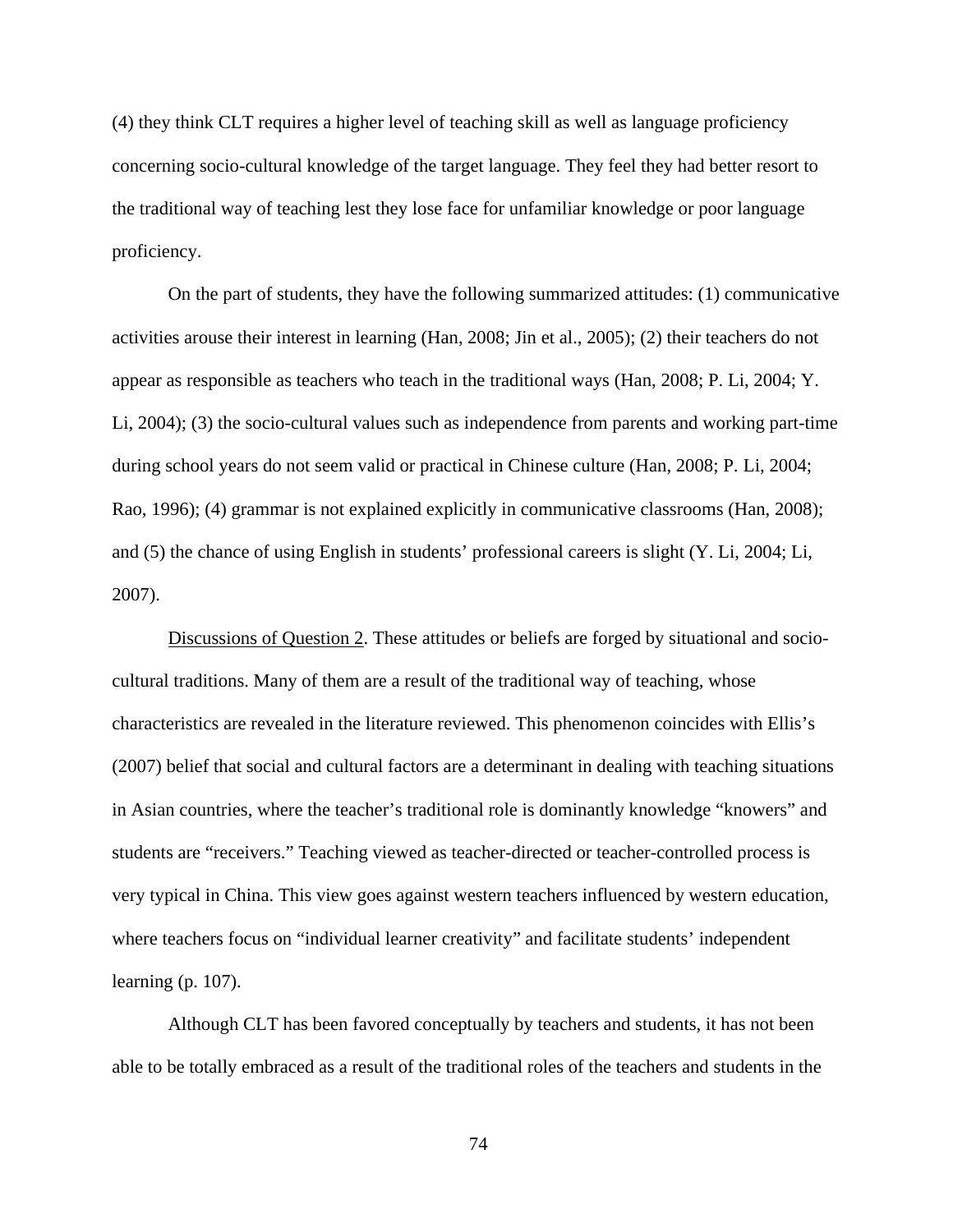classrooms, as discussed in Chapter 2. In CLT teachers are perceived as planners, managers, quality controllers, group organizers, facilitators, motivators, empowerers, or team members (p. 106). Teachers' roles often alternate according to the teaching situation and sometimes they overlap. However, based on the deep-rooted traditional learning culture, it will take a lot of efforts for the teachers to make a fundamental shift from their traditional roles as "knowledge transmitters" to the above-mentioned roles. These new roles necessitate series of teachers' trainings that can "promote their theoretical awareness as well as their linguistic abilities" (Yu, 2001, p. 197). With teachers' fundamental changes in minds and actions, they can be influential in turning favorable attitudes of students into a positive driving force during the implementation of CLT.

### Research Question 3

What are the situational and socio-cultural difficulties of CLT?

Answers to Question 3. Students and teachers have encountered situational and sociocultural difficulties introduced in the third section of Chapter 2. The following is the summarization of them. On the part of teachers and students, they: (1) lack language proficiency; (2) are negatively influenced by traditional teaching and learning styles where teachers are seen as authoritative knowledge-givers and students as receivers (Hu, 2002; Liao, 2001; Rao, 1996); (3) are pressured by grammar-oriented examinations such as final exams, CET-4/6, graduate entrance examination, exams for studying abroad, and so forth.

On the part of students, they (1) lack an authentic context to use English (Jin et al., 2005; Liao, 2001); (2) lack motivation and confidence in expressing themselves in the target language; (3) feel reluctant to engage in the communicative approach that involves light-hearted activities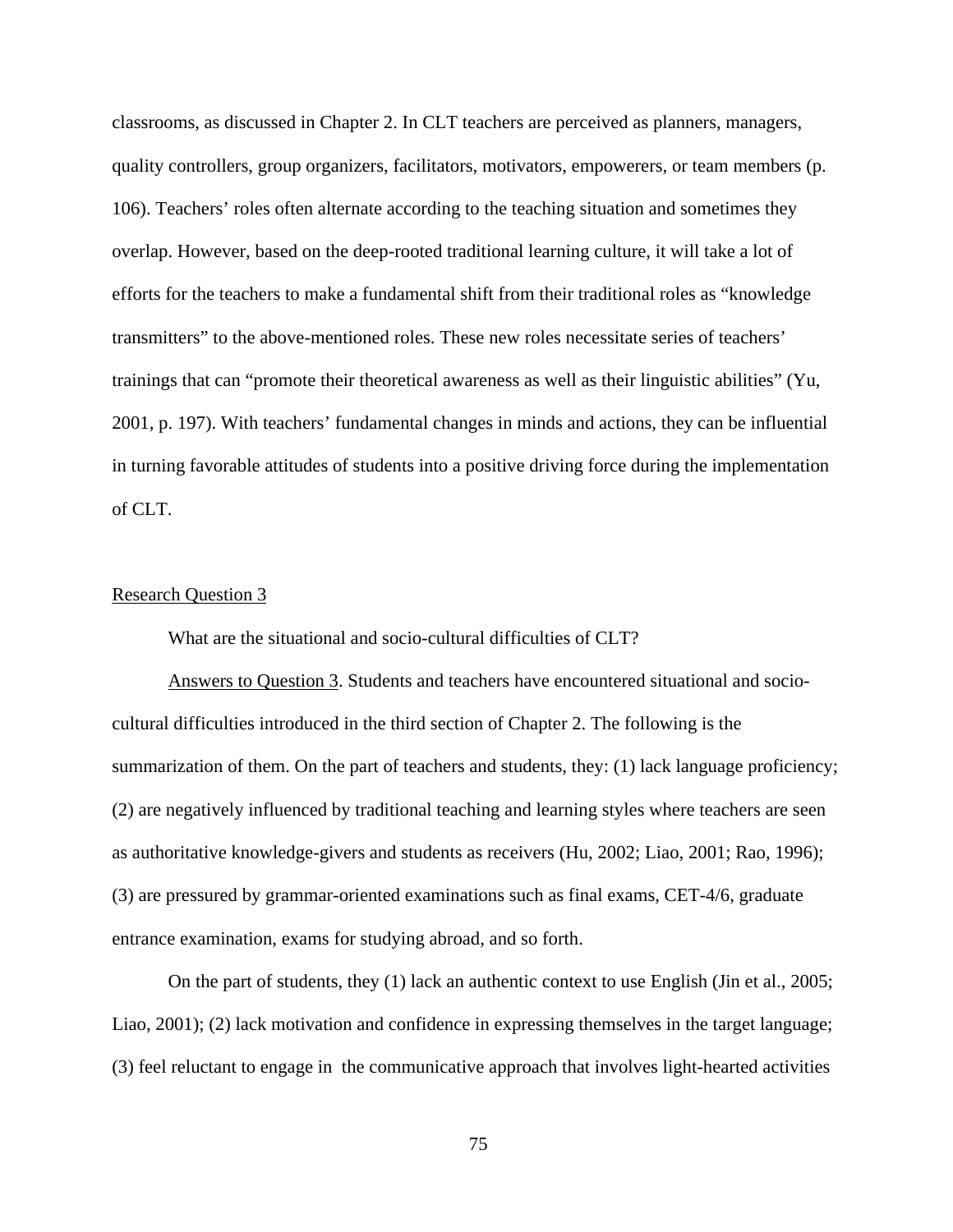rather than only structurally profound or grammatically informative instruction; (4) lack independent ability and learning autonomy (Jin et al., 2005); and, above all, (5) are more concerned with their grammar ability because they are pressured to pass the standard tests that are associated with their qualification for degree (Gan et al., 2004; Jin et al.). Students who have the intention to study abroad also expect to strengthen their grammatical ability in order to pass the TOEFL (Test Of English as a Foreign Language), GRE (Graduate Record Examination), or IELTS (International English Language Testing System).

On the part of teachers, they (1) teach too large classes (ranging from 30 to 60 people); (2) lack specific cultural background knowledge in teaching (Han, 2008; P. Li, 2004; Y. Li, 2004); (3) resort to grammar-translation when they fail to facilitate CLT activities (Han, 2008); and (3) lack profound and further study on the connection between their teaching theory and their realization of CLT in the classroom; this leads them to a statement of confusion and a sense of loss (Han, 2008).

Discussions of Question 3. The aforementioned difficulties are deeply connected with traditional social and cultural influences. As the explanations and analysis concerning these difficulties mentioned in "Limitation in Applying CLT" of Chapter 2 has revealed, the merits of CLT clash with the traditional way of learning and teaching that is impacted by Chinese sociocultural practices. The difficulties of CLT's implementation have been present; however, they are not unmanageable. The solutions to the difficulties are presented below.

### Research Question 4

What are the currently existing and proposed solutions to these difficulties?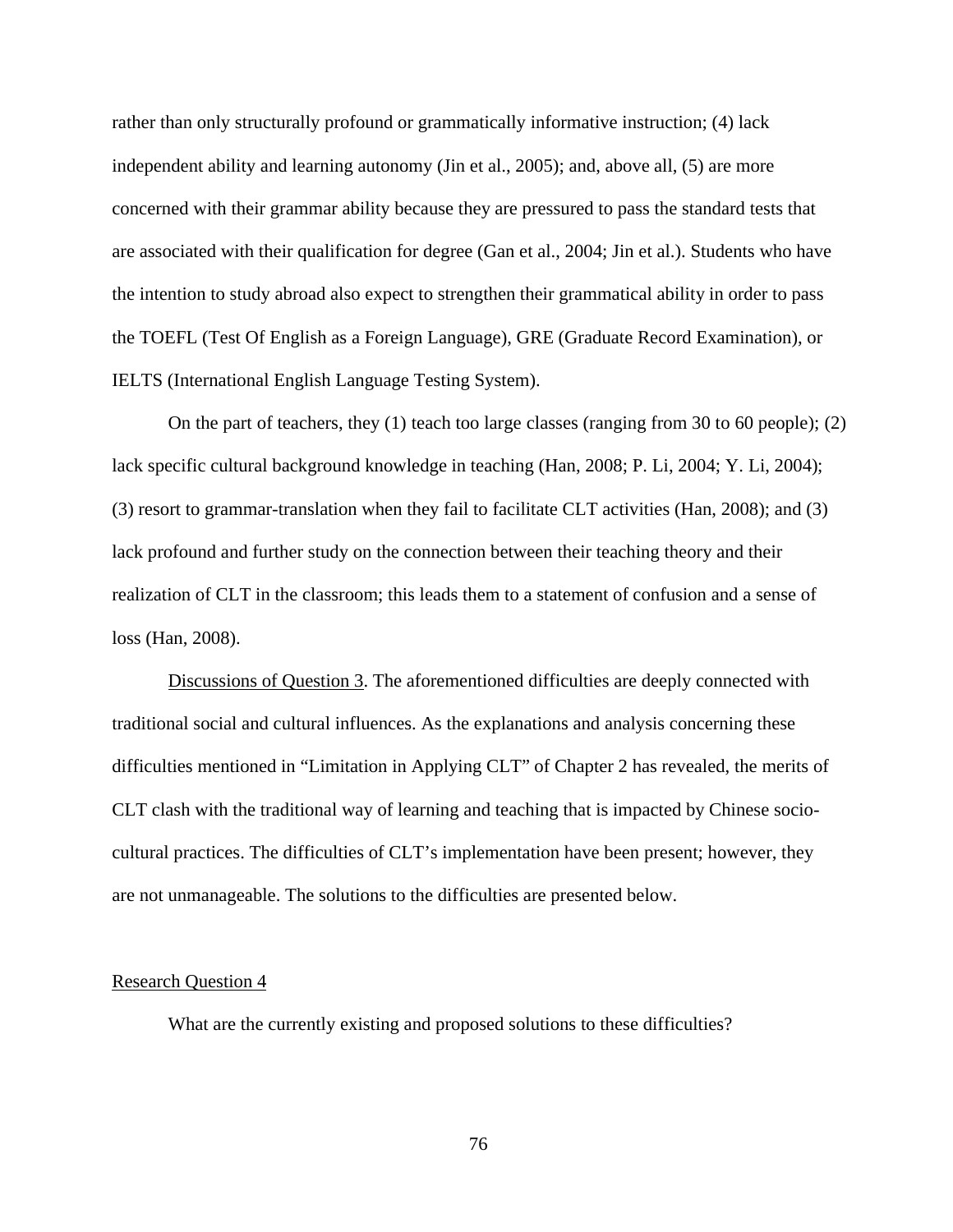Answer to Question 4. Currently existing proposed methods include (1) making a role change from the knowledge transmitter to the communication facilitator; (2) integrating the use of internet resources into big classes; (3) providing on-going academic training for teachers; (4) resolving the misunderstanding of the relationship between grammatical competence and communicative competence; (5) providing testing alternatives for an increased attention to oral competence; (6) helping students become autonomous learners by teaching them communication strategies; (7) teaching students learning strategies; (8) integrating EFL contexts into Chinese curriculum is an alternative, and (9) incorporating task-based group work.

Discussion of Question 4. The above methods or solutions are brought forth by Chinese educational sectors, Chinese researchers, and linguists in the field. They shed light on our understanding of learners' needs for learning strategies, developing learning autonomy, and cooperative learning. The following are discussion of the nine solutions to difficulties mentioned in question 3.

First, teachers need to make a role change from the knowledge transmitter to the communication facilitator. The traditional way of teaching is teacher-centered and authoritative that deprives learners of their independence and learning autonomy. Therefore, EFL teachers' changing roles from the traditional ones to CLT's becomes most important. Teachers' roles in CLT classrooms, reviewed in chapter 2, include advisor, counselor, observer, etc. To make the changing roles of traditional Chinese teachers possible, it is preliminary for Chinese EFL teachers to help students understand the theories behind communicative activities before carrying out activities. Some of the literature has presented some examples on how to approach this. It is reported that some of the EFL teachers started out communicative approaches by diminishing students' fear of English conversation before engaging students in conversational interactions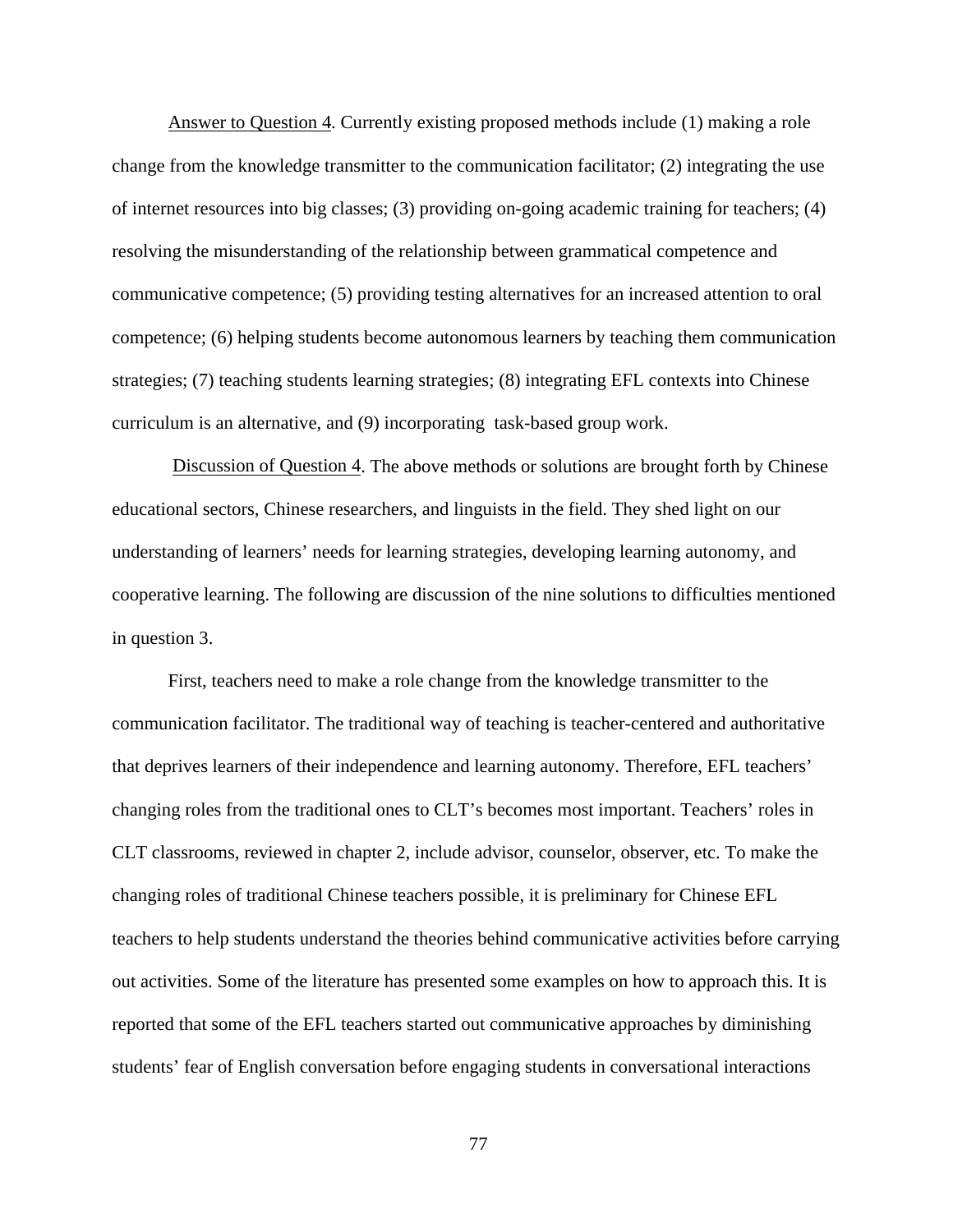(Anderson, 1993). Forseth, a foreign teacher at Jiangxi University in China, before initiating his syllabus first explained to students the rationale of the approach and gave specific examples and explanations of communicative activities such as pronunciation exercises, information gap activities, problem solving, free discussion, and so forth (Anderson, 1993). Anderson (1993) also further points out students will be more willing to accept teachers' roles and, therefore, more willing to try out the new methods if EFL teachers are able to take into consideration students' needs and learning style.

Second, it is necessary to integrate the use of internet resources into big classes. Chinese EFL teachers find it hard to conduct communicative activities in big classes for fear of creating chaos and losing classroom control (Han, 2008). Chinese educational policy-makers and educational authorities are well aware of such existing problem for CLT. One way to tackle this problem is to step up financial investment in providing resources needed by EFL colleges. Zhang (2008) reported that the Higher Education Ministry funded 180 Chinese universities for experimental projects concerning computer-based English instruction. These colleges were sufficiently equipped with technology facilities such as English labs where students could use the Internet and other learning recourses created by the faculties for free. More than 10 million students were involved in the experimental projects; they claimed they gained confidence and their listening and speaking ability also improved (Zhang, 2008). Some software programs have been specially-designed for specific vocational needs such as hotel management and band operation. It is hoped that EFL learners will connect with other learners after having been provided free access to such language-learning programs at English labs via the use of the Internet.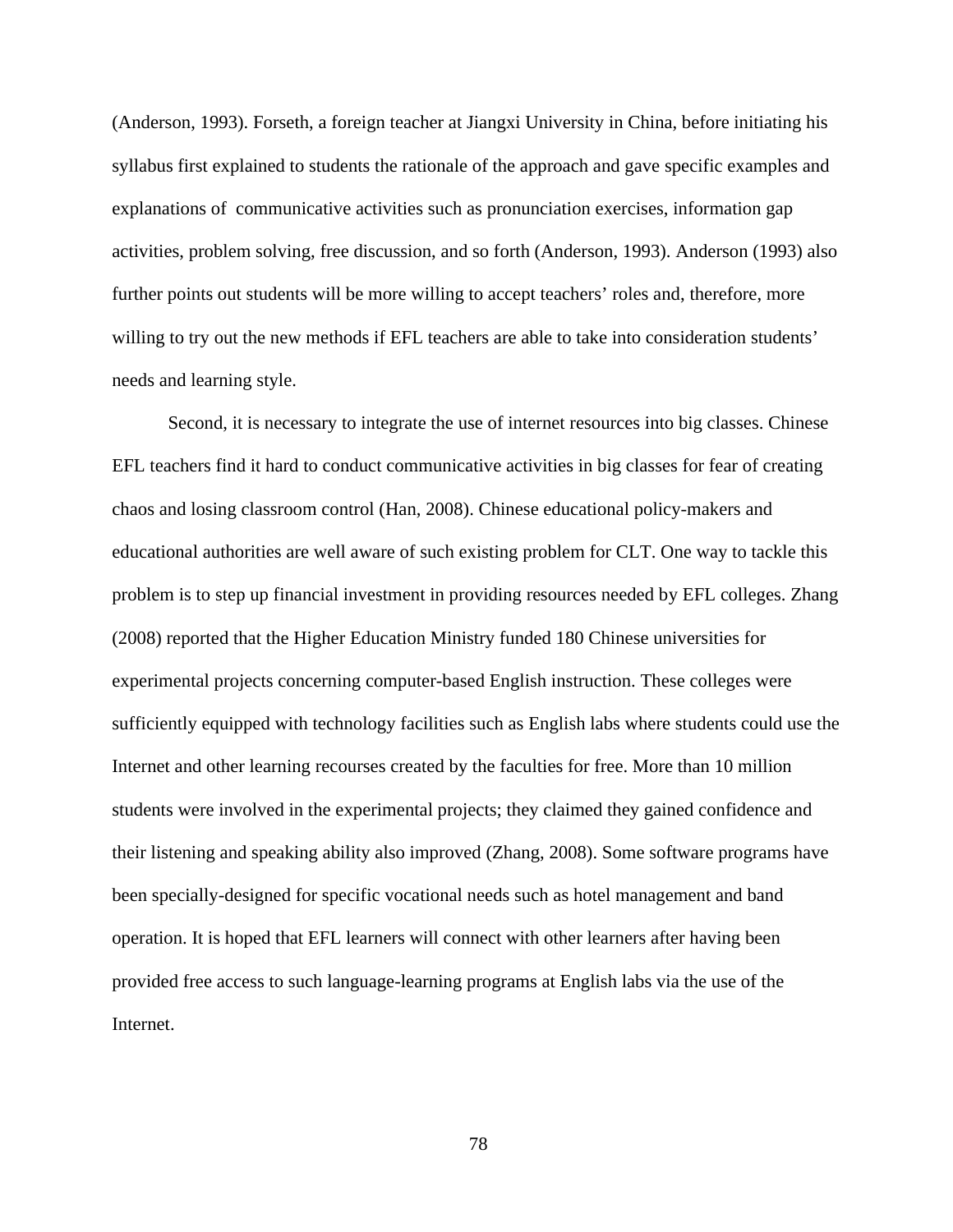Third, it is necessary to provide on-going academic training for teachers. In order to effect a fundamental change in the current difficulties facing teachers and students, teachers must "undergo training that will promote their theoretical awareness as well as their linguistic abilities" (Yu, 2001, p. 197). Providing on-going academic training is necessary for teachers to improve their language proficiency and help them be aware of the connection between teaching theory and the practice of CLT. Nowadays a great number of English teachers have been sent abroad to do collaborative research on teaching theories with experienced linguists (Zhang, 2008). It is hoped that teachers can make connections between teachings and teaching theories by upgrading their knowledge of CLT so that their roles in communicative settings are more likely to be fulfilled. Richards and Lockhart (1994) stated that teachers establish their own roles within the classroom based on their theories of teaching and learning and the kind of classroom interaction most supportive to these theories. However, if Chinese EFL teachers have a hard time finding such connection between theories and practice or lack enough academic knowledge concerning their teaching, their teaching might not have a strong theoretical background. Therefore, having teachers receive training and helping them study their classroom pedagogies are necessary.

Fourth, it is necessary to resolve the misunderstanding of the relationship between grammatical competence and communicative competence. Characteristics of CLT such as the focus on meaning and the use of the target language in the communicative classroom are perceived by many Chinese learners and students as being in contradiction to the form-focused instruction that has been dominant for decades in colleges. As reviewed in Chapter 2, grammatical competence is part of communicative competence. It is the preliminary condition for language performance and affords students with basic vocabulary and grammatical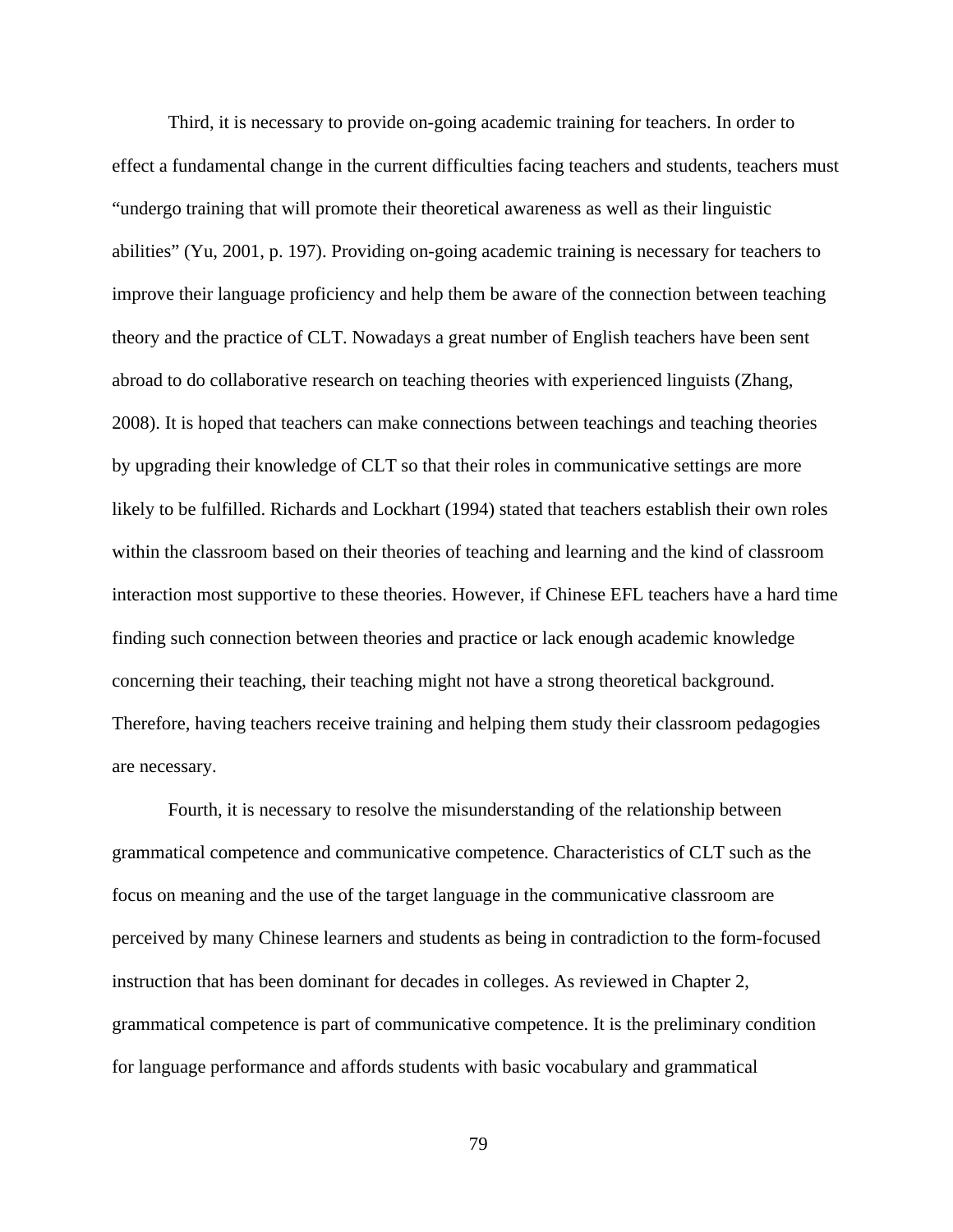knowledge. Forms remain "important components of language" that enable learners to engage in the functional use of language; however, it is not the central focus in a communicative classroom (Brown, 2007, p. 46). Like other methods such as Grammar-Translation, CLT also teaches grammar but does it within a CLT framework. CLT advocates "specific focus on forms, rules, and principles of language organization" and includes "helpful controlled exercises, grammatical pointers, and analytical devices" (p. 46). Current research acknowledges the importance of such form-focused instruction in task-based communicative classrooms. Swain and Lapkin (1995) claimed that comprehensible output can help learners notice the grammatical form through interactive tasks. To stimulate learners to notice specific form during activities, tasks should be carefully structured and sequenced. As CET-4 and CET-6 are still widely used as a criteria to evaluate their English ability, EFL learners still pay more attention to the "accuracy" of the target language over "fluency." As long as there is pressure for students and teachers in those tests, the solution to resolving the misunderstanding of the relationship between grammatical competence and communicative competence will remain a key issue for CLT.

Fifth, it is necessary to provide testing alternatives for increased attention to oral competence. CET-4 and CET-6 are nerve-racking to students because they are often tied to students' candidacy to degrees. Language testing like CET-4/6, heavily focused on form, has been undergoing gradual change in response to improving students' all-around ability in language, especially in oral communication. There has been some improvement made in the changes on the test designs, making them more task-based and focusing more attention on speaking and writing rather than reading (Wu, 2001). Chinese higher education authorities have been flexible in dealing with the issues related to standard testing systems. They have started to offer oral tests in CET-4 and CET-6 to encourage students to work more on their speaking skills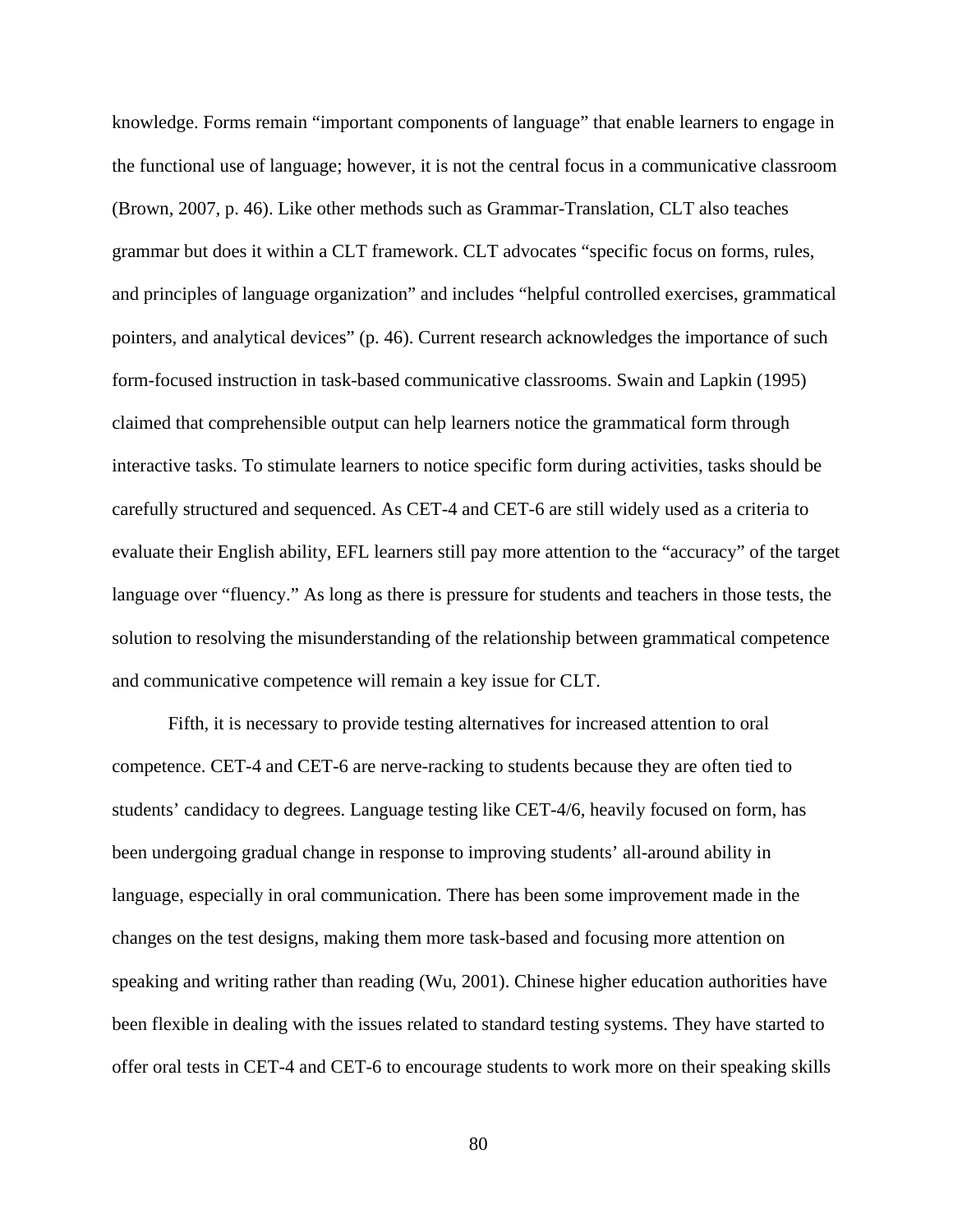than grammatical skills (Zhang, 2008). New forms of language testing have been launched. Since 2003, College EFL learners have been encouraged to take the Public English Test System (PETS). PETS is a collaborative project designed by both the Chinese and British governments with British exports' professional technology. This test is built on the model of communicative interaction and behavior, concentrating on examining students' communicative competence. Because PETS focuses more on learners' communicative competence, many colleges have invested quite a lot of time and resources in its promotion.

Sixth, it is important to teach students some communication or interaction strategies. An efficient application of CLT principle requires careful design of tasks that can aid learners to develop strategies for acquisition (Brown, 2007). It is suggested that Chinese EFL teachers teach students communication or interaction strategies and learning strategies in order to improve their language proficiency, increase independent ability, enhance learning autonomy, and gain more confidence (Jin et al., 2005; Zhang, 2005). To produce an effective utterance requires learners to have some basic communication strategies of the target language. Learners might end up stopping the flow of the communication without such strategies. Communication strategies (e.g. avoidance, approximation, paraphrase, circumlocution, transfer, and appeal for assistance) are "an undeniable event of language use" and play a salient role in second language communication (Bialystok, 1990, p. 116). Their integration into L2 learning frameworks is a result of our perspectives on language learning and teaching. Selinker first brought up communication strategies along with his coinage of "interlanguage" in 1972. Interaction strategies through small group tasks enable the participants to acquire better attentive listening and communicative skills (Bejarano et al., 1997). Tarone (1983) claimed learning communication strategies facilitate the flow of language, and thus, L2 learners can obtain more target language input. Tarone also held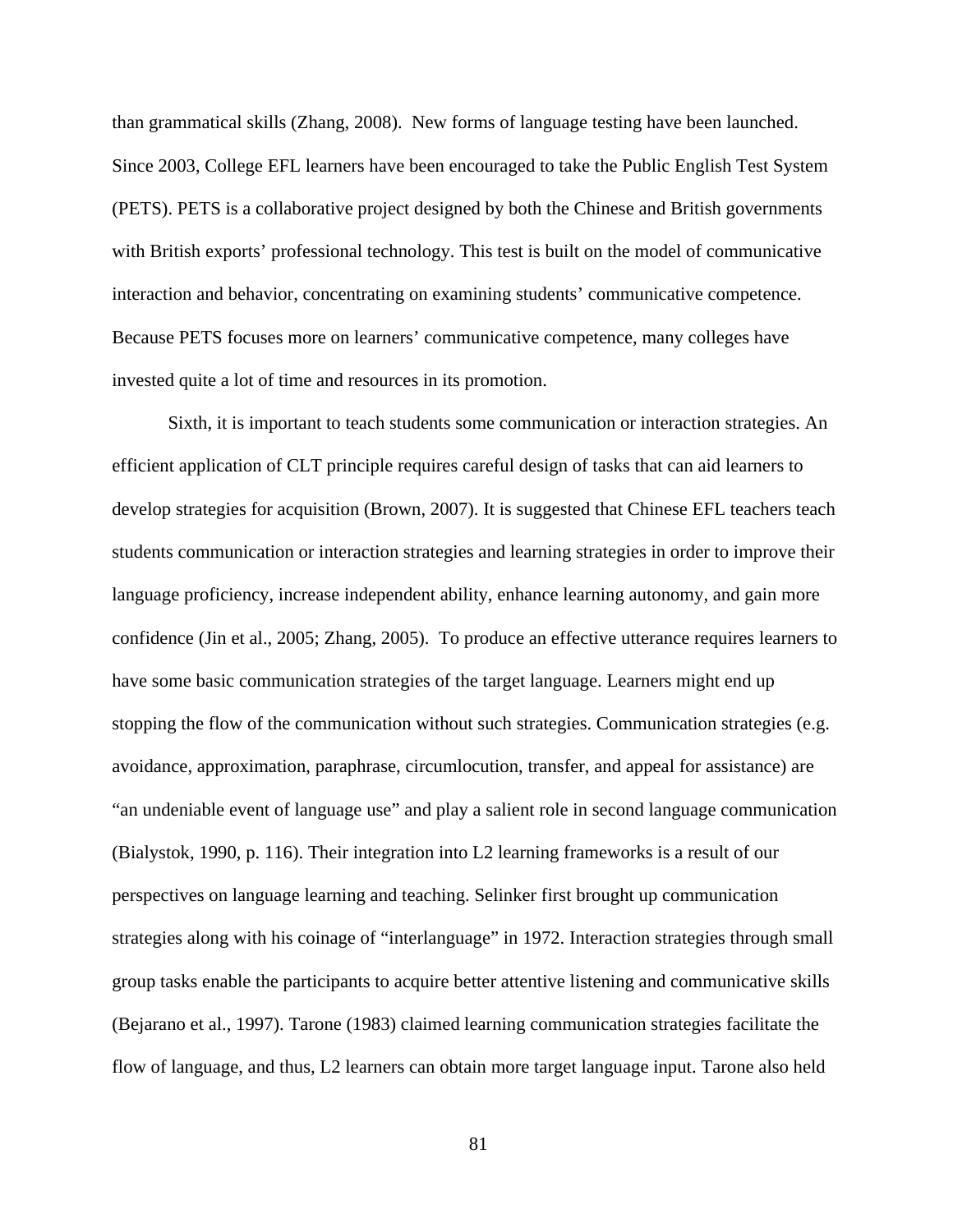that communication strategies competence can be taught to students. Therefore, it is advisable that communication strategies should be incorporated into English instruction so that learners can have incentive and confidence to participate in communicative activities in class.

Empirical studies targeted at Chinese college-level students demonstrate that communication strategies help students to gain fluency in utterances. Gao's (2000) research drew teachers' attention to using communication strategies to help students improve communication skills. She studied 164 students from two universities, among which 133 were non-English majors. Her research studied how students used the following strategies: L2-based strategies (e.g. paraphrases, synonyms, and examples), a cooperative strategy, a stalling strategy, a paralanguage strategy, and a reduction strategy. The research found that the reduction strategy was the most employed. Interestingly, it was also discovered that students who tended to use the first four strategies were able to notice the weak areas in their language learning. These students were able to convey their ideas more fluently. Her findings pointed out the necessity to develop learners' communication strategies to further facilitate their learning.

Gao's (2000) research on communication strategies indicated that Chinese students tend to avoid participating because they are afraid of embarrassment when making mistakes. As discussed in Chapter 2, this is associated with the traditional learning culture. As a result they tended to pay much attention to the accuracy of the language. This mindset is very typical of Chinese students and poses an obstacle to their language flow. Being aware of such a difficulty, EFL teachers may provide strategy trainings to help them decrease such feelings. In his research on communication strategy training Wang (2002) found that strategy trainings are able to not only increase the students' opportunities to use the target language but also enhance their communicative ability if they learn how to use circumlocution, stalling devices, and so forth. His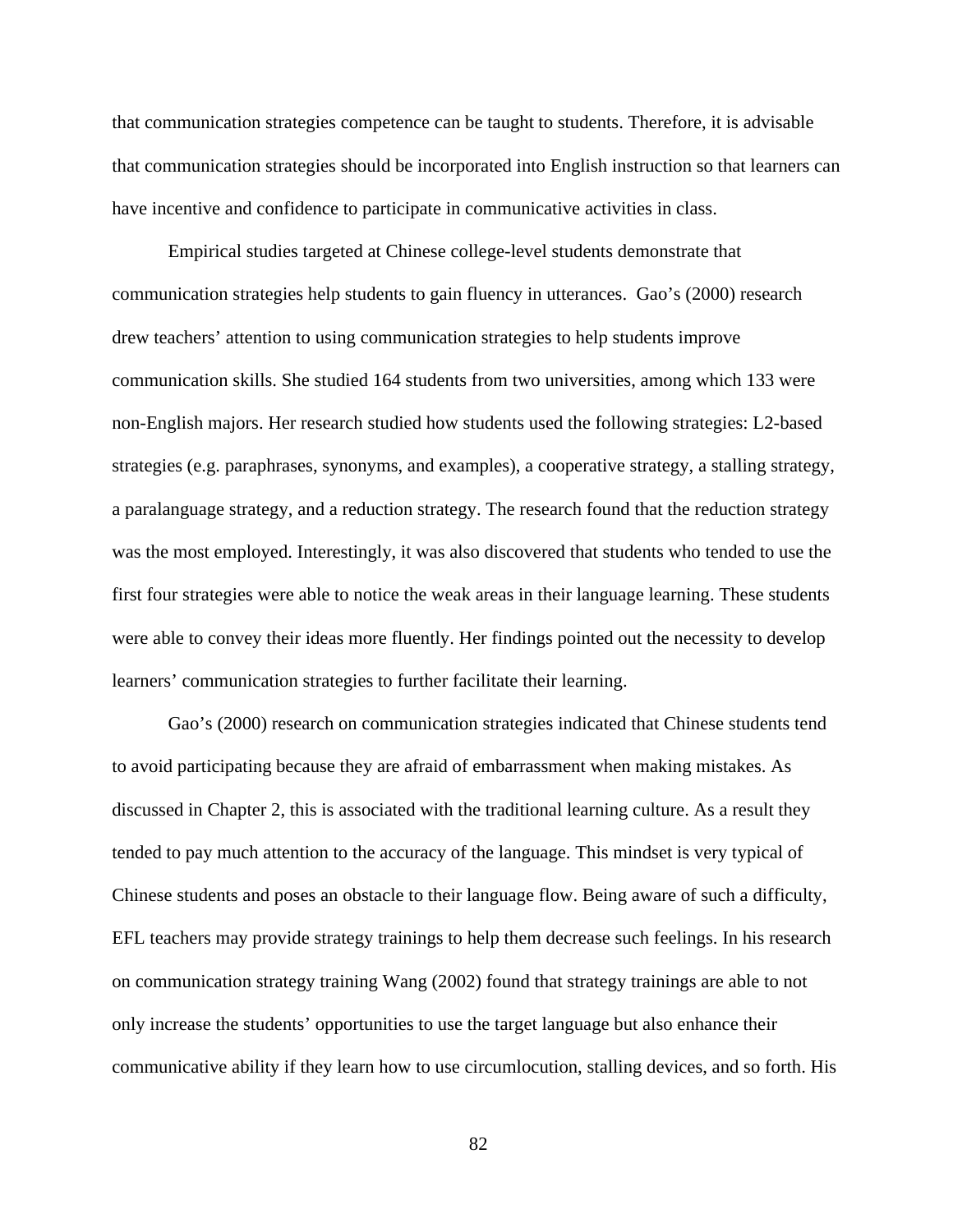research further revealed that the use of stalling devices could directly increase fluency in communication.

Dong and Li (2008) did a study entitled "Preexperimental Study of Communication Strategies Training in English Oral Teaching" by providing non-English-major college students training in communication strategies. In order to explore the teachability and effectiveness of strategies, they conducted a preexperimental study of strategies training to 30 non-English-major first-year college students at China University of Geosciences. They spent 3 weeks training the students on the strategies mentioned in Gao (2000); training was conducted 6 times each week. They used training methods from Chamot and Rubin (1994). The teachers involved in the research provided the following training: (1) helping students identify and organizing them to discuss the existing strategies being used; (2) introducing and defining the strategies; (3) explaining and exemplifying the use of the strategies; and (4) providing different approaches to practicing strategies. During training sessions, students learned how to apply those strategies in simulation activities. After teachers conducted prequestionnaires and postquestionnaires, kept an observation or evaluation diary, and made audio-tape recordings, the data demonstrated that students' anxiety level was reduced from 85% to 20%, and their fear reduced from 30% to 0. Before the training, 30% of the students said that they knew a few communication strategies; after the training, this percentage rose to 100%. Most impressively, 93% of the students reported that they gained confidence through the training. Encouragingly, 83% of them showed a positive attitude towards such training. Teachers' observation diaries revealed that students became more engaged in interactive activities. The audio-recording also demonstrated oral fluency in conversations. Their research, together with the other two studies mentioned above, suggests that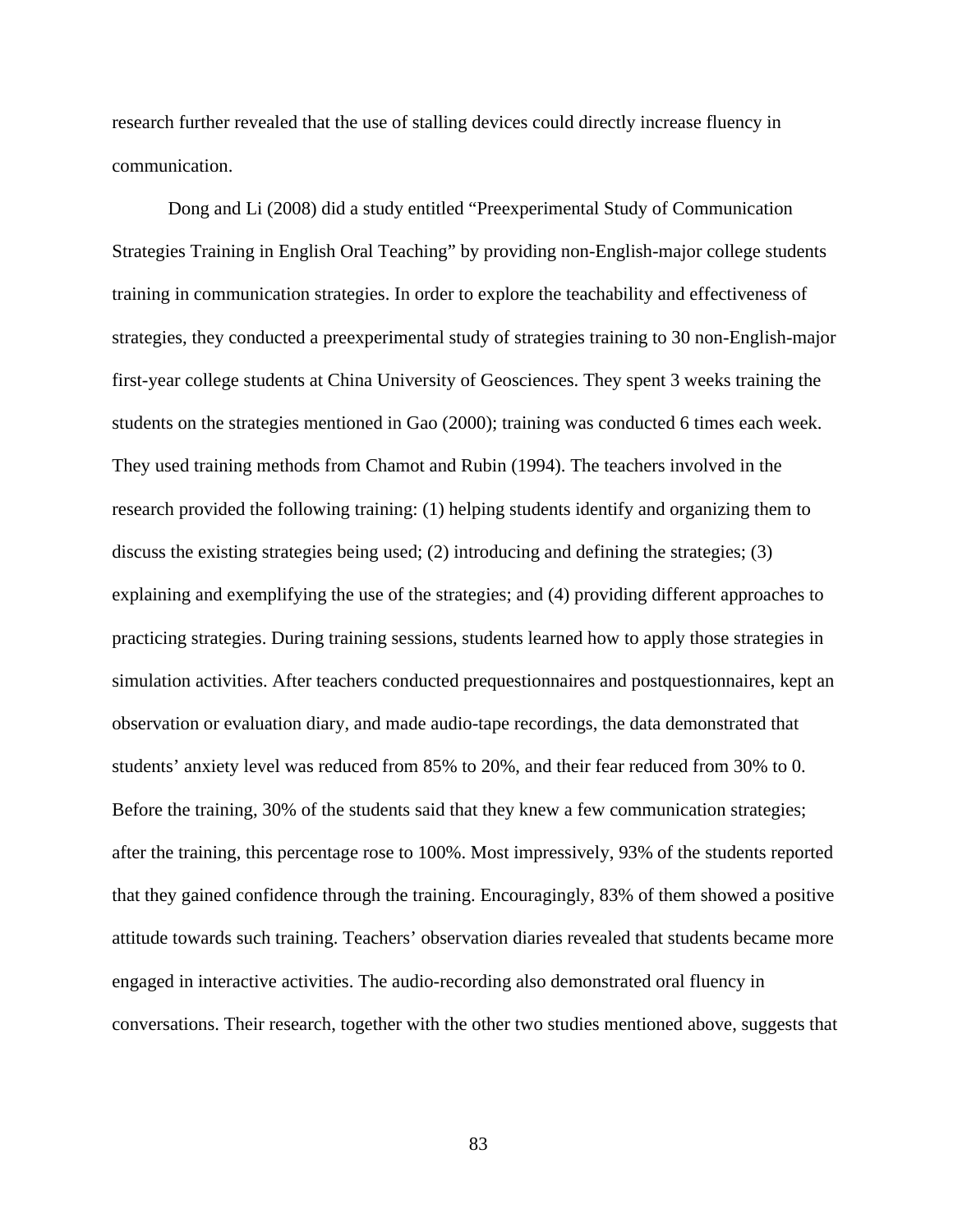the application of communication strategies is not only teachable to students but also effective in producing their oral proficiency.

Seventh, teachers should help students become autonomous learners by teaching learning strategies. This can stimulate students to attain learning autonomy and independence. Learning strategies (e.g., selective attention, self-management, advance preparation, problem identification, repetition, asking for clarification, making study plans, note taking, summarizing) are helpful for learners' cognitive mechanisms for second language processing (O'Malley & Chamot, 1990). Oxford (1994) contended that "the L2 learner is not just a cognitive and metacognitive machine, but, rather, a whole person" (p. 4). Besides intellectual strategies, teachers should also help students develop affective and social strategies "based on their individual learning styles, current strategy use, and specific goals" (Oxford, 1994, p. 4). Oxford (2007) revealed researchers have discovered that successful L2 learners used more learning strategies and employed them more frequently as opposed to their less successful classmates. Jin et al. (2005) pointed out in their findings that Chinese students lack ability in both learning autonomy and independence as a result of the traditional way of learning. They suggested that "perhaps Chinese EFL teachers should help students develop some language learning strategies and capacity to learn automatically and independently" (p. 15). It is suggested that Chinese EFL learners be provided with opportunities to develop autonomous skills so that they can think critically and act independently (Jin et al., 2005). It is hoped that students gain communicative competence while learning to be responsible for their own language learning and eventually develop a critical way of thinking.

Empirical studies based on Chinese college students show that teaching students learning strategies can promote their learning autonomy. In order to guide the Chinese EFL learners to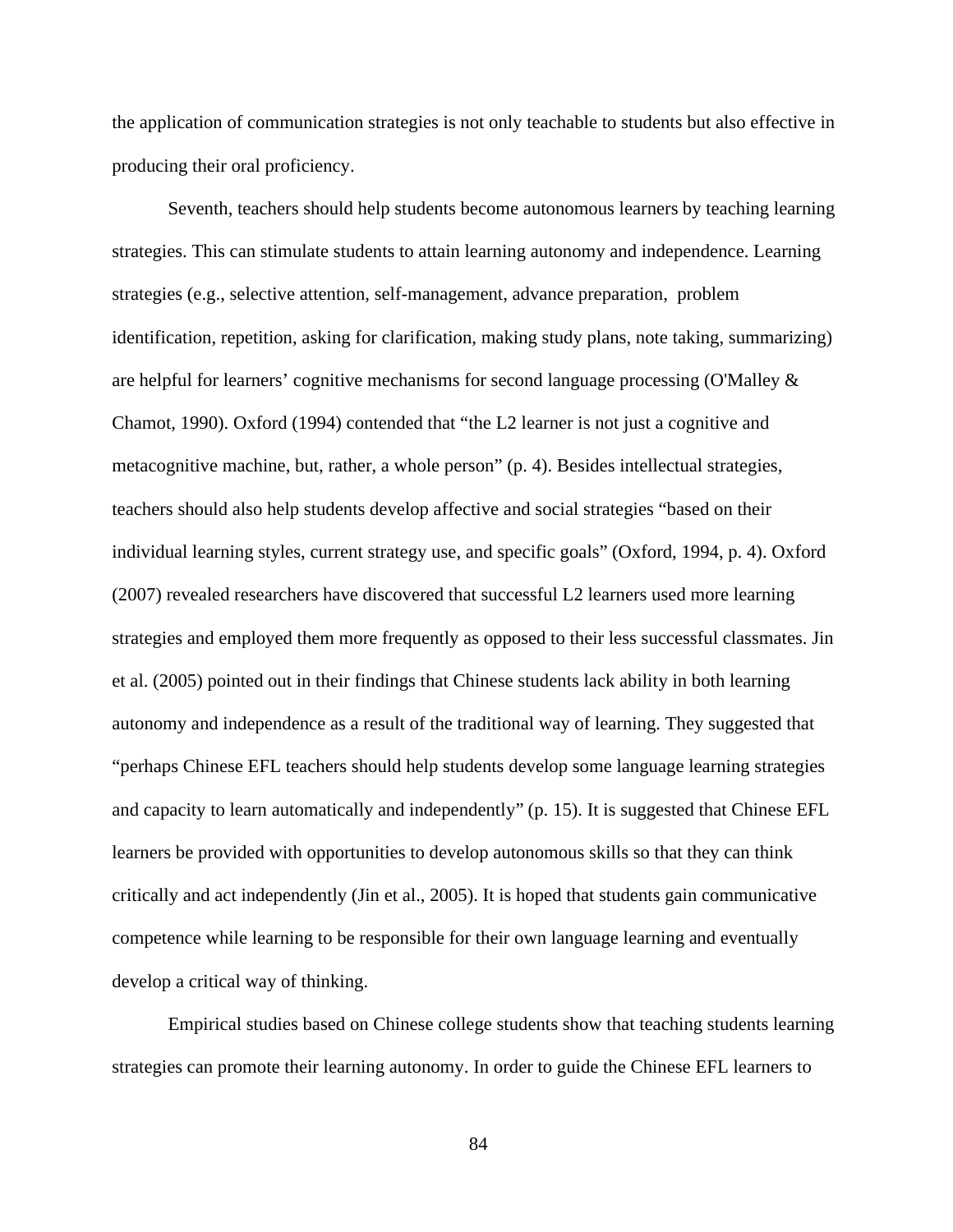enhance their awareness of learning strategies, Zhang (2005) did a survey of 80 college students in Shandong University entitled "English learning strategies and autonomous learning." His research reveals students' positive attitudes towards learning strategies. After the experimental group had participated in a 2-year learning-strategy program, compared with the control group, they benefited from English learning strategies and autonomous learning while controlling and monitoring their own learning. For example, a student who had been taught how to manage or evaluate his or her learning said, "[After I had learned some learning strategies] I now know how to establish goals and make long-term/short-term objectives; I am also more aware of how to monitor my studying process" (p. 52). Zhang's research demonstrates that it is highly necessary for EFL college teachers to promote students' learning autonomy through teaching students strategies that enable them to take charge of their own learning with individualized and taskoriented strategies. This in turn reflects two important characteristics of CLT – studentcenteredness and learning autonomy.

Although research has revealed learners were able to learn how to apply strategies, it cannot be stressed enough that teachers should understand the purpose and goals of the use of the strategies (Liu, 2005). The application of learning strategies occurs during the whole course of L2 tasks (Oxford, 2007). However, teachers may not notice what strategies are needed by the students. Relevant research is needed to ascertain learners' needs. Sometimes, even though learners are informed of needed strategies, it does not mean that students are equally capable of knowing how to apply them. Learning strategies involve a considerable effort of process, but it is not the goal of the strategy training. The goal is to enhance learner autonomy (Zhang, 2005). Therefore, it is advisable for teachers to understand that learning strategies may contribute to learning autonomy – the goal of strategy learning.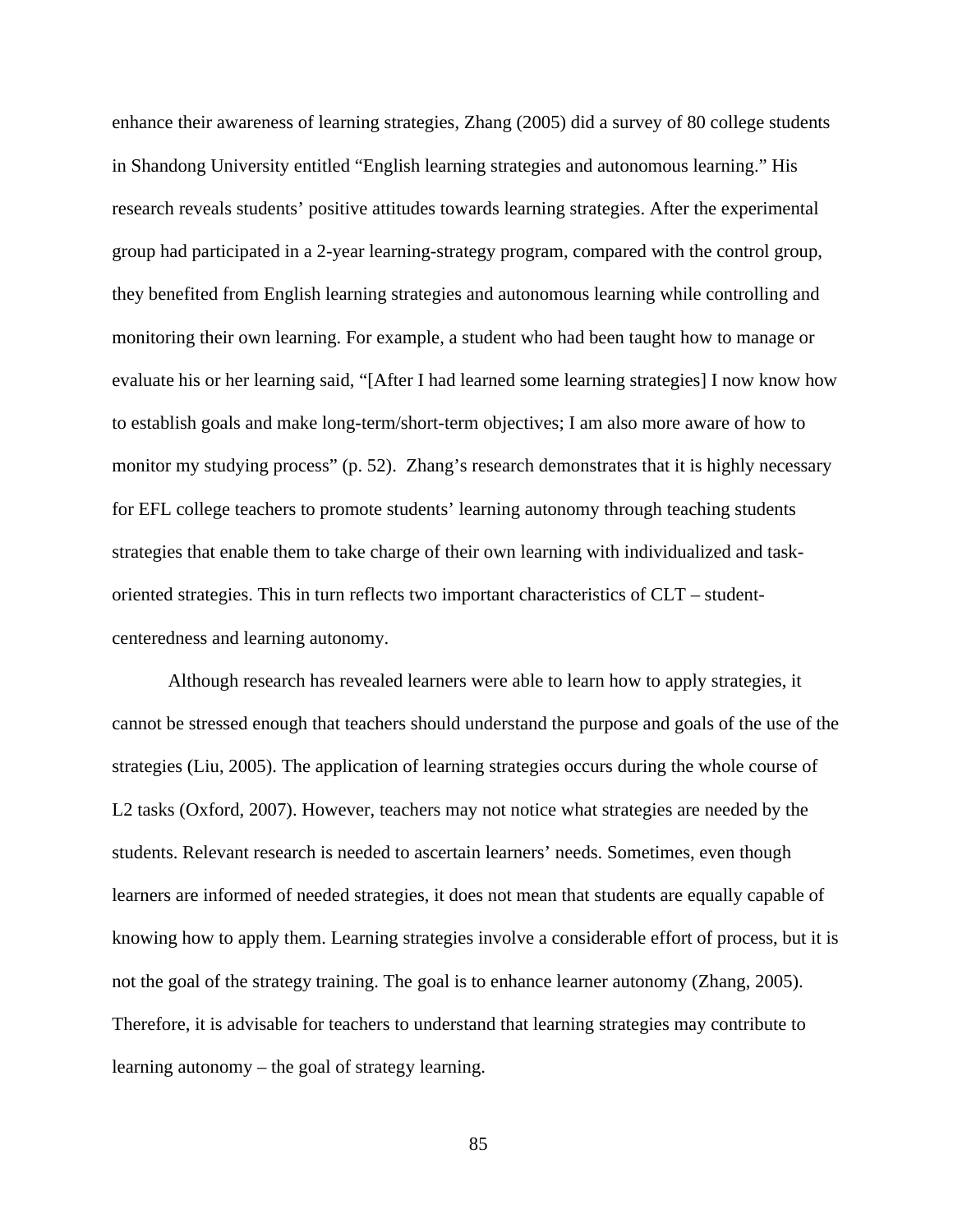Eighth, integrating EFL contexts into the Chinese curriculum is an alternative. Sun and Cheng (2002) proposed a context-based communicative curriculum development in the EFL context after they had done a case study at the private Pui Ching Commercial College in China. They suggested adapting the English language education program to the Chinese context. This integration is assumed to enable both teachers and students to make a shift from the traditional way to the communicative way, where the teachers' task is to monitor the process of the activity, and they teach grammar and vocabulary when necessary. According to their experiment local teachers are able to adopt some communicative methods while teaching grammar or offering more discussion activities based on the content of the textbooks. The school they researched was able to design its own syllabus based on the needs of their students. In such a syllabus, grammar and vocabulary are integrated into task-based teaching activities.

As in some other research (e.g. Y. Li, 2004; Han, 2008), teachers are criticized for lacking the underpinnings of the communicative activities and students do not have readiness for using the target language. The problem still lies in the fact that even though teachers were able to introduce CLT into classrooms, they tended to overwhelmingly concentrate on grammar and discrete language points as a result of traditional methods. However, the integration of EFL contexts into the Chinese curriculum proposed by Sun and Cheng (2002) can be seen as an exemplar of eclecticism of the Chinese traditional method and CLT espoused by many other researchers studying Chinese English education (Burnaby & Sun, 1989; Penner, 1995; Rao, 2002; Zheng, 2008). It points out the importance of developing a context-based communicative curriculum by studying the context and serving the needs of the students first. So far, the feasibility of such a method is still being explored by many other Chinese educators.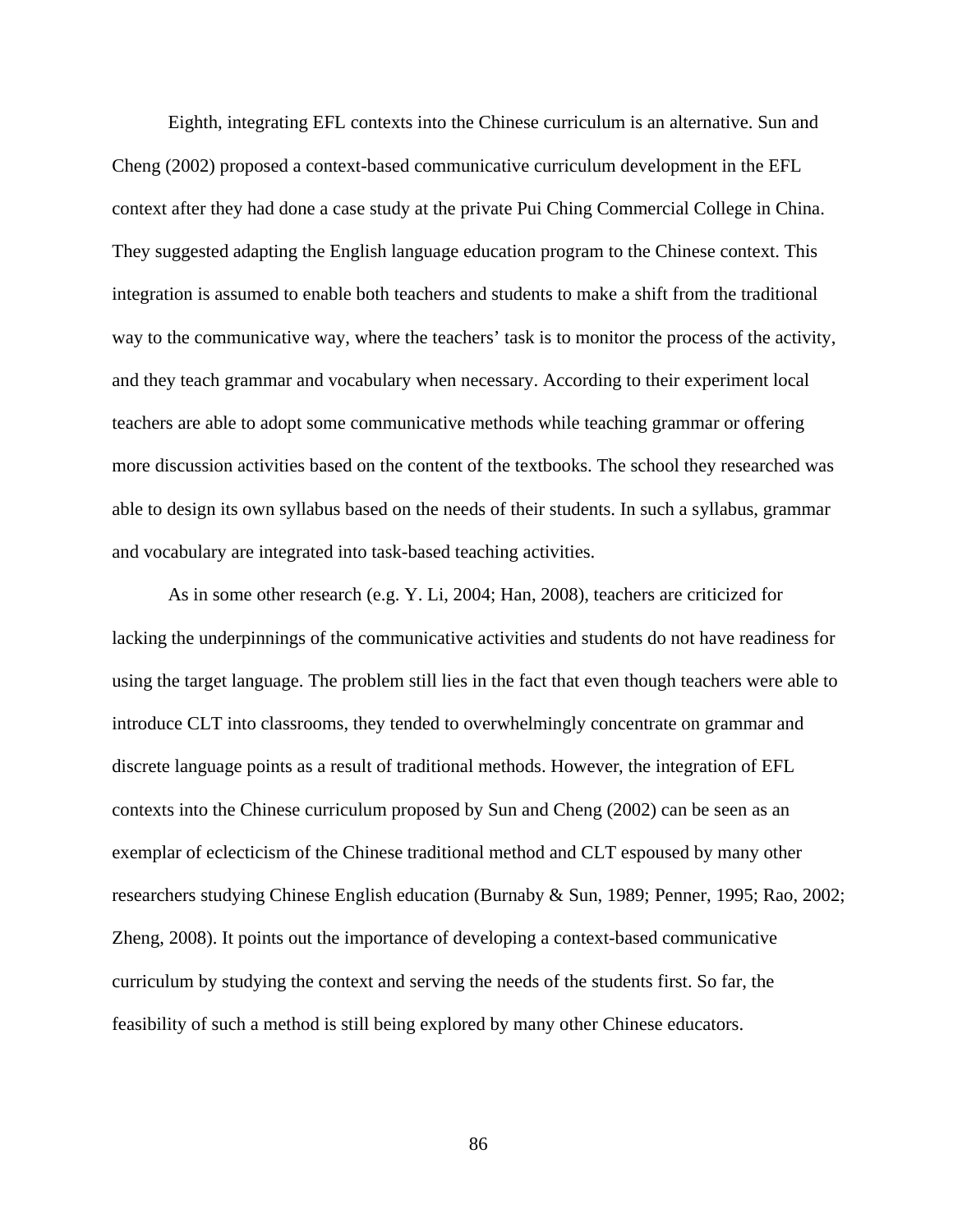Ninth, task-based group work should be practiced more in the classroom. Group work is the core of task-based instruction. As reviewed in Chapter 2, it is a means of CLT to realize interpersonal interaction among learners. Bo Hai University tried out a task-based teaching model on first-year college students from nine classes in 2004 (Sun, 2007). During the term teachers designed some activities based on students' specialties or their interest to arouse their active involvement in group work such as brainstorming, debating, role-playing, simulatedtranslating, and story-telling. Teachers' effort started before class and extended to after class. Not only did teachers design activities before class, they also included some after-class activities. The before-class group work included collecting different information assigned or resource collecting; after-class group work included reporting and question-discussing. The collectively cooperative work was carried out through the whole experimental period. The use of task-based group work also triggered some changes in the testing system. New items such as their involvement in group discussion, performance, and self-evaluation were added to evaluate students. Two things were worth noticing. One was that teachers were able to encourage less-talkative students to talk by finding them topics that interested them. The other was that teachers cared for students' cognitive needs in grammatical learning. They provided students with immediate feedback during the group work. They also sorted out students' grammatical errors and explained to students such errors at a given time. These methods practiced later indicated that students made progress orally and academically.

Students tend to rely on peer feedbacks or teachers' feedbacks for affirmative answers during group work. Although such informal assessment may not be sufficient, learners have gained a channel to utter meaningful and fluent language while building confidence in the course of language acquisition. The task-based group work triggers interactional modification when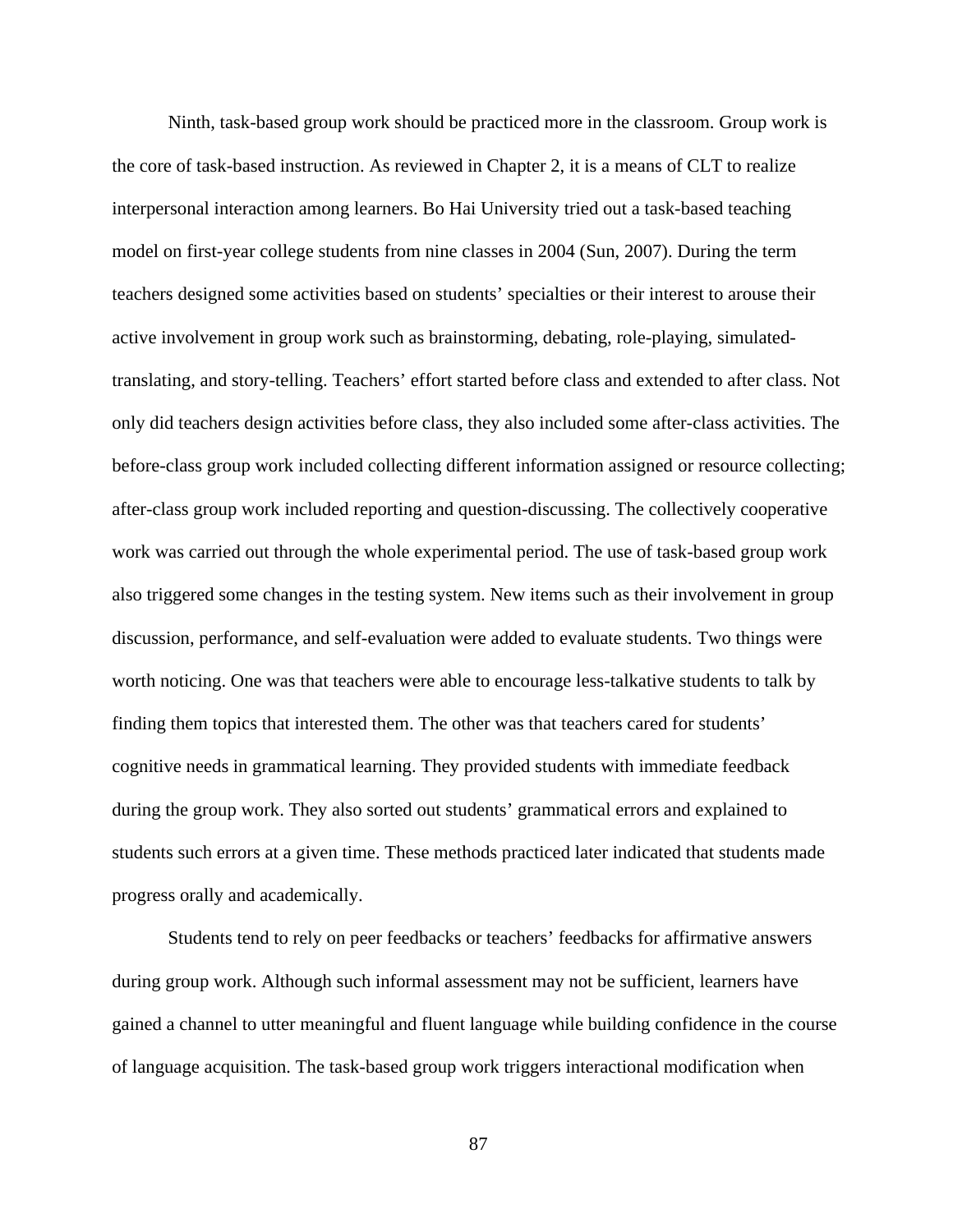learners are exchanging information, which increases the possibilities for language acquisition (Long & Porter, 1985). However, Pang and Wu's (2000) research showed that Chinese students are reluctant to provide feedback in class due to their traditional role as good listeners and their fear of making mistakes. The students in his research were spotted just merely talking instead of exchanging information interactively. This indicates that Chinese students need some learnertraining in order to understand the purpose of group work and how to partake in it. This also includes teaching them some learning strategies and communications strategies discussed previously.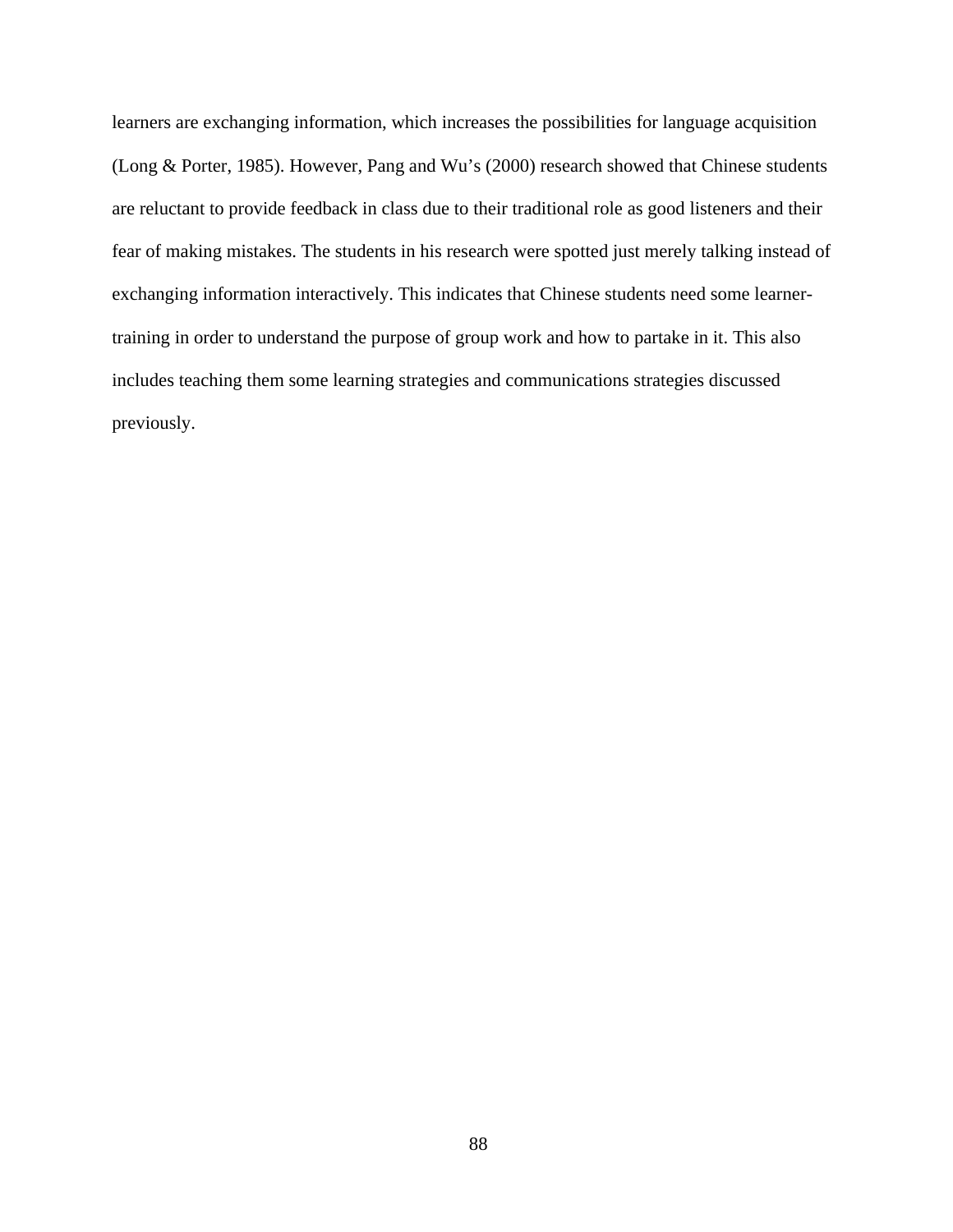# CHAPTER 4

# IMPLICATIONS AND CONCLUSION

Following the findings to the researcher questions and discussions from the previous chapter, this chapter begins with presenting implications based on literature review and findings regarding the implementation of CLT in Chinese EFL colleges and universities. The ideas brought up through the implications also serve as recommendations. Through these ideas, this section not only offers insights into English teaching and English learning under the framework of CLT, but also attempts to inspire Chinese college-level and university-level English teachers to make connections between language teaching and second language acquisition. Finally, limitations of this study and closing remarks are offered.

# Implications

From the literature review in the previous chapters, we are informed that the promotion of CLT in colleges and universities has been pervasive, especially in the last 20 years. However, as revealed in the difficulties encountered by the Chinese EFL teachers and students, this phenomenon does not signal the complete and proper use of CLT. Given what I have discussed in the previous chapter regarding some of the potential methods and solutions to CLT's difficulties, I further present nine implications by looking into responsibilities shouldered by both teachers and educational authorities collectively.

First, EFL teachers are responsible for explaining the teaching and learning assumptions underlying teaching activities (Penner, 1995). Wyss (2002) suggested the following four guidelines for language teachers: (1) know themselves; (2) inform their learners; (3) emphasize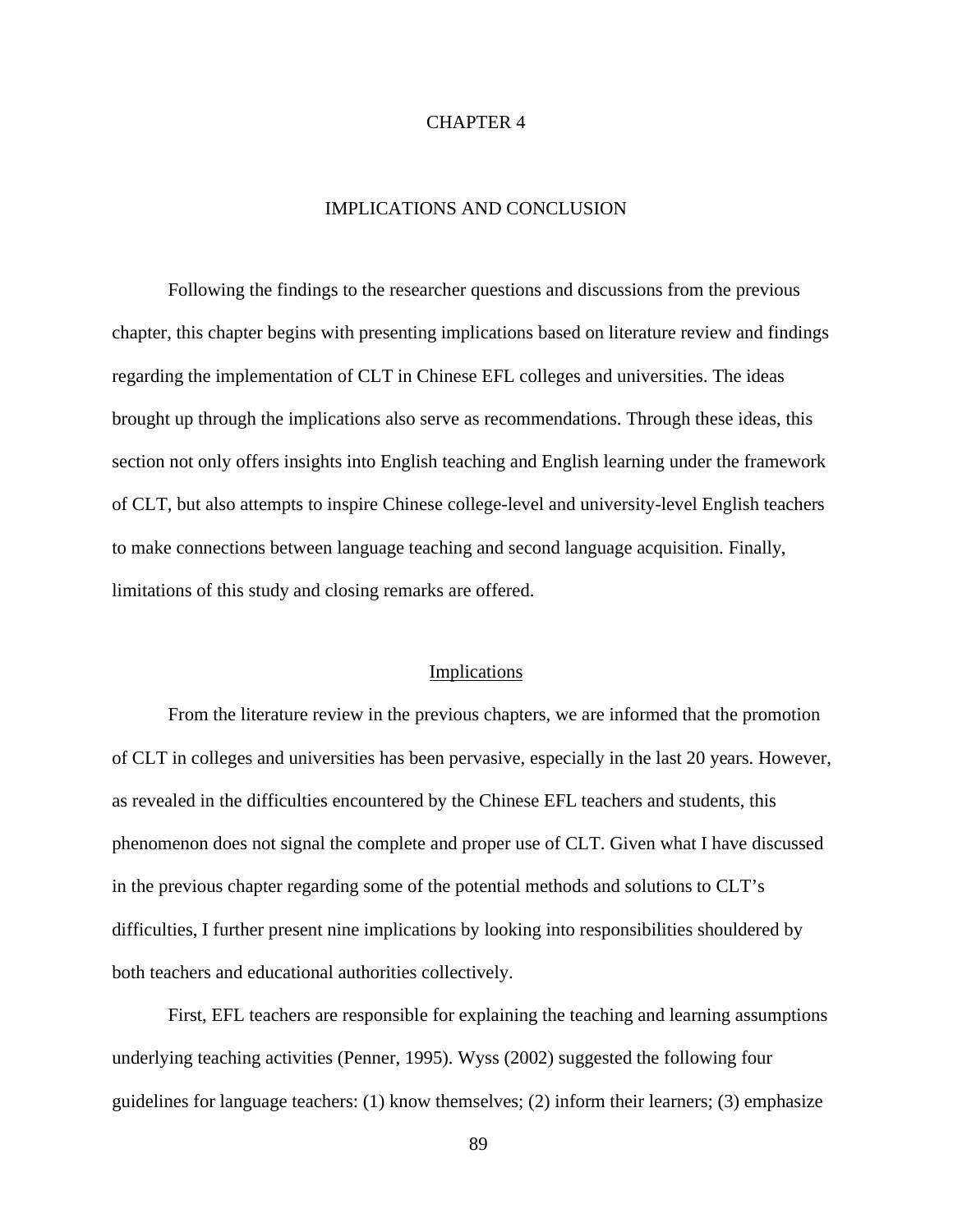learners' progresses; and (4) stay their ground. It is hoped that teachers gain students' understanding to facilitate the desired pedagogical approach and eventually learning. These four guidelines are consistent with the practices of Forseth, an EFL expatriate teacher in a Chinese university (Anderson, 1993). According to Anderson's introduction, before carrying out interactive actives such as problem solving and filling information gaps, Forseth tried to get his students familiar with his intention by "explaining the rationale of [his] approach, varying the format, designing a progressive and challenging syllabus, and maintaining a warm and controlled atmosphere" (476). In a similar vein, Fang (2010) encouraged college English teachers to arm themselves with sufficient knowledge so that they can guide students more appropriately. His study reports that less than 30% of the EFL students know much about the meaning of "communicative competence" (2010). This in turn stresses the necessity of informing students of the purpose and characteristics of CLT. If students can attain an improved understanding, they are likely to be more engaged in communicative activities. Because such moves will contribute to learners' learning processes, the way to realize this is to familiarize students with instantiated classroom activities (Wyss, 2002).

Second, understanding students' learning styles and needs is very important. Savignon and Wang (2002) noted attitudes and perceptions of learners are vital to the success of a new approach. Similarly, Rao (2002) encouraged teachers to identify students' learning styles and provide instructional alternatives. After studying research articles written by several successful EFL expatriate teachers who practiced CLT in China, Anderson (1993) inferred that the key to the communicative approach is to take into account Chinese learning styles and try to satisfy learners' needs.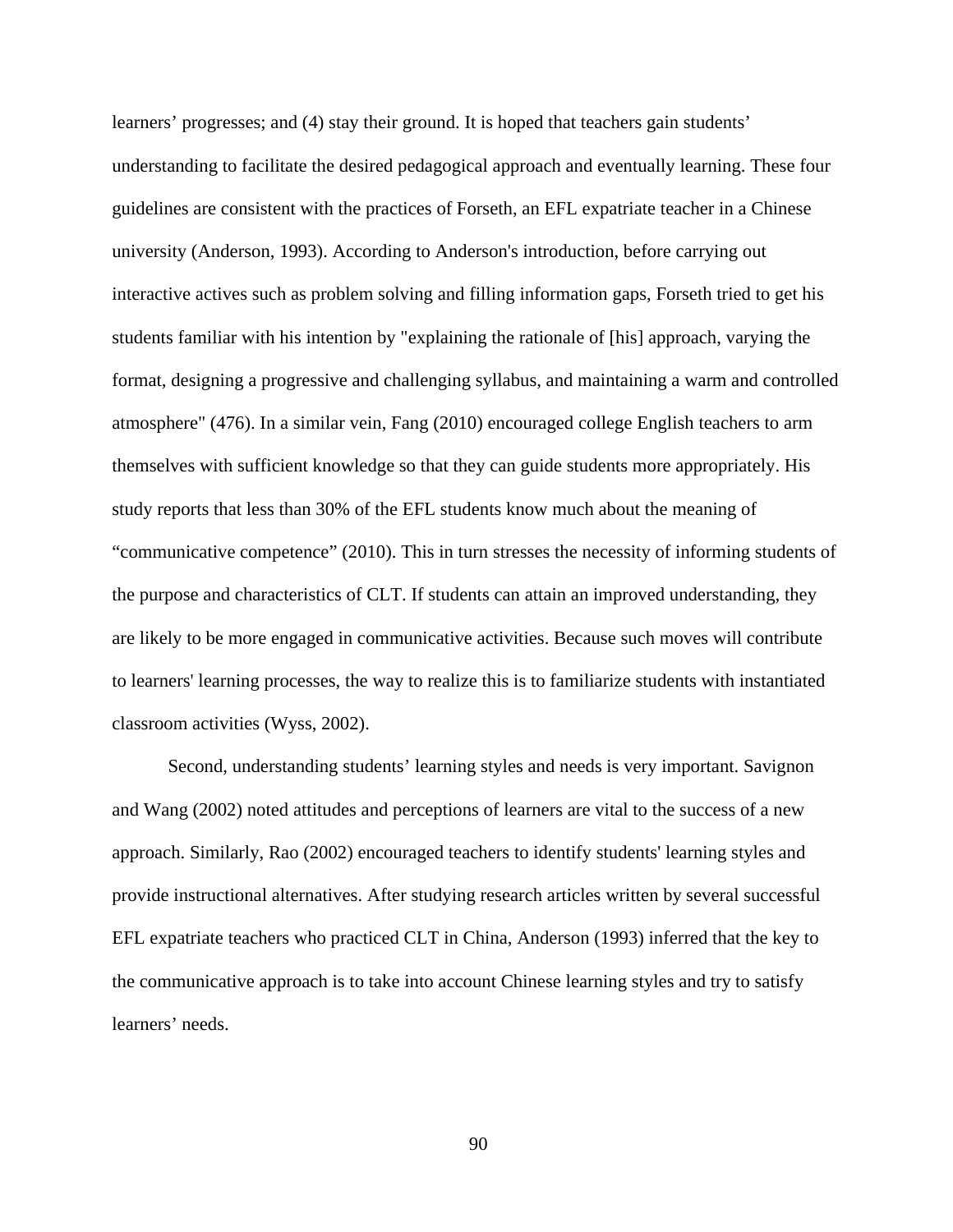Third, teachers should use tasks to help learners notice forms through form-focused instruction (Grove, 1999). Belittling the learning of grammar is a misunderstanding of CLT. Ellis (1995) and Wang and Cheng (2009) favored the approach that helps learners notice grammatical features in the language input by comparing the forms in the input with those in the output. Similarly, Nassaji (2000) suggested using activities "that result in attention to form while maintaining meaningful communication and using form for communication" (p. 244). Grove (1999) applauded form-focused instruction associated with such approaches as negative feedback and hypothesis-testing through "output reworking" that enables learners to quickly notice "the formal properties of the language" in a communicative context (pp. 825-826). It is hoped that learners will improve language accuracy by using their acquired grammatical forms in the target language. These suggestions may be more applicable to Chinese students because they pay particular attention to the learning of grammar as a result of the long exposure to the traditional grammatical framework of language learning.

Fourth, the role of learners' first language (L1) in the communicative classroom should not be rejected (Ellis, 2007). Ellis pointed out that L1 maintenance can ensure that learners achieve a high level of both oral fluency and literacy in their L1. He also claimed that L2 learning is more successful if learners have the opportunity to learn within an L1 speaking group. In the similar vein, EFL teachers who are able to learn the differences between the L1 and the target language can handle teaching better (Huang, 2010). Studying the salient linguistic features of Chinese, teachers should be able to help learners facilitate "the accommodation of these features in their L2 discourse (p. 162)". The use of L1 can help students clear up some misunderstandings in their choice of lexical items or rhetorical strategies.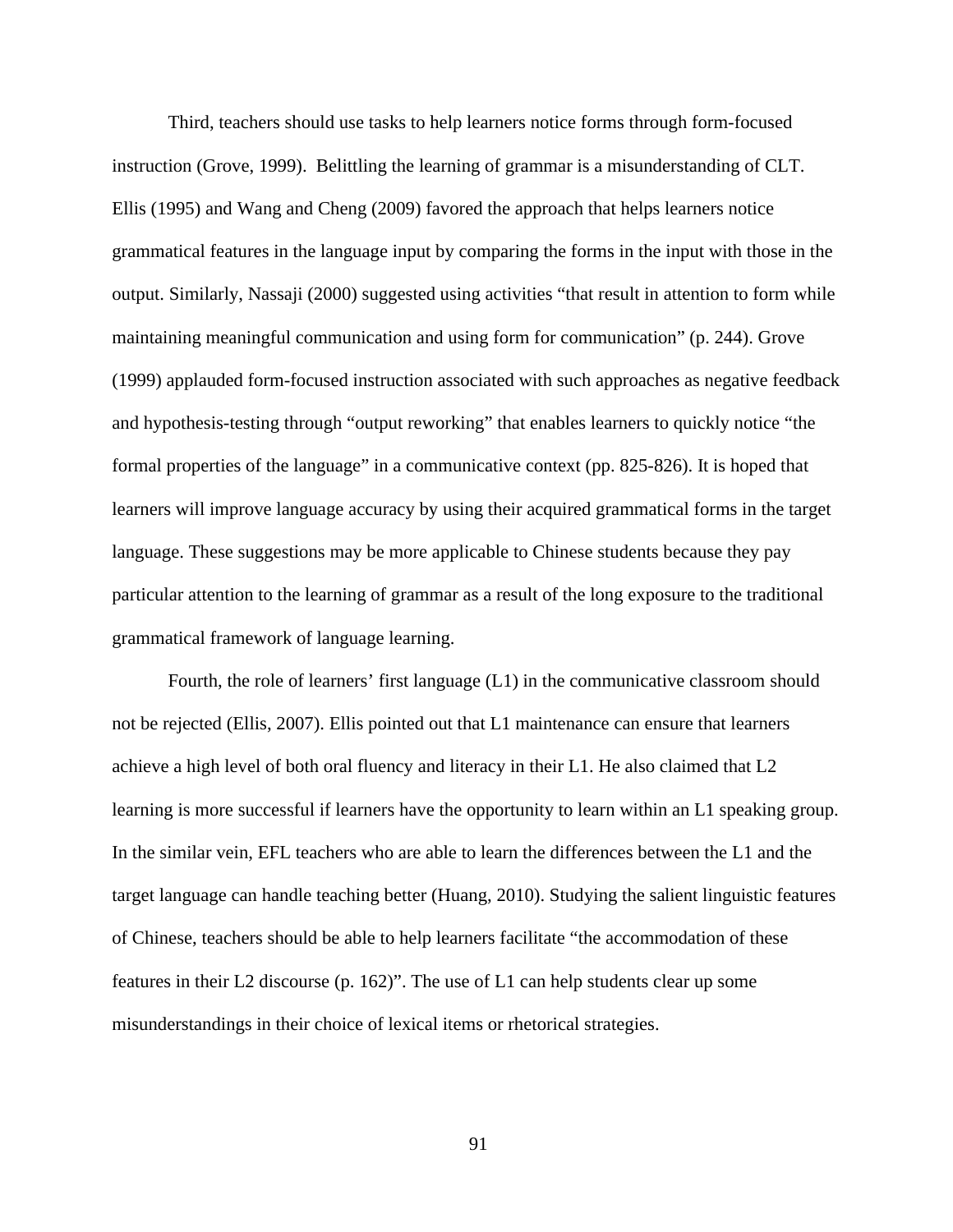Fifth, learning strategy training is helpful to learners (Oxford, 2007). Nunan (2007) stressed that language classrooms have a dual focus: one is on teaching language and the other is on developing learning process. Helping learners recognize the power of consciously using language learning strategies can make learning more effective, contribute to learners' autonomy, and maximize their potential (Chamot & Rubin, 1994; Dong & Li, 2007; Lee & Oxford, 2008; Nunan, 2007; Oxford, 2007; Zhang, 2005). Above all, learning strategy training helps learners continue to learn after their formal study of the target language (Larson-Freeman, 2000). However, although many Chinese EFL learners are getting keener on studying English, they do not have much knowledge of learning strategies of English.

Sixth, it is necessary to make the texts of the target culture relevant and accountable in EFL contexts (McGarry, 2008). EFL teachers should take learners' valid cultural value into account in guiding them to really experience the target language. Language in which culture is embedded is seen as a "social phenomenon" (McCarthy, 2001, p. 43). As culture reflects the everyday lifestyle of people who use the language, language takes on a form of ideologies that "represent the perception of language and discourse that is constructed in the interest of a specific social or cultural group" (Kroskrity, 2000, p. 8). Such ideologies are presented to language learners through textbooks. However, Canagarajah's research (1999) indicated that the cultural and social values that underlie the target language may not be appreciated by another culture, and thus, may become the reason for students' opposition in English classes. For example, his Sri Lanka subjects seemed puzzled when seeing the illustrations that featured the "hotel-like" cell of Western prisoners. Similarly, Chinese students find it hard to connect to Western cultures presented in their textbooks. Activities like camping and vacationing of all sorts are not part of Chinese students' experiences. EFL students are less likely to participate in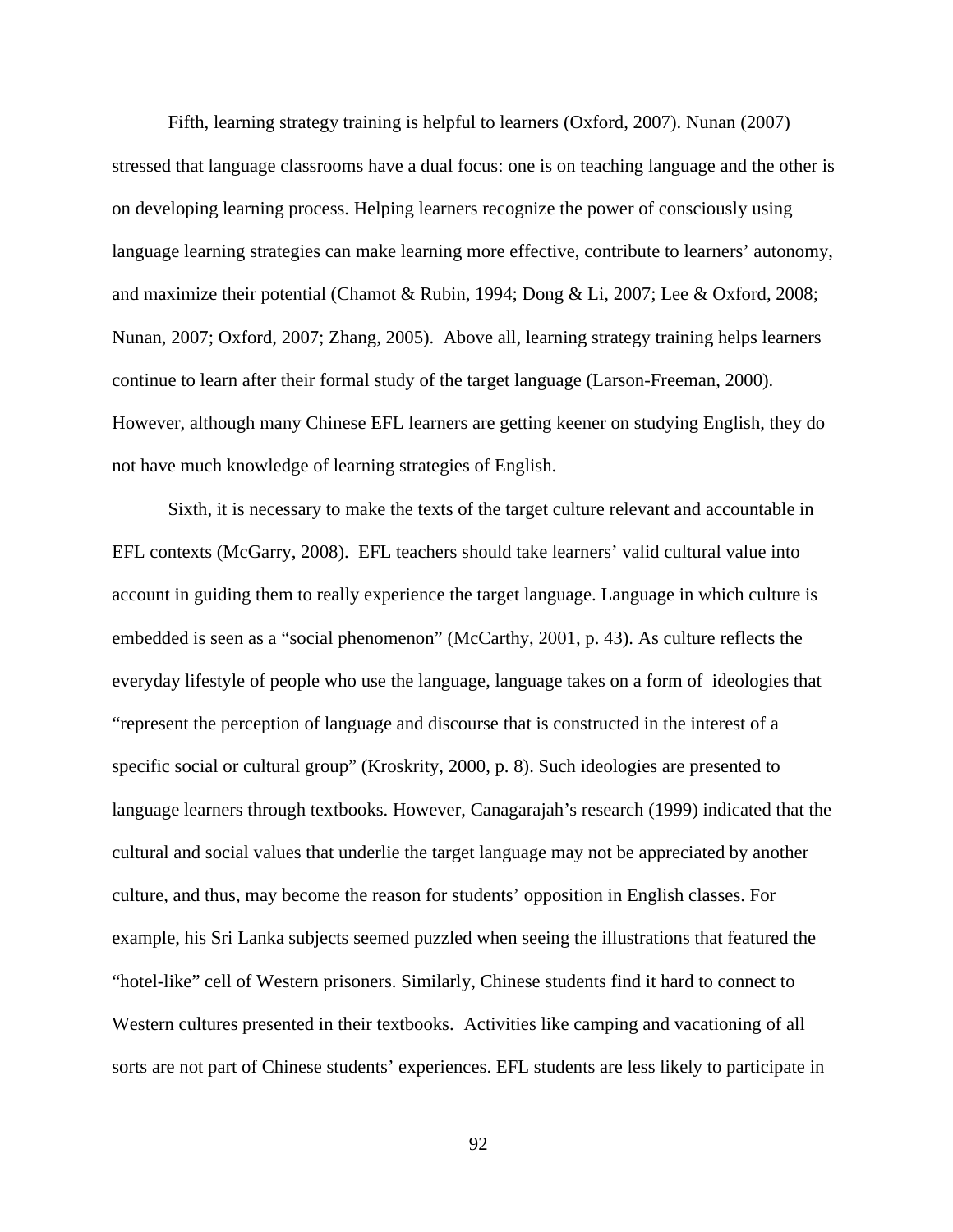practicing the language that has little relevance to their life. Canagarajah suggested that local language be used to build solidarity between teachers and students; and using graffiti that features local context can be helpful to build connections. McGarry (2008), in agreement with McCarthy, proposed that "in order for texts to be authentic in a given classroom, they must be sufficiently accountable to the local culture to engage the willingness of the students to perform authenticity, which is local and dynamic" (p. 109).

Seventh, the integration of CALL-based instruction into college English teaching is helpful for EFL learners to attain autonomous learning and to understand socio-cultural background of the target language (Mao, 2007; Zhang, 2008). As we have learned from Chapter 2, following the publication of the *1999 Syllabus of College English Teaching*, and the *2004 and*  2007 College English Curriculum Requirements respectively, the use of technology related to computer-assisted language learning (CALL) has been broadened in the communicative classrooms and has made progress in 180 experimental colleges and universities in China (Zhang, 2008). The Chinese Higher Education Ministry hopes that students should acquire individualized and autonomous learning through computer-mediated techniques. In addition, as the question of the cultural background of English is extremely complex, the use of computerbased resources is helpful to activate students' schemata so that they can understand the target culture better (Mao, 2007). For example, teachers use a video clip or some pictures when explaining yard sales that are not familiar to Chinese students at all. This helps Chinese students connect the idea of a yard sale with what they know about pawnshops from old China; in this way, the distance between the classroom and the "real" world is shortened and students can be drawn near to the real world.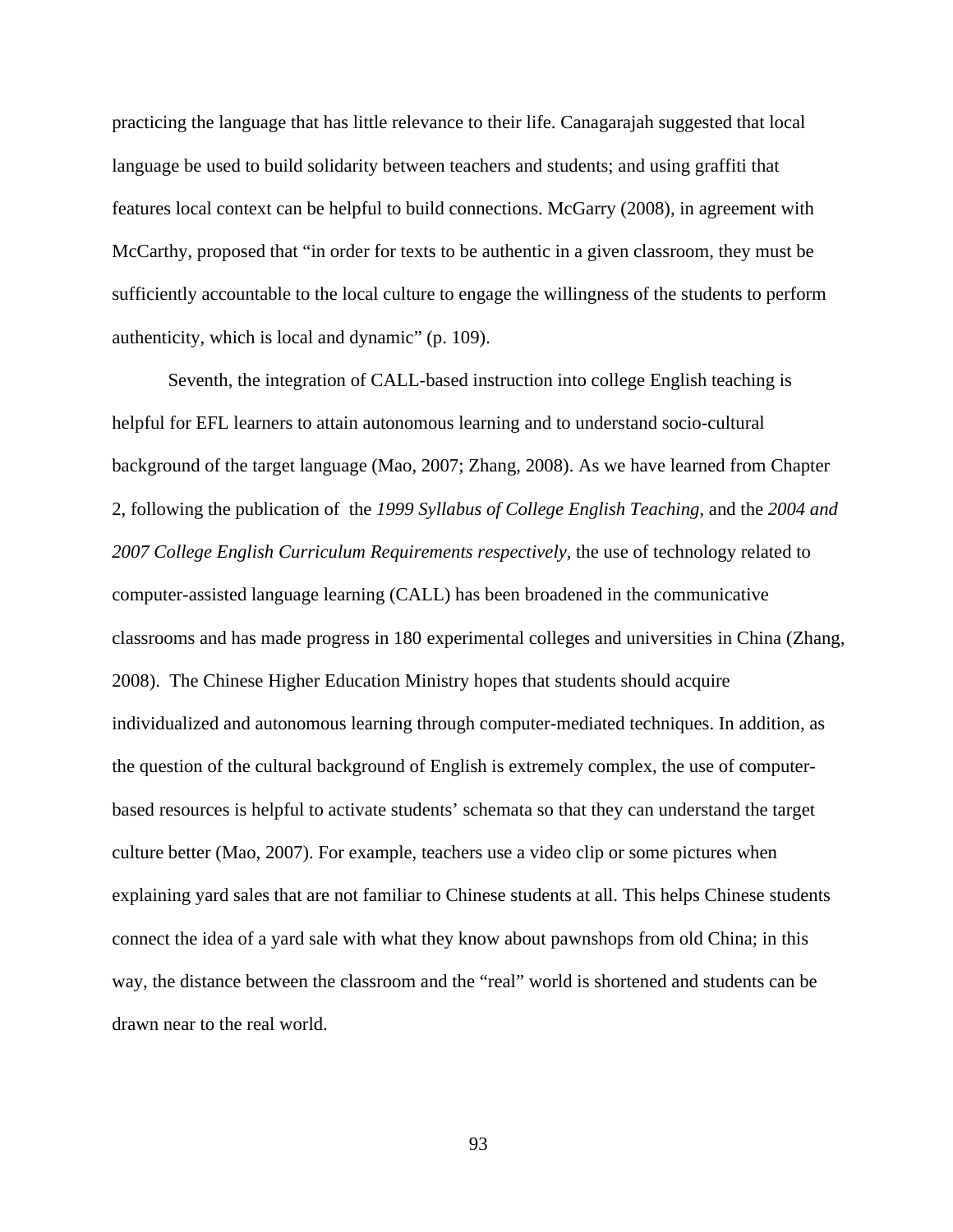There are two problems in computer-based classrooms that need to be addressed.

Although many Chinese universities are able to provide networked computer labs, the efficient use of technology is problematic for EFL learners. For example, they have little experience with emailing, typing in English, or editing. Students are often stuck in applying the technical skills instead of focusing on communication. Given this situation, teachers need to provide support to prevent students from being overwhelmed by technology-related difficulties (Warschauer & Whittaker, 2007). Perhaps arranging technology-training sessions is necessary. Another problem is that some research finds that CALL programs are insufficient to promote rich oral interaction (James, 1996, p. 15). Chinese researchers such as Mao (2007) complained that there is less interaction between teacher and student with the computer-assisted teaching styles integrated into college English teaching in the current teaching mode. Given these two problems related to CALL, James (1996) suggested, it is important to integrate CALL technologies with methodologies that have particular pedagogical goals rather than to merely rely on the development of software and hardware. As for how CALL can be best integrated into college teaching of English, it requires further investigation and research.

Eighth, test designs should also include listening and speaking skills. In order to promote communicative competence, Chinese educators and policymakers have insisted on the implementation of CLT in EFL colleges; educational authorities have been able to focus on speaking and listening, and more task-based test design is included. However, such improvements are still not enough to keep Chinese EFL learners from being "deaf and mute." Traditional testing systems that are built on structuralism are still centered on testing vocabulary or grammar skills. As speaking skills take a considerable human effort as well as specific funds, tests of oral competence have not been available in many schools. However, in order for the test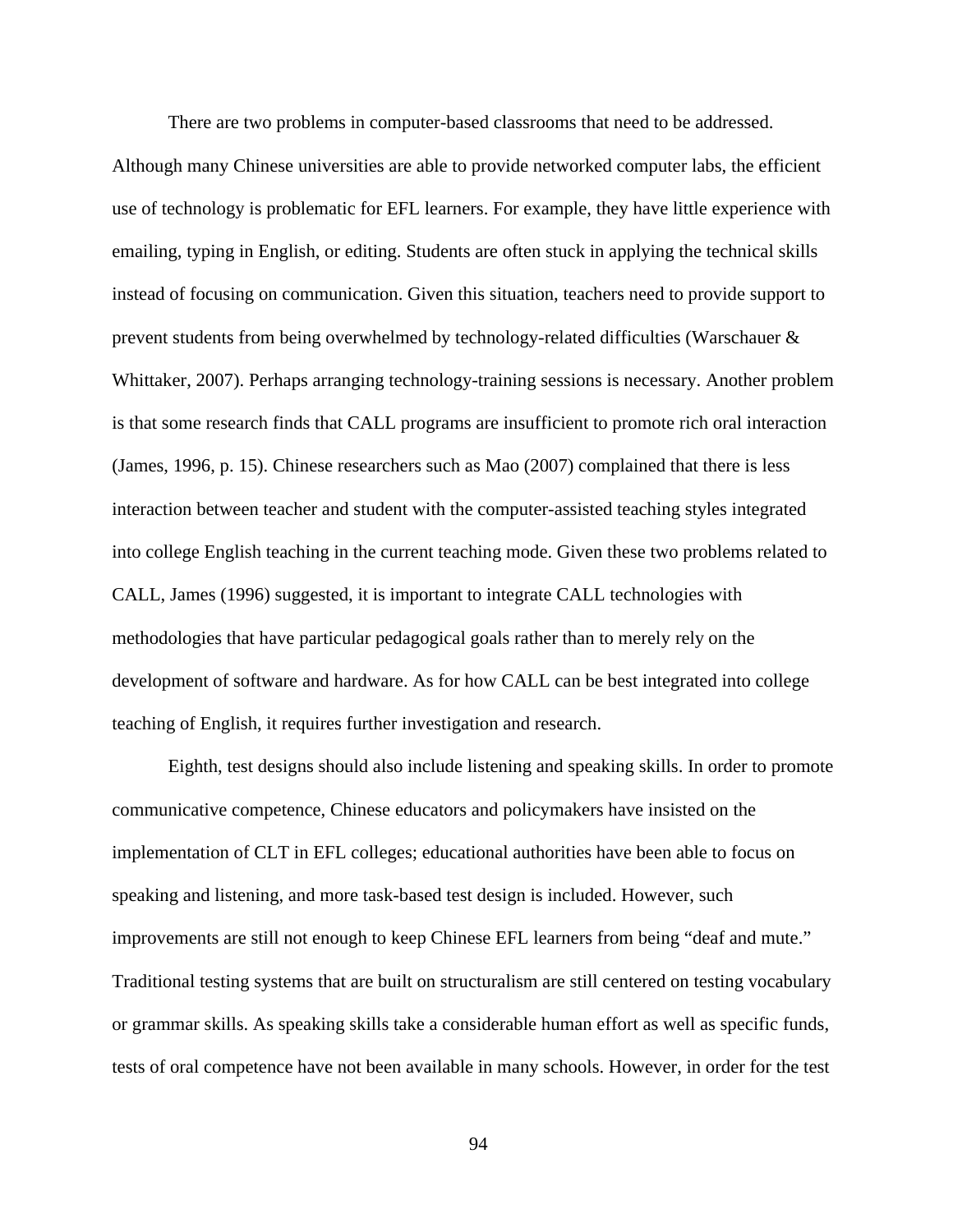to positively impact teaching and learning, Jin (2008) strongly called for a revision of the test design and improving the washback of the test.

Ninth, more in-depth research should be conducted (Huang, 2010; Wu, 2001). Wu (2001) called for "systematic and nationwide research and informed practice" to upgrade current English language teaching (p. 194). Huang (2010) encouraged EFL teachers to organize research-like activities that identify the role of learner's L1 in their L2 acquisition. There has been a great deal of research done by Chinese scholars to justify the connection between theories and practices and the choices of various teaching approaches. How the existing classroom conflicts are caused by the different learning of culture can be explained through further research (Penner, 1995). This suggests that it is always necessary, valuable, and worthwhile for educators to continuously carry out research to bring solutions to current issues.

All in all, the successful implementation of CLT involves teachers, students, and educational authorities. On the part of the teacher, they should be strongly motivated, acquire good knowledge of CLT, and have communicative skills; on the part of the students, they should be motivated by the practical need in the global market, learn of the nature of language learning, and learn some effective learning strategies (e.g. learning autonomy); and for the authorities, they should further make policies that initiate educational innovation in traditional teaching and facilitate a flexible testing system.

### Limitations

This study was done within a short period of time by reviewing literature and collecting data from relevant studies on CLT; therefore, there exist limitations regarding its research findings, discussions, and implications. First, as this study referred to classroom observations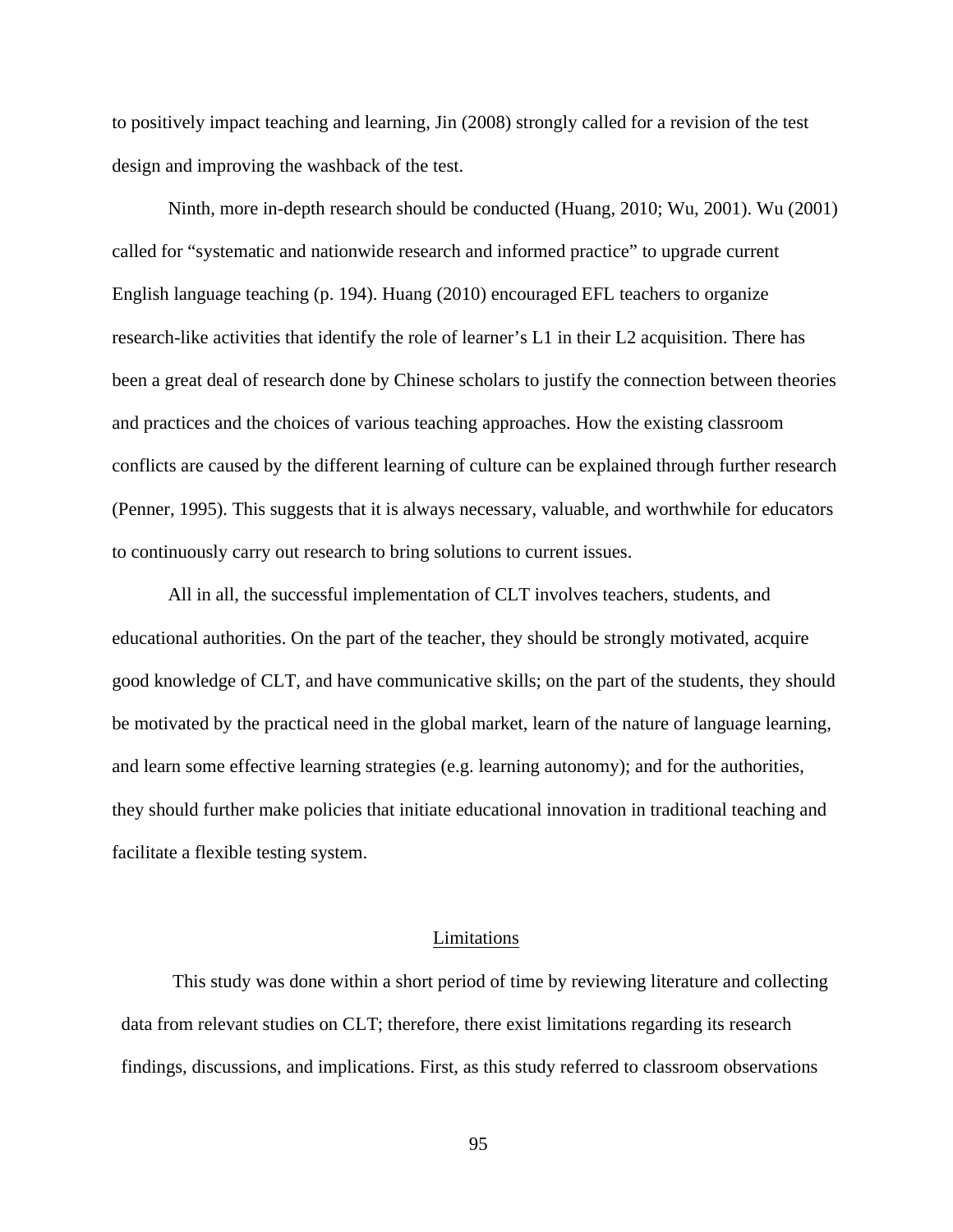documented in previous studies and also did not use other techniques such as recording or video-taping to document the subjects, the extent to which how CLT is implemented may not be sufficiently demonstrated and studied. Second, as the data it used were collected from other relevant studies that provided questionnaires for students and teachers and in-depth interviews with students and teachers, the answers regarding attitudes and beliefs of Chinese college EFL teachers and students may not be fully representative. Third, as it based its research findings on other studies and lacks its own participants, the solutions to the difficulties that CLT has encountered in Chinese colleges and universities may not be applicable sufficiently to other similar issues, and the implications may be subjective as a result of the insufficient research methods. Overall, future studies can be more reliable and more representative if a large pool of participants across a wider range of the country can be included in a larger-scale study.

# Closing Remarks

.

Since the 1980s the application of CLT has met much resistance among students and teachers who have been under the influence of the traditional way characterized by Grammar-Translation Method (GTM) and rote learning. ELT in some colleges is still centered on syntactic structures rather than oral communicative competence. Teachers complain of lack of sociocultural knowledge of the L2; large classes and students' poor language proficiency make it hard for them to practice CLT. Students have little knowledge of what CLT is; they are not satisfied with the current teaching method. This study investigates such difficulties and asserts that they are caused by cultural and situational factors. Although CLT has been introduced to colleges and universities on a nation-wide scale, it is rather well-received but not well-used. The difficulties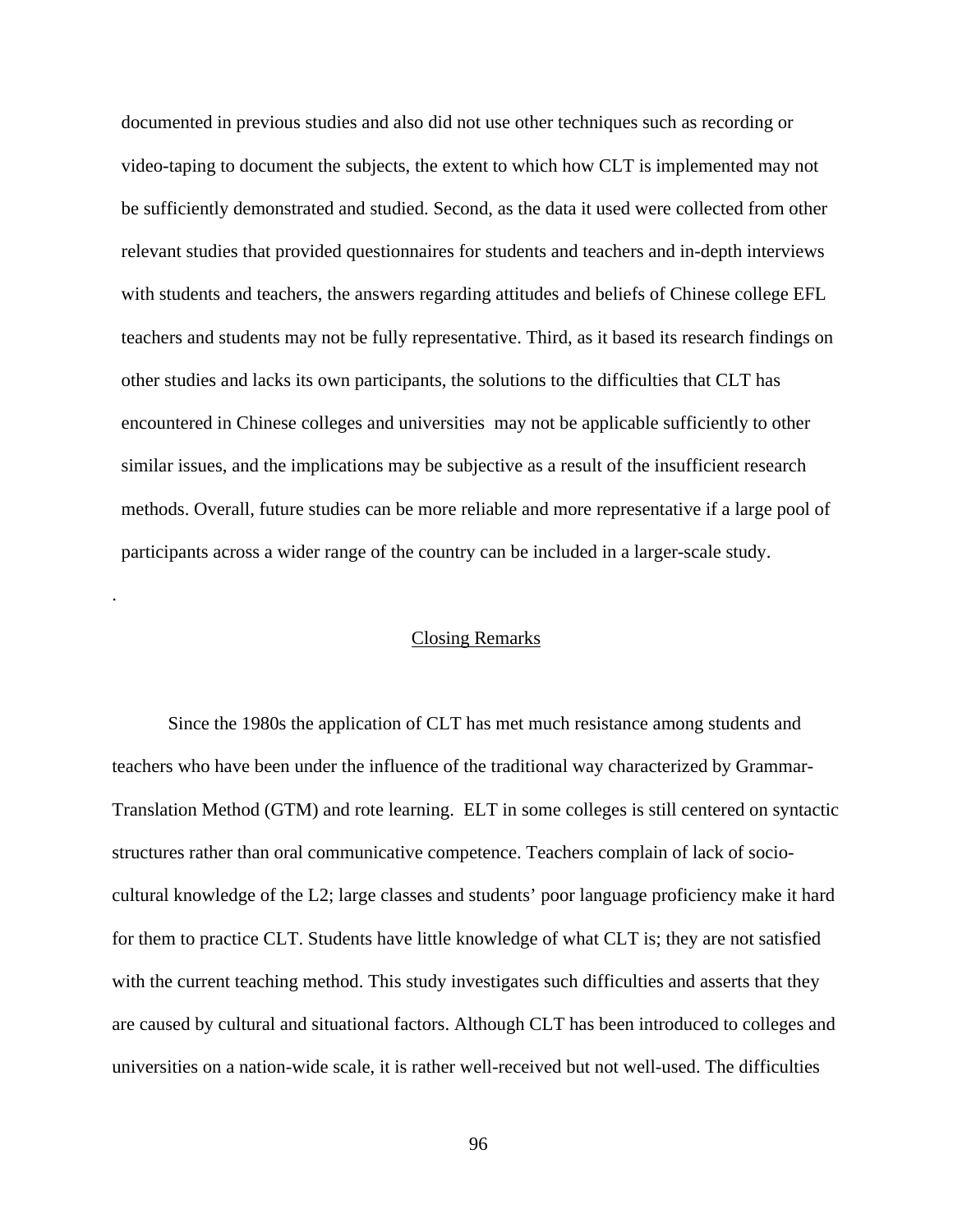revealed in this study seem overwhelmingly great to college teachers and students. However, this does not mean CLT is not applicable in the Chinese classroom. Some positive results stand out among these difficulties and bring us positive indications.

While CLT has encountered cultural and situational constraints since the beginning, it has also been shaping Chinese EFL teachers' and policy-makers' conceptions, applications, and attitudes towards language teaching. Over time college EFL teachers have been able to make adjustments to apply, explore, innovate an approach, and research communicative approaches. Chinese EFL teachers are reported to have preferences for using and learning technology related to CLT, as revealed in the research of Han (2008), P. Li (2004), Li (2007), and Wang and Cheng (2009).

Littlewood's (2000) research reported that Asian students are willing to learn in a cooperative fashion. Her research revealed Asian students do not want to be spoon-fed by their authoritative-figure-like teachers; instead, they want to "explore knowledge themselves and find their own answers" together with their fellow students in a friendly and supportive atmosphere (p. 34). Similarly, in previous research as in Fang (2010), Jin et al. (2005), and Gan et al. (2004), college EFL learners, faced with a globally-expanding market worldwide, voluntarily desire to become fluent speakers. These attitudes are positive indicators of task-based cooperative learning among students. Given Ning's (2010) recent finding that "using group work and getting learners actively involved in the actual use of English are highlighted more than before," and the fact that more task-based curricula are used in colleges and universities, it is inevitable that Chinese college students will learn to alter from passive listeners to active partakers in group/pair work, peer evaluations, peer talk, teachers' feedback, and self-monitoring evaluations (p, 1).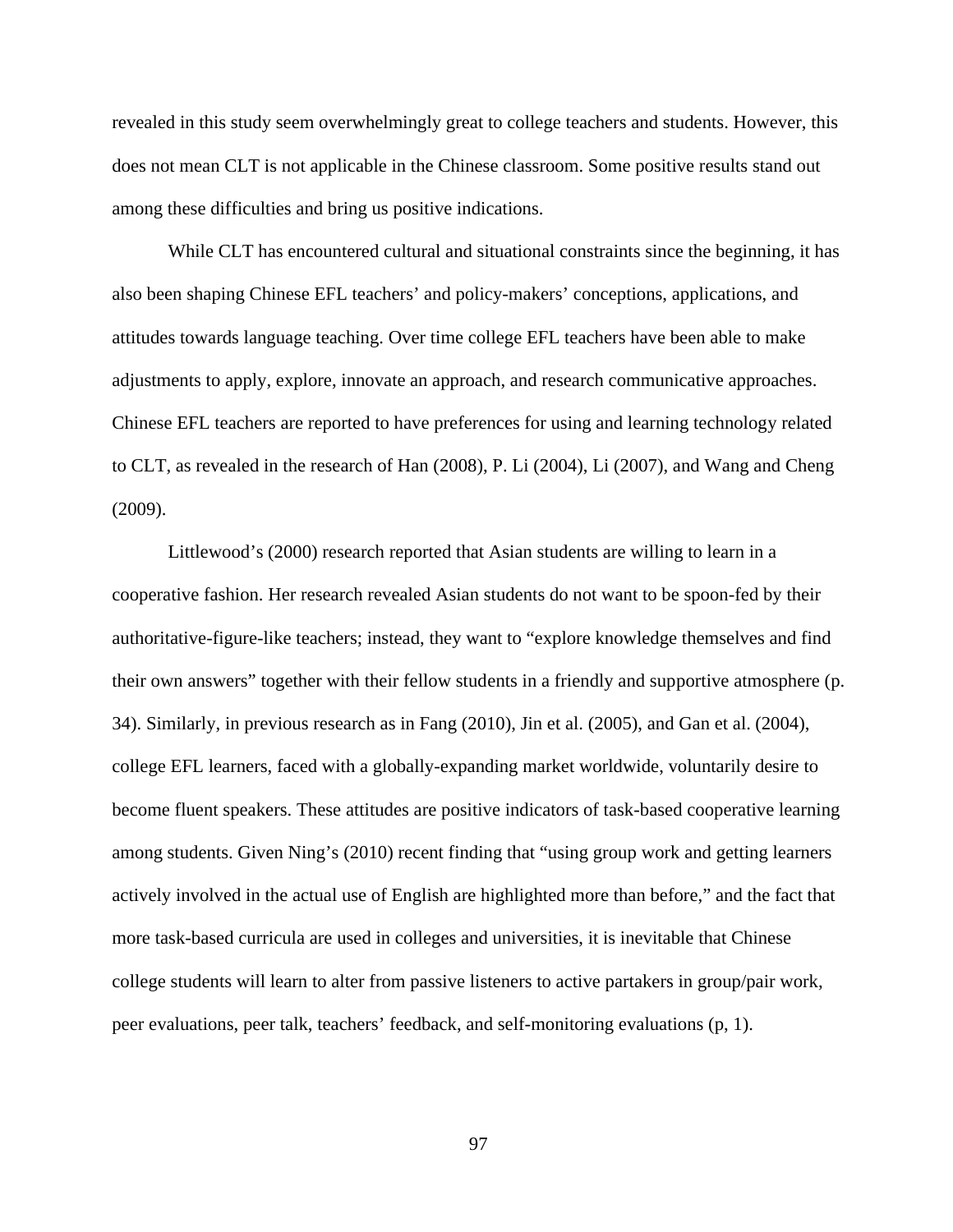Following a thorough literature review and a meta-analysis of a few recent empirical studies on CLT, this study highlights that CLT is an applicable approach to improve students' communicative competence. The study points out the importance of teachers' professional development. It is crucial for EFL teachers to build knowledge that provides guidelines describing their instructional role and exploring issues related to classroom management in the CLT context (O'Donnell, 2009). Based on Oxford's (1990) notion that "appropriate language learning strategies result in improved proficiency and greater self-confidence" (Oxford, 1990, p. 1), and given the fact that Chinese EFL learners have dependent dispositions in L2 learning (Jin et al., 2005; Penner, 1995; Rao, 1996), this study calls attention to learners' strategy training. As the integration of the computer is expanding interactional and learning opportunities in the language classroom (James, 1996), the study also points out the importance of the effective use of CALL.

English is being taught as an international language at the current time. The rapid exchanges among global nations for various reasons secure the role of English as an 'international language' (EIL) – a notion favored by Pennycook (1994). In his view, English in the world is linked to "social and economic power both within and between nations" as a result of the global spread of English (p. 35). This indicates the growing demand for effective English teaching programs that aim to develop communicative competence. In response to increased global collaborations, China's ELT is shifting its focus from grammatical structures to communicative competence for international communication. Fang (2010) expressed that CLT should be implemented in Chinese EFL classrooms with a global perspective. Chinese educational authorities have been active to initiate cooperative educational programs with other countries; CLT is playing an important role in such a cross-cultural and inter-collegial effort.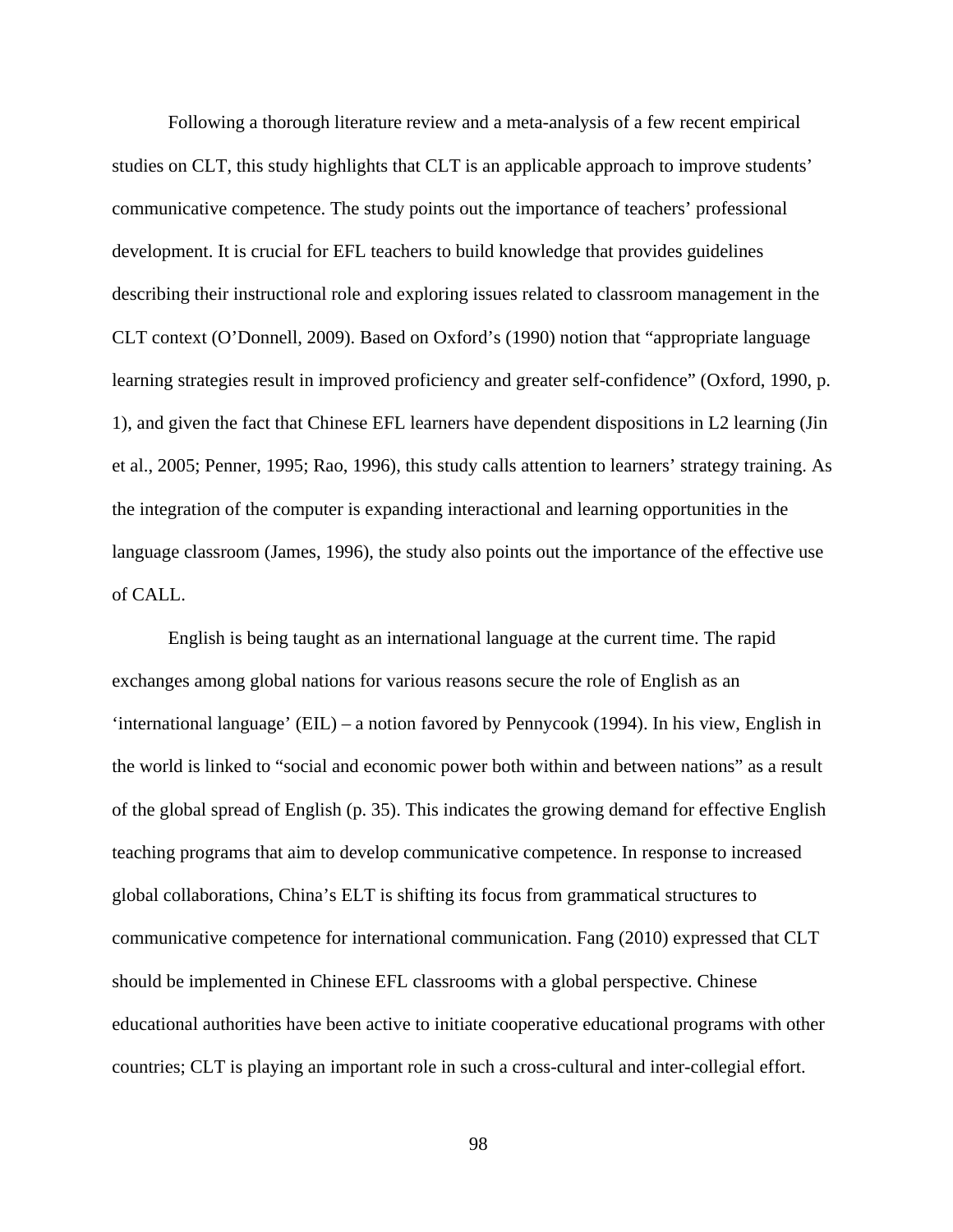ELT is now in a postmethod era. Informed by the reviewed historical accounts of ELT in China, we learn that China has gone through different changes in applying various methods in the past decades. Such changes are a response to the changing pedagogical theories in the language teaching profession; the efforts are also indicating we are in the "postmethod" era that is progressing toward "better diagnosis, treatment, and assessment" (Brown, 2007). In such an era, it is unavoidable that we might still encounter some use of the old methods; however, the advance of time and technology informs us that the teaching profession is embracing a wider range of language teaching contexts and purposes. In response to learners' growing needs for English learning and their changing learning styles, it is necessary for teachers to develop wellestablished principles while carrying out existing classroom techniques. Chinese EFL teachers are also in a postmethod era, in which they are encountering a diversity of language learners (Brown, 2007; Kumaravadivelu, 1994). In such an era, the profession demands "an electric blend of tasks" that is tailored for specific groups of students with particular purposes in different situational contexts (Brown, 2007, p. 41). Nunan (1991) once cautioned that it is almost impossible to find an ideal method for all. Therefore, it would be lacking sufficient groundings for this paper to jump to the conclusion that "CLT is best for China" as applauded by Liao (2004). However, given the trend that communicative competence is the primary goal for the current Chinese EFL learners in colleges and universities, it is safe to say that CLT is still playing a significant role in the profession of English teaching, at least for the time being.

As an innovative approach conflicting with traditional teaching styles, CLT has been both attacked and applauded in the EFL context. Hu (2002) contended that CLT clashes against traditional Chinese culture and argues for "a cautiously eclectic approach" (p. 93). On the contrary, Henrichsen (2007) held that the traditional methods "that were supposed to hinder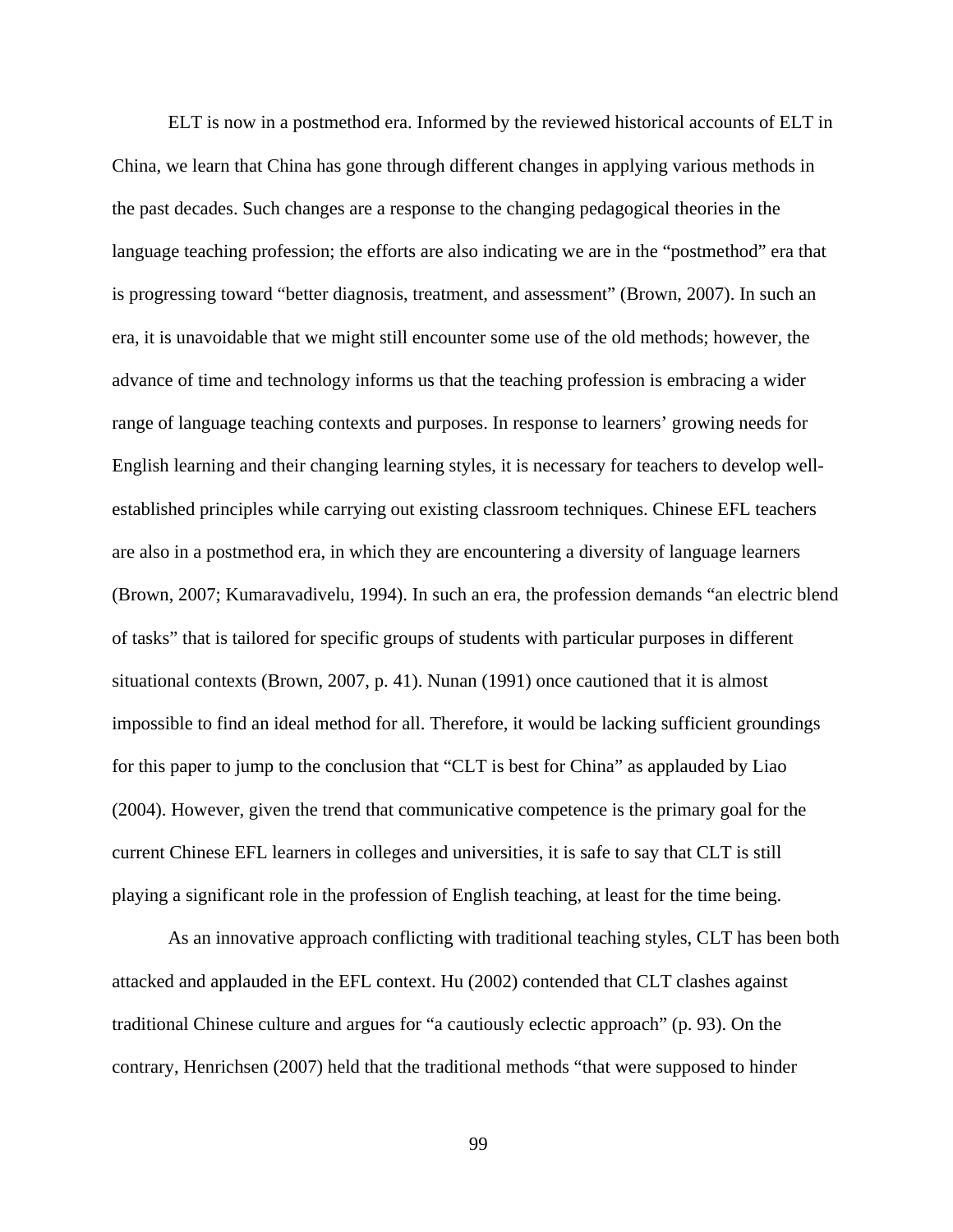innovation appear to have been overcome" (p. 11). Whatever attitudes there may be towards CLT, the existing difficulties should not pose a threat for Chinese EFL college teachers to march forward to a higher level of language teaching; nor is it reasonable to decide that CLT is not workable in China. One thing that is clear is that CLT is neither the only nor the final solution for English teaching in colleges and universities in China. As many other researchers in the field have unanimously agreed, further changes are expected to occur in ELT and further research is necessary to verify outcomes pertaining to current methods that claim to be effective.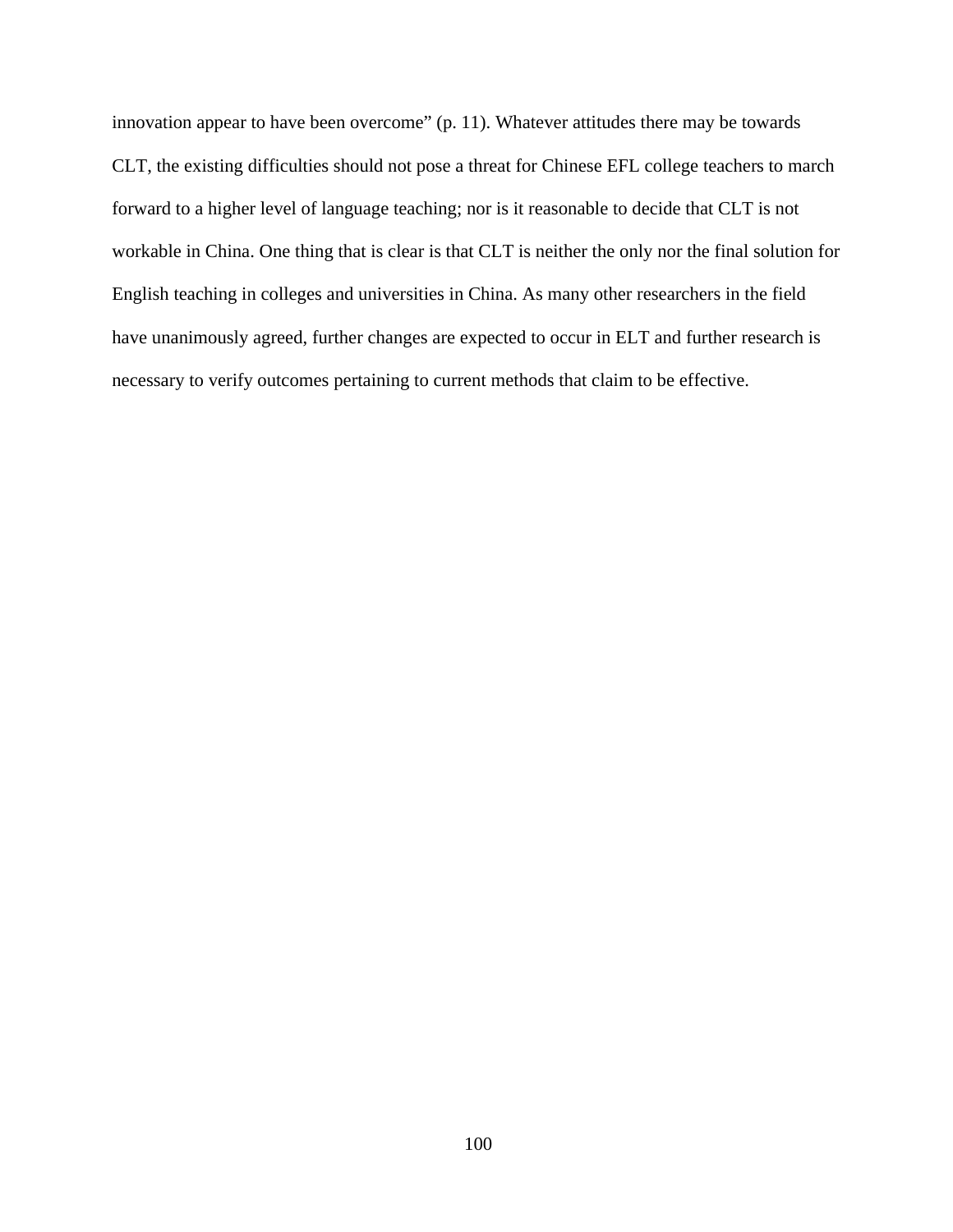# REFERENCES

- Anderson, J. (1993). Is a communicative approach practical for teaching English in China? Pros and Cons, *System*, 21, 471-480.
- Bialystok, E. (1990). *Communication strategies* (Chapter 3)*.* Oxford: Blackwell.
- Bejarano, Y., Levine, T., Olshtain, E., & Steiner, J. (1997). The skilled use of interaction strategies: Creating a framework for improved smallgroup communicative interaction in the language classroom. *System*, 25, 203–214.
- Brown, H. D. (1987). *Principles of language learning and teaching* (2<sup>nd</sup> ed.). Englewood Cliffs, NJ: Prentice-Hall.
- Brown, H. D. (2007). *Teaching by principles: An interactive approach to language pedagogy*   $(3<sup>rd</sup>$  ed.). New York: Pearson Education
- Burnaby, B., & Sun, Y. (1989). Chinese teachers' views of Western language teaching: Context informs paradigms. *TESOL Quarterly,* 23, 219-238.
- Canale, M., & Swain, M. (1980). Theoretical bases of communicative approaches to second language teaching and testing. *Applied Linguistics*, 1, 1-47.
- Canagarajah, A. S. (1993). Critical ethnography of a Sri Lankan classroom: Ambiguities in student opposition to reproduction through ESOL. *TESOL Quarterly,* 27, 601-625
- Chamot, A.U., & Rubin J. (1994).Comment on Janie Rees-Miller's "a critical appraisal of learners training: Theoretical bases and teaching implications." *TESOL Quarterly*, 28, 771-781.
- Chapelle, C. A. (2009). The relationship between second language acquisition theory and computer-assisted language learning. *The Modern Language Journal*, Focus Issue, 93, 741–753.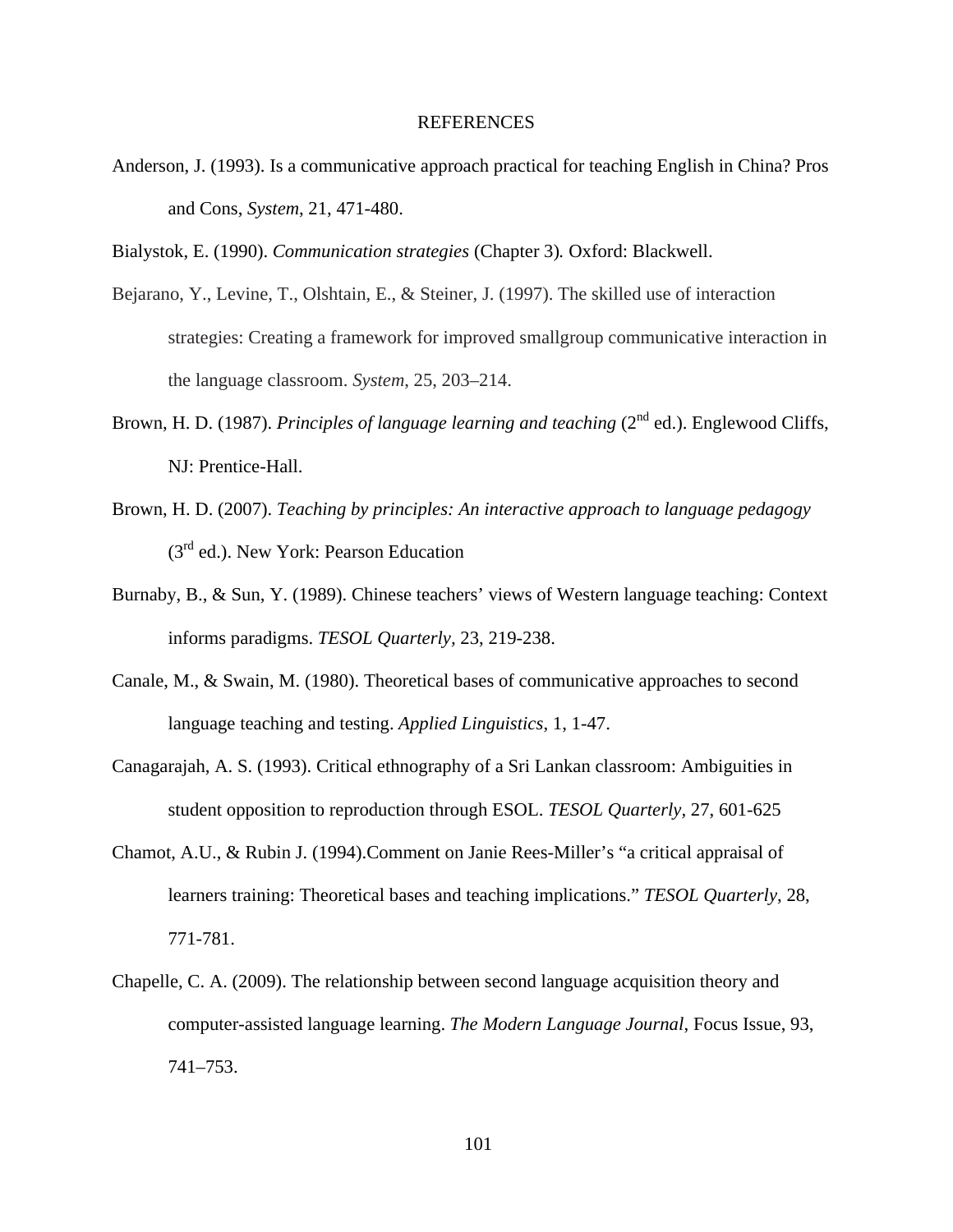- Carter, R., & Nunan, D. (2001). *Cambridge guide to teaching English to speakers of other languages.* New York: Cambridge University Press.
- Chen, J. L. (2007). The current situation and reforms of college English curriculum: Ideas on the curriculum for the fifth generation (

). *Foreign Language Teaching and Research* (in Chinese), 5, 374-379.

- Chinese Ministry of Education. (1999). *College English syllabus* (in Chinese). Shanghai: Shanghai Foreign Language Education Press and Higher Education Press.
- Chinese Ministry of Education. (2004). *Requirement for college English course* (trial, in Chinese). Retrieved August 15, 2010, from http://www.edu.cn/20040120/3097997.shtml.
- China Ministry of Education. (2007). *College English curriculum requirements* (in Chinese). Beijing: Higher Education Press.
- College English Curriculum Revision Team. (1986). *College English teaching curriculum* (for students of arts and science, in Chinese). Shanghai: Shanghai Foreign Language Education Press.
- Cohen, E.G. (1994). *Designing groupwork: Strategies for heterogeneous classrooms* (2<sup>nd</sup> ed.). New York: Teachers College Press.
- Dai, W. D. (2008). A retrospect of the foreign language education in Chinese colleges and universities in the last three decades (
http://www.float.com/integration integration in Retrieved August 23, 2010, from http://whb.news365.com.cn/xl/200808/t20080831\_2010180.htm.
- Dong, L.N. & Li, L. (2008).  $\&\quad$  Preexperimental study of communication strategies training in English oral teaching (

). *Journal of Chinese Geological Education* (in Chinese), 1, 96-98.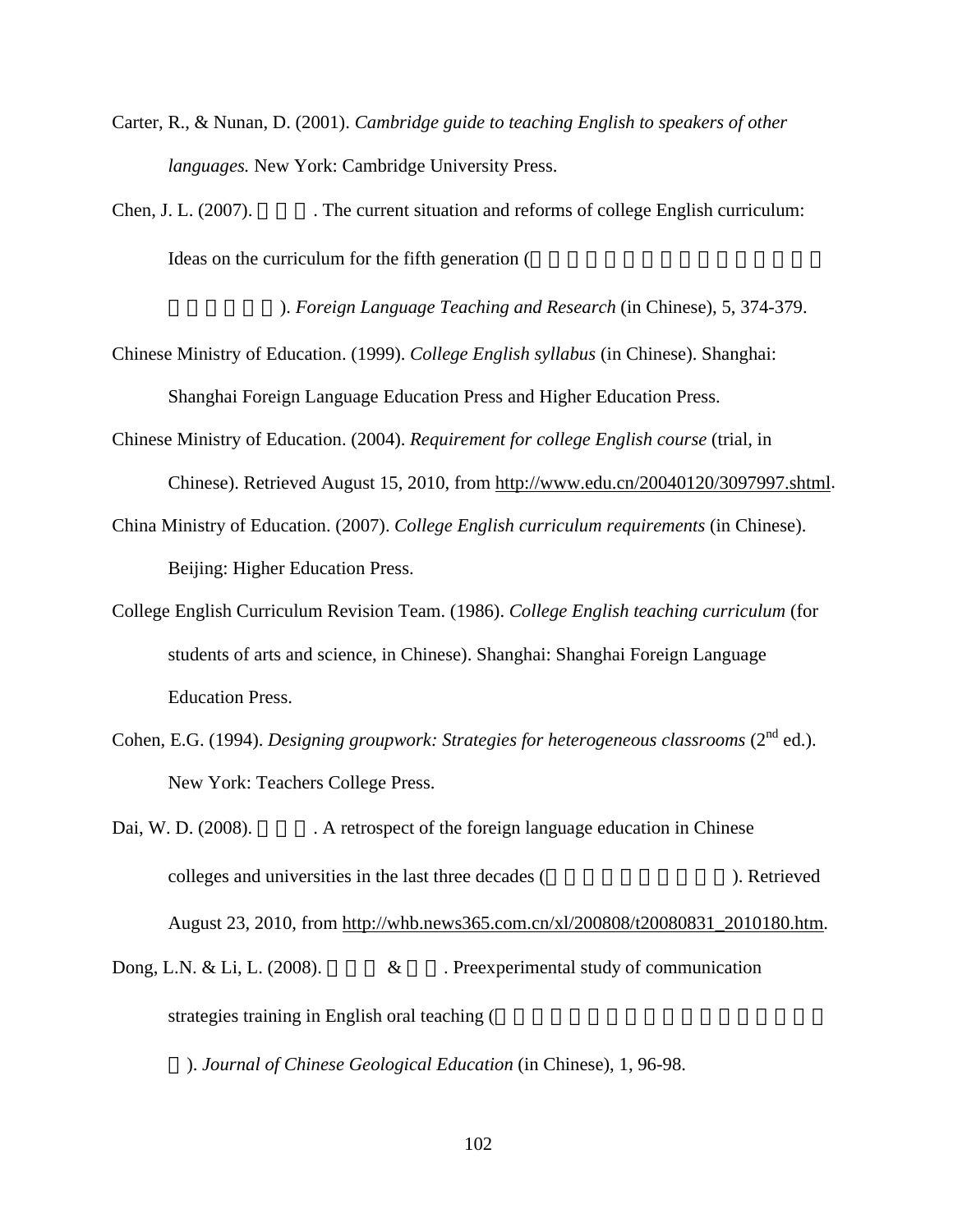Ellis, R. (1995). Interpretation tasks for grammar teaching. *TESOL Quarterly,* 29, 87-105.

Ellis, R. (2003). *Task-based language learning and teaching*. London: Oxford University Press.

- Ellis, R. (2007). Educational settings and second language learning. 9(4). Retrieved September 18, 2010**,** from http://asian-efl-journal.com.
- Fang, F. (2010). A discussion on developing students communicative competence in college English teaching in China. *Journal of Language Teaching and Research*, 1, 111-116.
- Gan, Z. D., Humphreys, G., & Hamp-Lyons, L. (2004). Understanding successful and unsuccessful EFL students in Chinese nniversities. *The Modern Language Journal*, 88, 229-244.
- Gao, H. H. (2000). A report on the competence of communication Strategies ( - **The State of Language and Research (in Chinese), 32, 53-58.**
- Gil, J., & Najar, R. (2009). ELT today: From dilemma to professional responsibilities. *TESOL in Context*. Special Edition. S2, 1-9. Retrieved July 20, 2010, from http://www.tesol.org.au/files/files/92\_Gil.Najar.pdf.
- Grove, C. (1999). Focusing on form in the communicative classroom: An output-centered model of instruction for oral skills development. *Hispania*, 82, 817-829.
- Han, H. (2008). A study of Chinese college English teachers in China. Unpublished Phd dissertation. Queen's University, Canada.
- Henrichsen, L. (2007). English language teaching in China: An update on the state of the art. *TESL Reporter*, 40, 1-13.
- Hu, J. J. (2007). A general overview of the teaching methods influential in Chinese college teaching (
and the college teaching (  $\blacksquare$ ). *China College Teaching* (in Chinese), 2, 80-83.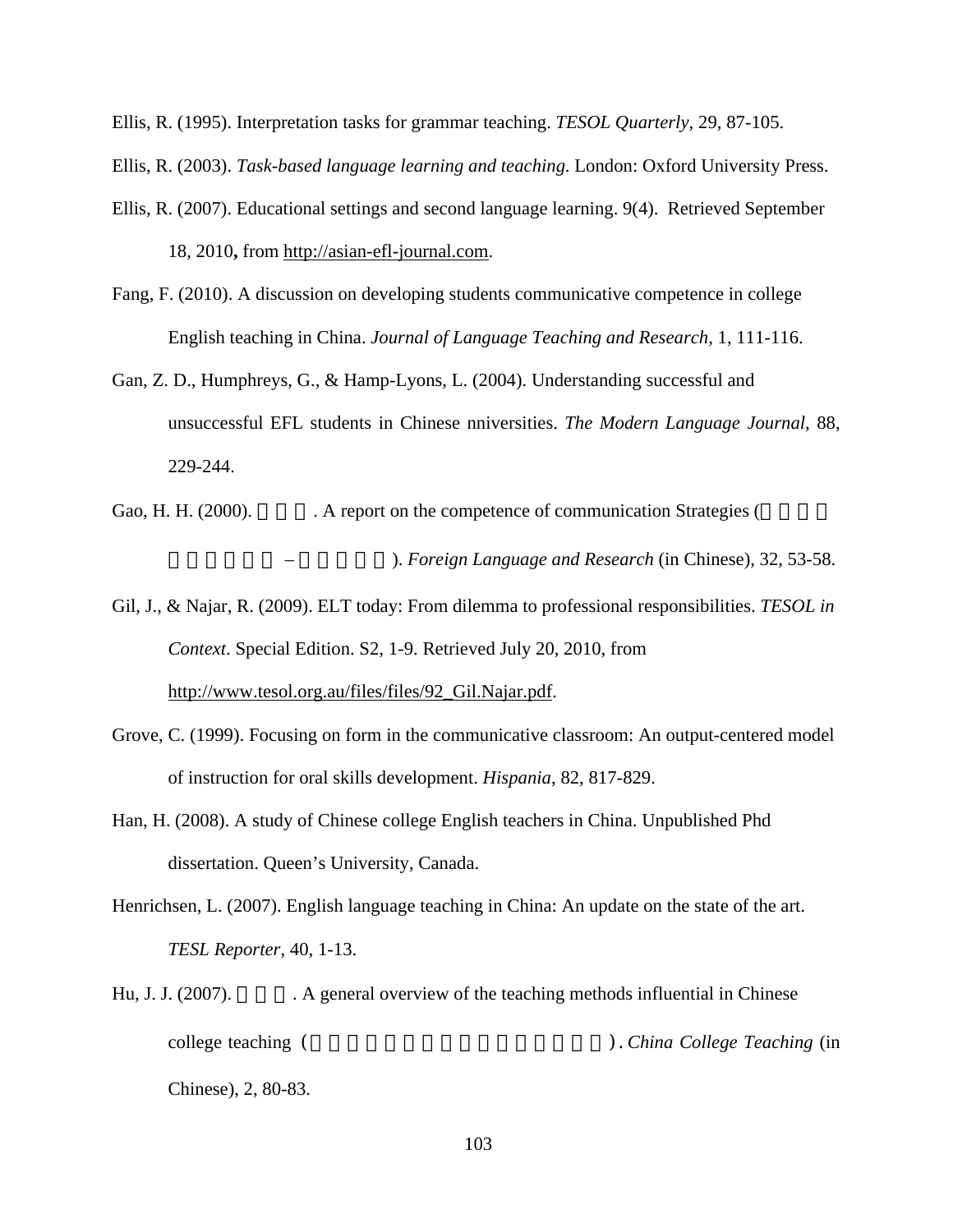- Hu, G. W. (2002), Potential cultural resistance to pedagogical imports: The case of communicative language teaching in China. *Language, Culture and Curriculum*, 15, 93- 105.
- Huang, L. S. (2010). The potential influence of L1 (Chinese) on L2 (English) communication. *ELT Journal*, 64, 155-164.
- Hymes, D. H. (1972). On communicative competence. In J.B. Pride & J. Holmes (Eds.), *Sociolinguistics: Selected readings* (pp. 269-293). Harmondsworth, England: Penguin Books.
- Hymes, D. H. (1979). On communicative competences (extracts). In C. J. Brumfit & K. Johnson (Eds.), *The communicative approach to language teaching* (pp. 5-26). London: Oxford University Press
- James, R. (1996). CALL and the speaking skill. *System*, 24, 15-21.
- Jin, L. J., Singh, M., & Li, L. Q. (2005). Communicative language teaching in China: Misconceptions, applications, and perceptions. A paper presented at AARE' 05 Education Research "Creative dissent: Constructive solutions" the Australian Association for Research in Education. Room EDG79 on 1 Dec. 2005. Retrieved July 04, 2010, from http://www.aare.edu.au/05pap/jin05646.pdf.
- Jin, Y. (2008). Some thoughts on college English teaching reforms: assessment and teaching (
the state of the state of the state of the state of the state of the state of the state of the state of the state of the state of the state of the state of the state of the state of the state of the state of the

*China* (in Chinese), 1, 57-66

Kagan, S. (1995). We can talk: Cooperative learning in the elementary ESL classroom. *Eric Clearing House on Language and Linguistics*, ED382035.

Krashen, S. (1982). *Principles and practice in second language acquisition*. New York: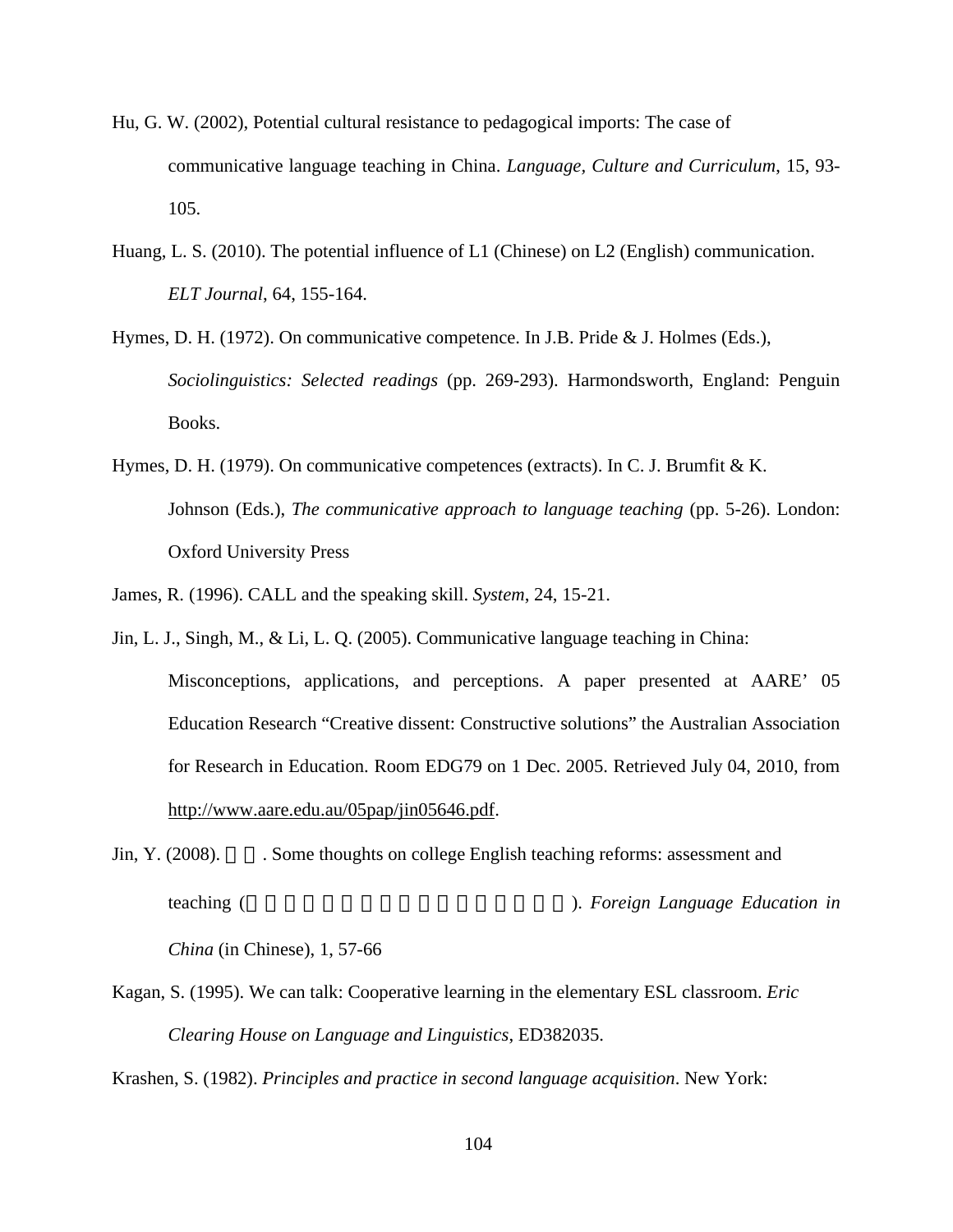Pergamon Press.

- Kroskrity, P. (2000). Regimes of language. In P. Krosdrity (Ed.), *Regimes of languages: Ideologies, politics, and identities* (pp. 1-34). Santa Fe, NM: School of American Research Press
- Kumaravadivelu, B. (1994). The postmethod condition: (E)merging strategies for second/foreign language teaching. *TESOL Quarterly*, 28, 27-48
- Larsen-Freeman, D. (1986*). Techniques and principles in language teaching*. New York: Oxford University Press.
- Larson-Freeman, D. (1987). Recent innovations in language teaching methodology. *Annals of the American Academy of Political and Social Science*, 490, 51-69.
- Larsen-Freeman, D. (2000). *Techniques and principles in language teaching* (2<sup>nd</sup> ed.). New York: Oxford University Press.

Lary, D. (1965). Teaching English in China. *The China Quarterly*, 24, 1-14.

- Lee, K. R. & Oxford, R. (2008). Understanding EFL learners' strategy use and strategy awareness. *ASIAN-EFL-JOURNAL*, 10(1). Retrieved September 19, 2010, from http://asian-efl-journal.com/March\_08\_kl&ro.php.
- Li, D. F. (1998). It's always more difficult than you plan and imagine: Teachers' perceived difficulties in introducing the communicative approach in South Korea. *TESOL Quarterly,* 32 , 677-703.
- Li, P. (2004). Chinese EFL teachers' perceptions of implementation of communicative language teaching at Tertiary Level. Unpublished M.A. thesis. McGill University, Montreal, Canada.
- Li, R. (2007). When west meets east: Communicative language teaching in China. Unpublished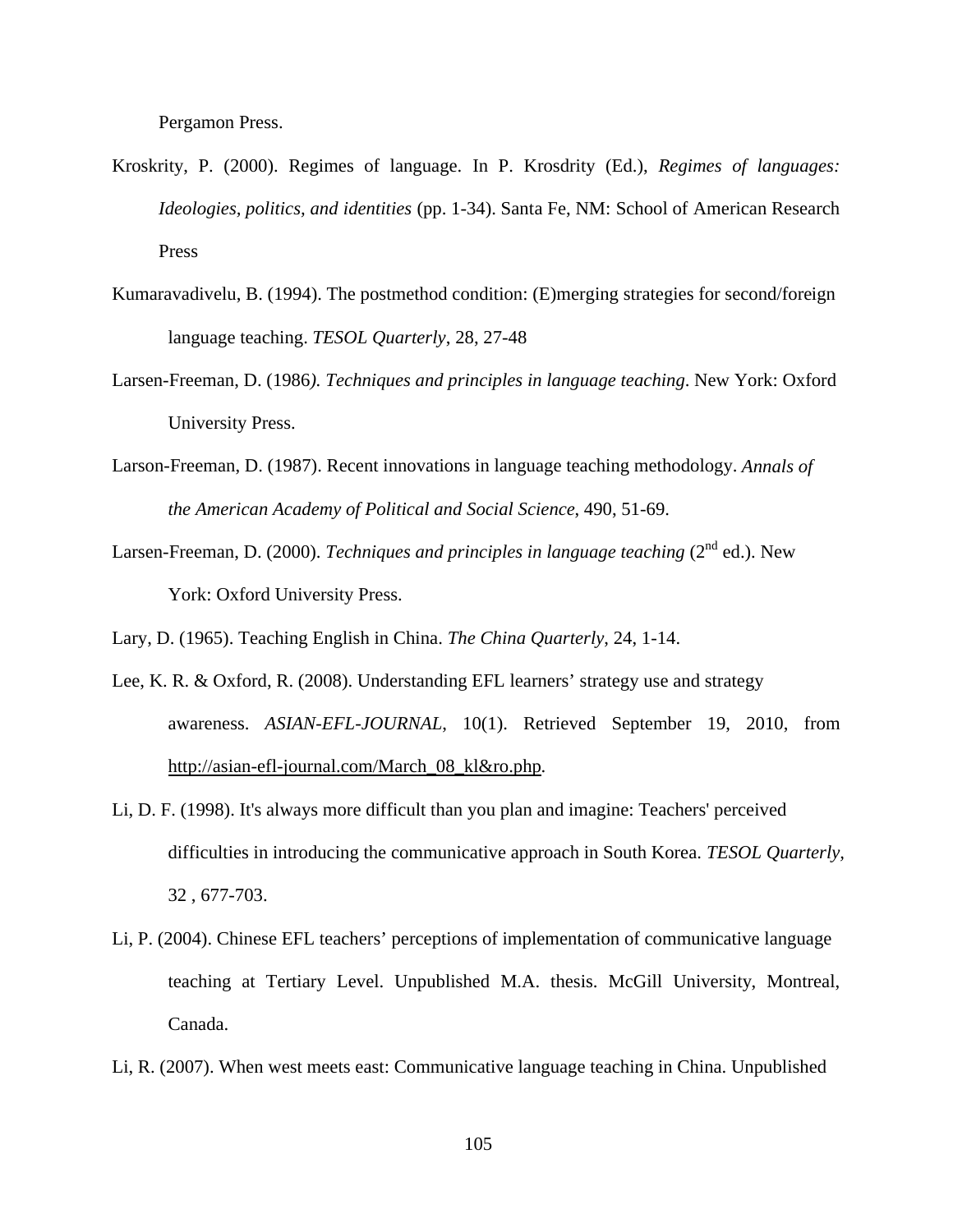M.A. thesis. Brigham Young University. U.S.A.

- Li, X. J. (1984). In defense of the communicative approach. *ELT Journal*, 38 (1), 2-13.
- Li, Y. (2004). Chinese teachers' perceptions of the implementation and effectiveness of communicative language teaching. Unpublished M.A. thesis. Memorial University of Newfoundland, Canada.
- Liao, X. Q. (2000). Communicative language teaching innovation in China: Difficulties and solutions. Retrieved July 04, 2010, from ERIC database (ED443294). http://www.eric.ed.gov/PDFS/ED443294.pdf.
- Liao, X. Q. (2001). Communicative language teaching and situational constraints in China. *TESOLANZ Journal*, 9, 57-70.
- Liao, X. Q. (2004). The need for communicative language teaching in China. *ELT Journal*, 58(3), 270-273.
- Littlewood, W. (1981). *Communicative language teaching*. New York: Cambridge University Press.
- Littlewood, W. (2000) Do Asian students really want to listen and obey?. *ELT Journal*, 54(1), 31-35.
- Liu, N. M. (2005). The implication of the research of communication strategies to the foreign language teaching in China (
The Review of the Security of the Security of the Security of the Security of the Security of the Security of the Security of the Security of the Security of the Security of the Securit *Language World* (in Chinese), 3, 55-60.
- Lu, M. J. (2007). *ELT in China and a "China English" model*. Retrieved July 16, 2010, from http://blog.sina.com.cn/s/blog\_4a7c8256010008ok.html.

McCarthy, M. (2001). *Issues in applied linguistics*. New York: Cambridge University Press. McGarry, T. (2008). Language ideology and second language learning. *International Journal*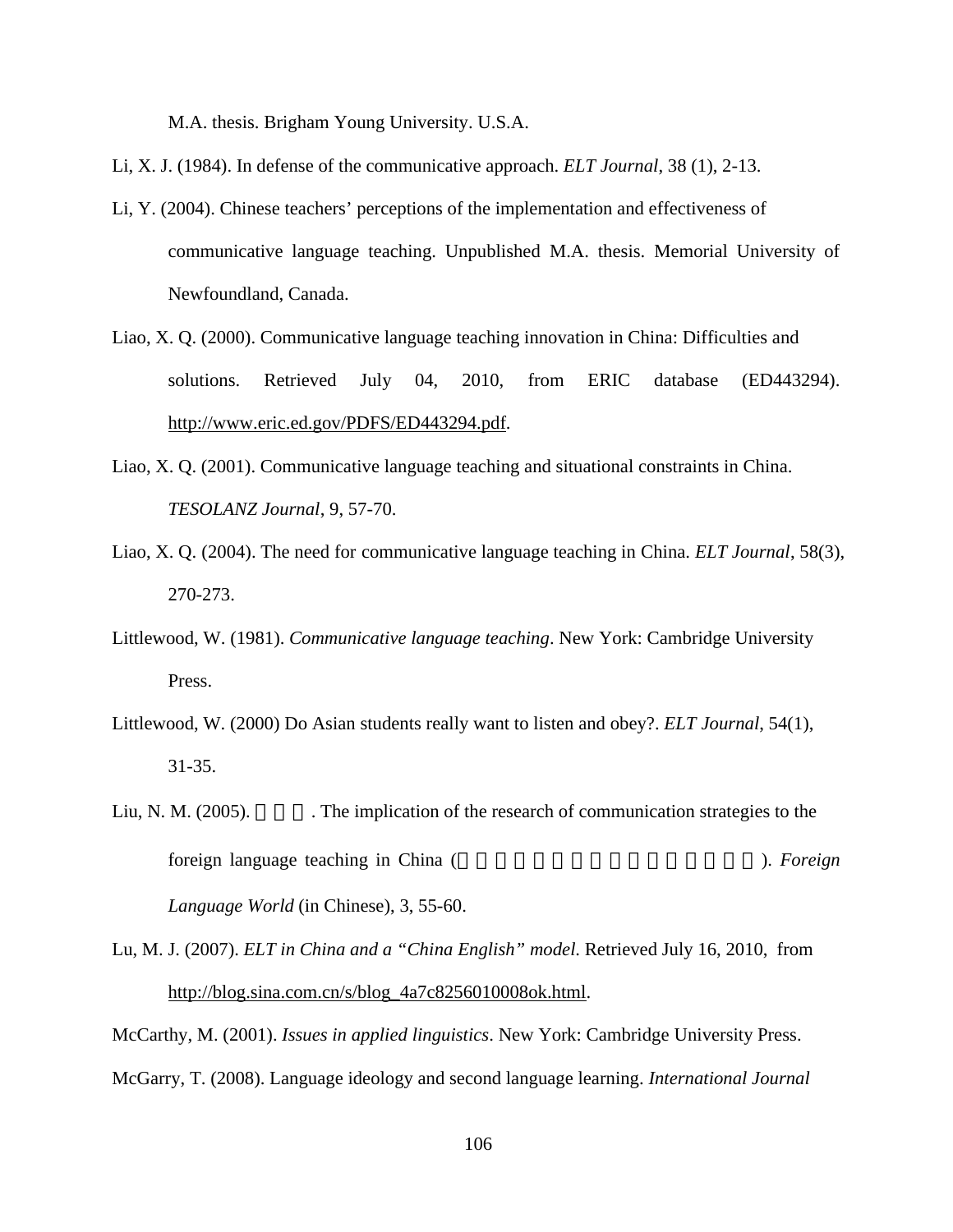*of Applied linguistics,*155, 95-115

- Mao, M. Y. (2007). Research on college English teachers' cyber thinking of the use of media in college English teaching (
The Review of the Secondary of the Secondary of the Secondary of the Secondary of the Secondary of the Secondary of the Secondary of the Secondary of the Secondary of the Secondary of th *Language World* (in Chinese), 2, 28-31.
- Ning, H. P. (2010). Adapting cooperative learning in tertiary ELT. *ELTL,* 64 (3), 1-11.
- Nunan, D. (1991). Communicative tasks and the language curriculum. *TESOL Quarterly*, 25, 279-295.
- Nunan, D. (2004). *Task-Based language teaching*. New York: Cambridge University Press
- Nunan, D. (2007). Learner strategy training in the classroom: An Action Research Study. In J. C. Richards & W. A. Renandya (Eds.). *Methodology in language teaching: An anthology of current practice*  $(9<sup>th</sup>$  ed., pp. 9-18). New York: Cambridge University Press.
- O'Donnell, M. E. (2009). (Untitled). [Review of the book *Communicative language teaching in action: Putting principles to work*, by Brandl, Klaus]. *Modern Language Journal,* 93, 440-441.
- O'Malley, J. M., & Chamot, A. U. (1990). *Learning strategies in second language acquisition*. New York: Cambridge University Press.
- Oxford, R. (1990). *Use of language learning strategies: What every teacher should know*. Boston: Heinle & Heinle.
- Oxford, R. L. (1994). Language learning strategies: An update. *ERIC Digest*. (ED376707). Retrieved September 11, 2010, from http://www.ericdigests.org/1995-2/update.htm.
- Oxford, R. L. (2007). Language learning strategies in a nutshell: Update and ESL suggestions. In J. C. Richards & W. A. Renandya (Eds.), *Methodology in language teaching: An anthology of current practice* ( $9<sup>th</sup>$  ed., pp. 9-18). New York: Cambridge University Press.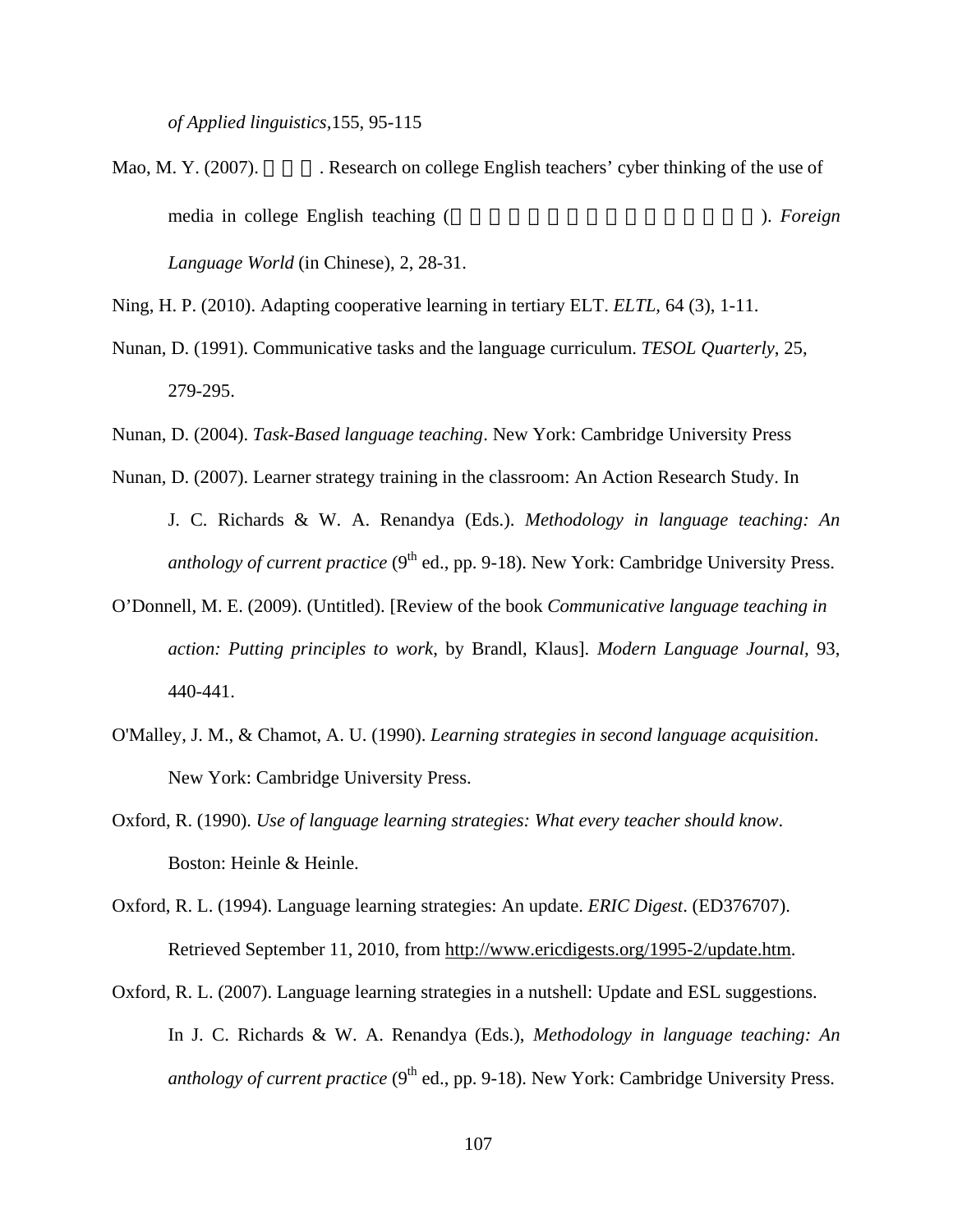- Pang, J. X. & W, W. W. (2000).  $\&$  An empirical study of group work in the English classroom (英语课堂小组活动实证研究). *Foreign Language Teaching and Research* (in Chinese), 32(6), 424-430.
- Penner, J. (1995). Change and conflict: Introduction of the communicative approach in China. *TESL Canada Journaurevue*, 12, 1-15.
- Pennycook, A. (1994). *The cultural politics of English as an international language*. London: Longman.
- Rao, Z. H. (1996). Reconciling communicative approaches to the teaching of English with traditional Chinese methods. *Research in the Teaching of English*, 30, 458-471.
- Rao, Z. H. (2002), Chinese students' perceptions of communicative and non-communicative activities in EFL classroom. *System*, 30, 85-105.
- Richards, J.C., & Lockhart, C. (1994). *Reflective teaching in second language classrooms*. New York: Cambridge University Press.
- Richards, J. C., & Rogers, T. (1986). *Approaches and methods in language teaching*. New York: Cambridge University Press.
- Richards, J. C. (2006). *Communicative language teaching today*. New York: Cambridge University Press.
- Sato, K., & Kleinsasser, R. C. (1999). Communicative language teaching (CLT): Practical understanding. *The Modern Language Journal,* 83, 494-517.
- Savignon, S. J. (1991). Communicative language teaching: State of the art. *TESOL Quarterly*, 25, 261-277.
- Savignon, S. J. (1997). *Communicative competence: Theory and classroom practice*. New York: Mc-Graw Hill.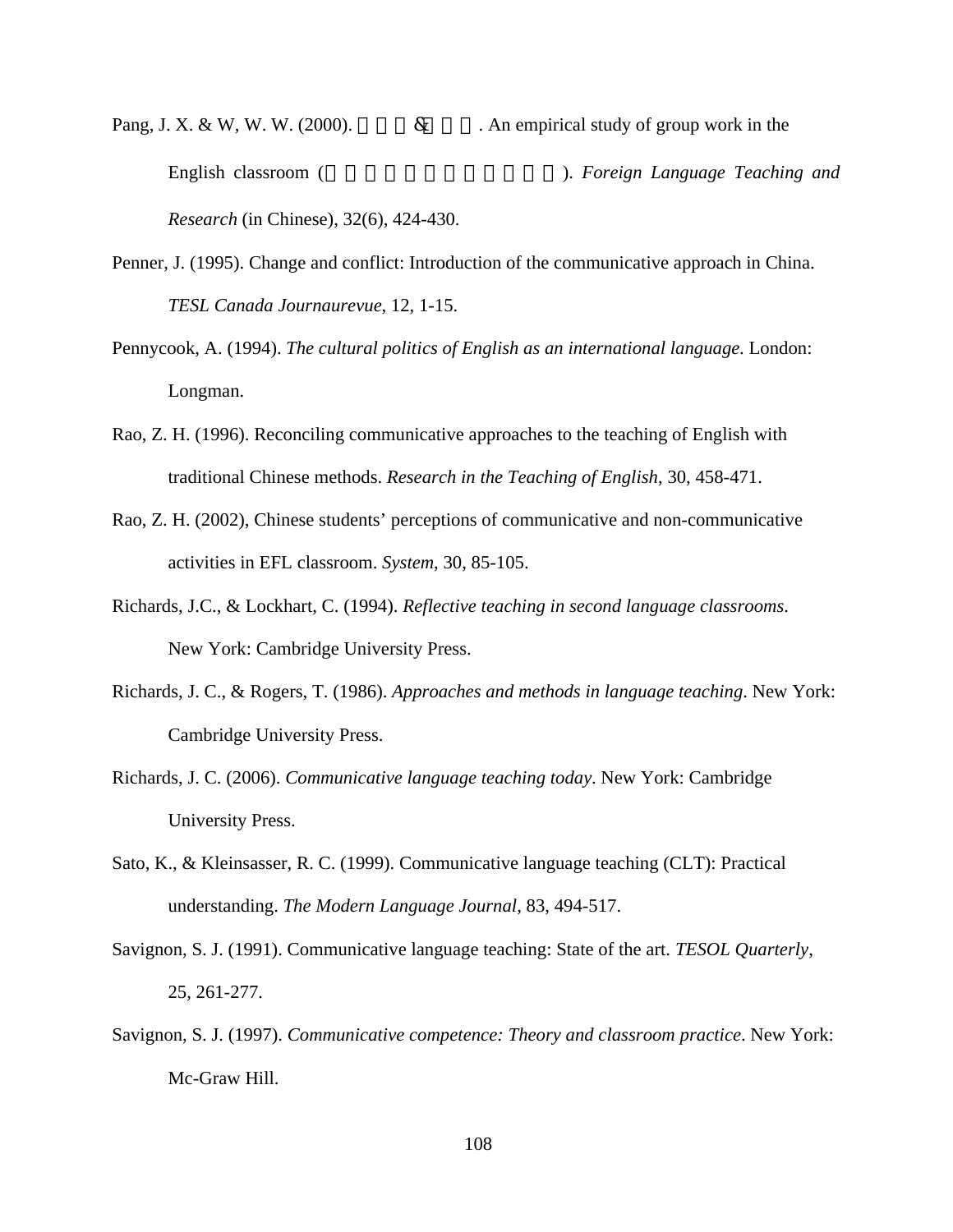- Savignon, S. J., & Wang, C. (2003). Communicative language teaching in EFL contexts: Learner attitudes and perceptions. *IRAL*, 41, 223–249.
- Seward, M. C.(1996). Using groups to produce meaningful language usage. *Fremdsprachenunterricht*, 40, 425-426.
- Sun, G. Y., & Cheng, L. Y. (2000). From context to curriculum: A case study of communicative language teaching in China. ERIC database (ED443295). Retrieved July 04, 2010, from http://www.eric.ed.gov/PDFS/ED443295.pdf
- Sun, N.  $(2007)$ . The application of group activity in foreign language teaching (

). *Journal of Shenyang Jianzhu University* (in

Chinese), 9, 101-103.

- Swain, M. (1985) Communicative competence: Some roles of comprehensible input and comprehensible output in its development. In Gass, S. and Madden, C. (Eds.), *Input in second language acquisition* (pp. 235-256). New York: Newbury House.
- Swain, M., & Lapkin, S. (1995). Problems in output and the cognitive processes they generate: A step towards second language learning. *Applied Linguistics*, 16(3), 371-391.
- Tarone, E. (1983). Teaching strategic competence in the foreign language classroom. Retrieved September 12, 2010, from http://www.eric.ed.gov/PDFS/ED278234.pdf. ED278234.
- Van den Branden, K. (Ed.) (2006). *Task-based language education: From theory to practice*. New York: Cambridge University Press.
- Wang, H., & Cheng, L. Y. (2009). Factors affecting teachers' curriculum implementation. *Linguistics Journal*, 4(2), 134-166.
- Wang, K. Q. (1986). Teaching English as a foreign language in China. *TESL Canada Journal,*  special issue, 153-160.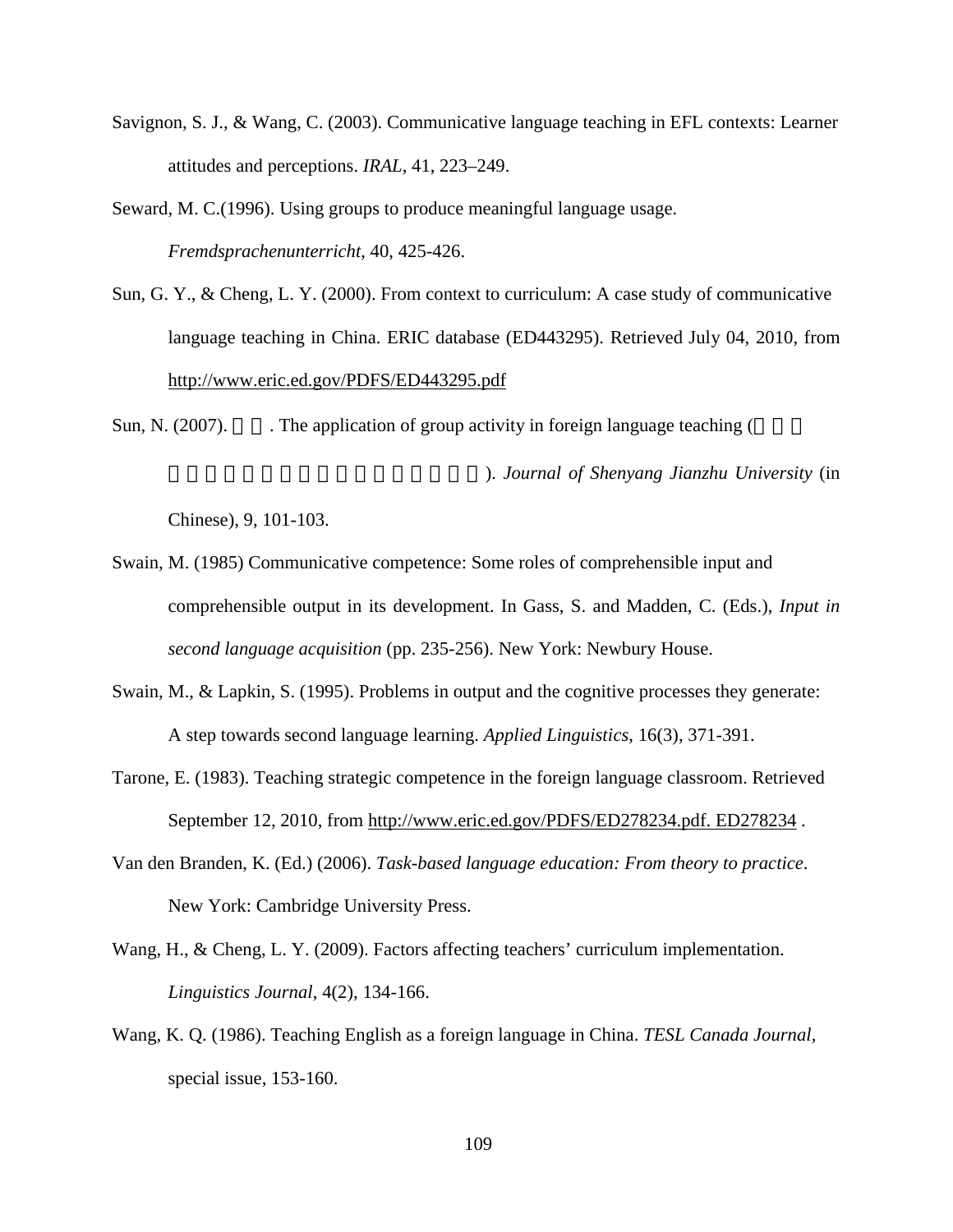- Wang, K. (1981). English and other foreign language teaching in the People's Republic of China. *College English*, 43, 653-662.
- Wang, L. F. (2002). An experiment on teaching of communication strategies to Chinese EFL Learners (
and the second state of the second in the second in the second in the second in the second in the second in the second in the second in the second in the second in the second in the second in the second in t

*Research* (in Chinese), 6, 426 – 430.

- Warschauer, M., & Whittaker, P. F. (2007). The internet for English teaching: Guidelines for teachers. In J. C. Richards & W. A. Renandya (Eds.), *Methodology in language teaching: An anthology of current practice*  $(9<sup>th</sup>$  ed., pp. 9-18). New York: Cambridge University Press.
- Widdowson, H. G. (1978). *Teaching language as communication*. London: Oxford University Press.

Wyss, R. (2002). Familiarizing learners with communicative language teaching classroom approaches. *TESOL Matters*, 12. Retrieved October 30, 2010, from http://www.tesol.org/s\_tesol/sec\_document.asp?CID=193&DID=948

Yu, L. M. (2001). Communicative language teaching in China: Progress and resistance. *TESOL Quarterly*, 35, 194-8.

Zhang, D. Y. (2005).  $\qquad \qquad$  English learning strategies and autonomous learning (

). *Foreign Language Education* (in Chinese), 26, 49-55.

Zhang, Y. X.  $(2008)$ . Take opportunities, keep up the good work, update college English teaching in an all-around way: the speech given at the conference for the demonstrative schools of college English teaching (

). Foreign Language

*World* (in Chinese), 4, 2-7.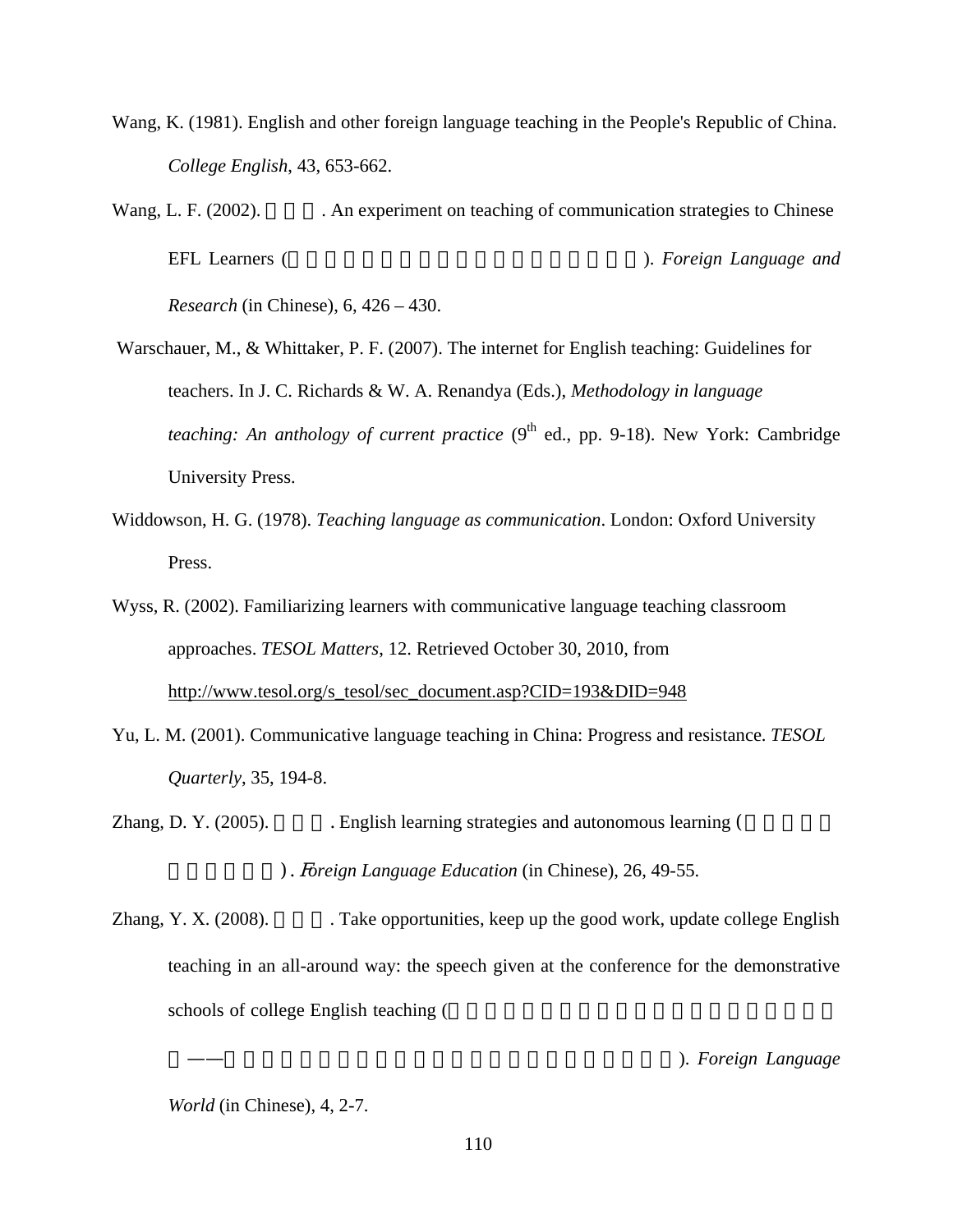- Zheng, S.T. (2008). Exploring and practicing: the development of college English teaching (
The state of the state of the state of the state of the state of the state of the state of the state of the state of the state of the state of the state of the state of the state of the state of the state of the
- Zheng, X.M., & Davison, C. (2008). *Changing pedagogy: Analyzing ELT teachers in China*. London: Continuum.
- Zhu, H.M. (2003). Globalization and new ELT challenges in China. *English Today*, 19(4), 36-41.